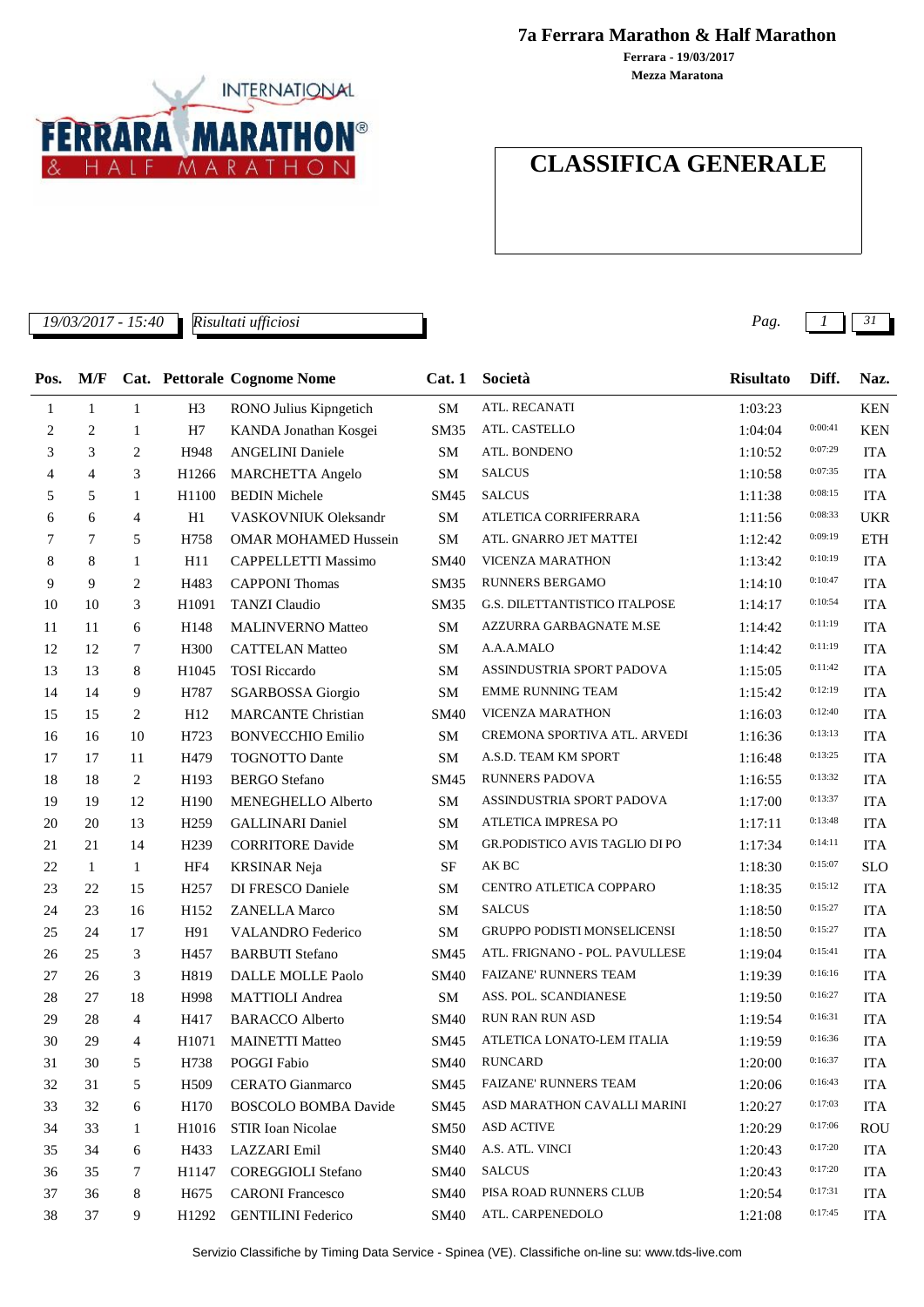# *19/03/2017 - 15:40 Pag. 2 31*

| Pos.   | M/F |                |                   | Cat. Pettorale Cognome Nome | Cat.1       | Società                               | <b>Risultato</b> | Diff.   | Naz.       |
|--------|-----|----------------|-------------------|-----------------------------|-------------|---------------------------------------|------------------|---------|------------|
| 39     | 38  | $\tau$         | H760              | <b>BAGNOLI Filippo</b>      | SM45        | ATL. GNARRO JET MATTEI                | 1:21:12          | 0:17:48 | <b>ITA</b> |
| 40     | 39  | 10             | H107              | SIGUARD Pier Luigi          | <b>SM40</b> | CAMBIASO RISSO RUNNING TEAM GE        | 1:21:13          | 0:17:50 | <b>ITA</b> |
| 41     | 40  | 19             | H499              | <b>MANTOVANI Michele</b>    | SM          | A.S.D. FARO FORMIGNANA                | 1:21:21          | 0:17:58 | <b>ITA</b> |
| 42     | 41  | 2              | H836              | <b>GRENZI</b> Alessandro    | <b>SM50</b> | ATLETICA CORRIFERRARA                 | 1:21:36          | 0:18:13 | <b>ITA</b> |
| 43     | 42  | 11             | H1291             | <b>BALDASSARI</b> Massimo   | <b>SM40</b> | LIBERTAS VALLESABBIA                  | 1:21:48          | 0:18:25 | <b>ITA</b> |
| 44     | 2   | 1              | HF10              | CUNICO Maurizia             | SF35        | ATLETICA PALZOLA                      | 1:21:50          | 0:18:26 | <b>ITA</b> |
| 45     | 43  | 12             | H761              | <b>GRECO</b> Antonio        | <b>SM40</b> | ATL. GNARRO JET MATTEI                | 1:21:51          | 0:18:28 | <b>ITA</b> |
| 46     | 44  | $\overline{4}$ | H211              | <b>VISIONE Adriano</b>      | SM35        | <b>RUNCARD</b>                        | 1:21:58          | 0:18:35 | <b>ITA</b> |
| 47     | 45  | 20             | H465              | <b>BOVANINI</b> Filippo     | SM          | S.E.F. VIRTUS EMILSIDER BO            | 1:22:01          | 0:18:38 | <b>ITA</b> |
| 48     | 46  | 21             | H1117             | <b>LELLI</b> Alberto        | ${\bf SM}$  | <b>RUNCARD</b>                        | 1:22:07          | 0:18:44 | <b>ITA</b> |
| 49     | 47  | 13             | H1084             | <b>ARTIOLI Miller</b>       | <b>SM40</b> | <b>RUNCARD</b>                        | 1:22:20          | 0:18:57 | <b>ITA</b> |
| 50     | 48  | 8              | H857              | <b>BENUZZI</b> Simone       | SM45        | PASSO CAPPONI ASD                     | 1:22:25          | 0:19:02 | <b>ITA</b> |
| 51     | 49  | 9              | H <sub>271</sub>  | <b>CIRNELLI Antonello</b>   | SM45        | ATHLETIC CLUB APICILIA                | 1:22:26          | 0:19:03 | <b>ITA</b> |
| 52     | 50  | 14             | H1124             | <b>LUPPI</b> Mattia         | <b>SM40</b> | LIBERO MOVIMENTO PO RIVER ASD         | 1:22:35          | 0:19:12 | <b>ITA</b> |
| 53     | 51  | 5              | H78               | <b>SARTO Fabio</b>          | SM35        | <b>GR.PODISTICO AVIS TAGLIO DI PO</b> | 1:22:45          | 0:19:22 | <b>ITA</b> |
| 54     | 52  | 6              | H108              | PERILLI Domenico Ilario     | SM35        | <b>RUNCARD</b>                        | 1:22:48          | 0:19:25 | <b>ITA</b> |
| 55     | 53  | 22             | H1000             | <b>BELLAN</b> Giacomo       | SM          | GR.PODISTICO AVIS TAGLIO DI PO        | 1:22:49          | 0:19:26 | <b>ITA</b> |
| 56     | 54  | $\tau$         | H22               | <b>TORRESAN Diego</b>       | SM35        | HAPPY RUNNER CLUB                     | 1:22:52          | 0:19:29 | <b>ITA</b> |
| 57     | 55  | 23             | H786              | <b>MARCON</b> Gianluca      | SM          | ASSOCIAZIONE ATLETICA N.E.VI.         | 1:22:55          | 0:19:31 | <b>ITA</b> |
| 58     | 56  | 15             | H120              | <b>ANTONIOLI Francesco</b>  | <b>SM40</b> | A.S.D. MISANO PODISMO                 | 1:23:00          | 0:19:37 | <b>ITA</b> |
| 59     | 57  | 16             | H379              | <b>BAGATELLA Luca</b>       | <b>SM40</b> | <b>SALCUS</b>                         | 1:23:06          | 0:19:43 | <b>ITA</b> |
| 60     | 58  | 8              | H986              | <b>GNESINI</b> Fulvio       | <b>SM35</b> | <b>TRIIRON</b>                        | 1:23:08          | 0:19:45 | <b>ITA</b> |
| 61     | 59  | 9              | H994              | <b>ZENDRINI</b> Cristian    | SM35        | A.S.D. ATLETICA LUPATOTINA            | 1:23:10          | 0:19:47 | <b>ITA</b> |
| 62     | 60  | 24             | H1135             | <b>BONFANTE Alessandro</b>  | SM          | VICENZA MARATHON                      | 1:23:13          | 0:19:50 | <b>ITA</b> |
| 63     | 61  | 17             | H <sub>62</sub>   | <b>ZANNONI</b> Fabrizio     | <b>SM40</b> | ATLETICA 85 FAENZA                    | 1:23:14          | 0:19:50 | <b>ITA</b> |
| 64     | 3   | $\mathbf{1}$   | HF5               | JAVORNIK Helena             | <b>SF50</b> | AD STAJERSKA                          | 1:23:17          | 0:19:54 | <b>SLO</b> |
| 65     | 62  | 3              | H549              | <b>COLOMBARI</b> Marcello   | <b>SM50</b> | A.S.D. POL. QUADRILATERO              | 1:23:18          | 0:19:55 | <b>ITA</b> |
| 66     | 63  | 18             | H1112             | VIGNOLI Andrea              | <b>SM40</b> | ASD TEAM GRANAROLO                    | 1:23:24          | 0:20:01 | <b>ITA</b> |
| 67     | 64  | 25             | H1150             | <b>ROSATI</b> Andrea        | SM          | ATLETICA CORRIFERRARA                 | 1:23:28          | 0:20:05 | <b>ITA</b> |
| 68     | 65  | 10             | H1149             | <b>BRUZZI</b> Alessandro    | SM45        | TEAM MUD & SNOW ASD                   | 1:23:28          | 0:20:05 | <b>ITA</b> |
| 69     | 66  | 26             | H1148             | SGARAVATTO Elia             | SM          | ATLETICA CORRIFERRARA                 | 1:23:28          | 0:20:05 | <b>ITA</b> |
| 70     | 67  | 27             | H301              | DAL PERO Andrea             | SM          | A.A.A.MALO                            | 1:23:29          | 0:20:06 | <b>ITA</b> |
| 71     | 68  | 19             | H <sub>1022</sub> | <b>GAVAGNIN Thomas</b>      | <b>SM40</b> | ATL.BIOTEKNA MARCON                   | 1:23:30          | 0:20:07 | <b>ITA</b> |
| $72\,$ | 69  | 10             | H <sub>102</sub>  | <b>BRANCALION Marco</b>     | SM35        | <b>RUNCARD</b>                        | 1:23:30          | 0:20:07 | <b>ITA</b> |
| 73     | 70  | 20             | H <sub>210</sub>  | <b>CAPPELLARI</b> Damiano   | <b>SM40</b> | <b>RUNCARD</b>                        | 1:23:42          | 0:20:19 | <b>ITA</b> |
| 74     | 71  | 11             | H1020             | DI BLASI Andrea             | SM35        | PARMARATHON ASD                       | 1:23:43          | 0:20:20 | <b>ITA</b> |
| 75     | 72  | 12             | H1174             | <b>GUIDI</b> Stefano        | SM35        | VALDISERCHIO RUNNING TEAM             | 1:23:58          | 0:20:35 | <b>ITA</b> |
| 76     | 73  | 21             | H89               | PANICALI Michele            | SM40        | ATL.'BANCA DI PESARO'C.STORICO        | 1:24:03          | 0:20:40 | <b>ITA</b> |
| 77     | 74  | 22             | H10               | <b>BOMBONATI Michele</b>    | <b>SM40</b> | <b>SALCUS</b>                         | 1:24:13          | 0:20:50 | <b>ITA</b> |
| 78     | 75  | 28             | H146              | <b>AMATO</b> Alessandro     | SM          | ASSINDUSTRIA SPORT PADOVA             | 1:24:15          | 0:20:52 | <b>ITA</b> |
| 79     | 76  | 13             | H <sub>167</sub>  | <b>MASIN Matteo</b>         | SM35        | <b>RUNCARD</b>                        | 1:24:17          | 0:20:54 | <b>ITA</b> |
| 80     | 77  | 11             | H357              | <b>CANTACHIN Camillo</b>    | SM45        | G.S.D. VALDALPONE DE MEGNI            | 1:24:33          | 0:21:10 | <b>ITA</b> |
| 81     | 78  | 14             | H <sub>626</sub>  | <b>MARI Matteo</b>          | SM35        | ATLETICA CORRIFERRARA                 | 1:24:39          | 0:21:16 | <b>ITA</b> |
| 82     | 79  | $\mathbf{1}$   | H <sub>601</sub>  | <b>SCILIBERTO Federico</b>  | PM          | <b>RUNCARD</b>                        | 1:25:00          | 0:21:37 | <b>ITA</b> |
| 83     | 80  | 23             | H425              | <b>BERLIN</b> Luca          | <b>SM40</b> | ATL.VICENTINA                         | 1:25:01          | 0:21:38 | <b>ITA</b> |
| 84     | 81  | 29             | H482              | <b>BETTELLA</b> Giordano    | SM          | ASSINDUSTRIA SPORT PADOVA             | 1:25:08          | 0:21:45 | <b>ITA</b> |
| 85     | 82  | 12             | H646              | TUFFANELLI Michele          | SM45        | ATLETICA CORRIFERRARA                 | 1:25:10          | 0:21:47 | <b>ITA</b> |
| 86     | 83  | 30             | H <sub>272</sub>  | FORNACIARI Andrea           | SM          | ATLETICA MDS PANARIAGROUP ASD         | 1:25:17          | 0:21:54 | <b>ITA</b> |
| 87     | 84  | 13             | H380              | <b>BOCCARDO</b> Stefano     | SM45        | SALCUS                                | 1:25:18          | 0:21:55 | <b>ITA</b> |
| $88\,$ | 85  | $\mathbf{1}$   | H450              | <b>RIGONI Roberto</b>       | SM55        | <b>FAIZANE' RUNNERS TEAM</b>          | 1:25:20          | 0:21:56 | <b>ITA</b> |
| 89     | 86  | 15             | H <sub>1021</sub> | SPINETTI Massimiliano       | SM35        | CITTADELLA 1592 PARMA                 | 1:25:28          | 0:22:05 | <b>ITA</b> |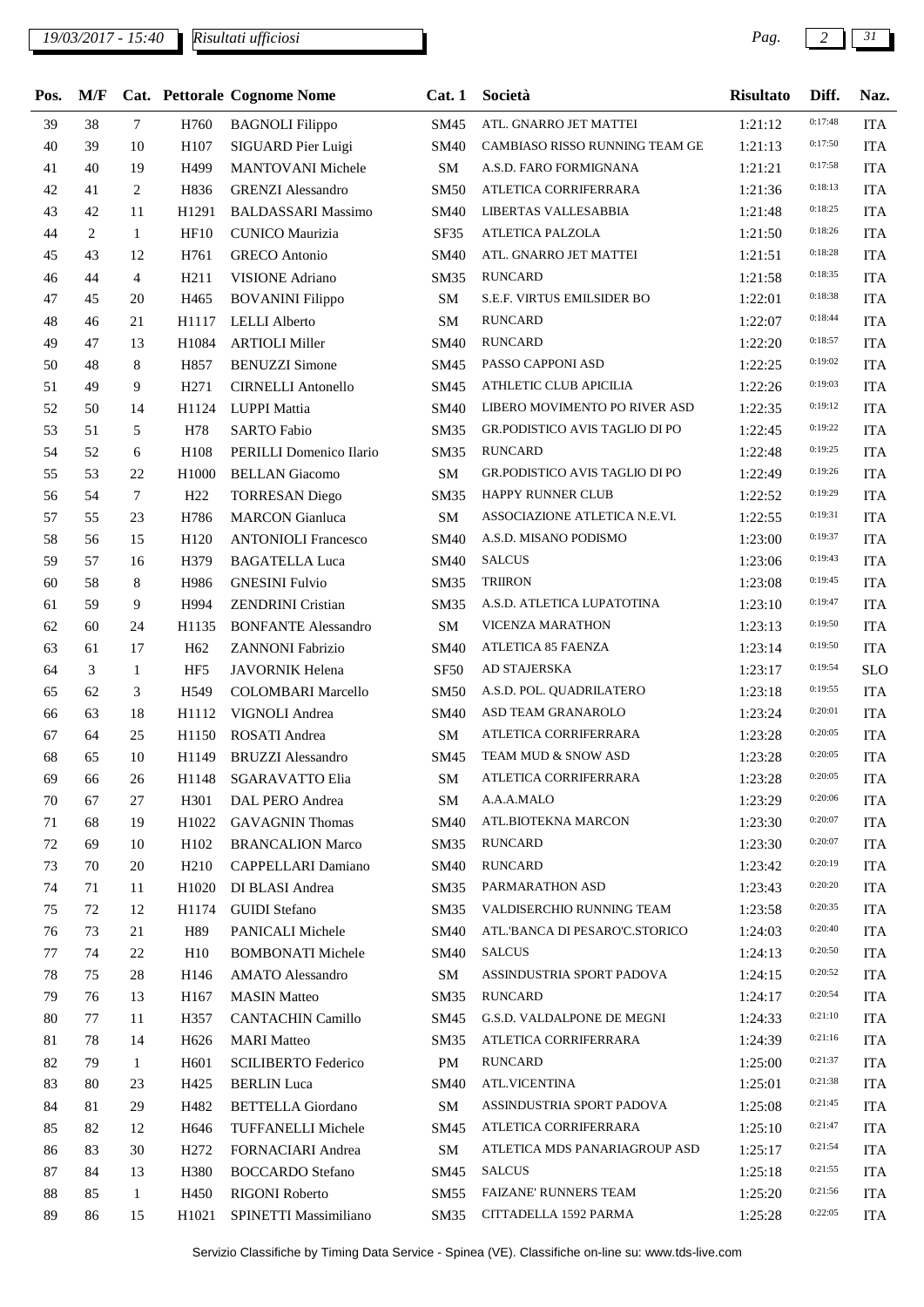# *19/03/2017 - 15:40 Pag. 3 31*

*Risultati ufficiosi*

ı

| Pos. | M/F            |                  |                   | Cat. Pettorale Cognome Nome  | Cat.1       | Società                           | <b>Risultato</b> | Diff.   | Naz.       |
|------|----------------|------------------|-------------------|------------------------------|-------------|-----------------------------------|------------------|---------|------------|
| 90   | 87             | 14               | H40               | <b>ZORZI</b> Emiliano        | SM45        | PERCORRERE IL SILE                | 1:25:30          | 0:22:07 | <b>ITA</b> |
| 91   | 88             | $\overline{4}$   | H109              | <b>MICHIELI Corrado</b>      | <b>SM50</b> | <b>ATL LIB MIRANO</b>             | 1:25:39          | 0:22:15 | <b>ITA</b> |
| 92   | 89             | 16               | H501              | PIAZZI Christian             | SM35        | A.S.D. FARO FORMIGNANA            | 1:25:44          | 0:22:21 | <b>ITA</b> |
| 93   | 90             | 31               | H1060             | <b>LUNARDON Nicola</b>       | SM          | <b>RUNCARD</b>                    | 1:25:46          | 0:22:23 | <b>ITA</b> |
| 94   | 91             | 17               | H481              | DE BLASI Pierpaolo           | <b>SM35</b> | C.U.S. TORINO                     | 1:25:46          | 0:22:23 | <b>ITA</b> |
| 95   | 92             | $\mathbf{1}$     | H <sub>358</sub>  | NEDROTTI Pierpaolo           | <b>SM60</b> | <b>RUNNERS SALO</b>               | 1:25:51          | 0:22:27 | <b>ITA</b> |
| 96   | 93             | $\boldsymbol{2}$ | H <sub>130</sub>  | <b>SENISE Biagio</b>         | <b>SM55</b> | POLISPORTIVA OLTRARNO ASD         | 1:25:56          | 0:22:33 | <b>ITA</b> |
| 97   | 94             | 24               | H1035             | <b>CUDA Rocco</b>            | <b>SM40</b> | A.S.D TEAM SPARTANS               | 1:25:56          | 0:22:33 | <b>ITA</b> |
| 98   | 95             | 25               | H <sub>241</sub>  | <b>ZONTA Dario</b>           | <b>SM40</b> | G.S.D. VALDALPONE DE MEGNI        | 1:25:57          | 0:22:34 | <b>ITA</b> |
| 99   | 96             | 15               | H <sub>60</sub>   | <b>CAPRARO</b> Pietro        | SM45        | PERCORRERE IL SILE                | 1:25:58          | 0:22:35 | <b>ITA</b> |
| 100  | $\overline{4}$ | $\overline{2}$   | HF369             | <b>GRAVINO</b> Antonella     | SF35        | A.S.D. EQUILIBRA RUNNING TEAM     | 1:26:03          | 0:22:39 | <b>ITA</b> |
| 101  | 97             | 16               | H331              | PROTO Francesco              | SM45        | <b>RUN RAN RUN ASD</b>            | 1:26:04          | 0:22:41 | <b>ITA</b> |
| 102  | 5              | 2                | HF227             | <b>SANTELIA Bruna</b>        | $\rm{SF}$   | <b>CAIVANO RUNNERS</b>            | 1:26:07          | 0:22:43 | <b>ITA</b> |
| 103  | 98             | 5                | H759              | <b>BABBINI</b> Claudio       | <b>SM50</b> | ATL. GNARRO JET MATTEI            | 1:26:33          | 0:23:09 | <b>ITA</b> |
| 104  | 99             | 6                | H1267             | <b>TROVO</b> Tiziano         | <b>SM50</b> | <b>SALCUS</b>                     | 1:26:34          | 0:23:11 | <b>ITA</b> |
| 105  | 100            | 17               | H1217             | <b>DORELLI</b> Carlo Alberto | SM45        | ATL. REGGIO ASD                   | 1:26:36          | 0:23:13 | <b>ITA</b> |
| 106  | 6              | 3                | <b>HF73</b>       | <b>BACCI</b> Veronica        | $\rm SF$    | A.S.D. ATLETICA LUPATOTINA        | 1:26:36          | 0:23:13 | <b>ITA</b> |
| 107  | 101            | 18               | H993              | <b>BASCHIROTTO Giovanni</b>  | SM45        | A.S.D. ATLETICA LUPATOTINA        | 1:26:37          | 0:23:14 | <b>ITA</b> |
| 108  | $\tau$         | $\mathbf{1}$     | HF410             | DI GREGORIO Lorenza          | SF45        | <b>SCI NORDICO VARESE</b>         | 1:26:44          | 0:23:21 | <b>ITA</b> |
| 109  | 102            | $\tau$           | H407              | <b>CASAMENTI David</b>       | <b>SM50</b> | A.S.D. DINAMO SPORT               | 1:26:50          | 0:23:27 | <b>ITA</b> |
| 110  | 103            | 26               | H1238             | MARZOCCHI Davide             | <b>SM40</b> | POLISPORTIVA CENTESE ASD          | 1:26:55          | 0:23:32 | <b>ITA</b> |
| 111  | 104            | 27               | H977              | <b>LUNARDI</b> Davide        | <b>SM40</b> | <b>ASD ACTIVE</b>                 | 1:27:01          | 0:23:37 | <b>ITA</b> |
| 112  | 105            | 19               | H1058             | <b>VALLANI</b> Luca          | SM45        | A.S.D. ATLETICA LUPATOTINA        | 1:27:09          | 0:23:46 | <b>ITA</b> |
| 113  | 106            | 32               | H <sub>526</sub>  | GHEDUZZI Andrea              | ${\bf SM}$  | <b>RUNCARD</b>                    | 1:27:13          | 0:23:50 | <b>ITA</b> |
| 114  | 107            | 20               | H382              | <b>GHIROTTI Massimo</b>      | SM45        | <b>SALCUS</b>                     | 1:27:15          | 0:23:52 | <b>ITA</b> |
| 115  | 108            | 33               | H1228             | VERDELLI Lorenzo             | ${\bf SM}$  | B. R.C. CASTIGLIONE D'ADDA        | 1:27:15          | 0:23:52 | <b>ITA</b> |
| 116  | 109            | 8                | H767              | ZANELLI Stefano              | <b>SM50</b> | ATL. GNARRO JET MATTEI            | 1:27:18          | 0:23:55 | <b>ITA</b> |
| 117  | 110            | 3                | H381              | <b>GARBO</b> Riccardo        | SM55        | <b>SALCUS</b>                     | 1:27:20          | 0:23:57 | <b>ITA</b> |
| 118  | 111            | 34               | H <sub>568</sub>  | VALLETTA Giovanni            | ${\bf SM}$  | POL. PORTA SARAGOZZA              | 1:27:24          | 0:24:01 | <b>ITA</b> |
| 119  | 112            | 18               | H370              | DE MUNARI Luca               | <b>SM35</b> | <b>G.S. SPLENDOR COSSATO</b>      | 1:27:25          | 0:24:02 | <b>ITA</b> |
| 120  | 113            | 4                |                   | H1183 CORRADETTI Giancarlo   |             | SM55 RUNCARD                      | 1:27:25          | 0:24:02 | <b>ITA</b> |
| 121  | 114            | 21               | H803              | DEL PAPA Pasqualino          | SM45        | ASD GRUPPO PODISTICO IL CRAMPO    | 1:27:27          | 0:24:03 | <b>ITA</b> |
| 122  | 115            | 28               | H581              | <b>ZANIRATO Mauro</b>        | <b>SM40</b> | A.S.D. POL. QUADRILATERO          | 1:27:36          | 0:24:13 | <b>ITA</b> |
| 123  | 116            | 9                | H316              | <b>PERINI Massimo</b>        | <b>SM50</b> | ASD MARATHON CAVALLI MARINI       | 1:27:38          | 0:24:15 | <b>ITA</b> |
| 124  | 117            | 29               | H <sub>1161</sub> | PICCININI Lorenzo            | <b>SM40</b> | A.R.C.U.S.                        | 1:27:41          | 0:24:18 | <b>ITA</b> |
| 125  | 118            | 10               | H1105             | <b>BOLOGNESE Stefano</b>     | <b>SM50</b> | <b>SALCUS</b>                     | 1:27:42          | 0:24:19 | <b>ITA</b> |
| 126  | 119            | 30               | H <sub>658</sub>  | PIFFANELLI Wilian            | <b>SM40</b> | PODISTI ADRIA                     | 1:27:49          | 0:24:26 | <b>ITA</b> |
| 127  | 120            | 11               | H524              | <b>SONCIN</b> Giuseppe       | <b>SM50</b> | A.S.D. TEAM KM SPORT              | 1:27:54          | 0:24:31 | <b>ITA</b> |
| 128  | 121            | 35               | H <sub>605</sub>  | CRIVELLARO Davide            | SM          | LA FULMINEA RUNNING TEAM SINCE    | 1:27:57          | 0:24:34 | <b>ITA</b> |
| 129  | 122            | 31               | H356              | TECCHIO Gianluigi            | <b>SM40</b> | G.S.D. VALDALPONE DE MEGNI        | 1:28:07          | 0:24:44 | <b>ITA</b> |
| 130  | 123            | 32               | H <sub>35</sub>   | <b>ALBERTI</b> Emanuele      | <b>SM40</b> | <b>RUNCARD</b>                    | 1:28:08          | 0:24:45 | <b>ITA</b> |
| 131  | 124            | 5                | H <sub>508</sub>  | <b>ZERI</b> Andrea           | SM55        | A.S.D. FARO FORMIGNANA            | 1:28:08          | 0:24:45 | <b>ITA</b> |
| 132  | 125            | 6                | H653              | PARMEGGIANI Erico            | <b>SM55</b> | <b>UISP FERRARA</b>               | 1:28:12          | 0:24:48 | <b>ITA</b> |
| 133  | 126            | 12               | H927              | POLI Sandro                  | <b>SM50</b> | HAPPY RUNNER CLUB                 | 1:28:12          | 0:24:49 | <b>ITA</b> |
| 134  | 127            | 19               | H840              | <b>DAVI</b> Rudy             | SM35        | G.P. VIGARANESE                   | 1:28:13          | 0:24:50 | <b>ITA</b> |
| 135  | 128            | 22               | H518              | <b>BIONDANI</b> Davide       | SM45        | <b>RUNCARD</b>                    | 1:28:14          | 0:24:51 | <b>ITA</b> |
| 136  | 129            | 33               | H970              | <b>BENAZZI Maximiliano</b>   | <b>SM40</b> | <b>RUNCARD</b>                    | 1:28:15          | 0:24:52 | <b>ITA</b> |
| 137  | 130            | $\tau$           | H793              | <b>MION</b> Michele          | SM55        | ASD NICO RUNNERS                  | 1:28:24          | 0:25:01 | <b>ITA</b> |
| 138  | 131            | 34               | H116              | ZIRPOLI Giovanni Luca        | <b>SM40</b> | <b>RUNCARD</b>                    | 1:28:25          | 0:25:02 | <b>ITA</b> |
| 139  | 132            | 23               | H1206             | <b>HORVAT Dalibor</b>        | SM45        | INDIVIDUALAC, NOVO SELO ROK - CRO | 1:28:28          | 0:25:05 | <b>CRO</b> |
| 140  | 133            | 24               | H412              | <b>MARETTI Mirco</b>         | SM45        | ATL. BONDENO                      | 1:28:29          | 0:25:05 | <b>ITA</b> |
|      |                |                  |                   |                              |             |                                   |                  |         |            |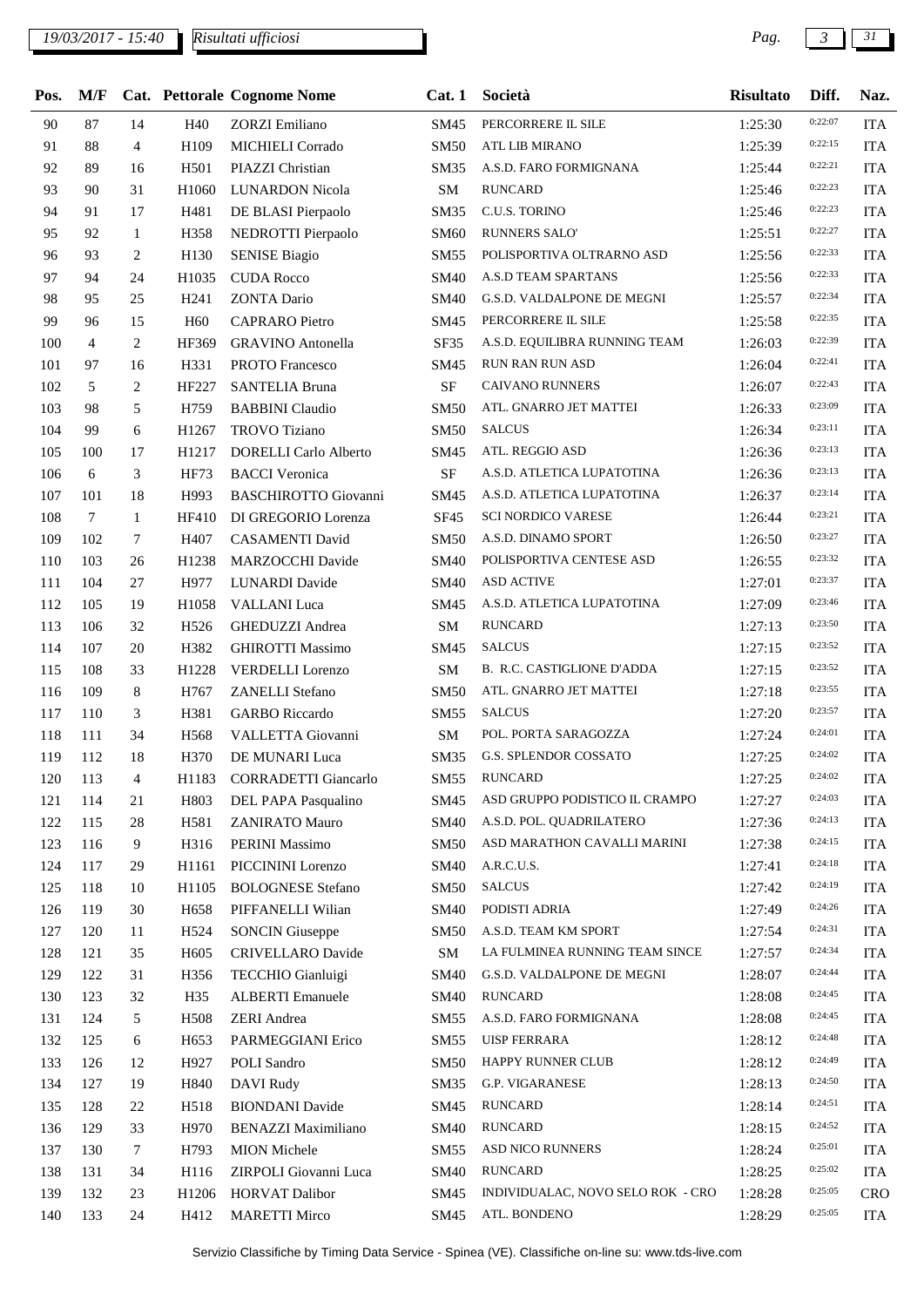# *19/03/2017 - 15:40 Pag. 4 31*

| Pos. | M/F |                |                   | Cat. Pettorale Cognome Nome  | Cat.1       | Società                        | <b>Risultato</b> | Diff.   | Naz.       |
|------|-----|----------------|-------------------|------------------------------|-------------|--------------------------------|------------------|---------|------------|
| 141  | 134 | 36             | H1293             | <b>MOUKRIM</b> Imad          | SM          | POL. PORTA SARAGOZZA           | 1:28:29          | 0:25:06 | <b>ITA</b> |
| 142  | 135 | 13             | H572              | <b>DALLA VIA Walter</b>      | <b>SM50</b> | MARATHON LEGNAGO               | 1:28:35          | 0:25:12 | <b>ITA</b> |
| 143  | 136 | 25             | H155              | <b>BARBIERATO Fabio</b>      | SM45        | <b>RUNCARD</b>                 | 1:28:48          | 0:25:25 | <b>ITA</b> |
| 144  | 8   | 3              | HF173             | <b>MADELLA</b> Giulia        | SF35        | A.S.D. TEAM KM SPORT           | 1:28:49          | 0:25:26 | <b>ITA</b> |
| 145  | 9   | $\overline{4}$ | HF439             | <b>BOCCALINI Beatrice</b>    | $\rm SF$    | <b>ATLETICA ESTENSE</b>        | 1:28:53          | 0:25:30 | <b>ITA</b> |
| 146  | 137 | 37             | H1099             | <b>CONTI Nicolo'</b>         | SM          | ATLETICA ESTENSE               | 1:28:54          | 0:25:31 | <b>ITA</b> |
| 147  | 138 | 26             | H1063             | CAMPAGNOLI Cristiano         | SM45        | ATLETICA CORRIFERRARA          | 1:28:57          | 0:25:34 | <b>ITA</b> |
| 148  | 139 | 35             | H1122             | FRANCESCHETTI Michele        | <b>SM40</b> | UPR MONTEMARCIANO ASD          | 1:28:58          | 0:25:34 | <b>ITA</b> |
| 149  | 140 | 27             | H961              | <b>VOLANI</b> Alessio        | SM45        | 33 TRENTINI TRIATHLON ASD      | 1:29:01          | 0:25:38 | <b>ITA</b> |
| 150  | 141 | 38             | H1252             | <b>ZANCHETTA Moreno</b>      | ${\bf SM}$  | <b>RUNCARD</b>                 | 1:29:03          | 0:25:40 | <b>ITA</b> |
| 151  | 142 | 36             | H <sub>24</sub>   | <b>CORSINI Fabrizio</b>      | SM40        | PICO RUNNERS                   | 1:29:05          | 0:25:42 | <b>ITA</b> |
| 152  | 143 | 37             | H <sub>255</sub>  | <b>ADANI</b> Alberto         | SM40        | POL. OLIMPIA VIGNOLA           | 1:29:09          | 0:25:45 | <b>ITA</b> |
| 153  | 144 | 39             | H1012             | <b>SIMONE Giusto</b>         | ${\bf SM}$  | <b>G.S. LAMONE</b>             | 1:29:09          | 0:25:45 | <b>ITA</b> |
| 154  | 145 | 38             | H1251             | <b>ALEMANNO Vincenzo</b>     | SM40        | A.S.D. DINAMO SPORT            | 1:29:09          | 0:25:46 | <b>ITA</b> |
| 155  | 146 | 20             | H141              | <b>ADIGRAT Antonio</b>       | SM35        | <b>G.P. VILLASANTESE</b>       | 1:29:10          | 0:25:47 | <b>ITA</b> |
| 156  | 147 | 39             | H999              | PUCCI Giovanni               | SM40        | POL. MONTECCHIO 2000           | 1:29:14          | 0:25:51 | <b>ITA</b> |
| 157  | 148 | 40             | H <sub>247</sub>  | <b>NEMEH</b> Egon            | SM40        | PERCORRERE IL SILE             | 1:29:17          | 0:25:54 | <b>ITA</b> |
| 158  | 149 | 28             | H1024             | <b>GIANELLA Fernando</b>     | SM45        | ATLETICA DELTA FERRARESE       | 1:29:19          | 0:25:56 | <b>ITA</b> |
| 159  | 150 | 14             | H1074             | <b>BRESCIANINI</b> Gianpaolo | <b>SM50</b> | ATL. CARPENEDOLO               | 1:29:20          | 0:25:57 | <b>ITA</b> |
| 160  | 10  | 5              | HF326             | <b>MASSOLINI</b> Alessia     | $\rm{SF}$   | LIBERTAS VALLESABBIA           | 1:29:24          | 0:26:00 | <b>ITA</b> |
| 161  | 151 | 29             | H <sub>567</sub>  | TRAVAGLINI Alberto           | SM45        | POL. PORTA SARAGOZZA           | 1:29:25          | 0:26:02 | <b>ITA</b> |
| 162  | 152 | 21             | H1121             | FERRAGUTI Emiliano           | <b>SM35</b> | <b>RUNCARD</b>                 | 1:29:27          | 0:26:03 | <b>ITA</b> |
| 163  | 153 | 22             | H <sub>505</sub>  | <b>VALENTINI Massimo</b>     | SM35        | A.S.D. FARO FORMIGNANA         | 1:29:29          | 0:26:06 | <b>ITA</b> |
| 164  | 154 | 41             | H1126             | <b>CRAPAROTTA Samuele</b>    | SM40        | LIBERO MOVIMENTO PO RIVER ASD  | 1:29:34          | 0:26:11 | <b>ITA</b> |
| 165  | 155 | 40             | H1046             | PETITO Riccardo              | SM          | <b>ROVIGOHM</b>                | 1:29:39          | 0:26:16 | <b>ITA</b> |
| 166  | 156 | 8              | H1146             | <b>MERLO Paolo</b>           | SM55        | G.S. SPLENDOR COSSATO          | 1:29:40          | 0:26:17 | <b>ITA</b> |
| 167  | 157 | 42             | H620              | DI BARBORA Manuel            | SM40        | ATLETICA CORRIFERRARA          | 1:29:43          | 0:26:20 | <b>ITA</b> |
| 168  | 158 | 15             | H <sub>670</sub>  | <b>MARCENTA Luca</b>         | <b>SM50</b> | <b>RUNCARD</b>                 | 1:29:48          | 0:26:25 | <b>ITA</b> |
| 169  | 159 | 43             | H419              | <b>MORISI</b> Enrico         | <b>SM40</b> | POL. ZOLA SEZ. ATLETICA        | 1:29:51          | 0:26:28 | <b>ITA</b> |
| 170  | 160 | 44             | H975              | ZAMPIROLLO Alessandro        | <b>SM40</b> | CONFINDUSTRIA ATL. ROVIGO      | 1:29:53          | 0:26:30 | <b>ITA</b> |
| 171  | 161 | 45             |                   | H1152 BERGAMINI Andrea       |             | SM40 CENTRO ATLETICA COPPARO   | 1:29:56          | 0:26:33 | <b>ITA</b> |
| 172  | 162 | 9              | H912              | PLAZZOTTA Dino               | SM55        | ATL. IMOLA SACMI AVIS          | 1:29:57          | 0:26:34 | <b>ITA</b> |
| 173  | 163 | 46             | H143              | <b>BERTOCCO</b> Andrea       | SM40        | <b>RUNCARD</b>                 | 1:29:58          | 0:26:35 | <b>ITA</b> |
| 174  | 164 | 47             | H1151             | CASUBOLO Giovanni            | <b>SM40</b> | G.S.SELF ATL. MONTANARI GRUZZA | 1:30:00          | 0:26:36 | <b>ITA</b> |
| 175  | 165 | 16             | H665              | <b>MANFELLOTTI Massimo</b>   | <b>SM50</b> | POD. FINALE EMILIA             | 1:30:01          | 0:26:38 | <b>ITA</b> |
| 176  | 166 | 23             | H1172             | <b>TERENZIANI Luca</b>       | SM35        | U.S. QUERCIA TRENTINGRANA      | 1:30:07          | 0:26:44 | <b>ITA</b> |
| 177  | 167 | 10             | H1083             | <b>TAMAI</b> Luigino         | SM55        | G.P. VILLAFRANCA DI VERONA     | 1:30:08          | 0:26:45 | <b>ITA</b> |
| 178  | 168 | 48             | H <sub>623</sub>  | LERCH, Alex                  | SM40        | ATLETICA CORRIFERRARA          | 1:30:11          | 0:26:48 | <b>ITA</b> |
| 179  | 169 | 41             | H1136             | NICOLINI Luca                | ${\bf SM}$  | VICENZA MARATHON               | 1:30:12          | 0:26:49 | <b>ITA</b> |
| 180  | 170 | 49             | H <sub>229</sub>  | <b>BALASSO Federico</b>      | SM40        | A.A.A.MALO                     | 1:30:20          | 0:26:57 | <b>ITA</b> |
| 181  | 171 | 11             | H111              | <b>VECELLI Alberto</b>       | SM55        | FAIZANE' RUNNERS TEAM          | 1:30:29          | 0:27:06 | <b>ITA</b> |
| 182  | 172 | 30             | H1051             | GASPARETTO Cristiano         | SM45        | <b>ROVIGOHM</b>                | 1:30:30          | 0:27:07 | <b>ITA</b> |
| 183  | 173 | 42             | H <sub>1285</sub> | RADOS Ivan                   | ${\bf SM}$  | <b>RUNCARD</b>                 | 1:30:30          | 0:27:07 | <b>CRO</b> |
| 184  | 174 | 50             | H188              | <b>DISTANTE Giorgio</b>      | SM40        | G.P. TURRISTI MONTEGROTTO      | 1:30:32          | 0:27:08 | <b>ITA</b> |
| 185  | 175 | 51             | H611              | <b>BALDRATI</b> Stefano      | SM40        | ATLETICA CORRIFERRARA          | 1:30:36          | 0:27:13 | <b>ITA</b> |
| 186  | 176 | 24             | H332              | MAZZUCCHI Massimiliano       | SM35        | <b>TRIIRON</b>                 | 1:30:37          | 0:27:14 | <b>ITA</b> |
| 187  | 177 | 17             | H <sub>678</sub>  | <b>DILILLO</b> Armando       | <b>SM50</b> | A.S.D. DAUNIA RUNNING          | 1:30:38          | 0:27:15 | <b>ITA</b> |
| 188  | 178 | 18             | H70               | HARDISSON David              | <b>SM50</b> | <b>AKILES</b>                  | 1:30:39          | 0:27:16 | <b>ESP</b> |
| 189  | 179 | 19             | H82               | <b>GORGAS GARCIA Pedro</b>   | SM50        | <b>AKILES</b>                  | 1:30:44          | 0:27:21 | <b>ESP</b> |
| 190  | 180 | 31             | H <sub>28</sub>   | <b>BENGHI</b> Danilo         | SM45        | POLISPORTIVA PROGRESSO ASD     | 1:30:49          | 0:27:26 | <b>ITA</b> |
| 191  | 181 | 12             | H <sub>2</sub> 85 | MENEGAZZI Roberto            | SM55        | <b>RUNCARD</b>                 | 1:30:51          | 0:27:27 | <b>ITA</b> |
|      |     |                |                   |                              |             |                                |                  |         |            |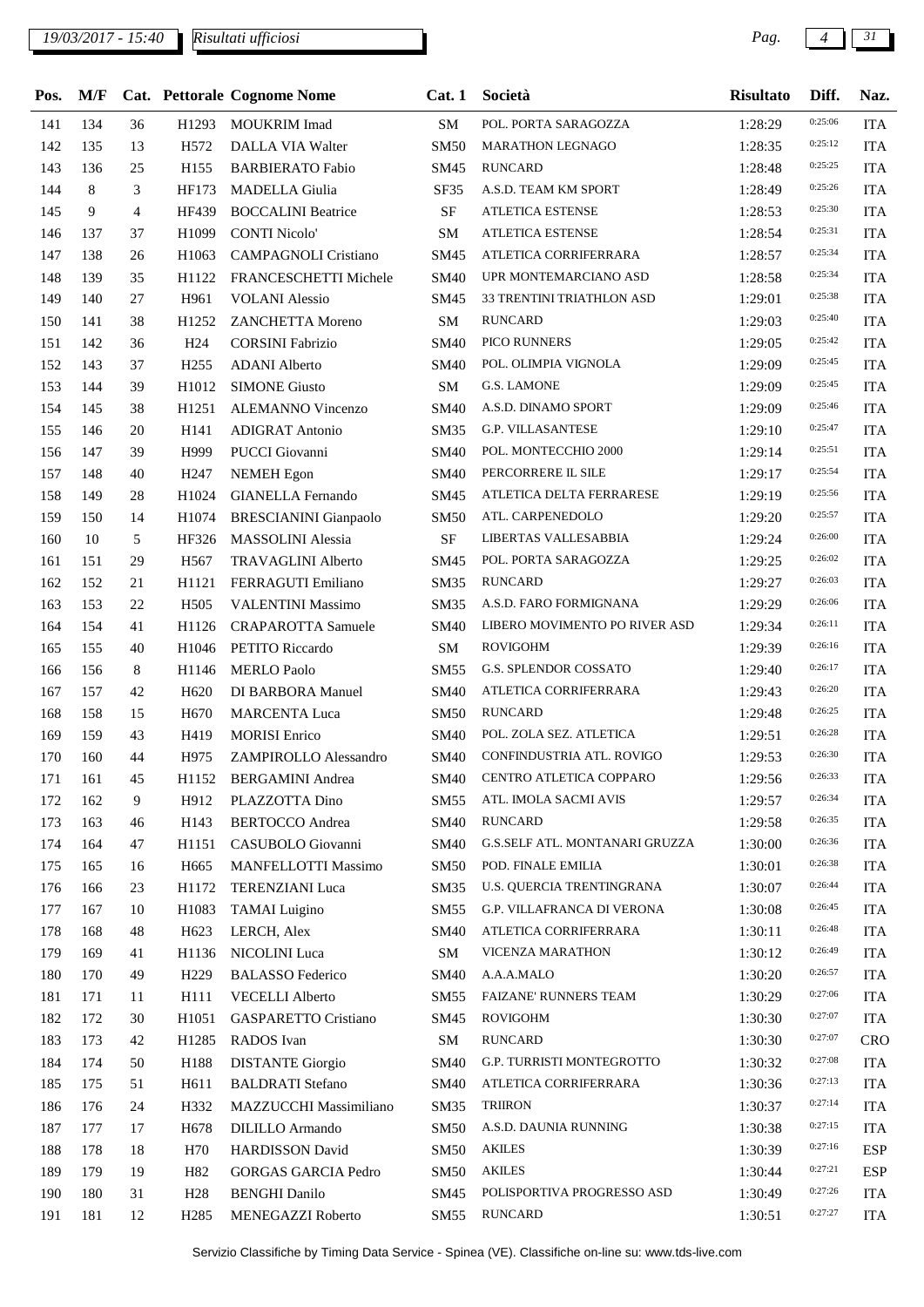| Pos. | M/F |                |                  | Cat. Pettorale Cognome Nome   | Cat.1       | Società                        | <b>Risultato</b> | Diff.   | Naz.       |
|------|-----|----------------|------------------|-------------------------------|-------------|--------------------------------|------------------|---------|------------|
| 192  | 182 | 20             | H <sub>68</sub>  | <b>AJURIA FERNANDEZ Jesus</b> | <b>SM50</b> | <b>AKILES</b>                  | 1:30:53          | 0:27:30 | <b>ESP</b> |
| 193  | 183 | 25             | H1203            | <b>DODLEK</b> Tomica          | <b>SM35</b> | AK MEĐIMURJE, ČAKOVEC - CRO    | 1:30:54          | 0:27:31 | CRO        |
| 194  | 184 | 52             | H1049            | SINI Ermanno                  | <b>SM40</b> | <b>ROVIGOHM</b>                | 1:30:54          | 0:27:31 | <b>ITA</b> |
| 195  | 11  | $\mathbf{1}$   | HF296            | <b>GAIANI</b> Clara           | <b>SF40</b> | <b>G.P. VIGARANESE</b>         | 1:30:56          | 0:27:33 | <b>ITA</b> |
| 196  | 12  | 2              | <b>HF75</b>      | <b>BRENTAROLLI Sara</b>       | <b>SF40</b> | A.S.D. ATLETICA LUPATOTINA     | 1:30:57          | 0:27:34 | <b>ITA</b> |
| 197  | 185 | 32             | H1042            | <b>BIANCHI</b> Gianni         | SM45        | A.S.D. ATLETICA LUPATOTINA     | 1:30:58          | 0:27:34 | <b>ITA</b> |
| 198  | 186 | 21             | H631             | <b>NEGRI Ugo</b>              | <b>SM50</b> | ATLETICA CORRIFERRARA          | 1:31:06          | 0:27:42 | <b>ITA</b> |
| 199  | 187 | 53             | H769             | <b>ARENA</b> Antonio          | <b>SM40</b> | ATL. GNARRO JET MATTEI         | 1:31:14          | 0:27:51 | <b>ITA</b> |
| 200  | 188 | 26             | H946             | POTALIVO Giuseppe             | SM35        | <b>RUNCARD</b>                 | 1:31:16          | 0:27:53 | <b>ITA</b> |
| 201  | 189 | 43             | H1202            | <b>BOGOMOLEC Tihomir</b>      | SM          | AK VARAŽDIN, VARAŽDIN - CRO    | 1:31:17          | 0:27:54 | CRO        |
| 202  | 13  | 6              | HF130            | MERLO Barbara                 | SF          | G.S. SPLENDOR COSSATO          | 1:31:22          | 0:27:59 | <b>ITA</b> |
| 203  | 190 | 33             | H492             | CAPOZZI Sergio                | SM45        | A.S.D. FARO FORMIGNANA         | 1:31:23          | 0:28:00 | <b>ITA</b> |
| 204  | 191 | 54             | H639             | <b>SANSONI Diego</b>          | <b>SM40</b> | ATLETICA CORRIFERRARA          | 1:31:30          | 0:28:07 | <b>ITA</b> |
| 205  | 14  | $\overline{4}$ | HF371            | <b>DORIA</b> Beatrice         | SF35        | ROAD RUNNERS CLUB MILANO       | 1:31:34          | 0:28:11 | <b>ITA</b> |
| 206  | 192 | 34             | H <sub>520</sub> | <b>BOSCHETTI Andrea</b>       | SM45        | OLIMPIA NUOVA RUNNING A.S.D.   | 1:31:38          | 0:28:15 | <b>ITA</b> |
| 207  | 193 | 35             | H44              | <b>GADDONI</b> Alessandro     | SM45        | <b>RUNCARD</b>                 | 1:31:40          | 0:28:17 | <b>ITA</b> |
| 208  | 15  | 5              | HF138            | <b>CAZZADORE</b> Erica        | SF35        | <b>SALCUS</b>                  | 1:31:43          | 0:28:20 | <b>ITA</b> |
| 209  | 194 | 13             | H765             | PASTORE TROSS Piero           | <b>SM55</b> | ATL. GNARRO JET MATTEI         | 1:31:45          | 0:28:22 | <b>ITA</b> |
| 210  | 195 | 44             | H451             | FERRARI Fabio                 | SM          | <b>RUNCARD</b>                 | 1:31:52          | 0:28:28 | <b>ITA</b> |
| 211  | 196 | 36             | H33              | PASINI Stefano                | <b>SM45</b> | LA FULMINEA RUNNING TEAM SINCE | 1:31:54          | 0:28:31 | <b>ITA</b> |
| 212  | 16  | 2              | HF172            | LORENZONI Odilla              | SF45        | A.S.D. TEAM KM SPORT           | 1:31:56          | 0:28:32 | <b>ITA</b> |
| 213  | 197 | 22             | H533             | <b>MARASTONI</b> Stefano      | <b>SM50</b> | G.M. SPORTING CLUB MONDADORI   | 1:32:02          | 0:28:39 | <b>ITA</b> |
| 214  | 198 | 37             | H987             | <b>SAZZI</b> Dorvan           | SM45        | POLISPORTIVA RUBIERA           | 1:32:03          | 0:28:40 | <b>ITA</b> |
| 215  | 199 | 38             | H799             | PIOVANELLI Oscar              | SM45        | ATL. PARATICO                  | 1:32:06          | 0:28:43 | <b>ITA</b> |
| 216  | 200 | 45             | H466             | MOHAMMAD Sarwar               | SM          | <b>RUNCARD</b>                 | 1:32:18          | 0:28:55 | AFG        |
| 217  | 201 | 55             | H164             | <b>SCHIAVINATO Paolo</b>      | <b>SM40</b> | PERCORRERE IL SILE             | 1:32:21          | 0:28:58 | <b>ITA</b> |
| 218  | 202 | 23             | H1123            | <b>SCALABRINI Paolo</b>       | <b>SM50</b> | LIBERO MOVIMENTO PO RIVER ASD  | 1:32:23          | 0:29:00 | <b>ITA</b> |
| 219  | 203 | 24             | H <sub>261</sub> | <b>MANTOVANI Enrico</b>       | <b>SM50</b> | ASD POL. COMUNALE "ARGINE"     | 1:32:25          | 0:29:02 | <b>ITA</b> |
| 220  | 204 | 39             | H87              | MALFITANO Luca                | SM45        | <b>RUNNERS PADOVA</b>          | 1:32:26          | 0:29:03 | <b>ITA</b> |
| 221  | 205 | 40             | H1137            | DI CESARE Alberto             | SM45        | VICENZA MARATHON               | 1:32:31          | 0:29:07 | <b>ITA</b> |
| 222  | 206 | 25             |                  | H513 BELLUCCI Luciano         |             | SM50 A.S.D. RUNNERS SAN GEMINI | 1:32:34          | 0:29:11 | <b>ITA</b> |
| 223  | 17  | 6              |                  | HF104 NOVENTA Valentina       | SF35        | <b>ASD ACTIVE</b>              | 1:32:43          | 0:29:20 | <b>ITA</b> |
| 224  | 207 | 27             | H778             | VICO Nicola                   | SM35        | MARATONETI CITTADELLESI        | 1:32:47          | 0:29:24 | <b>ITA</b> |
| 225  | 208 | 46             | H911             | <b>BERTOCCHI Alessio</b>      | SM          | POL. PORTA SARAGOZZA           | 1:32:49          | 0:29:26 | <b>ITA</b> |
| 226  | 209 | 28             | H315             | <b>BOSCOLO BACCHETTO Serg</b> | SM35        | ASD MARATHON CAVALLI MARINI    | 1:32:49          | 0:29:26 | <b>ITA</b> |
| 227  | 210 | 29             | H677             | <b>TRIVISANO Pasquale</b>     | SM35        | A.S.D. DAUNIA RUNNING          | 1:32:50          | 0:29:27 | <b>ITA</b> |
| 228  | 211 | 56             | H1128            | <b>BIMBATTI Matteo</b>        | <b>SM40</b> | LIBERO MOVIMENTO PO RIVER ASD  | 1:32:54          | 0:29:31 | <b>ITA</b> |
| 229  | 212 | 41             | H <sub>552</sub> | <b>COLETTA Pietro</b>         | SM45        | POL. PORTA SARAGOZZA           | 1:32:58          | 0:29:35 | <b>ITA</b> |
| 230  | 213 | 14             | H345             | SIRAGUSA Pietro               | SM55        | MARATHON ROMA CASTELFUSANO     | 1:33:10          | 0:29:47 | <b>ITA</b> |
| 231  | 214 | 26             | H185             | VIGNOLA Claudio               | <b>SM50</b> | A.S.D. ATLETICA LUPATOTINA     | 1:33:11          | 0:29:48 | <b>ITA</b> |
| 232  | 18  | 3              | HF99             | <b>BRAGATO</b> Alessia        | <b>SF40</b> | RUNNERS CLUB AGGGREDIRE        | 1:33:11          | 0:29:48 | <b>ITA</b> |
| 233  | 215 | 57             | H189             | GERONAZZO Alessandro          | <b>SM40</b> | ATL.AUDACE NOALE               | 1:33:13          | 0:29:49 | <b>ITA</b> |
| 234  | 216 | 58             | H123             | <b>STABILE Emiliano</b>       | <b>SM40</b> | PODISTICA DILETT. VALCHIUSELLA | 1:33:18          | 0:29:55 | <b>ITA</b> |
| 235  | 217 | 27             | H <sub>191</sub> | <b>GOVERNO Marco</b>          | <b>SM50</b> | A.S.D. TEAM KM SPORT           | 1:33:22          | 0:29:59 | <b>ITA</b> |
| 236  | 218 | 30             | H820             | <b>GARETTI Alessio</b>        | SM35        | <b>RUNCARD</b>                 | 1:33:24          | 0:30:01 | <b>ITA</b> |
| 237  | 219 | 31             | H166             | <b>GUERZONI Manuel</b>        | SM35        | PICO RUNNERS                   | 1:33:26          | 0:30:03 | <b>ITA</b> |
| 238  | 220 | 47             | H901             | <b>CREMONINI</b> Antonio      | SM          | ATLETICA CORRIFERRARA          | 1:33:27          | 0:30:04 | <b>ITA</b> |
| 239  | 221 | 32             | H1033            | DE NARDI Alberto              | SM35        | HAPPY RUNNER CLUB              | 1:33:28          | 0:30:05 | <b>ITA</b> |
| 240  | 19  | 7              | HF159            | <b>SCHULZE Katja</b>          | SF35        |                                | 1:33:29          | 0:30:06 | <b>GER</b> |
| 241  | 222 | 33             | H714             | MADAPPULI ARATCHIGE S         | SM35        | AMICA ASD - I SSSIAN           | 1:33:33          | 0:30:10 | SRI        |
| 242  | 223 | 28             | H <sub>199</sub> | <b>MERLO</b> Francesco        | <b>SM50</b> | ATL.MONTEBELLUNA VENETO BANCA  | 1:33:35          | 0:30:12 | <b>ITA</b> |
|      |     |                |                  |                               |             |                                |                  |         |            |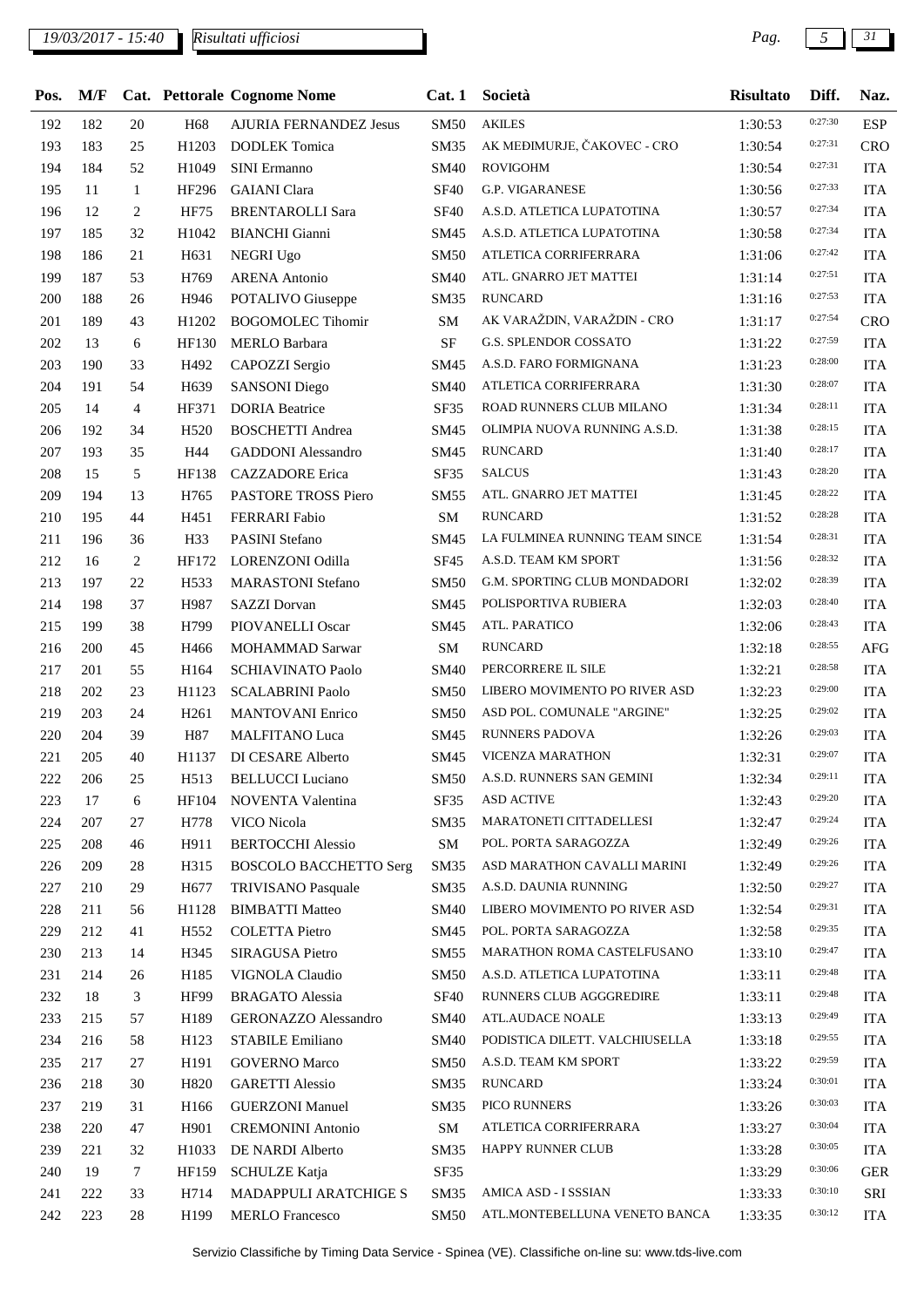# *19/03/2017 - 15:40 Pag. 6 31*

| Pos. | M/F |    |                  | Cat. Pettorale Cognome Nome  | Cat.1            | Società                          | <b>Risultato</b> | Diff.   | Naz.       |
|------|-----|----|------------------|------------------------------|------------------|----------------------------------|------------------|---------|------------|
| 243  | 224 | 34 | H802             | <b>GREGORI</b> Davide        | <b>SM35</b>      | ATL. PARATICO                    | 1:33:37          | 0:30:14 | <b>ITA</b> |
| 244  | 225 | 35 | H386             | MINNELLA Lorenzo             | SM35             | <b>SALCUS</b>                    | 1:33:38          | 0:30:15 | <b>ITA</b> |
| 245  | 226 | 59 | H564             | <b>SINISI Antonio</b>        | <b>SM40</b>      | POL. PORTA SARAGOZZA             | 1:33:39          | 0:30:16 | <b>ITA</b> |
| 246  | 227 | 42 | H1056            | FIOCCO Giampaolo             | SM45             | A.S.D. ATLETICA LUPATOTINA       | 1:33:41          | 0:30:18 | <b>ITA</b> |
| 247  | 228 | 60 | H772             | ZURLO Lorenzo                | <b>SM40</b>      | MARATONETI CITTADELLESI          | 1:33:43          | 0:30:20 | <b>ITA</b> |
| 248  | 229 | 15 | H1231            | <b>BACILIERI</b> Libero      | <b>SM55</b>      | AMICA ASD - I SSSIAN             | 1:33:43          | 0:30:20 | <b>ITA</b> |
| 249  | 230 | 29 | H1233            | POGGIO Dario                 | <b>SM50</b>      | SSD RCS ACTIVE TEAM A R.L.       | 1:33:44          | 0:30:21 | <b>ITA</b> |
| 250  | 231 | 36 | H1070            | <b>ROSATI Mattia</b>         | <b>SM35</b>      | ATLETICA CORRIFERRARA            | 1:33:45          | 0:30:22 | <b>ITA</b> |
| 251  | 232 | 37 | H806             | FRATUCELLO Christian         | SM35             | SAN VITO A.S.D.                  | 1:33:45          | 0:30:22 | <b>ITA</b> |
| 252  | 20  | 7  | HF359            | DI BENEDETTO Marika          | $\rm SF$         | <b>RUNCARD</b>                   | 1:33:47          | 0:30:24 | <b>ITA</b> |
| 253  | 233 | 43 | H <sub>530</sub> | <b>ALLIBARDI Luca</b>        | SM45             | <b>RUNCARD</b>                   | 1:33:48          | 0:30:25 | <b>ITA</b> |
| 254  | 234 | 61 | H <sub>275</sub> | PASSARIN Denis               | <b>SM40</b>      | <b>RUNCARD</b>                   | 1:33:51          | 0:30:28 | <b>ITA</b> |
| 255  | 235 | 30 | H498             | <b>GHERLINZONI</b> Giorgio   | <b>SM50</b>      | A.S.D. FARO FORMIGNANA           | 1:33:53          | 0:30:30 | <b>ITA</b> |
| 256  | 236 | 44 | H966             | <b>LIBONE</b> Vincenzo       | SM45             | <b>GRUPPO PODISTI RESCO 1909</b> | 1:33:56          | 0:30:33 | <b>ITA</b> |
| 257  | 237 | 16 | H360             | <b>MANOVALI</b> Davide       | SM55             | RUNNERS SALO'                    | 1:33:59          | 0:30:36 | <b>ITA</b> |
| 258  | 238 | 62 | H <sub>550</sub> | <b>CAROTTI Paolo</b>         | <b>SM40</b>      | POL.CANDIA BARACCOLA ASPIO       | 1:33:59          | 0:30:36 | <b>ITA</b> |
| 259  | 239 | 38 | H1029            | PALTRINIERI Luca             | SM <sub>35</sub> | ATLETICA MDS PANARIAGROUP ASD    | 1:34:00          | 0:30:37 | <b>ITA</b> |
| 260  | 240 | 39 | H833             | <b>GRASSILLI</b> Giacomo     | <b>SM35</b>      | G.P. I CAGNON                    | 1:34:01          | 0:30:38 | <b>ITA</b> |
| 261  | 241 | 45 | H540             | <b>BARILLANI Massimo</b>     | SM45             | <b>RUNCARD</b>                   | 1:34:03          | 0:30:39 | <b>ITA</b> |
| 262  | 242 | 63 | H1223            | <b>ASCIONE Pasquale</b>      | <b>SM40</b>      |                                  | 1:34:04          | 0:30:40 | <b>ITA</b> |
| 263  | 243 | 64 | H304             | GIOMO Giampietro             | <b>SM40</b>      | CONFINDUSTRIA ATL. ROVIGO        | 1:34:10          | 0:30:47 | <b>ITA</b> |
| 264  | 244 | 40 | H1199            | <b>RUBINO Roberto</b>        | <b>SM35</b>      | 9,92 RUNNING ASD                 | 1:34:10          | 0:30:47 | <b>ITA</b> |
| 265  | 245 | 41 | H1177            | <b>MASIA</b> Cristian        | SM <sub>35</sub> | A.S.D. MISANO PODISMO            | 1:34:14          | 0:30:51 | <b>ITA</b> |
| 266  | 21  | 3  | HF34             | FINOTELLO Carlotta           | SF45             | RUNNING TEAM MESTRE              | 1:34:16          | 0:30:53 | <b>ITA</b> |
| 267  | 246 | 46 | H <sub>908</sub> | TRAVAGLI Alessandro          | SM45             | CONTRADA SAN GIACOMO             | 1:34:20          | 0:30:57 | <b>ITA</b> |
| 268  | 247 | 17 | H719             | <b>CONSERVA Mario</b>        | SM55             | MODENA ATLETICA                  | 1:34:23          | 0:31:00 | <b>ITA</b> |
| 269  | 248 | 48 | H928             | <b>BRUZZESE Salvatore</b>    | SM               | TEAM OTC SSD ARL                 | 1:34:25          | 0:31:02 | <b>ITA</b> |
| 270  | 249 | 42 | H1246            | MASCOLO Claudio              | SM35             | ATLETICA CORRIFERRARA            | 1:34:27          | 0:31:04 | <b>ITA</b> |
| 271  | 250 | 65 | H731             | <b>SCOMPARIN Stefano</b>     | <b>SM40</b>      | RUNNERS CLUB AGGGREDIRE          | 1:34:27          | 0:31:04 | <b>ITA</b> |
| 272  | 251 | 66 | H440             | DE ROSSI Federico            | <b>SM40</b>      | <b>ESSETRE RUNNING</b>           | 1:34:28          | 0:31:05 | <b>ITA</b> |
| 273  | 252 | 31 |                  | H473 MANNI Marcello          |                  | SM50 RUNCARD                     | 1:34:28          | 0:31:05 | <b>ITA</b> |
| 274  | 22  | 8  | HF216            | <b>MARTINELLI Anita</b>      | $\rm SF$         | ATLETICA CORRIFERRARA            | 1:34:29          | 0:31:06 | <b>ITA</b> |
| 275  | 253 | 47 | H834             | COSTA Andrea                 | SM45             | ATL. BONDENO                     | 1:34:32          | 0:31:09 | <b>ITA</b> |
| 276  | 254 | 67 | H1164            | CENA Luca                    | <b>SM40</b>      | ATLETICA CORRIFERRARA            | 1:34:33          | 0:31:10 | <b>ITA</b> |
| 277  | 255 | 18 | H411             | <b>MAISTO</b> Giuseppe       | SM55             | POLISPORTIVA LE COLLINE          | 1:34:34          | 0:31:11 | <b>ITA</b> |
| 278  | 256 | 48 | H <sub>201</sub> | TIOZZO Giuseppe              | SM45             | TEAM OTC SSD ARL                 | 1:34:37          | 0:31:14 | <b>ITA</b> |
| 279  | 257 | 49 | H1087            | TODESCO Luigi                | SM               | <b>RUNCARD</b>                   | 1:34:39          | 0:31:16 | <b>ITA</b> |
| 280  | 258 | 43 | H <sub>142</sub> | <b>BRENTARO Marco</b>        | SM <sub>35</sub> | MARATHON LEGNAGO                 | 1:34:40          | 0:31:17 | <b>ITA</b> |
| 281  | 259 | 19 | H683             | <b>COSTANTINO</b> Antonuccio | SM55             | <b>G.S. TOCCALMATTO</b>          | 1:34:42          | 0:31:19 | <b>ITA</b> |
| 282  | 260 | 44 | H866             | FALASCA Filippo              | SM35             | PASSO CAPPONI ASD                | 1:34:43          | 0:31:19 | <b>ITA</b> |
| 283  | 261 | 68 | H657             | VANGELISTA Alessandro        | <b>SM40</b>      | <b>RUNCARD</b>                   | 1:34:44          | 0:31:20 | <b>ITA</b> |
| 284  | 262 | 49 | H414             | CIOCE Saverio                | SM45             | <b>RUNCARD</b>                   | 1:34:44          | 0:31:21 | <b>ITA</b> |
| 285  | 263 | 45 | H485             | <b>BIANCHIN Nicola</b>       | SM35             | A.S.D. FARO FORMIGNANA           | 1:34:51          | 0:31:27 | <b>ITA</b> |
| 286  | 264 | 69 | H <sub>277</sub> | FAEDO Andrea                 | <b>SM40</b>      | A.S.D. ATLETICA LUPATOTINA       | 1:34:51          | 0:31:28 | <b>ITA</b> |
| 287  | 265 | 70 | H1017            | GOTTI Yuri                   | <b>SM40</b>      | G.P. I CAGNON                    | 1:34:55          | 0:31:31 | <b>ITA</b> |
| 288  | 23  | 9  | HF158            | <b>MARZADRO</b> Francesca    | $\rm{SF}$        | LAGARINA CRUS TEAM               | 1:34:56          | 0:31:33 | <b>ITA</b> |
| 289  | 266 | 32 | H <sub>578</sub> | FARINELLI Adamo              | <b>SM50</b>      | A.S.D. POL. QUADRILATERO         | 1:34:57          | 0:31:34 | <b>ITA</b> |
| 290  | 267 | 71 | H307             | VOLTOLINA Davide             | <b>SM40</b>      | ASD MARATHON CAVALLI MARINI      | 1:34:59          | 0:31:36 | <b>ITA</b> |
| 291  | 268 | 50 | H320             | <b>COATTI Valerio</b>        | SM               | <b>RUNCARD</b>                   | 1:35:02          | 0:31:39 | <b>ITA</b> |
| 292  | 269 | 2  | H548             | AMBROSIO Antonio             | <b>SM60</b>      | <b>RUNCARD</b>                   | 1:35:05          | 0:31:42 | <b>ITA</b> |
| 293  | 270 | 46 | H1104            | CARRELLA Raimondo            | SM35             | ATLETICA CORRIFERRARA            | 1:35:06          | 0:31:43 | <b>ITA</b> |
|      |     |    |                  |                              |                  |                                  |                  |         |            |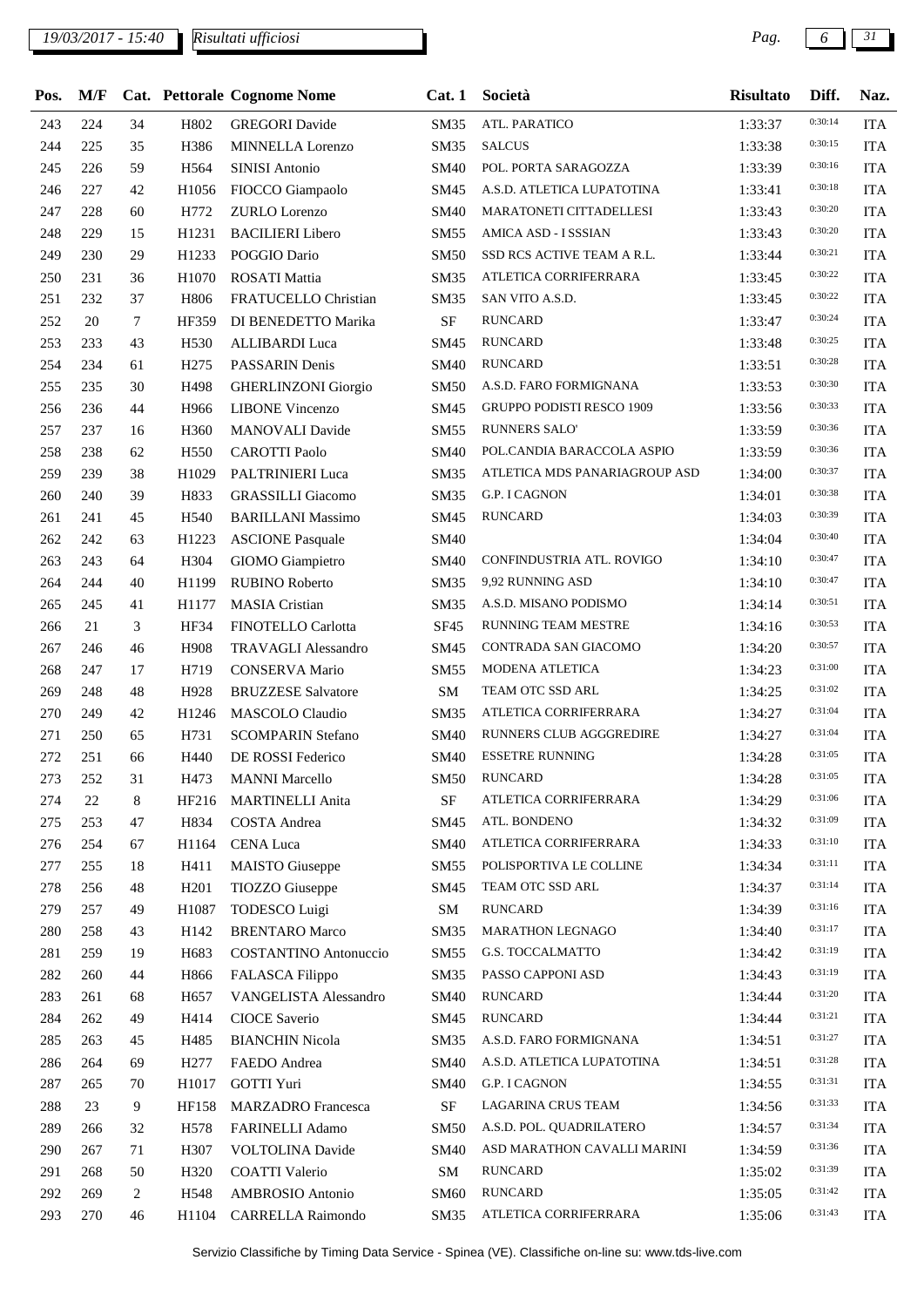# *19/03/2017 - 15:40 Pag. 7 31*

| Pos. | M/F |    |                                      | Cat. Pettorale Cognome Nome   | Cat.1            | Società                         | <b>Risultato</b>   | Diff.   | Naz.       |
|------|-----|----|--------------------------------------|-------------------------------|------------------|---------------------------------|--------------------|---------|------------|
| 294  | 271 | 33 | H147                                 | <b>MALFITANO Marco</b>        | SM50             | ATL. BONDENO                    | 1:35:10            | 0:31:47 | <b>ITA</b> |
| 295  | 272 | 51 | H1218                                | <b>CORAZZA Francesco</b>      | ${\bf SM}$       |                                 | 1:35:11            | 0:31:48 | <b>ITA</b> |
| 296  | 273 | 50 | H500                                 | <b>MENEGATTI Paolo</b>        | SM45             | A.S.D. FARO FORMIGNANA          | 1:35:11            | 0:31:48 | <b>ITA</b> |
| 297  | 274 | 20 | H1184                                | SCARAPECCHIA Antonino         | SM55             | MARATHON ROMA CASTELFUSANO      | 1:35:12            | 0:31:49 | <b>ITA</b> |
| 298  | 275 | 52 | H902                                 | <b>BRONZI Vittorio</b>        | SM               | ATLETICA CORRIFERRARA           | 1:35:15            | 0:31:51 | <b>ITA</b> |
| 299  | 276 | 72 | H48                                  | <b>BULESSI</b> Andrea         | <b>SM40</b>      | <b>LIBERTAS UDINE</b>           | 1:35:15            | 0:31:52 | <b>ITA</b> |
| 300  | 277 | 51 | H1260                                | <b>LANDI</b> Luca             | SM45             | POL. PORTA SARAGOZZA            | 1:35:22            | 0:31:59 | <b>ITA</b> |
| 301  | 278 | 34 | H <sub>606</sub>                     | <b>FERRARI</b> Giancarlo      | <b>SM50</b>      | MADONNINA PODISMO G.S.          | 1:35:23            | 0:32:00 | <b>ITA</b> |
| 302  | 279 | 52 | H795                                 | <b>TALMELLI Stefano</b>       | SM45             | <b>SALCUS</b>                   | 1:35:30            | 0:32:07 | <b>ITA</b> |
| 303  | 280 | 73 | H921                                 | <b>MALAGUTTI Marco</b>        | SM40             | <b>RUNCARD</b>                  | 1:35:32            | 0:32:09 | <b>ITA</b> |
| 304  | 281 | 53 | H <sub>225</sub>                     | GASPAROTTO Antonio            | SM45             | LA FULMINEA RUNNING TEAM SINCE  | 1:35:33            | 0:32:09 | <b>ITA</b> |
| 305  | 282 | 54 | H <sub>587</sub>                     | DE BIAGI Mirco                | SM45             | A.S.D. POL. QUADRILATERO        | 1:35:33            | 0:32:10 | <b>ITA</b> |
| 306  | 283 | 35 | H <sub>960</sub>                     | PROPERZI Massimiliano         | <b>SM50</b>      | <b>RIMINI MARATHON</b>          | 1:35:33            | 0:32:10 | <b>ITA</b> |
| 307  | 284 | 47 | H <sub>609</sub>                     | <b>FABBRETTI Matteo</b>       | SM35             | <b>RUNCARD</b>                  | 1:35:34            | 0:32:11 | <b>ITA</b> |
| 308  | 285 | 48 | H <sub>650</sub>                     | <b>GALATI</b> Lorenzo         | SM35             | ATLETICA CORRIFERRARA           | 1:35:36            | 0:32:13 | <b>ITA</b> |
| 309  | 286 | 49 | H444                                 | RICCIARELLI Luca              | SM35             | G.S. LE PANCHE CASTELQUARTO     | 1:35:36            | 0:32:13 | <b>ITA</b> |
| 310  | 287 | 36 | H137                                 | SPERDUTI Alessandro           | <b>SM50</b>      | <b>RUNCARD</b>                  | 1:35:40            | 0:32:17 | <b>ITA</b> |
| 311  | 24  | 4  | <b>HF35</b>                          | PAVANELLO Valentina           | <b>SF45</b>      | <b>RUNNING TEAM MESTRE</b>      | 1:35:41            | 0:32:18 | <b>ITA</b> |
| 312  | 288 | 55 | H <sub>286</sub>                     | <b>STRANO</b> Claudio         | SM45             | S.P. SEVEN                      | 1:35:48            | 0:32:25 | <b>ITA</b> |
| 313  | 289 | 37 | H326                                 | VACCARO Luciano               | <b>SM50</b>      | ATL.VICENTINA                   | 1:35:49            | 0:32:26 | <b>ITA</b> |
| 314  | 290 | 74 | H730                                 | LUNA Nicola Giuseppe          | SM40             | <b>VICENZA RUNNERS</b>          | 1:35:52            | 0:32:29 | <b>ITA</b> |
| 315  | 291 | 50 | H1139                                | <b>BANDIERA Davide</b>        | SM35             | ATL. GNARRO JET MATTEI          | 1:36:00            | 0:32:36 | <b>ITA</b> |
| 316  | 292 | 75 | H132                                 | <b>GUILLEN</b> Cesar          | SM40             | MONTARACES TRAIL                | 1:36:01            | 0:32:38 | <b>ESP</b> |
| 317  | 25  | 8  | <b>HF58</b>                          | <b>MARTIN IGLESIAS Noelia</b> | SF35             | <b>AVIVA SPORT CLUB</b>         | 1:36:01            | 0:32:38 | <b>ESP</b> |
| 318  | 293 | 76 | H <sub>278</sub>                     | <b>APPI Bruno</b>             | <b>SM40</b>      | POD. CAVA VETRERIA BONDI        | 1:36:07            | 0:32:44 | <b>ITA</b> |
| 319  | 294 | 38 |                                      | <b>MAGGI Massimiliano</b>     |                  | ATLETICA CORRIFERRARA           |                    | 0:32:44 | <b>ITA</b> |
| 320  | 295 | 51 | H <sub>206</sub><br>H <sub>236</sub> | <b>FORNESI Matteo</b>         | <b>SM50</b>      | POL. PORTA SARAGOZZA            | 1:36:07<br>1:36:09 | 0:32:45 | <b>ITA</b> |
| 321  | 296 | 77 | H1196                                | <b>FABBRI Mirco</b>           | SM35<br>SM40     | POLISPORTIVA MADONNINA          | 1:36:16            | 0:32:53 | <b>ITA</b> |
| 322  | 297 |    |                                      | <b>MALAGUTTI</b> Filippo      |                  | A.S.D. POL. QUADRILATERO        |                    | 0:32:53 | <b>ITA</b> |
|      |     | 56 | H574                                 |                               | SM45             | <b>SALCUS</b>                   | 1:36:16            | 0:32:54 |            |
| 323  | 298 | 78 | H849                                 | <b>CEREGATTI Michele</b>      | SM40             | SM50 ATLETICA CORRIFERRARA      | 1:36:17            | 0:33:02 | <b>ITA</b> |
| 324  | 299 | 39 |                                      | H1069 SOLINA Francesco        |                  | GR.PODISTICO AVIS TAGLIO DI PO  | 1:36:25            | 0:33:06 | <b>ITA</b> |
| 325  | 300 | 40 | H828                                 | <b>BELLATO Walter</b>         | SM50             | DEUTSCHER LEICHTATHLETIK-VERBAN | 1:36:29            | 0:33:07 | <b>ITA</b> |
| 326  | 301 | 53 | H <sub>204</sub>                     | <b>GHELFI</b> Matteo          | ${\bf SM}$       |                                 | 1:36:30            | 0:33:07 | <b>ITA</b> |
| 327  | 302 | 57 | H <sub>685</sub>                     | VALLENARI Roberto             | <b>SM45</b>      | G.P. AVIS POL. MALAVICINA       | 1:36:30            | 0:33:11 | <b>ITA</b> |
| 328  | 303 | 52 | H808                                 | PETRONI Daniele               | SM35             | <b>RUNCARD</b>                  | 1:36:34            | 0:33:17 | <b>ITA</b> |
| 329  | 26  | 5  | HF109                                | <b>ZAGOLIN</b> Paola          | SF <sub>45</sub> | <b>RUNCARD</b>                  | 1:36:40            | 0:33:24 | <b>ITA</b> |
| 330  | 304 | 58 | H <sub>625</sub>                     | LONGHI Michele                | SM45             | ATLETICA CORRIFERRARA           | 1:36:47            | 0:33:28 | <b>ITA</b> |
| 331  | 305 | 41 | H <sub>542</sub>                     | <b>GRECHI</b> Alberto         | <b>SM50</b>      | ATL. BONDENO                    | 1:36:51            |         | <b>ITA</b> |
| 332  | 27  | 10 | <b>HF175</b>                         | <b>MARTINA</b> Antonella      | $\rm SF$         | <b>BASE RUNNING</b>             | 1:36:55            | 0:33:31 | <b>ITA</b> |
| 333  | 306 | 54 | H <sub>6</sub> 33                    | PASQUALI Nicola               | SM               | ATLETICA CORRIFERRARA           | 1:36:56            | 0:33:33 | <b>ITA</b> |
| 334  | 307 | 53 | H309                                 | <b>BRUNETTO Diego</b>         | SM35             | A.S.D. TEAM KM SPORT            | 1:36:57            | 0:33:34 | <b>ITA</b> |
| 335  | 308 | 59 | H1106                                | <b>CAMPIONI</b> Antonio       | SM45             | ATLETICA CORRIFERRARA           | 1:37:09            | 0:33:46 | <b>ITA</b> |
| 336  | 309 | 60 | H329                                 | <b>CASTIGLIONI Alessandro</b> | SM45             | RUNCARD                         | 1:37:10            | 0:33:47 | <b>ITA</b> |
| 337  | 310 | 21 | H384                                 | <b>GOVONI</b> Stefano         | SM55             | <b>SALCUS</b>                   | 1:37:14            | 0:33:51 | <b>ITA</b> |
| 338  | 311 | 54 | H1180                                | MAGAGNOLI Fabio               | SM35             | <b>RUNCARD</b>                  | 1:37:15            | 0:33:52 | <b>ITA</b> |
| 339  | 28  | 11 | HF347                                | <b>MASOTTI Carlotta</b>       | SF               | POL. PORTA SARAGOZZA            | 1:37:15            | 0:33:52 | <b>ITA</b> |
| 340  | 312 | 61 | H694                                 | <b>FORNASINI Marco</b>        | SM45             | CSI SASSO MARCONI               | 1:37:17            | 0:33:54 | <b>ITA</b> |
| 341  | 313 | 42 | H400                                 | <b>QUADRETTI</b> Luca         | <b>SM50</b>      | CONFINDUSTRIA ATL. ROVIGO       | 1:37:22            | 0:33:59 | <b>ITA</b> |
| 342  | 314 | 62 | H337                                 | <b>SUCCI</b> Stefano          | SM45             | GOLDEN CLUB RIMINI INTERNAT.    | 1:37:24            | 0:34:01 | <b>ITA</b> |
| 343  | 315 | 79 | H157                                 | <b>BARISON</b> Stefano        | <b>SM40</b>      | PODISTICA PONTELUNGO BOLOGNA    | 1:37:25            | 0:34:02 | <b>ITA</b> |
| 344  | 316 | 55 | H1192                                | <b>BRAGHINI</b> Andrea        | SM35             | ATLETICA CORRIFERRARA           | 1:37:28            | 0:34:05 | <b>ITA</b> |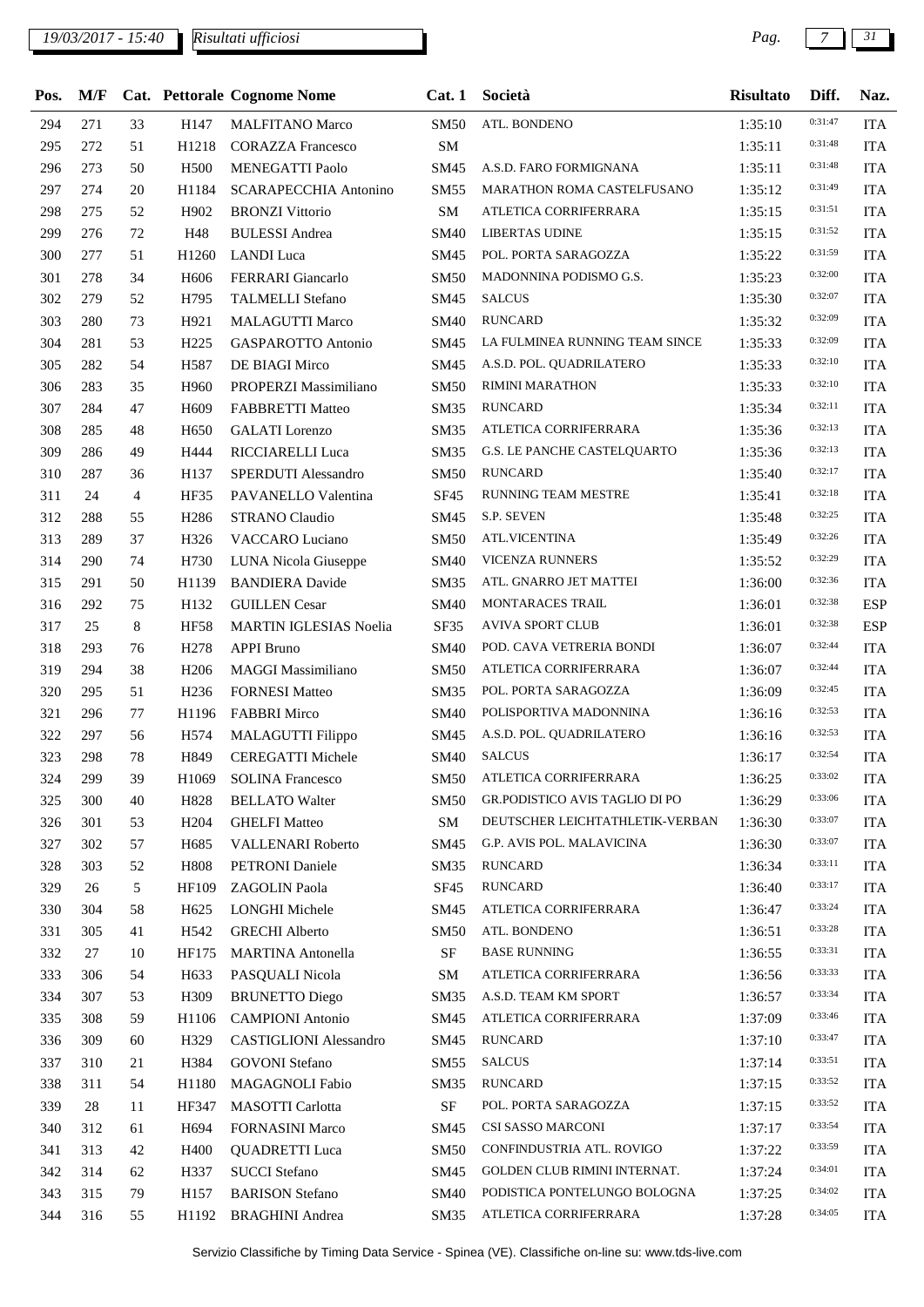# *19/03/2017 - 15:40 Pag. 8 31*

| Pos. | M/F |                |                   | Cat. Pettorale Cognome Nome    | Cat.1            | Società                           | <b>Risultato</b> | Diff.   | Naz.       |
|------|-----|----------------|-------------------|--------------------------------|------------------|-----------------------------------|------------------|---------|------------|
| 345  | 317 | 63             | H768              | ZIRUOLO Gianluca               | SM45             | ATL. GNARRO JET MATTEI            | 1:37:31          | 0:34:08 | <b>ITA</b> |
| 346  | 318 | 22             | H1064             | <b>MARIANI</b> Mariano         | SM55             | <b>RUNCARD</b>                    | 1:37:31          | 0:34:08 | <b>ITA</b> |
| 347  | 319 | 55             | H <sub>214</sub>  | <b>ANDREOTTI Enrico</b>        | SM               | <b>RUNCARD</b>                    | 1:37:31          | 0:34:08 | <b>ITA</b> |
| 348  | 320 | 64             | H1279             | <b>BELTRAME</b> Fabio          | SM45             | ATL. BONDENO                      | 1:37:32          | 0:34:09 | <b>ITA</b> |
| 349  | 321 | 56             | H <sub>536</sub>  | <b>BOSCAGLIA Roberto</b>       | SM35             | ASD TEAM GRANAROLO                | 1:37:33          | 0:34:10 | <b>ITA</b> |
| 350  | 322 | 80             | H <sub>553</sub>  | <b>MONGATTI Mauro</b>          | <b>SM40</b>      | ATLETICA CORRIFERRARA             | 1:37:34          | 0:34:11 | <b>ITA</b> |
| 351  | 323 | 57             | H749              | RIZZO Diego                    | SM35             | POL. ZOLA SEZ. ATLETICA           | 1:37:35          | 0:34:11 | <b>ITA</b> |
| 352  | 324 | 58             | H941              | <b>MARCHI</b> Giacomo          | SM35             | <b>TRIIRON</b>                    | 1:37:36          | 0:34:13 | <b>ITA</b> |
| 353  | 325 | 56             | H1265             | <b>FRIGNANI Mattia</b>         | SM               | ATLETICA CORRIFERRARA             | 1:37:40          | 0:34:17 | <b>ITA</b> |
| 354  | 326 | 81             | H341              | <b>ONGARETTO Marco</b>         | SM40             | RUNNERS CLUB AGGGREDIRE           | 1:37:41          | 0:34:17 | <b>ITA</b> |
| 355  | 327 | 43             | H <sub>6</sub> 12 | <b>BOARINI</b> Leonardo        | <b>SM50</b>      | ATLETICA CORRIFERRARA             | 1:37:43          | 0:34:20 | <b>ITA</b> |
| 356  | 328 | 65             | H420              | <b>MARTIGNON Alessandro</b>    | SM45             | PLAYLIFE PONZANO                  | 1:37:45          | 0:34:21 | <b>ITA</b> |
| 357  | 329 | 82             | H399              | <b>AVANZI Nicola</b>           | SM40             | CONFINDUSTRIA ATL. ROVIGO         | 1:37:45          | 0:34:22 | <b>ITA</b> |
| 358  | 29  | $\overline{4}$ | HF72              | PATUZZO Patrizia               | <b>SF40</b>      | <b>RUNCARD</b>                    | 1:37:46          | 0:34:22 | <b>ITA</b> |
| 359  | 330 | 66             | H <sub>635</sub>  | POPEO Vito                     | SM45             | ATLETICA CORRIFERRARA             | 1:37:46          | 0:34:23 | <b>ITA</b> |
| 360  | 331 | 67             | H874              | <b>IMBROINISE Michele</b>      | SM45             | PASSO CAPPONI ASD                 | 1:37:46          | 0:34:23 | <b>ITA</b> |
| 361  | 332 | 68             | H <sub>26</sub>   | <b>BISSOLI</b> Fabio           | SM45             | <b>G.P. VILLAFRANCA DI VERONA</b> | 1:37:47          | 0:34:24 | <b>ITA</b> |
| 362  | 333 | 69             | H733              | <b>CAUQUIL Florent Jacques</b> | SM45             | ATL. BONDENO                      | 1:37:52          | 0:34:29 | <b>ITA</b> |
| 363  | 334 | 83             | H1168             | FAZZANO Davide                 | <b>SM40</b>      | ASD TEAM GRANAROLO                | 1:37:53          | 0:34:30 | <b>ITA</b> |
| 364  | 335 | 44             | H43               | <b>RANDAZZO Ettore</b>         | <b>SM50</b>      | G.S.D. MOMBOCAR                   | 1:37:54          | 0:34:31 | <b>ITA</b> |
| 365  | 336 | 84             | H1200             | <b>RUBINO Marcello</b>         | SM40             | 9,92 RUNNING ASD                  | 1:37:55          | 0:34:32 | <b>ITA</b> |
| 366  | 337 | 45             | H149              | PIAZZON Floriano               | <b>SM50</b>      | RUNNERS PADOVA                    | 1:37:55          | 0:34:32 | <b>ITA</b> |
|      |     |                |                   |                                |                  |                                   |                  | 0:34:33 |            |
| 367  | 338 | 23             | H <sub>580</sub>  | <b>MORETTI Mauro</b>           | SM55             | A.S.D. POL. QUADRILATERO          | 1:37:56          | 0:34:35 | <b>ITA</b> |
| 368  | 339 | 85             | H138              | VINCENZI Edoardo               | SM40             | ATLETICA ALTO GARDA E LEDRO       | 1:37:58          | 0:34:36 | <b>ITA</b> |
| 369  | 340 | 86             | H1067             | FRIGHI Dario                   | <b>SM40</b>      | <b>RUNCARD</b>                    | 1:37:59          | 0:34:37 | <b>ITA</b> |
| 370  | 341 | 87             | H586              | FIORAVANTI Piero               | <b>SM40</b>      | A.S.D. POL. QUADRILATERO          | 1:38:00          | 0:34:39 | <b>ITA</b> |
| 371  | 342 | 3              | H1041             | <b>ASSI</b> Angelo Ernesto     | <b>SM60</b>      | BERGAMO STARS ATLETICA            | 1:38:02          |         | <b>ITA</b> |
| 372  | 343 | 24             | H839              | <b>CERCHIAI Il Yong</b>        | SM55             | G.P. VIGARANESE                   | 1:38:02          | 0:34:39 | <b>ITA</b> |
| 373  | 344 | 46             | H154              | RIGHETTI Raffaele              | <b>SM50</b>      |                                   | 1:38:03          | 0:34:40 | <b>ITA</b> |
| 374  | 345 | 70             | H684              | RODELLI Michele                | SM45             | G.P. AVIS POL. MALAVICINA         | 1:38:04          | 0:34:40 | <b>ITA</b> |
| 375  | 346 | $88\,$         |                   | H302 LEONARDI Paolo            |                  | SM40 PODISTICA SOLIDARIETA'       | 1:38:06          | 0:34:43 | <b>ITA</b> |
| 376  | 347 | 59             | H <sub>1235</sub> | <b>GHIDONI</b> Davide          | SM35             | RUNCARD                           | 1:38:06          | 0:34:43 | <b>ITA</b> |
| 377  | 348 | 60             | H844              | <b>PIRANI</b> Francesco        | SM35             | G.P. VIGARANESE                   | 1:38:07          | 0:34:44 | <b>ITA</b> |
| 378  | 349 | 71             | H1057             | SAPORITO Carmine               | SM45             | A.S.D. ATLETICA LUPATOTINA        | 1:38:09          | 0:34:46 | <b>ITA</b> |
| 379  | 350 | 57             | H794              | REMOTO Andrea                  | SM               | <b>SALCUS</b>                     | 1:38:10          | 0:34:47 | <b>ITA</b> |
| 380  | 351 | 47             | H319              | RITOSSA Claudio                | <b>SM50</b>      | POL. DIL. SANRAFEL                | 1:38:11          | 0:34:48 | <b>ITA</b> |
| 381  | 30  | 2              | HF419             | PELLIZZARI Anna Rita           | SF <sub>50</sub> | <b>RUNCARD</b>                    | 1:38:11          | 0:34:48 | <b>ITA</b> |
| 382  | 31  | 12             | HF222             | VITARELLI Ottavia              | SF               | ATLETICA CORRIFERRARA             | 1:38:13          | 0:34:50 | <b>ITA</b> |
| 383  | 352 | 48             | H475              | <b>DRERA</b> Giuliano          | SM50             | ATL. PARATICO                     | 1:38:14          | 0:34:51 | <b>ITA</b> |
| 384  | 353 | 72             | H <sub>288</sub>  | <b>BARBARO Luigi</b>           | SM45             | <b>G.S. VILLA GUARDIA</b>         | 1:38:20          | 0:34:57 | <b>ITA</b> |
| 385  | 354 | 25             | H1213             | ŠTRK Milan                     | SM55             | <b>RUNCARD</b>                    | 1:38:20          | 0:34:57 | <b>CRO</b> |
| 386  | 355 | $\mathbf{1}$   | H737              | <b>TOMASSINI Rossano</b>       | SM65             | G.P. SANTI NUOVA OLONIO           | 1:38:22          | 0:34:59 | <b>ITA</b> |
| 387  | 356 | 61             | H308              | <b>MALUSA Francesco</b>        | SM35             | ASD MARATHON CAVALLI MARINI       | 1:38:26          | 0:35:03 | <b>ITA</b> |
| 388  | 357 | 89             | H83               | <b>ZANARDI</b> Matteo          | <b>SM40</b>      | <b>RUNCARD</b>                    | 1:38:29          | 0:35:06 | <b>ITA</b> |
| 389  | 358 | 90             | H726              | <b>BURTET FABRIS Filippo</b>   | <b>SM40</b>      | A.S.D. MSD ITALIA                 | 1:38:30          | 0:35:07 | <b>ITA</b> |
| 390  | 359 | 49             | H488              | <b>BRUSON</b> Massimiliano     | <b>SM50</b>      | A.S.D. FARO FORMIGNANA            | 1:38:31          | 0:35:08 | <b>ITA</b> |
| 391  | 360 | 62             | H160              | <b>CASARSA</b> Denis           | SM35             | C.U.S. UDINE                      | 1:38:31          | 0:35:08 | <b>ITA</b> |
| 392  | 32  | 9              | HF176             | AGNOLETTO Elenia               | SF35             | A.S.D. FARO FORMIGNANA            | 1:38:31          | 0:35:08 | <b>ITA</b> |
| 393  | 361 | 73             | H953              | FRANCESCHELLI Fabrizio         | SM45             | PASSO CAPPONI ASD                 | 1:38:33          | 0:35:10 | <b>ITA</b> |
| 394  | 33  | 10             | HF155             | <b>MARTINI Elisa</b>           | <b>SF35</b>      | LA FULMINEA RUNNING TEAM SINCE    | 1:38:35          | 0:35:12 | <b>ITA</b> |
| 395  | 362 | 50             | H435              | PORETTI Andrea Maria           | <b>SM50</b>      | <b>RUNCARD</b>                    | 1:38:35          | 0:35:12 | <b>ITA</b> |
|      |     |                |                   |                                |                  |                                   |                  |         |            |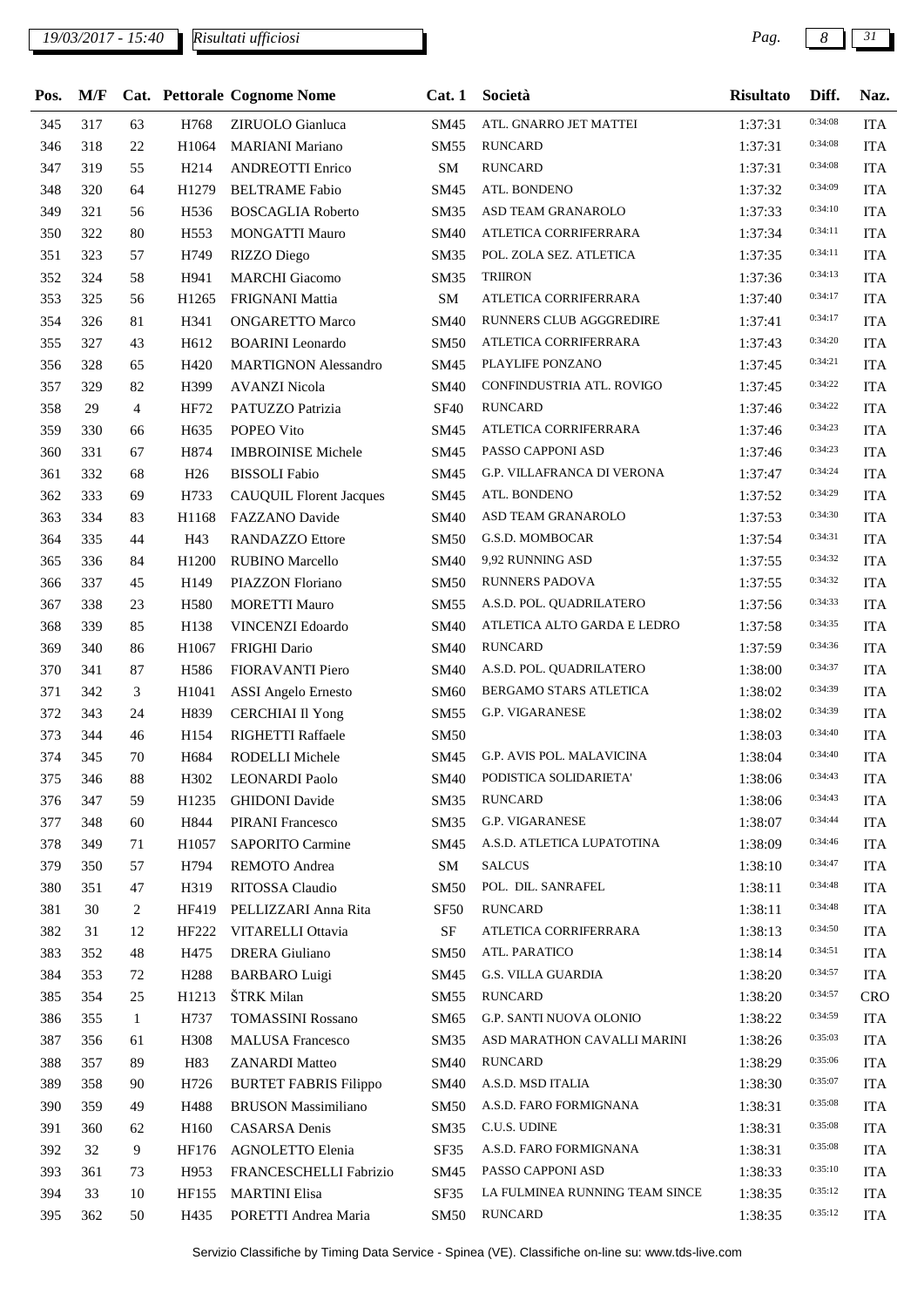| Pos. | M/F |     |                  | Cat. Pettorale Cognome Nome    | Cat. 1      | Società                        | <b>Risultato</b> | Diff.   | Naz.       |
|------|-----|-----|------------------|--------------------------------|-------------|--------------------------------|------------------|---------|------------|
| 396  | 363 | 51  | H805             | <b>TUGNOLI Massimo</b>         | SM50        | <b>CIRCOLO GHINELLI</b>        | 1:38:39          | 0:35:16 | <b>ITA</b> |
| 397  | 34  | 11  | HF354            | LUKASZCZYK Sylwia              | SF35        | <b>RUNCARD</b>                 | 1:38:41          | 0:35:18 | POL        |
| 398  | 364 | 26  | H504             | <b>TEBALDI</b> Massimo         | SM55        | A.S.D. FARO FORMIGNANA         | 1:38:41          | 0:35:18 | <b>ITA</b> |
| 399  | 365 | 4   | H343             | FERENDELES Roberto             | SM60        | POL. CIRCOLO DOZZA ASD         | 1:38:43          | 0:35:19 | <b>ITA</b> |
| 400  | 35  | 12  | HF171            | MOLDOVEANU Ioana               | SF35        | A.S.D. TEAM KM SPORT           | 1:38:48          | 0:35:25 | <b>ROU</b> |
| 401  | 366 | 2   | H37              | ROSESTOLATO Claudio            | SM65        | GR.PODISTICO AVIS TAGLIO DI PO | 1:38:49          | 0:35:26 | <b>ITA</b> |
| 402  | 367 | 52  | H405             | <b>BISCUOLA Vincenzo</b>       | <b>SM50</b> | CONFINDUSTRIA ATL. ROVIGO      | 1:38:49          | 0:35:26 | <b>ITA</b> |
| 403  | 36  | 13  | HF276            | <b>FABRIS</b> Alberta          | SF35        | <b>ASD NICO RUNNERS</b>        | 1:38:51          | 0:35:28 | <b>ITA</b> |
| 404  | 368 | 91  | H365             | FEDOZZI Mattia                 | <b>SM40</b> | <b>BOMPANI</b>                 | 1:38:55          | 0:35:32 | <b>ITA</b> |
| 405  | 369 | 92  | H830             | <b>SEREN</b> Alessandro        | SM40        | <b>G.S.ALPINI VICENZA</b>      | 1:38:56          | 0:35:33 | <b>ITA</b> |
| 406  | 370 | 93  | H1132            | <b>MIGLIARI</b> Cristian       | SM40        | LIBERO MOVIMENTO PO RIVER ASD  | 1:38:59          | 0:35:36 | <b>ITA</b> |
| 407  | 371 | 53  | H904             | <b>FABBRI Marco</b>            | <b>SM50</b> | CONTRADA SAN GIACOMO           | 1:39:02          | 0:35:39 | <b>ITA</b> |
| 408  | 372 | 58  | H702             | <b>BRUNELLI Matteo</b>         | ${\rm SM}$  | AMICA ASD - I SSSIAN           | 1:39:05          | 0:35:42 | <b>ITA</b> |
| 409  | 373 | 27  | H777             | <b>GELAIN Paolo</b>            | SM55        | MARATONETI CITTADELLESI        | 1:39:07          | 0:35:44 | <b>ITA</b> |
| 410  | 374 | 54  | H <sub>557</sub> | <b>GONZALEZ MURO Zoriontzu</b> | <b>SM50</b> | POL. PORTA SARAGOZZA           | 1:39:09          | 0:35:46 | <b>ESP</b> |
| 411  | 375 | 63  | H134             | SIBARI Stefano                 | SM35        | MODENA ATLETICA                | 1:39:13          | 0:35:50 | <b>ITA</b> |
| 412  | 37  | 13  | HF238            | <b>CHIARENTINI</b> Federica    | $\rm{SF}$   | G.P.A. LUGHESINA               | 1:39:13          | 0:35:50 | <b>ITA</b> |
| 413  | 376 | 59  | H784             | MARCHIORELLO Adris             | SM          | MARATONETI CITTADELLESI        | 1:39:13          | 0:35:50 | <b>ITA</b> |
| 414  | 377 | 55  | H324             | FERRETTI Pierpaolo             | <b>SM50</b> | <b>RUN RAN RUN ASD</b>         | 1:39:19          | 0:35:56 | <b>ITA</b> |
| 415  | 378 | 64  | H896             | <b>SQUERZANTI Isaac</b>        | SM35        | PASSO CAPPONI ASD              | 1:39:20          | 0:35:57 | <b>ITA</b> |
| 416  | 379 | 94  | H1221            | LOVATO Mauro Nicola            | SM40        | G.S.D. VALDALPONE DE MEGNI     | 1:39:22          | 0:35:59 | <b>ITA</b> |
| 417  | 380 | 95  | H1034            | VITALI Andrea                  | SM40        | ATLETICA WINNER FOLIGNO        | 1:39:28          | 0:36:05 | <b>ITA</b> |
| 418  | 38  | 5   | <b>HF101</b>     | CIERO Loredana                 | <b>SF40</b> | ATHLETIC CLUB APICILIA         | 1:39:30          | 0:36:07 | <b>ITA</b> |
| 419  | 381 | 74  | H196             | <b>TURRA Simone</b>            | SM45        | LA FULMINEA RUNNING TEAM SINCE | 1:39:32          | 0:36:09 | <b>ITA</b> |
| 420  | 382 | 96  | H <sub>690</sub> | <b>MOSCA</b> Oscar             | SM40        | <b>ATHLON RUNNERS</b>          | 1:39:32          | 0:36:09 | <b>ITA</b> |
| 421  | 39  | 14  | HF333            | <b>COUNAN Chloe</b>            | $\rm SF$    | POL. PORTA SARAGOZZA           | 1:39:33          | 0:36:10 | <b>FRA</b> |
| 422  | 383 | 97  | H1171            | <b>DOMENICALI Federico</b>     | SM40        | PODISTICA PONTELUNGO BOLOGNA   | 1:39:35          | 0:36:12 | <b>ITA</b> |
| 423  | 384 | 56  | H771             | FERRARI Mario                  | <b>SM50</b> | MARATONETI CITTADELLESI        | 1:39:35          | 0:36:12 | <b>ITA</b> |
| 424  | 385 | 57  | H1185            | <b>SCIALPI</b> Giuseppe        | <b>SM50</b> | POL. DIL. SANRAFEL             | 1:39:36          | 0:36:13 | <b>ITA</b> |
| 425  | 386 | 28  | H216             | <b>COLETTI</b> Giorgio         | SM55        | ATLETICA ROTALIANA             | 1:39:39          | 0:36:16 | <b>ITA</b> |
| 426  | 387 | 65  | H766             | REITANO Alfio                  |             | SM35 ATL. GNARRO JET MATTEI    | 1:39:41          | 0:36:18 | <b>ITA</b> |
| 427  | 388 | 98  | H770             | <b>SERGI</b> Gelsomino         | SM40        | ATL. GNARRO JET MATTEI         | 1:39:42          | 0:36:19 | <b>ITA</b> |
| 428  | 40  | 15  | HF262            | <b>QUAQUARELLI Giulia</b>      | $\rm SF$    | ATL. GNARRO JET MATTEI         | 1:39:42          | 0:36:19 | <b>ITA</b> |
| 429  | 389 | 58  | H313             | <b>MERLI Mario</b>             | <b>SM50</b> | PODISTICA PONTELUNGO BOLOGNA   | 1:39:46          | 0:36:23 | <b>ITA</b> |
| 430  | 390 | 66  | H1077            | DE FANTI Nicolo'               | SM35        | GS.TORTELLINI VOLTAN MARTELLAG | 1:39:49          | 0:36:26 | <b>ITA</b> |
| 431  | 41  | 14  | HF121            | <b>MARCHESINI Elisa</b>        | SF35        | <b>INVICTA COPPARO</b>         | 1:39:50          | 0:36:27 | <b>ITA</b> |
| 432  | 391 | 75  | H <sub>523</sub> | <b>GUBIANI</b> Massimo         | SM45        | FONDAZIONE M. BENTEGODI        | 1:39:50          | 0:36:27 | <b>ITA</b> |
| 433  | 392 | 29  | H333             | <b>BOVE</b> Giovanni           | SM55        | RUNCARD                        | 1:39:51          | 0:36:28 | <b>ITA</b> |
| 434  | 393 | 99  | H <sub>217</sub> | <b>ALOISI</b> Claudio          | SM40        | G.S.D. MOMBOCAR                | 1:39:53          | 0:36:29 | <b>ITA</b> |
| 435  | 394 | 100 | H362             | PASSARIN Marco                 | <b>SM40</b> | PODISTI MASERA'                | 1:39:54          | 0:36:31 | <b>ITA</b> |
| 436  | 395 | 67  | H826             | PANZERA Gianluca               | SM35        | PODISTICA PONTELUNGO BOLOGNA   | 1:39:54          | 0:36:31 | <b>ITA</b> |
| 437  | 396 | 76  | H906             | <b>BARTOLI</b> Stefano         | SM45        | CONTRADA SAN GIACOMO           | 1:39:57          | 0:36:34 | <b>ITA</b> |
| 438  | 397 | 59  | H <sub>248</sub> | RIGHETTI Giuseppe              | <b>SM50</b> | A.S.D. MISANO PODISMO          | 1:39:59          | 0:36:36 | <b>ITA</b> |
| 439  | 42  | 6   | HF93             | <b>MERCINI</b> Isabella        | <b>SF40</b> | A.S.D. MISANO PODISMO          | 1:39:59          | 0:36:36 | <b>ITA</b> |
| 440  | 398 | 101 | H <sub>659</sub> | <b>LOMBARDI</b> Matteo         | SM40        | G.P. AVIS POL. MALAVICINA      | 1:40:00          | 0:36:37 | <b>ITA</b> |
| 441  | 399 | 60  | H <sub>203</sub> | <b>GHINATO Davide</b>          | <b>SM50</b> | ATLETICA CORRIFERRARA          | 1:40:01          | 0:36:38 | <b>ITA</b> |
| 442  | 400 | 77  | H <sub>576</sub> | <b>BATTAGLIA Alessandro</b>    | SM45        | A.S.D. POL. QUADRILATERO       | 1:40:01          | 0:36:38 | <b>ITA</b> |
| 443  | 401 | 61  | H <sub>264</sub> | CICCOTOSTO Silvio              | <b>SM50</b> | ATL.AUDACE NOALE               | 1:40:02          | 0:36:38 | <b>ITA</b> |
| 444  | 402 | 68  | H703             | MARZADORI Andrea               | <b>SM35</b> | AMICA ASD - I SSSIAN           | 1:40:02          | 0:36:39 | <b>ITA</b> |
| 445  | 403 | 102 | H735             | <b>DEBBI</b> Alessandro        | <b>SM40</b> | <b>RUNCARD</b>                 | 1:40:02          | 0:36:39 | <b>ITA</b> |
| 446  | 404 | 103 | H1167            | STARA Gianluca                 | SM40        | A.S.D. CAGLIARI ATLETICA LEGGE | 1:40:03          | 0:36:40 | <b>ITA</b> |
|      |     |     |                  |                                |             |                                |                  |         |            |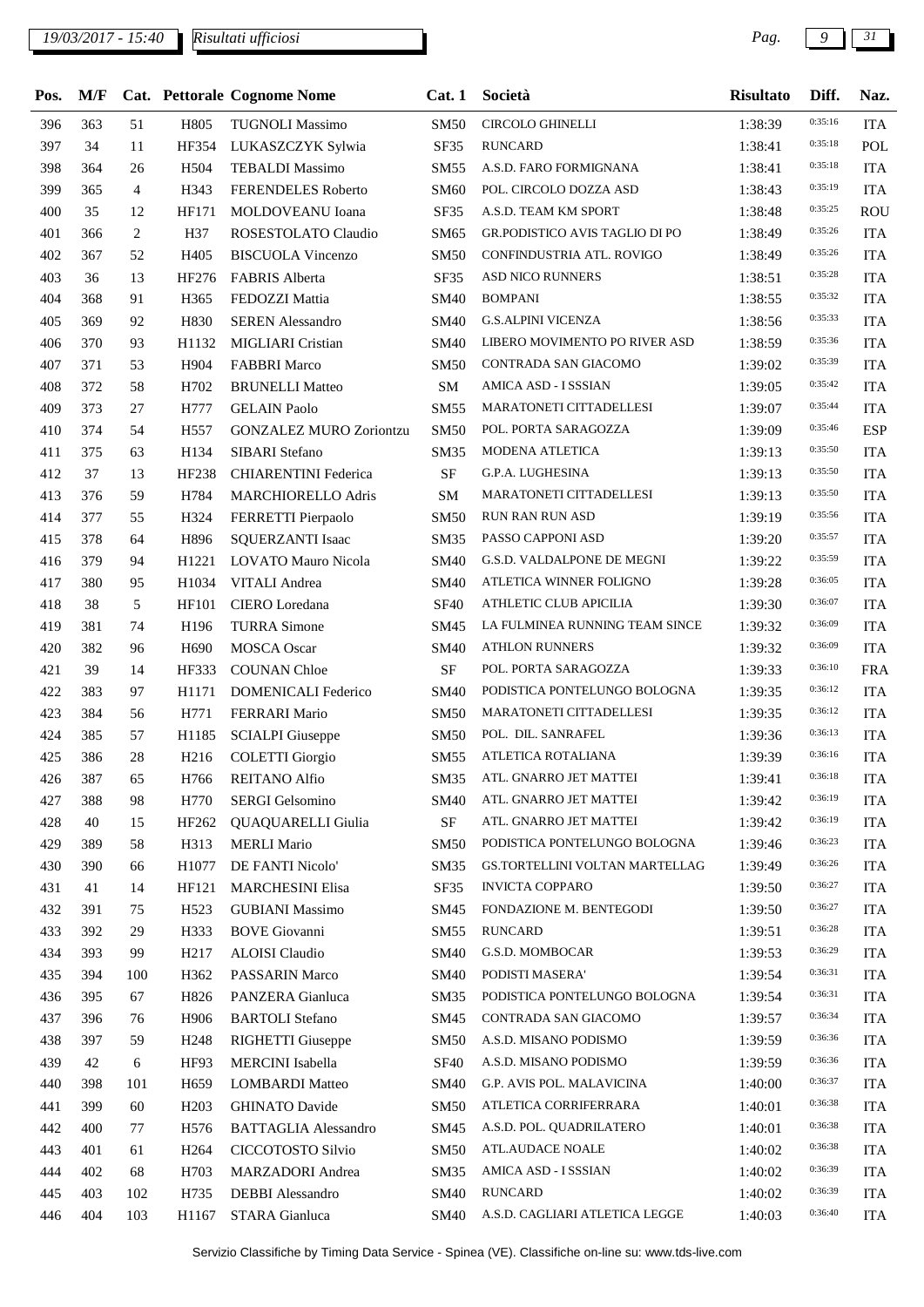# *19/03/2017 - 15:40 Pag. 10 31*

| Pos. | M/F |        |                   | <b>Cat. Pettorale Cognome Nome</b> | Cat.1       | Società                       | <b>Risultato</b> | Diff.   | Naz.       |
|------|-----|--------|-------------------|------------------------------------|-------------|-------------------------------|------------------|---------|------------|
| 447  | 405 | 104    | H <sub>254</sub>  | STOCCO Roberto                     | <b>SM40</b> | ATLETICA RIVIERA DEL BRENTA   | 1:40:05          | 0:36:42 | <b>ITA</b> |
| 448  | 406 | 78     | H325              | <b>CHECCHIA</b> Michele            | SM45        | CIRC.RICREATIVO CITTANOVA     | 1:40:06          | 0:36:43 | <b>ITA</b> |
| 449  | 407 | 62     | H1256             | <b>BARLETTA Angelo</b>             | <b>SM50</b> | A.S.D TEAM SPARTANS           | 1:40:09          | 0:36:46 | <b>ITA</b> |
| 450  | 408 | 105    | H661              | <b>BALBONI</b> Matteo              | <b>SM40</b> | POD. FINALE EMILIA            | 1:40:10          | 0:36:47 | <b>ITA</b> |
| 451  | 409 | 79     | H664              | <b>GHISELLINI Rudi</b>             | SM45        | POD. FINALE EMILIA            | 1:40:10          | 0:36:47 | <b>ITA</b> |
| 452  | 410 | 106    | H <sub>297</sub>  | <b>BARALDINI Massimo</b>           | <b>SM40</b> | POD. FINALE EMILIA            | 1:40:11          | 0:36:48 | <b>ITA</b> |
| 453  | 411 | 30     | H125              | <b>ALZETTA Michele</b>             | SM55        | <b>VENICEMARATHON CLUB</b>    | 1:40:12          | 0:36:49 | <b>ITA</b> |
| 454  | 412 | 80     | H856              | <b>BELLAPIANTA Daniele</b>         | SM45        | PASSO CAPPONI ASD             | 1:40:14          | 0:36:51 | <b>ITA</b> |
| 455  | 43  | 3      | HF302             | <b>CRENI</b> Antonella             | <b>SF50</b> | PASSO CAPPONI ASD             | 1:40:14          | 0:36:51 | <b>ITA</b> |
| 456  | 413 | 81     | H1127             | <b>BOSI</b> Massimo                | SM45        | LIBERO MOVIMENTO PO RIVER ASD | 1:40:15          | 0:36:52 | <b>ITA</b> |
| 457  | 414 | 82     | H <sub>539</sub>  | <b>DIAFERIA</b> Domenico           | SM45        | <b>RUNCARD</b>                | 1:40:16          | 0:36:53 | <b>ITA</b> |
| 458  | 415 | 69     | H776              | PASINATO Diego                     | SM35        | MARATONETI CITTADELLESI       | 1:40:16          | 0:36:53 | <b>ITA</b> |
| 459  | 44  | $\tau$ | HF390             | MUZZIOLI Simona                    | <b>SF40</b> | S.G.LA PATRIA 1879 CARPI      | 1:40:18          | 0:36:54 | <b>ITA</b> |
| 460  | 416 | 63     | H744              | <b>BIANCHI</b> Luca                | <b>SM50</b> | <b>S.CLUB LIB. SESTO</b>      | 1:40:19          | 0:36:56 | <b>ITA</b> |
| 461  | 417 | 107    | H1090             | <b>GAVIOLI</b> Massimo             | <b>SM40</b> | <b>SALCUS</b>                 | 1:40:21          | 0:36:57 | <b>ITA</b> |
| 462  | 418 | 31     | H818              | <b>LODOVISI Stefano</b>            | <b>SM55</b> | PODISTICA PONTELUNGO BOLOGNA  | 1:40:22          | 0:36:59 | <b>ITA</b> |
| 463  | 419 | 60     | H <sub>213</sub>  | <b>MASTELLARO</b> Alberto          | ${\bf SM}$  | <b>ROVIGOHM</b>               | 1:40:23          | 0:37:00 | <b>ITA</b> |
| 464  | 420 | 32     | H944              | <b>GROSSI</b> Stefano              | <b>SM55</b> | <b>TRIIRON</b>                | 1:40:23          | 0:37:00 | <b>ITA</b> |
| 465  | 421 | 61     | H708              | <b>TORCHIA Federico</b>            | SM          | AMICA ASD - I SSSIAN          | 1:40:23          | 0:37:00 | <b>ITA</b> |
| 466  | 422 | 108    | H652              | PALMA Gianpiero                    | <b>SM40</b> | ATLETICA CORRIFERRARA         | 1:40:25          | 0:37:02 | <b>ITA</b> |
| 467  | 423 | 83     | H879              | <b>MANCINI</b> Stefano             | SM45        | PASSO CAPPONI ASD             | 1:40:26          | 0:37:02 | <b>ITA</b> |
| 468  | 424 | 84     | H <sub>69</sub>   | CERRO MOYA Angel Luis              | SM45        | <b>RUNCARD</b>                | 1:40:28          | 0:37:05 | <b>ESP</b> |
| 469  | 425 | 64     | H1154             | <b>LEVATINO Carlo</b>              | <b>SM50</b> | <b>RUNNER VARESE</b>          | 1:40:28          | 0:37:05 | <b>ITA</b> |
| 470  | 426 | 109    | H110              | STELLINI Gabriele                  | <b>SM40</b> | MARATHON LEGNAGO              | 1:40:29          | 0:37:06 | <b>ITA</b> |
| 471  | 427 | 62     | H339              | <b>BACCARANI Federico</b>          | SM          | <b>RUNCARD</b>                | 1:40:32          | 0:37:09 | <b>ITA</b> |
| 472  | 45  | 8      | HF343             | <b>BONACCORSI Samanta</b>          | <b>SF40</b> | G.S. GABBI                    | 1:40:32          | 0:37:09 | <b>ITA</b> |
| 473  | 428 | 63     | H893              | <b>ROSSI</b> Enrico                | SM          | PASSO CAPPONI ASD             | 1:40:36          | 0:37:13 | <b>ITA</b> |
| 474  | 429 | 85     | H519              | <b>GELAO</b> Giuseppe              | SM45        | <b>RUNCARD</b>                | 1:40:37          | 0:37:13 | <b>ITA</b> |
| 475  | 430 | 86     | H930              | <b>LUNARDON</b> Andrea             | SM45        | <b>RUNCARD</b>                | 1:40:37          | 0:37:14 | <b>ITA</b> |
| 476  | 431 | 65     | H1019             | <b>BERENGAN</b> Erasmo             | <b>SM50</b> | <b>RUN RAN RUN ASD</b>        | 1:40:39          | 0:37:15 | <b>ITA</b> |
| 477  | 432 | 110    |                   | H1014 GUARNA Francesco             |             | SM40 ATLETICA CORRIFERRARA    | 1:40:39          | 0:37:16 | <b>ITA</b> |
| 478  | 433 | 66     | H85               | TORRENT GRAZIADIO Manu             | SM50        | <b>CNT</b>                    | 1:40:40          | 0:37:17 | CAT        |
| 479  | 434 | 33     | H480              | <b>ANDOLFO</b> Vittorino           | <b>SM55</b> | <b>RUNCARD</b>                | 1:40:43          | 0:37:20 | <b>ITA</b> |
| 480  | 435 | 111    | H <sub>624</sub>  | <b>LOMBARDI</b> Emanuele           | <b>SM40</b> | ATLETICA CORRIFERRARA         | 1:40:44          | 0:37:21 | <b>ITA</b> |
| 481  | 436 | 112    | H788              | FERRARO Diego                      | <b>SM40</b> | <b>RUNCARD</b>                | 1:40:51          | 0:37:27 | <b>ITA</b> |
| 482  | 437 | 67     | H1271             | TIOZZO BON Gino                    | <b>SM50</b> | <b>RUNCARD</b>                | 1:40:52          | 0:37:29 | <b>ITA</b> |
| 483  | 438 | 70     | H1176             | <b>GUIDORZI Marco</b>              | SM35        | <b>RUNCARD</b>                | 1:40:52          | 0:37:29 | <b>ITA</b> |
| 484  | 439 | 34     | H <sub>2</sub> 82 | VESPIGNANI Antonio                 | <b>SM55</b> | RUNNING CLUB VENEZIA A.S.D.   | 1:40:56          | 0:37:33 | <b>ITA</b> |
| 485  | 440 | 64     | H136              | <b>CADORE</b> Michel               | SM          | <b>RUNCARD</b>                | 1:40:57          | 0:37:34 | <b>ITA</b> |
| 486  | 441 | 68     | H1166             | <b>BRUNI</b> Marcello              | <b>SM50</b> | <b>RUNCARD</b>                | 1:40:57          | 0:37:34 | <b>ITA</b> |
| 487  | 442 | 113    | H <sub>52</sub>   | FERRENTINO Domenico                | <b>SM40</b> | UNION 81                      | 1:40:59          | 0:37:36 | <b>ITA</b> |
| 488  | 46  | 15     | <b>HF52</b>       | <b>QUIRICONI</b> Laura             | SF35        | ATL.PIETRASANTA VERSILIA      | 1:41:00          | 0:37:37 | <b>ITA</b> |
| 489  | 443 | 114    | H73               | <b>VANNINI Matteo</b>              | SM40        | ATL. CASTENASO CELTIC DRUID   | 1:41:00          | 0:37:37 | <b>ITA</b> |
| 490  | 444 | 87     | H764              | PANARIELLO Aniello                 | SM45        | ATL. GNARRO JET MATTEI        | 1:41:03          | 0:37:40 | <b>ITA</b> |
| 491  | 445 | 88     | H1097             | DESERTI Danilo                     | SM45        | <b>BUSHIDO TRI&amp;RUN</b>    | 1:41:06          | 0:37:43 | <b>ITA</b> |
| 492  | 446 | 115    | H897              | <b>TOMAINO Valerio</b>             | <b>SM40</b> | PASSO CAPPONI ASD             | 1:41:07          | 0:37:44 | <b>ITA</b> |
| 493  | 447 | 69     | H <sub>63</sub>   | <b>BIOLCATI Riccardo</b>           | <b>SM50</b> | <b>RUNCARD</b>                | 1:41:11          | 0:37:48 | <b>ITA</b> |
| 494  | 448 | 65     | H <sub>968</sub>  | VIGNALI Enrico                     | SM          | <b>RUNCARD</b>                | 1:41:16          | 0:37:53 | <b>ITA</b> |
| 495  | 47  | 9      | HF323             | RICCO' Roberta                     | <b>SF40</b> | ATL. REGGIO ASD               | 1:41:18          | 0:37:55 | <b>ITA</b> |
| 496  | 449 | 89     | H1253             | <b>GALLIERA</b> Lorenzo            | SM45        | G.P. I CAGNON                 | 1:41:20          | 0:37:57 | <b>ITA</b> |
| 497  | 450 | 66     | H489              | <b>BUCCHI Fabio</b>                | SM          | A.S.D. FARO FORMIGNANA        | 1:41:21          | 0:37:58 | <b>ITA</b> |
|      |     |        |                   |                                    |             |                               |                  |         |            |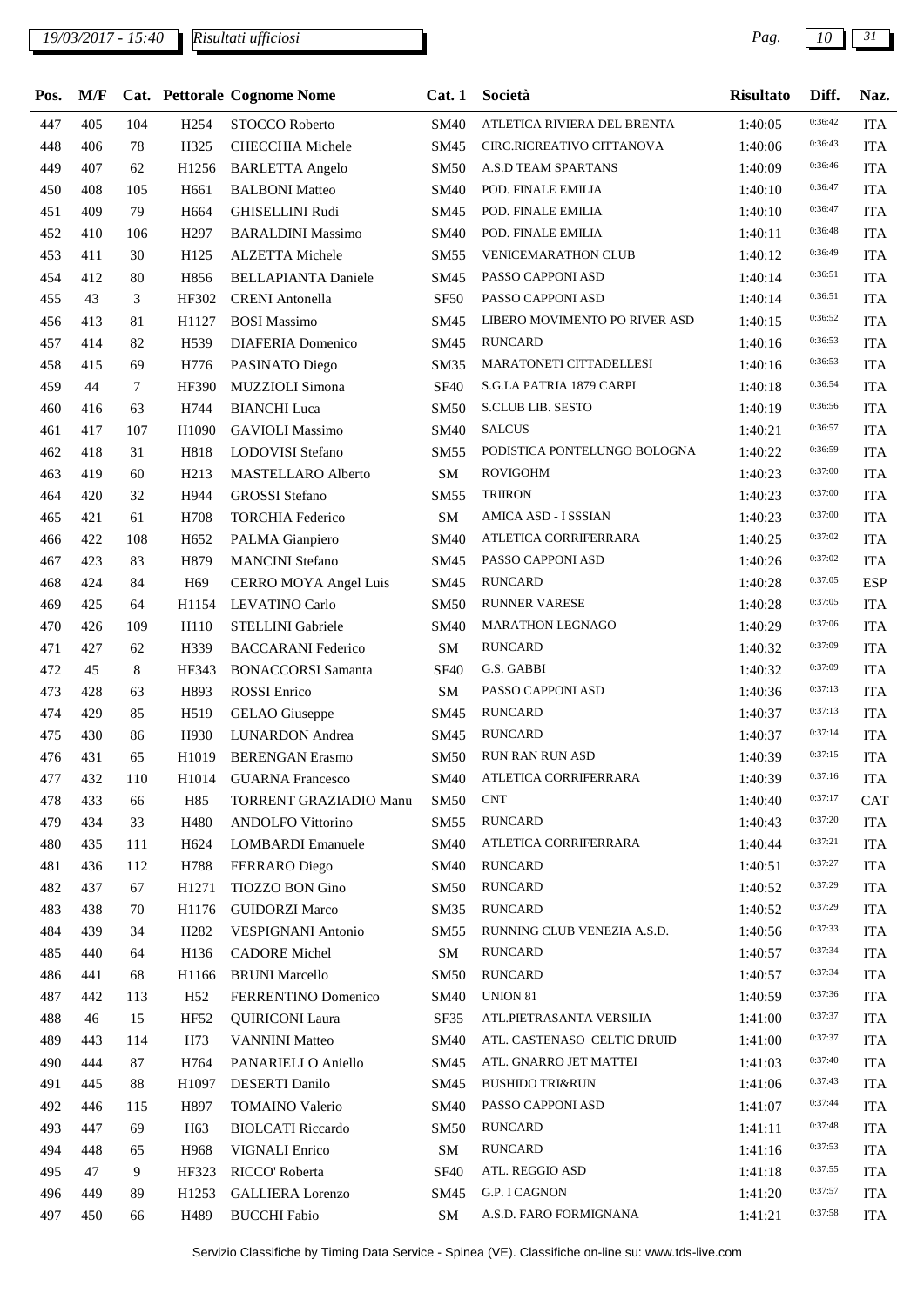| Pos. | M/F |                |                   | Cat. Pettorale Cognome Nome   | Cat.1            | Società                        | <b>Risultato</b> | Diff.   | Naz.       |
|------|-----|----------------|-------------------|-------------------------------|------------------|--------------------------------|------------------|---------|------------|
| 498  | 451 | 67             | H367              | CASTELLAZZI Omar              | SM               | SORESINA RUNNING CLUB          | 1:41:22          | 0:37:59 | <b>ITA</b> |
| 499  | 48  | $\overline{4}$ | <b>HF400</b>      | <b>LOLLI</b> Laura            | <b>SF50</b>      | MODENA ATLETICA                | 1:41:25          | 0:38:02 | <b>ITA</b> |
| 500  | 452 | 70             | H194              | <b>CORDANI</b> Andrea         | <b>SM50</b>      | A.S. LA FRATELLANZA 1874       | 1:41:25          | 0:38:02 | <b>ITA</b> |
| 501  | 453 | 90             | H <sub>231</sub>  | <b>SCARPIGNATO Giuseppe</b>   | SM45             | <b>ROVIGOHM</b>                | 1:41:27          | 0:38:04 | <b>ITA</b> |
| 502  | 454 | 116            | H1276             | <b>BOMBINO</b> Onofrio        | SM40             | PASSO CAPPONI ASD              | 1:41:29          | 0:38:05 | <b>ITA</b> |
| 503  | 455 | 71             | H1131             | GAIOFATTO Andrea              | SM35             | LIBERO MOVIMENTO PO RIVER ASD  | 1:41:35          | 0:38:12 | <b>ITA</b> |
| 504  | 456 | 35             | H773              | <b>CERVELLIN</b> Claudio      | SM55             | MARATONETI CITTADELLESI        | 1:41:36          | 0:38:13 | <b>ITA</b> |
| 505  | 457 | 91             | H <sub>1096</sub> | <b>BALLERINI Roberto</b>      | SM45             | CENTRO ATLETICA COPPARO        | 1:41:36          | 0:38:13 | <b>ITA</b> |
| 506  | 458 | 92             | H510              | <b>GILIOLI</b> Luca           | SM45             | POLISPORTIVA RUBIERA           | 1:41:37          | 0:38:14 | <b>ITA</b> |
| 507  | 459 | 117            | H <sub>630</sub>  | MINGOZZI Luca                 | <b>SM40</b>      | ATLETICA CORRIFERRARA          | 1:41:38          | 0:38:15 | <b>ITA</b> |
| 508  | 460 | 93             | H36               | <b>FORTEZZA Michele</b>       | SM45             | <b>RUNCARD</b>                 | 1:41:40          | 0:38:17 | <b>ITA</b> |
| 509  | 49  | 16             | HF342             | PONCINA Nicol                 | SF               | GR.PODISTICO AVIS TAGLIO DI PO | 1:41:40          | 0:38:17 | <b>ITA</b> |
| 510  | 461 | 71             | H <sub>2</sub> 83 | <b>FRANCI</b> Stefano         | <b>SM50</b>      | <b>RUNCARD</b>                 | 1:41:41          | 0:38:18 | <b>ITA</b> |
| 511  | 462 | 72             | H369              | <b>FOLGARAIT Ezio</b>         | <b>SM50</b>      | LAGARINA CRUS TEAM             | 1:41:41          | 0:38:18 | <b>ITA</b> |
| 512  | 50  | 16             | HF370             | <b>MION</b> Angela            | SF35             | RUN RAN RUN ASD                | 1:41:46          | 0:38:23 | <b>ITA</b> |
| 513  | 463 | 94             | H <sub>619</sub>  | <b>DESERTI</b> Simone         | SM45             | ATLETICA CORRIFERRARA          | 1:41:47          | 0:38:24 | <b>ITA</b> |
| 514  | 464 | 73             | H804              | <b>CINQUETTI Lucio</b>        | <b>SM50</b>      | A.S.D. LA RUSTICA PESCANTINA   | 1:41:48          | 0:38:25 | <b>ITA</b> |
| 515  | 51  | 10             | HF427             | HORVAT Alenka                 | <b>SF40</b>      | AK VARAŽDIN, VARAŽDIN - CRO    | 1:41:48          | 0:38:25 | CRO        |
| 516  | 465 | 36             | H845              | <b>SGOBINO</b> Giorgio        | SM55             | <b>G.P. VIGARANESE</b>         | 1:41:51          | 0:38:28 | <b>ITA</b> |
| 517  | 466 | 118            | H1030             | RONDINA Leonardo              | <b>SM40</b>      | MARATHON CLUB CITTA' DI CASTEL | 1:41:53          | 0:38:30 | <b>ITA</b> |
| 518  | 467 | 95             | H <sub>220</sub>  | <b>D'ANTONI Michele</b>       | SM45             | ATLETICA RIVIERA DEL BRENTA    | 1:41:55          | 0:38:31 | <b>ITA</b> |
| 519  | 468 | 68             | H891              | POZZANA Giovanni              | SM               | PASSO CAPPONI ASD              | 1:41:58          | 0:38:34 | <b>ITA</b> |
| 520  | 52  | 5              | <b>HF106</b>      | <b>SCUTARI</b> Erica          | SF <sub>50</sub> | <b>RUNNERS PADOVA</b>          | 1:42:00          | 0:38:37 | <b>ITA</b> |
| 521  | 469 | 96             | H388              | PRENDIN Paolo                 | SM45             | <b>SALCUS</b>                  | 1:42:01          | 0:38:37 | <b>ITA</b> |
| 522  | 53  | 6              | HF125             | <b>GARAVALDI</b> Simona       | SF45             | ASS. POL. SCANDIANESE          | 1:42:02          | 0:38:38 | <b>ITA</b> |
| 523  | 54  | 11             | HF211             | <b>KOHLER NERI Christine</b>  | <b>SF40</b>      | <b>SWISS ATHLETICS</b>         | 1:42:03          | 0:38:40 | SUI        |
| 524  | 470 | 97             | H1013             | <b>BRUNETTI Flavio</b>        | SM45             | ASD TOSCO-ROMAGNOLA            | 1:42:04          | 0:38:41 | <b>ITA</b> |
| 525  | 471 | 119            | H347              | <b>GHETTI</b> Roberto         | SM40             | ASD TOSCO-ROMAGNOLA            | 1:42:05          | 0:38:42 | <b>ITA</b> |
| 526  | 55  | 6              | HF413             | VILLELLA Maria Grazia         | <b>SF50</b>      | A.S.D. PODISTICA LEINI'        | 1:42:06          | 0:38:43 | <b>ITA</b> |
| 527  | 472 | 74             | H1119             | <b>MORINI Matteo</b>          | <b>SM50</b>      | <b>RUNCARD</b>                 | 1:42:07          | 0:38:43 | <b>ITA</b> |
| 528  | 473 | 98             |                   | H446 NERI Luca                |                  | SM45 CSI SASSO MARCONI         | 1:42:11          | 0:38:48 | <b>ITA</b> |
| 529  | 474 | 69             | H1007             | <b>CHIARELLO Stefano</b>      | SM               | ATL.VICENTINA                  | 1:42:12          | 0:38:49 | <b>ITA</b> |
| 530  | 475 | 72             | H <sub>256</sub>  | <b>GIANNICO</b> Andrea        | SM35             | C.AZ. FINCANTIERI WARTSILA IT. | 1:42:13          | 0:38:49 | <b>ITA</b> |
| 531  | 476 | 99             | H797              | <b>ERIOLI</b> Roberto         | SM45             | 9,92 RUNNING ASD               | 1:42:13          | 0:38:50 | <b>ITA</b> |
| 532  | 477 | 73             | H <sub>281</sub>  | TRAVAGIN Christian            | SM35             | RUN ATHLETIC TEAM A.S.D.       | 1:42:15          | 0:38:52 | <b>ITA</b> |
| 533  | 478 | 70             | H889              | PENNICA Gabriele              | SM               | PASSO CAPPONI ASD              | 1:42:19          | 0:38:56 | <b>ITA</b> |
| 534  | 479 | 100            | H <sub>1076</sub> | <b>ZANIRATO Marco</b>         | SM45             | G.S. DILETTANTISTICO ITALPOSE  | 1:42:25          | 0:39:01 | <b>ITA</b> |
| 535  | 480 | 75             | H <sub>59</sub>   | PICCOLO Giancarlo             | <b>SM50</b>      | PERCORRERE IL SILE             | 1:42:28          | 0:39:05 | <b>ITA</b> |
| 536  | 481 | 120            | H <sub>58</sub>   | <b>ZOTTAREL Enrico</b>        | SM40             | PERCORRERE IL SILE             | 1:42:29          | 0:39:06 | <b>ITA</b> |
| 537  | 56  | $\tau$         | <b>HF128</b>      | CANDIOLI Maria Teresa         | SF <sub>45</sub> | LAGARINA CRUS TEAM             | 1:42:32          | 0:39:09 | <b>ITA</b> |
| 538  | 482 | 121            | H322              | <b>CANEI</b> Luca             | <b>SM40</b>      | <b>RUNCARD</b>                 | 1:42:34          | 0:39:11 | <b>ITA</b> |
| 539  | 483 | 76             | H644              | <b>TESTA Stefano</b>          | <b>SM50</b>      | ATLETICA CORRIFERRARA          | 1:42:35          | 0:39:12 | <b>ITA</b> |
| 540  | 484 | 37             | H1008             | <b>VETTORE</b> Fiorenzo       | SM55             | ASSINDUSTRIA SPORT PADOVA      | 1:42:39          | 0:39:16 | <b>ITA</b> |
| 541  | 485 | 101            | H947              | <b>MARTELLI Maurizio</b>      | SM45             | <b>RUNCARD</b>                 | 1:42:43          | 0:39:19 | <b>ITA</b> |
| 542  | 486 | 71             | H1093             | <b>AGOSTINI</b> Andrea        | SM               | <b>ASD FLASH RUNNERS</b>       | 1:42:44          | 0:39:21 | <b>ITA</b> |
| 543  | 487 | 77             | H976              | ZANARDI Lucio                 | SM50             | PODISTI ADRIA                  | 1:42:46          | 0:39:23 | <b>ITA</b> |
| 544  | 488 | 102            | H <sub>640</sub>  | <b>SCABBIA Daniele</b>        | SM45             | ATLETICA CORRIFERRARA          | 1:42:50          | 0:39:26 | <b>ITA</b> |
| 545  | 489 | 103            | H1038             | <b>ROVERI</b> Andrea          | SM45             | ATLETICA CORRIFERRARA          | 1:42:51          | 0:39:28 | <b>ITA</b> |
| 546  | 490 | 122            | H945              | <b>BONANTINI Massimiliano</b> | <b>SM40</b>      | <b>RUNCARD</b>                 | 1:42:54          | 0:39:31 | <b>ITA</b> |
| 547  | 491 | 123            | H468              | VALMAGGI Mattia               | <b>SM40</b>      | 9,92 RUNNING ASD               | 1:42:55          | 0:39:32 | <b>ITA</b> |
| 548  | 492 | 74             | H <sub>1010</sub> | ALIBARDI Andrea               | SM35             | ASSINDUSTRIA SPORT PADOVA      | 1:42:57          | 0:39:34 | <b>ITA</b> |
|      |     |                |                   |                               |                  |                                |                  |         |            |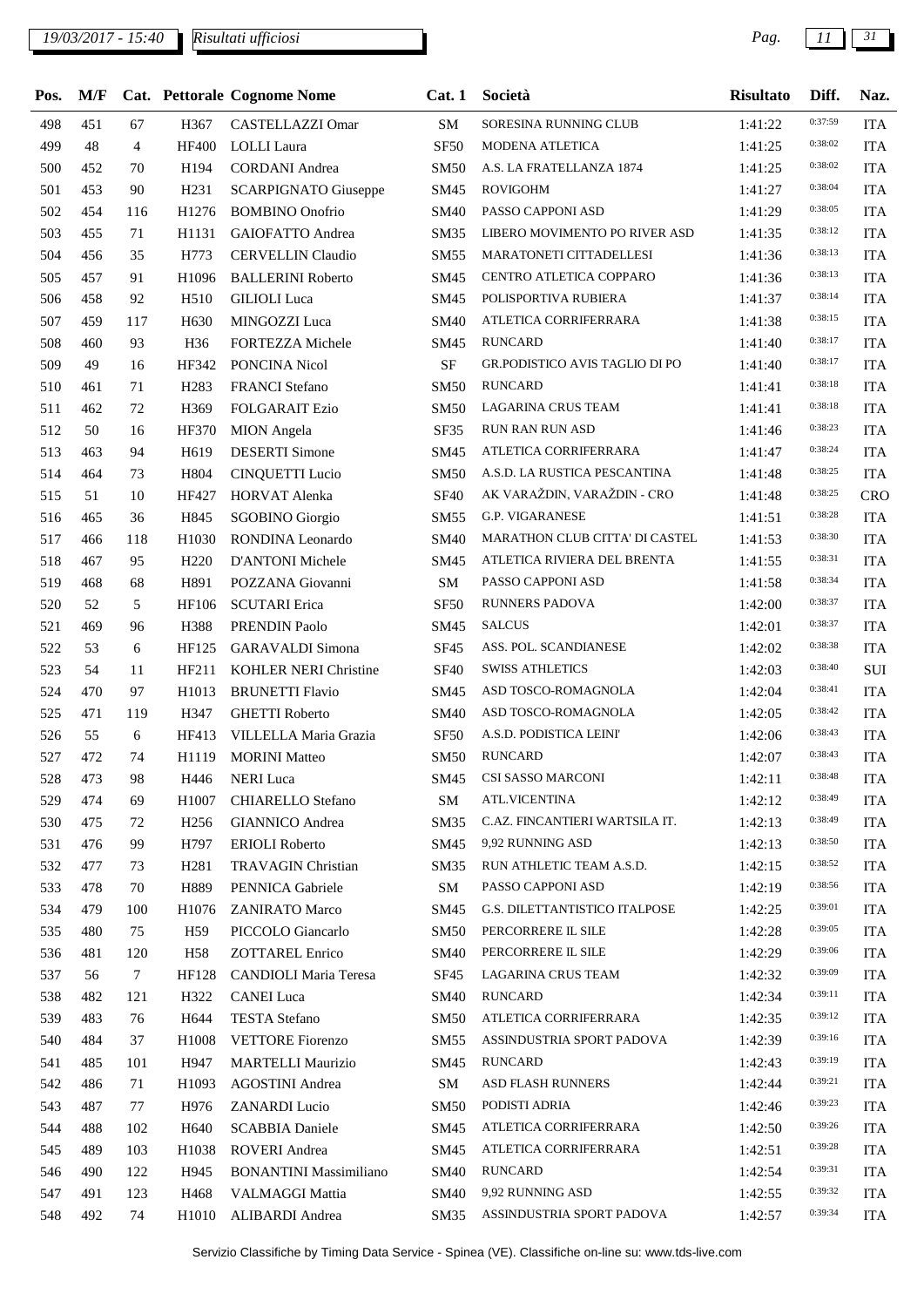| Pos. | M/F |                |                   | Cat. Pettorale Cognome Nome | Cat.1       | Società                             | <b>Risultato</b> | Diff.   | Naz.       |
|------|-----|----------------|-------------------|-----------------------------|-------------|-------------------------------------|------------------|---------|------------|
| 549  | 57  | 8              | HF237             | DE LAZZARI Sara             | <b>SF45</b> | GS.TORTELLINI VOLTAN MARTELLAG      | 1:42:58          | 0:39:35 | <b>ITA</b> |
| 550  | 493 | 78             | H <sub>565</sub>  | <b>SMERIERI</b> Luca        | <b>SM50</b> | POL. PORTA SARAGOZZA                | 1:42:58          | 0:39:35 | <b>ITA</b> |
| 551  | 494 | 75             | H705              | <b>CERULLO</b> Vincenzo     | <b>SM35</b> | AMICA ASD - I SSSIAN                | 1:43:01          | 0:39:38 | <b>ITA</b> |
| 552  | 495 | 104            | H <sub>266</sub>  | <b>ROMITI Cristian</b>      | SM45        | ATL. PIACENZA                       | 1:43:01          | 0:39:38 | <b>ITA</b> |
| 553  | 496 | 38             | H982              | <b>GOZZO</b> Mauro          | <b>SM55</b> | ATL. PIACENZA                       | 1:43:02          | 0:39:38 | <b>ITA</b> |
| 554  | 497 | 124            | H396              | <b>TEMPORIN Stefano</b>     | <b>SM40</b> | CONFINDUSTRIA ATL. ROVIGO           | 1:43:02          | 0:39:39 | <b>ITA</b> |
| 555  | 58  | 17             | HF31              | <b>BRKIC</b> Ljiljana       | $\rm{SF}$   | MK FESTINA LENTE                    | 1:43:02          | 0:39:39 | <b>CRO</b> |
| 556  | 59  | $\tau$         | <b>HF74</b>       | <b>BALDI</b> Cristina       | <b>SF50</b> | A.S.D. ATLETICA LUPATOTINA          | 1:43:08          | 0:39:45 | <b>ITA</b> |
| 557  | 498 | 79             | H <sub>240</sub>  | <b>BRUSCHI</b> Maurizio     | <b>SM50</b> | RUNNING OLTREPO'                    | 1:43:09          | 0:39:46 | <b>ITA</b> |
| 558  | 499 | 105            | H394              | <b>CASAZZA</b> Diego        | SM45        | <b>RUNCARD</b>                      | 1:43:10          | 0:39:47 | <b>ITA</b> |
| 559  | 500 | 125            | H599              | <b>GRASSETTI</b> Andrea     | <b>SM40</b> | POL. MONTECCHIO 2000                | 1:43:10          | 0:39:47 | <b>ITA</b> |
| 560  | 501 | 3              | H592              | PAGNONI Gianni              | SM65        | POL. QUADRILATERO                   | 1:43:16          | 0:39:53 | <b>ITA</b> |
| 561  | 502 | 39             | H838              | DE MORÈ Marco               | <b>SM55</b> | ATLETICA CORRIFERRARA               | 1:43:18          | 0:39:55 | <b>ITA</b> |
| 562  | 503 | 106            | H392              | PEPE Antonio                | SM45        | A.S.D. MISANO PODISMO               | 1:43:20          | 0:39:57 | <b>ITA</b> |
| 563  | 504 | 126            | H393              | <b>GIANNATASIO Fabio</b>    | <b>SM40</b> | A.S.D. MISANO PODISMO               | 1:43:20          | 0:39:57 | <b>ITA</b> |
| 564  | 505 | 127            | H <sub>1272</sub> | <b>BARONCINI</b> Gabriele   | <b>SM40</b> | <b>RUNCARD</b>                      | 1:43:24          | 0:40:00 | <b>ITA</b> |
| 565  | 506 | 80             | H971              | <b>SACCO</b> Alessandro     | <b>SM50</b> | S.ATL. SENIGALLIA                   | 1:43:30          | 0:40:07 | <b>ITA</b> |
| 566  | 507 | 128            | H <sub>238</sub>  | <b>VERONESI Alessandro</b>  | <b>SM40</b> | PODISTICA PONTELUNGO BOLOGNA        | 1:43:32          | 0:40:09 | <b>ITA</b> |
| 567  | 60  | 12             | HF117             | <b>CANDIANI</b> Monica      | <b>SF40</b> | UNIONE SPORTIVA NAVE ASD            | 1:43:35          | 0:40:12 | <b>ITA</b> |
| 568  | 508 | 81             | H1258             | NICOLOSI Daniele            | <b>SM50</b> | A.S.D TEAM SPARTANS                 | 1:43:40          | 0:40:17 | <b>ITA</b> |
| 569  | 61  | 17             | HF435             | <b>GHEDIN Roberta</b>       | SF35        | A.S.D TEAM SPARTANS                 | 1:43:40          | 0:40:17 | <b>ITA</b> |
| 570  | 509 | 82             | H <sub>274</sub>  | CATOZZI Michele             | <b>SM50</b> | HAPPY RUNNER CLUB                   | 1:43:45          | 0:40:22 | <b>ITA</b> |
| 571  | 510 | 107            | H <sub>602</sub>  | <b>BORGHI</b> Cristiano     | SM45        | <b>RUNCARD</b>                      | 1:43:46          | 0:40:23 | <b>ITA</b> |
| 572  | 511 | 72             | H334              | <b>MENNELLA Alessandro</b>  | ${\bf SM}$  | <b>RUNCARD</b>                      | 1:43:49          | 0:40:26 | <b>ITA</b> |
| 573  | 512 | 129            | H858              | <b>BERTI</b> Emanuele       | <b>SM40</b> | PASSO CAPPONI ASD                   | 1:43:50          | 0:40:27 | <b>ITA</b> |
| 574  | 513 | 76             | H342              | <b>LECCE</b> Alvise         | <b>SM35</b> | POL. CIRCOLO DOZZA ASD              | 1:43:51          | 0:40:28 | <b>ITA</b> |
| 575  | 514 | 130            | H885              | PANCALDI Paolo              | <b>SM40</b> | PASSO CAPPONI ASD                   | 1:44:02          | 0:40:39 | <b>ITA</b> |
| 576  | 515 | 83             | H1280             | <b>MANDRINI</b> Angelo      | <b>SM50</b> | U.S. ACLI SCALO VOGHERA             | 1:44:04          | 0:40:41 | <b>ITA</b> |
| 577  | 516 | 108            | H133              | <b>SERENA Davide</b>        | SM45        | ATL. DUE TORRI SPORTING NOALE       | 1:44:10          | 0:40:47 | <b>ITA</b> |
| 578  | 62  | $\overline{9}$ | <b>HF428</b>      | KROBOT Danijela             | <b>SF45</b> | TK KOTORIPSKI BEGAČI, KOTORIBA - CR | 1:44:11          | 0:40:48 | <b>CRO</b> |
| 579  | 517 | 131            | H747              | SANO Kenichi                | SM40        | RUNCARD                             | 1:44:17          | 0:40:54 | $\rm JPN$  |
| 580  | 518 | 109            | H1125             | PAGLIANI Massimo            | SM45        | <b>RUNCARD</b>                      | 1:44:18          | 0:40:55 | <b>ITA</b> |
| 581  | 519 | 73             | H543              | FIORINI Fabrizio            | ${\bf SM}$  | ASD TEAM GRANAROLO                  | 1:44:19          | 0:40:56 | <b>ITA</b> |
| 582  | 520 | 110            | H981              | DI GERONIMO Michele         | SM45        | <b>RUNCARD</b>                      | 1:44:19          | 0:40:56 | <b>ITA</b> |
| 583  | 521 | 74             | H38               | <b>BASSI</b> Matteo         | ${\bf SM}$  | <b>RUNCARD</b>                      | 1:44:21          | 0:40:57 | <b>ITA</b> |
| 584  | 522 | 132            | H427              | MISEROCCHI Mauro            | <b>SM40</b> | A.R.C.U.S.                          | 1:44:25          | 0:41:02 | <b>ITA</b> |
| 585  | 523 | 84             | H387              | POLETTO Luca                | <b>SM50</b> | <b>SALCUS</b>                       | 1:44:27          | 0:41:04 | <b>ITA</b> |
| 586  | 63  | 10             | HF199             | ZUCCHI Virna                | <b>SF45</b> | A.S.D. POL. QUADRILATERO            | 1:44:31          | 0:41:08 | <b>ITA</b> |
| 587  | 524 | 133            | H974              | <b>NINNI Francesco</b>      | <b>SM40</b> | RUNNERS CLUB AGGGREDIRE             | 1:44:33          | 0:41:10 | <b>ITA</b> |
| 588  | 525 | 77             | H443              | <b>GHISELLINI Filippo</b>   | <b>SM35</b> | POD. FINALE EMILIA                  | 1:44:34          | 0:41:11 | <b>ITA</b> |
| 589  |     |                |                   | <b>BERTO</b> Massimo        | <b>SM40</b> | <b>RUNCARD</b>                      |                  | 0:41:13 | <b>ITA</b> |
|      | 526 | 134            | H1053             |                             | <b>SM40</b> |                                     | 1:44:36          | 0:41:14 | <b>ITA</b> |
| 590  | 527 | 135            | H447              | <b>GHETTI</b> Daniele       |             | PASSO CAPPONI ASD                   | 1:44:37          | 0:41:17 |            |
| 591  | 528 | 136            | H892              | ROSICA Michele              | <b>SM40</b> |                                     | 1:44:40          | 0:41:21 | <b>ITA</b> |
| 592  | 529 | 85             | H936              | <b>BAGAGLI</b> Robertino    | <b>SM50</b> | POL. ZOLA SEZ. ATLETICA             | 1:44:44          | 0:41:21 | <b>ITA</b> |
| 593  | 530 | 86             | H476              | <b>BRAGALLI Nicola</b>      | <b>SM50</b> | POL. ZOLA SEZ. ATLETICA             | 1:44:44          |         | <b>ITA</b> |
| 594  | 531 | 78             | H1286             | <b>BETTETI</b> Manuel       | SM35        | <b>RUNCARD</b>                      | 1:44:46          | 0:41:22 | <b>ITA</b> |
| 595  | 532 | 75             | H899              | VIRGALLITO Giuseppe         | SM          | PASSO CAPPONI ASD                   | 1:44:48          | 0:41:25 | <b>ITA</b> |
| 596  | 533 | 111            | H888              | PEDRINI Lorenzo             | SM45        | PASSO CAPPONI ASD                   | 1:44:48          | 0:41:25 | <b>ITA</b> |
| 597  | 534 | 137            | H <sub>289</sub>  | <b>GANDELLI Marco</b>       | <b>SM40</b> | ATL. PIACENZA                       | 1:44:49          | 0:41:26 | <b>ITA</b> |
| 598  | 535 | 79             | H323              | TAMIAZZO Piergiorgio        | <b>SM35</b> | ASSINDUSTRIA SPORT PADOVA           | 1:44:49          | 0:41:26 | <b>ITA</b> |
| 599  | 64  | 13             | HF136             | ZABARRI Alessandra          | <b>SF40</b> | PHOENIX TEAM                        | 1:44:51          | 0:41:28 | <b>ITA</b> |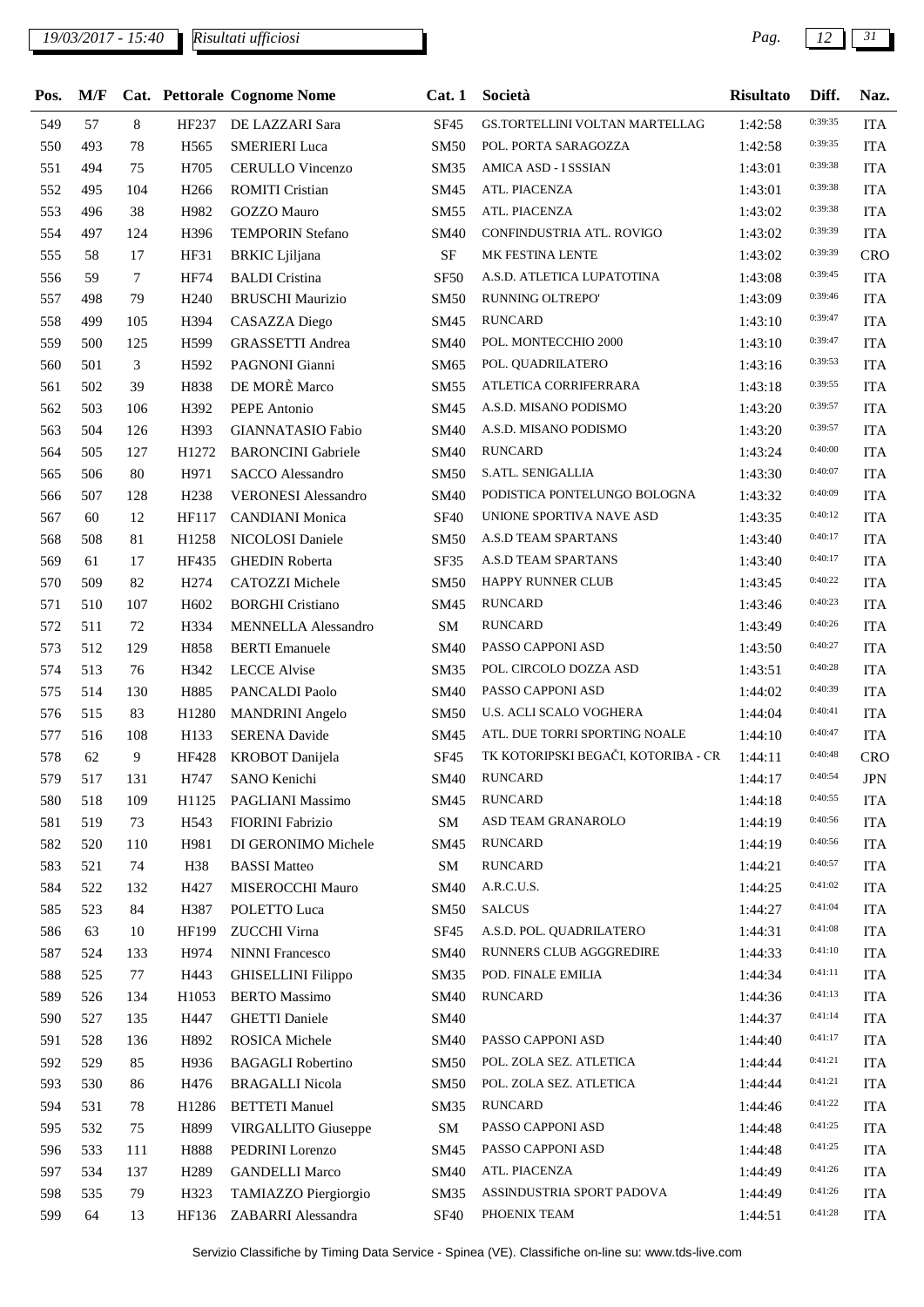# *19/03/2017 - 15:40 Pag. 13 31*

| Pos. | M/F |     |                  | Cat. Pettorale Cognome Nome | Cat.1       | Società                        | <b>Risultato</b> | Diff.   | Naz.       |
|------|-----|-----|------------------|-----------------------------|-------------|--------------------------------|------------------|---------|------------|
| 600  | 536 | 87  | H <sub>246</sub> | ZANZONI Maurizio            | <b>SM50</b> | G.S.D. VALDALPONE DE MEGNI     | 1:44:52          | 0:41:29 | <b>ITA</b> |
| 601  | 537 | 40  | H34              | <b>BAGGIO Maurizio</b>      | SM55        | <b>RUNCARD</b>                 | 1:44:52          | 0:41:29 | <b>ITA</b> |
| 602  | 65  | 11  | HF224            | <b>ZANELLA</b> Alessia      | <b>SF45</b> | <b>SALCUS</b>                  | 1:44:52          | 0:41:29 | <b>ITA</b> |
| 603  | 538 | 76  | H <sub>56</sub>  | <b>GASPARETTO Massimo</b>   | SM          | <b>RUNCARD</b>                 | 1:44:53          | 0:41:30 | <b>ITA</b> |
| 604  | 539 | 77  | H932             | VECCHIO Andrea              | SM          | ASD TEAM GRANAROLO             | 1:44:53          | 0:41:30 | <b>ITA</b> |
| 605  | 540 | 138 | H963             | <b>GENERALI Matteo</b>      | SM40        | ASD TEAM GRANAROLO             | 1:44:54          | 0:41:31 | <b>ITA</b> |
| 606  | 541 | 78  | H <sub>276</sub> | <b>TACCHETTO Loris</b>      | SM          | <b>RUNCARD</b>                 | 1:44:55          | 0:41:32 | <b>ITA</b> |
| 607  | 542 | 80  | H871             | <b>GENOVESE Francesco</b>   | <b>SM35</b> | PASSO CAPPONI ASD              | 1:44:57          | 0:41:34 | <b>ITA</b> |
| 608  | 543 | 88  | H1287            | <b>ROSI</b> Roberto         | <b>SM50</b> | <b>RUNCARD</b>                 | 1:45:02          | 0:41:39 | <b>ITA</b> |
| 609  | 66  | 14  | HF61             | DURVAL Annamaria            | <b>SF40</b> | POLISPORTIVA OLTRARNO ASD      | 1:45:03          | 0:41:40 | <b>ITA</b> |
| 610  | 67  | 12  | HF240            | <b>BRANCOLINI Sara</b>      | SF45        | G.S. TOCCALMATTO               | 1:45:04          | 0:41:41 | <b>ITA</b> |
| 611  | 544 | 89  | H721             | CAL Antonio                 | <b>SM50</b> | <b>AZZANO RUNNERS</b>          | 1:45:06          | 0:41:43 | <b>ITA</b> |
| 612  | 545 | 90  | H774             | <b>GALLAN Mauro</b>         | <b>SM50</b> | MARATONETI CITTADELLESI        | 1:45:06          | 0:41:43 | <b>ITA</b> |
| 613  | 546 | 139 | H613             | <b>BOSSIO</b> Giuseppe      | SM40        | ATLETICA CORRIFERRARA          | 1:45:07          | 0:41:44 | <b>ITA</b> |
| 614  | 547 | 140 | H779             | <b>FANTE Michele</b>        | SM40        | MARATONETI CITTADELLESI        | 1:45:09          | 0:41:46 | <b>ITA</b> |
| 615  | 548 | 41  | H825             | FELETTI Maurizio            | SM55        | <b>G.P. AVIS FORLI</b>         | 1:45:09          | 0:41:46 | <b>ITA</b> |
| 616  | 549 | 112 | H817             | PIGNATARO Salvatore         | SM45        | ASD MARATHON CLUB PISA         | 1:45:11          | 0:41:48 | <b>ITA</b> |
| 617  | 550 | 91  | H1111            | <b>BALDISSERRI Enrico</b>   | SM50        | POL. PORTA SARAGOZZA           | 1:45:13          | 0:41:50 | <b>ITA</b> |
| 618  | 551 | 92  | H1050            | PENOLAZZI Paolo             | <b>SM50</b> | <b>ROVIGOHM</b>                | 1:45:16          | 0:41:53 | <b>ITA</b> |
| 619  | 552 | 81  | H <sub>673</sub> | CAVAZZA Davide              | <b>SM35</b> | POD. OZZANESE                  | 1:45:18          | 0:41:55 | <b>ITA</b> |
| 620  | 553 | 93  | H <sub>562</sub> | <b>SCARCIELLO Massimo</b>   | <b>SM50</b> | POL. PORTA SARAGOZZA           | 1:45:19          | 0:41:56 | <b>ITA</b> |
| 621  | 68  | 18  | HF156            | <b>ALEOTTI</b> Sara         | SF35        | G.S. GABBI                     | 1:45:20          | 0:41:57 | <b>ITA</b> |
| 622  | 554 | 141 | H453             | <b>SACCARO Emanuele</b>     | SM40        | <b>ATL.VICENTINA</b>           | 1:45:22          | 0:41:59 | <b>ITA</b> |
| 623  | 555 | 113 | H330             | PAVANI Roberto              | SM45        | ATL. BONDENO                   | 1:45:24          | 0:42:01 | <b>ITA</b> |
| 624  | 556 | 94  | H163             | FINESSI Amilcare            | <b>SM50</b> | A.S.D ATLETICA DELTA FERRARESE | 1:45:24          | 0:42:01 | <b>ITA</b> |
| 625  | 557 | 142 | H117             | FAVARO Andrea               | SM40        | <b>ATL.AUDACE NOALE</b>        | 1:45:26          | 0:42:03 | <b>ITA</b> |
| 626  | 69  | 18  | HF232            | <b>FERRER Casandra</b>      | $\rm{SF}$   | A.S.D. TEAM KM SPORT           | 1:45:26          | 0:42:03 | <b>ESP</b> |
| 627  | 558 | 82  | H455             | <b>BANDUCCI Riccardo</b>    | <b>SM35</b> | <b>ASD LUCCA MARATHON</b>      | 1:45:27          | 0:42:04 | <b>ITA</b> |
| 628  | 70  | 15  | <b>HF56</b>      | RAGAZZON Elisabetta         | <b>SF40</b> | <b>ATL.AUDACE NOALE</b>        | 1:45:28          | 0:42:05 | <b>ITA</b> |
| 629  | 559 | 5   | H995             | DE CARLI Carlo              | <b>SM60</b> | AMICI DELLA FATICA CESENA      | 1:45:29          | 0:42:06 | <b>ITA</b> |
| 630  | 560 | 114 | H496             | <b>FABBRI</b> Pietro        | SM45        | A.S.D. FARO FORMIGNANA         | 1:45:30          | 0:42:07 | <b>ITA</b> |
| 631  | 561 | 143 | H704             | <b>CAFFARINI Marco</b>      | SM40        | AMICA ASD - I SSSIAN           | 1:45:34          | 0:42:11 | <b>ITA</b> |
| 632  | 562 | 144 | H900             | <b>BUSI</b> Michele         | <b>SM40</b> | PODISTICA PONTELUNGO BOLOGNA   | 1:45:34          | 0:42:11 | <b>ITA</b> |
| 633  | 563 | 115 | H1157            | <b>MARTINELLI Pietro</b>    | SM45        | AMICA ASD - I SSSIAN           | 1:45:35          | 0:42:12 | <b>ITA</b> |
| 634  | 71  | 19  | HF247            | <b>GRIMAUDO</b> Alice       | $\rm{SF}$   | AMICA ASD - I SSSIAN           | 1:45:35          | 0:42:12 | <b>ITA</b> |
| 635  | 564 | 116 | H495             | <b>COLETTA Dilauro</b>      | SM45        | A.S.D. FARO FORMIGNANA         | 1:45:35          | 0:42:12 | <b>ITA</b> |
| 636  | 565 | 145 | H <sub>629</sub> | <b>MELLONI</b> Andrea       | SM40        | ATLETICA CORRIFERRARA          | 1:45:37          | 0:42:14 | <b>ITA</b> |
| 637  | 566 | 146 | H484             | SCOGNAMIGLIO Fulvio         | <b>SM40</b> | A.R.C.U.S.                     | 1:45:40          | 0:42:17 | <b>ITA</b> |
| 638  | 567 | 83  | H139             | <b>ROTUNNO Daniele</b>      | SM35        | <b>G.P. VILLASANTESE</b>       | 1:45:40          | 0:42:17 | <b>ITA</b> |
| 639  | 568 | 147 | H1138            | <b>LAFFI</b> Daniele        | SM40        | POL. MONTE SAN PIETRO          | 1:45:45          | 0:42:22 | <b>ITA</b> |
| 640  | 569 | 95  | H128             | CHINCHIO Giancarlo          | <b>SM50</b> | <b>RUNCARD</b>                 | 1:45:46          | 0:42:23 | <b>ITA</b> |
| 641  | 570 | 96  | H924             | <b>MARINELLI Ciro</b>       | <b>SM50</b> | A.S.D. PODISTICA GROTTAGLIE    | 1:45:47          | 0:42:24 | <b>ITA</b> |
| 642  | 72  | 13  | HF174            | <b>MARABINI Laura</b>       | <b>SF45</b> | RUNCARD                        | 1:45:54          | 0:42:31 | <b>ITA</b> |
| 643  | 571 | 79  | H541             | <b>MANCINI Matteo</b>       | SM          | <b>RUNCARD</b>                 | 1:45:55          | 0:42:32 | <b>ITA</b> |
| 644  | 572 | 148 | H1295            | <b>FLAMINI</b> Eric         | SM40        | <b>RUNCARD</b>                 | 1:45:55          | 0:42:32 | <b>ITA</b> |
| 645  | 573 | 97  | H115             | PAGANO Michele              | <b>SM50</b> |                                | 1:46:00          | 0:42:37 | <b>ITA</b> |
| 646  | 574 | 117 | H <sub>224</sub> | <b>SAMBRUNA Paolo</b>       | SM45        | <b>RUNCARD</b>                 | 1:46:07          | 0:42:44 | <b>ITA</b> |
| 647  | 575 | 80  | H1207            | <b>KALAMARI</b> Dino        | SM          | AK VARAŽDIN, VARAŽDIN - CRO    | 1:46:09          | 0:42:46 | <b>CRO</b> |
| 648  | 576 | 98  | H346             | <b>GUGLIELMI</b> Claudio    | <b>SM50</b> | ASS. POL. SCANDIANESE          | 1:46:09          | 0:42:46 | <b>ITA</b> |
| 649  | 577 | 149 | H824             | GIUSTINIANI Girolamo        | <b>SM40</b> | <b>RUNCARD</b>                 | 1:46:10          | 0:42:47 | <b>ITA</b> |
| 650  | 73  | 20  |                  | HF426 HOBLAJ Andreja        | SF          | AK VARAŽDIN, VARAŽDIN - CRO    | 1:46:12          | 0:42:49 | <b>CRO</b> |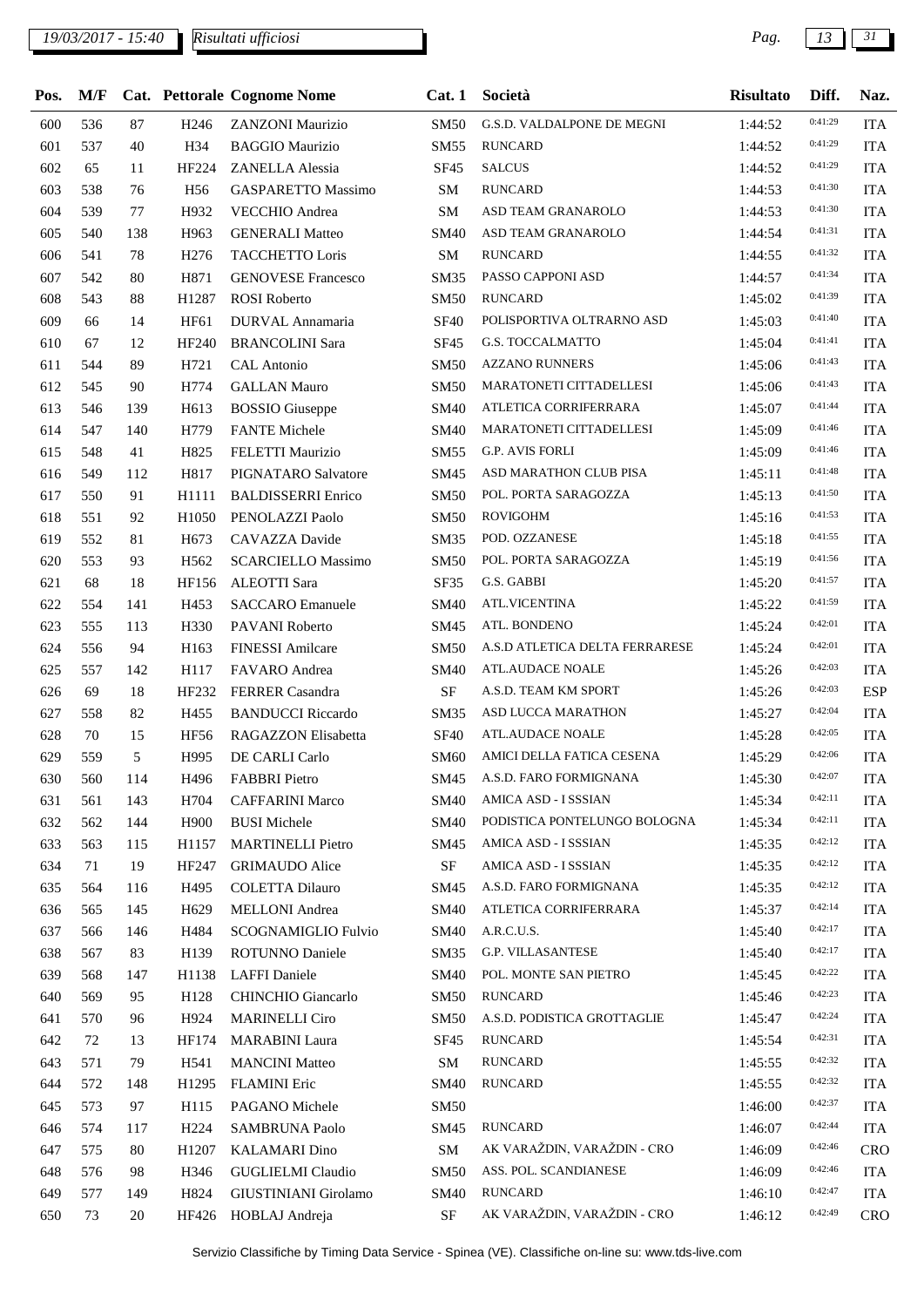| Pos. | M/F |                 |                   | Cat. Pettorale Cognome Nome  | Cat.1            | Società                           | <b>Risultato</b> | Diff.   | Naz.       |
|------|-----|-----------------|-------------------|------------------------------|------------------|-----------------------------------|------------------|---------|------------|
| 651  | 578 | 42              | H174              | <b>BONETTI Paolo</b>         | SM55             | A.S.D. ATLETICA LUPATOTINA        | 1:46:18          | 0:42:55 | <b>ITA</b> |
| 652  | 579 | 150             | H <sub>600</sub>  | ROSITO Alberto               | SM40             | CONFINDUSTRIA ATL. ROVIGO         | 1:46:23          | 0:43:00 | <b>ITA</b> |
| 653  | 580 | 151             | H47               | <b>MAMPRESO Marco</b>        | <b>SM40</b>      | <b>RUNCARD</b>                    | 1:46:24          | 0:43:01 | <b>ITA</b> |
| 654  | 581 | 152             | H827              | <b>ZARATTINI</b> Giulio      | SM40             | G.A.A.C. 2007 VERONAMARATHON      | 1:46:25          | 0:43:02 | <b>ITA</b> |
| 655  | 582 | 4               | H <sub>663</sub>  | <b>CARLINI William</b>       | SM65             | POD. FINALE EMILIA                | 1:46:29          | 0:43:06 | <b>ITA</b> |
| 656  | 74  | 16              | HF119             | EUSEBI Daniela               | <b>SF40</b>      | GOLDEN CLUB RIMINI INTERNAT.      | 1:46:35          | 0:43:12 | <b>ITA</b> |
| 657  | 583 | 118             | H910              | <b>FORMAGGI Mirco</b>        | SM45             | ATLETICA CORRIFERRARA             | 1:46:38          | 0:43:15 | <b>ITA</b> |
| 658  | 75  | 17              | HF134             | PEDRAZZI Marica              | <b>SF40</b>      | PHOENIX TEAM                      | 1:46:40          | 0:43:17 | <b>ITA</b> |
| 659  | 584 | 119             | H693              | <b>BOLDRINI</b> Davide       | SM45             | <b>RUNCARD</b>                    | 1:46:50          | 0:43:27 | <b>ITA</b> |
| 660  | 585 | 6               | H161              | <b>MARANGONI Marco</b>       | SM60             | ASD LAVORATORI INTESA SANPAOLO    | 1:46:51          | 0:43:28 | <b>ITA</b> |
| 661  | 586 | 99              | H940              | <b>MARINELLO Silvino</b>     | <b>SM50</b>      | GIANCARLO BIASIN ILLASI ASD       | 1:46:52          | 0:43:29 | <b>ITA</b> |
| 662  | 76  | 14              | HF91              | <b>DORO</b> Caterina         | SF45             | ATL.AUDACE NOALE                  | 1:46:53          | 0:43:30 | <b>ITA</b> |
| 663  | 587 | 120             | H1214             | <b>VASER Mario</b>           | SM45             | <b>RUNCARD</b>                    | 1:47:00          | 0:43:37 | <b>CRO</b> |
| 664  | 588 | 100             | H158              | <b>MAZZETTI Marco</b>        | <b>SM50</b>      | <b>TRIIRON</b>                    | 1:47:00          | 0:43:37 | <b>ITA</b> |
| 665  | 589 | 153             | H39               | <b>GUGLIELMO Matteo</b>      | <b>SM40</b>      | <b>RUNCARD</b>                    | 1:47:01          | 0:43:38 | <b>ITA</b> |
| 666  | 590 | 101             | H923              | <b>FANTONI Marco</b>         | <b>SM50</b>      | MODENA ATLETICA                   | 1:47:04          | 0:43:41 | <b>ITA</b> |
| 667  | 77  | 15              | HF102             | VERSOLATO Barbara            | <b>SF45</b>      | <b>BREMA RUNNING TEAM</b>         | 1:47:04          | 0:43:41 | <b>ITA</b> |
| 668  | 591 | 84              | H641              | <b>SIBILLA Pietro</b>        | SM35             | ATLETICA CORRIFERRARA             | 1:47:06          | 0:43:43 | <b>ITA</b> |
| 669  | 592 | 121             | H <sub>260</sub>  | <b>BORTOLUSSI</b> Gianpietro | SM45             | ASD LAVORATORI INTESA SANPAOLO    | 1:47:09          | 0:43:45 | <b>ITA</b> |
| 670  | 593 | 5               | H168              | <b>MARCATI Adriano</b>       | SM65             | A.S.D. GATE-CRAL INPS             | 1:47:11          | 0:43:48 | <b>ITA</b> |
| 671  | 78  | 19              | HF429             | MATAČIĆ Maja                 | SF35             | INDIVIDUALAC, VARAŽDIN - CRO      | 1:47:12          | 0:43:49 | <b>CRO</b> |
| 672  | 594 | 6               | H1274             | <b>TRONI Alberto</b>         | SM65             | ASD PRATO PROMOZIONE              | 1:47:16          | 0:43:53 | <b>ITA</b> |
| 673  | 595 | 102             | H <sub>679</sub>  | <b>BAFFI</b> Paolo           | <b>SM50</b>      | PIACENZA NATURAL SPORTAL          | 1:47:20          | 0:43:57 | <b>ITA</b> |
| 674  | 596 | 103             | H374              | <b>NEGRI Renato</b>          | <b>SM50</b>      | PHOENIX TEAM                      | 1:47:20          | 0:43:57 | <b>ITA</b> |
| 675  | 597 | 122             | H692              | <b>TOAIARI</b> Cristiano     | SM45             | <b>RUNCARD</b>                    | 1:47:21          | 0:43:58 | <b>ITA</b> |
| 676  | 598 | 85              | H368              | LA SALANDRA Pierluigi        | SM35             | <b>RUNCARD</b>                    | 1:47:22          | 0:43:59 | <b>ITA</b> |
| 677  | 599 | 104             | H1288             | <b>BERTASI</b> Amedeo        | <b>SM50</b>      | <b>BANCHETTE RUNNERS ASD</b>      | 1:47:22          | 0:43:59 | <b>ITA</b> |
| 678  | 600 | 86              | H732              | <b>DIVENUTO</b> Gianluca     | SM35             | UISP PROV. RIMINI                 | 1:47:23          | 0:44:00 | <b>ITA</b> |
| 679  | 601 | 123             | H715              | ZACCARELLI Valerio           | SM45             | AMICA ASD - I SSSIAN              | 1:47:27          | 0:44:04 | <b>ITA</b> |
| 680  | 79  | 18              | HF243             | <b>CASTELLI Elisa</b>        | <b>SF40</b>      | AMICA ASD - I SSSIAN              | 1:47:27          | 0:44:04 | <b>ITA</b> |
| 681  | 602 | 105             |                   | H800 VEZZOLI Giancarlo       |                  | SM50 ATL. PARATICO                | 1:47:28          | 0:44:05 | <b>ITA</b> |
| 682  | 603 | 81              | H872              | <b>GORI</b> Andrea           | SM               | PASSO CAPPONI ASD                 | 1:47:28          | 0:44:05 | <b>ITA</b> |
| 683  | 80  | 16              | HF277             | LINETTI Milena               | SF45             | ATL. PARATICO                     | 1:47:28          | 0:44:05 | <b>ITA</b> |
| 684  | 604 | 106             | H1023             | <b>FENILI Paolo</b>          | <b>SM50</b>      | <b>RUNCARD</b>                    | 1:47:28          | 0:44:05 | <b>ITA</b> |
| 685  | 605 | 87              | H45               | NACLERIO Mariano             | SM35             | POWER CASAGIOVE                   | 1:47:29          | 0:44:06 | <b>ITA</b> |
| 686  | 81  | $\mathbf{1}$    | HF177             | <b>TRASFORINI</b> Giorgina   | SF <sub>55</sub> | A.S.D. FARO FORMIGNANA            | 1:47:36          | 0:44:13 | <b>ITA</b> |
| 687  | 606 | 124             | H467              | PETRUZZO Domenico            | SM45             | POL. MADONNINA                    | 1:47:36          | 0:44:13 | <b>ITA</b> |
| 688  | 607 | $7\phantom{.0}$ | H1134             | <b>CINTI Filiberto</b>       | <b>SM60</b>      | G.S.D. VALDALPONE DE MEGNI        | 1:47:40          | 0:44:17 | <b>ITA</b> |
| 689  | 608 | 125             | H895              | SPAGNUOLO Luciano            | SM45             | PASSO CAPPONI ASD                 | 1:47:41          | 0:44:18 | <b>ITA</b> |
| 690  | 82  | 19              | HF432             | <b>VASER Sandra</b>          | <b>SF40</b>      | AK MEĐIMURJE, ČAKOVEC - CRO       | 1:47:42          | 0:44:19 | <b>CRO</b> |
| 691  | 609 | 154             | H956              | ZAMBELLI Riccardo            | <b>SM40</b>      | PASSO CAPPONI ASD                 | 1:47:43          | 0:44:20 | <b>ITA</b> |
| 692  | 610 | 107             | H <sub>252</sub>  | <b>MAINO</b> Ferdinando      | <b>SM50</b>      | G.P. I GAMBER DE CUNCURESS        | 1:47:44          | 0:44:21 | <b>ITA</b> |
| 693  | 611 | 126             | H1120             | <b>BACCETTI</b> Edoardo      | SM45             | UISP PROVINCIALE BOLOGNA          | 1:47:45          | 0:44:22 | <b>ITA</b> |
| 694  | 612 | 108             | H <sub>253</sub>  | <b>ANCELLOTTI Flavio</b>     | <b>SM50</b>      | <b>G.P. I GAMBER DE CUNCURESS</b> | 1:47:45          | 0:44:22 | <b>ITA</b> |
| 695  | 613 | 88              | H547              | RICCIARDI Paolo              | SM35             | ATLETICA MDS PANARIAGROUP ASD     | 1:47:50          | 0:44:27 | <b>ITA</b> |
| 696  | 614 | 127             | H <sub>545</sub>  | <b>AGGIO Davide</b>          | SM45             | CIRC.RICREATIVO CITTANOVA         | 1:47:50          | 0:44:27 | <b>ITA</b> |
| 697  | 615 | 128             | H883              | NEGRI Christian              | SM45             | PASSO CAPPONI ASD                 | 1:47:51          | 0:44:28 | <b>ITA</b> |
| 698  | 616 | 129             | H <sub>1239</sub> | <b>DELICATI Marco</b>        | SM45             | RUNNING CLUB COMACCHIO            | 1:47:56          | 0:44:33 | <b>ITA</b> |
| 699  | 617 | 43              | H <sub>1278</sub> | <b>GARANZINI Mauro</b>       | <b>SM55</b>      | TEAM ATLETICO-MERCURIO NOVARA     | 1:47:57          | 0:44:34 | <b>ITA</b> |
| 700  | 618 | 155             | H54               | <b>MUCCIOLI Matteo</b>       | SM40             | A.R.C.U.S.                        | 1:47:59          | 0:44:36 | <b>ITA</b> |
| 701  | 619 | 130             | H724              | FICARRA Vincenzo             | SM45             | ASSINDUSTRIA SPORT PADOVA         | 1:48:01          | 0:44:38 | <b>ITA</b> |
|      |     |                 |                   |                              |                  |                                   |                  |         |            |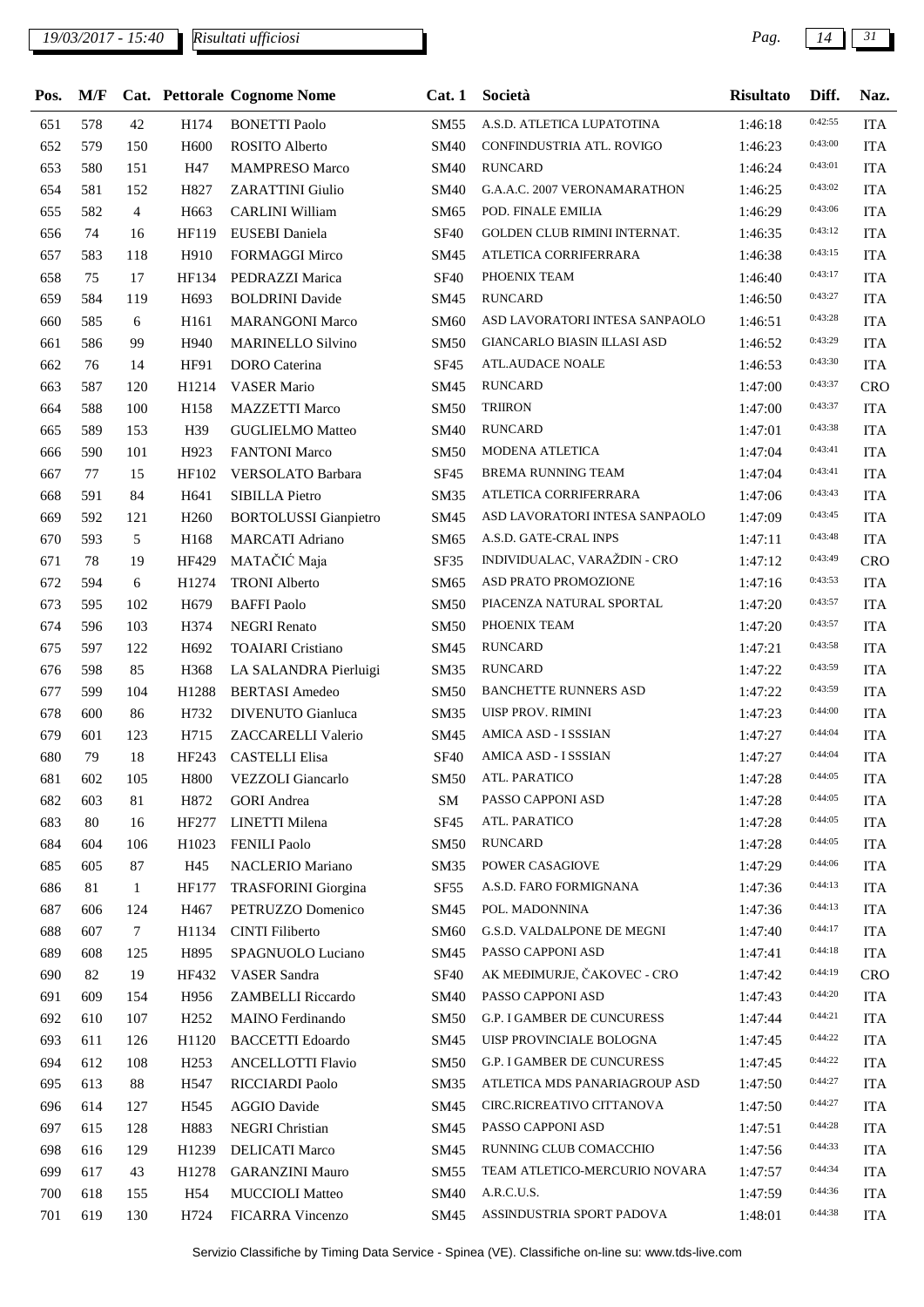# *19/03/2017 - 15:40 Pag. 15 31*

| Pos. | M/F |              |                   | Cat. Pettorale Cognome Nome  | Cat.1            | Società                         | <b>Risultato</b> | Diff.   | Naz.         |
|------|-----|--------------|-------------------|------------------------------|------------------|---------------------------------|------------------|---------|--------------|
| 702  | 620 | 131          | H507              | <b>ZANNINI Milo</b>          | <b>SM45</b>      | A.S.D. FARO FORMIGNANA          | 1:48:04          | 0:44:41 | <b>ITA</b>   |
| 703  | 621 | 132          | H813              | <b>CALDARIGI Luca</b>        | SM45             | MONZA MARATHON TEAM - A.S.D.    | 1:48:07          | 0:44:44 | <b>ITA</b>   |
| 704  | 622 | 109          | H682              | <b>TALESCO Tiziano</b>       | <b>SM50</b>      | <b>RUNCARD</b>                  | 1:48:07          | 0:44:44 | <b>ITA</b>   |
| 705  | 623 | 44           | H571              | ZIMARI Stefano               | <b>SM55</b>      | POL. PORTA SARAGOZZA            | 1:48:09          | 0:44:46 | <b>ITA</b>   |
| 706  | 83  | 17           | HF366             | <b>BONFANTI Elena</b>        | SF45             | PIACENZA NATURAL SPORTAL        | 1:48:11          | 0:44:48 | <b>ITA</b>   |
| 707  | 624 | 133          | H755              | <b>GALLINI</b> Matteo        | <b>SM45</b>      | <b>MARATHON LEGNAGO</b>         | 1:48:15          | 0:44:52 | <b>ITA</b>   |
| 708  | 625 | 156          | H <sub>64</sub>   | <b>CALACIONE Calogero</b>    | <b>SM40</b>      | RUNNING CLUB COMACCHIO          | 1:48:16          | 0:44:53 | <b>ITA</b>   |
| 709  | 626 | 157          | H1195             | <b>BOLOGNESI Mirko</b>       | <b>SM40</b>      | A.S.D. FARO FORMIGNANA          | 1:48:17          | 0:44:54 | <b>ITA</b>   |
| 710  | 627 | 45           | H327              | CASUBOLO Giuseppe            | SM55             | <b>RUNCARD</b>                  | 1:48:19          | 0:44:56 | <b>ITA</b>   |
| 711  | 84  | 18           | HF257             | <b>BAGNOLI Barbara Sofia</b> | SF45             | <b>RUNCARD</b>                  | 1:48:20          | 0:44:57 | <b>ITA</b>   |
| 712  | 628 | 134          | H <sub>57</sub>   | SAVOCA Vincenzo Luca         | SM45             | <b>RUNCARD</b>                  | 1:48:21          | 0:44:58 | <b>ITA</b>   |
| 713  | 85  | 21           | HF430             | <b>MRAK</b> Lea              | $\rm{SF}$        | TK MARATHON 95 - VARAŽDIN - CRO | 1:48:24          | 0:45:01 | CRO          |
| 714  | 629 | 158          | H506              | <b>ZANETTI Alex</b>          | <b>SM40</b>      | A.S.D. FARO FORMIGNANA          | 1:48:27          | 0:45:04 | <b>ITA</b>   |
| 715  | 86  | 19           | HF163             | <b>POZZATI</b> Elisabetta    | SF45             | PODISTICA PONTELUNGO BOLOGNA    | 1:48:28          | 0:45:04 | <b>ITA</b>   |
| 716  | 87  | 20           | HF412             | PETRUZZELLI Ilaria           | SF35             | ACQUADELA BOLOGNA               | 1:48:30          | 0:45:07 | <b>ITA</b>   |
| 717  | 630 | 46           | H882              | <b>SEGA Gianluca</b>         | <b>SM55</b>      | POL. ZOLA SEZ. ATLETICA         | 1:48:30          | 0:45:07 | <b>ITA</b>   |
| 718  | 88  | 20           | HF142             | <b>GARDINI</b> Annalisa      | <b>SF40</b>      | CSI SASSO MARCONI               | 1:48:33          | 0:45:10 | <b>ITA</b>   |
| 719  | 89  | 21           | HF264             | PAGGETTA Katia               | <b>SF40</b>      | MARATONETI CITTADELLESI         | 1:48:33          | 0:45:10 | <b>ITA</b>   |
| 720  | 631 | 82           | H <sub>525</sub>  | <b>TURCO Alberto</b>         | SM               | <b>RUNCARD</b>                  | 1:48:35          | 0:45:12 | <b>ITA</b>   |
| 721  | 632 | 135          | H762              | <b>MAGNANI</b> Alessandro    | SM45             | ATL. GNARRO JET MATTEI          | 1:48:37          | 0:45:14 | <b>ITA</b>   |
| 722  | 633 | 89           | H972              | FLAGIELLO Marco              | SM35             | <b>RUNCARD</b>                  | 1:48:38          | 0:45:15 | <b>ITA</b>   |
| 723  | 634 | 136          | H <sub>1079</sub> | <b>MORETTI Marcello</b>      | SM45             | CONFINDUSTRIA ATL. ROVIGO       | 1:48:38          | 0:45:15 | <b>ITA</b>   |
| 724  | 90  | 21           | HF328             | <b>BUCUR Laura Elena</b>     | SF35             | PODISTICA PONTELUNGO BOLOGNA    | 1:48:40          | 0:45:17 | <b>ITA</b>   |
| 725  | 91  | 22           | HF154             | <b>BRIZZI</b> Lucia          | SF35             | G.S. LE PANCHE CASTELQUARTO     | 1:48:41          | 0:45:18 | <b>ITA</b>   |
| 726  | 635 | 47           | H353              | COCCATO Graziano             | <b>SM55</b>      | <b>RUNCARD</b>                  | 1:48:44          | 0:45:20 | <b>ITA</b>   |
| 727  | 92  | $\mathbf{1}$ | HF256             | <b>BENASCIUTTI Chiara</b>    | <b>SF60</b>      | <b>RUNCARD</b>                  | 1:48:44          | 0:45:21 | <b>ITA</b>   |
| 728  | 93  | 22           | HF443             | NAGLIATI Maria Chiara        | <b>SF40</b>      | ATLETICA CORRIFERRARA           | 1:48:44          | 0:45:21 | <b>ITA</b>   |
| 729  | 636 | 110          | H942              | <b>GRUZZA Renato</b>         | <b>SM50</b>      | <b>RUNCARD</b>                  | 1:48:46          | 0:45:23 | <b>ITA</b>   |
| 730  | 637 | 111          | H1059             | PETRACCA Mario               | <b>SM50</b>      | A.S. ATLETICA TRICASE           | 1:48:47          | 0:45:24 | <b>ITA</b>   |
| 731  | 94  | 23           | HF258             | <b>TOSCHI</b> Valentina      | SF35             | <b>GS DRAGO</b>                 | 1:48:49          | 0:45:26 | <b>ITA</b>   |
| 732  | 638 | 90           |                   | H914 VICO Damiano            |                  | SM35 DRAGO MARINA DI RAVENNA    | 1:48:50          | 0:45:27 | $_{\rm ITA}$ |
| 733  | 639 | 137          | H312              | <b>FERIOLI</b> Massimo       | SM45             | CIRCOLO GHINELLI                | 1:48:51          | 0:45:28 | <b>ITA</b>   |
| 734  | 640 | 83           | H1222             | RANCITELLI Valerio           | SM               | <b>RUNCARD</b>                  | 1:48:51          | 0:45:28 | <b>ITA</b>   |
| 735  | 641 | 159          | H1113             | <b>MARINI</b> Guerino        | <b>SM40</b>      | PODISTICA PONTELUNGO BOLOGNA    | 1:48:51          | 0:45:28 | <b>ITA</b>   |
| 736  | 642 | 138          | H71               | <b>FONTI Maurizio</b>        | SM45             | HAPPY RUNNER CLUB               | 1:48:52          | 0:45:29 | <b>ITA</b>   |
| 737  | 643 | 160          | H <sub>67</sub>   | <b>MORDENTI</b> Lorenzo      | <b>SM40</b>      | POL. S'ANDREA IN BAGNOLO        | 1:48:53          | 0:45:30 | <b>ITA</b>   |
| 738  | 644 | 91           | H150              | <b>MARIANI</b> Lorenzo       | SM35             | <b>RUNCARD</b>                  | 1:48:54          | 0:45:31 | <b>ITA</b>   |
| 739  | 645 | 92           | H140              | <b>FALLANCA Matteo</b>       | SM <sub>35</sub> | POL. TEAM BRIANZA LISSONE       | 1:48:54          | 0:45:31 | <b>ITA</b>   |
| 740  | 95  | 20           | HF147             | CISCATO Stefania             | SF45             | POL. DIL. SANRAFEL              | 1:48:56          | 0:45:33 | <b>ITA</b>   |
| 741  | 96  | 21           | HF148             | DI MARTINO Isabella          | SF <sub>45</sub> | POL. DIL. SANRAFEL              | 1:48:56          | 0:45:33 | <b>ITA</b>   |
| 742  | 646 | 139          | H <sub>628</sub>  | <b>MAURO</b> Luciano         | SM45             | ATLETICA CORRIFERRARA           | 1:48:57          | 0:45:34 | <b>ITA</b>   |
| 743  | 647 | 140          | H632              | PALTRINIERI Sergio           | SM45             | ATLETICA CORRIFERRARA           | 1:48:58          | 0:45:35 | <b>ITA</b>   |
| 744  | 97  | 23           | HF112             | CAVALIERI Daniela            | <b>SF40</b>      | <b>RUNCARD</b>                  | 1:48:58          | 0:45:35 | <b>ITA</b>   |
| 745  | 648 | 161          | H391              | <b>TOSATTI Mario</b>         | <b>SM40</b>      | <b>SALCUS</b>                   | 1:48:58          | 0:45:35 | <b>ITA</b>   |
| 746  | 649 | 48           | H1182             | <b>PRANDI Fausto</b>         | SM55             | TRICOLORE SPORT MARATHON ASD    | 1:49:00          | 0:45:37 | <b>ITA</b>   |
| 747  | 650 | 162          | H655              | <b>TOSI Moris</b>            | <b>SM40</b>      | RUNNING TEAM MESTRE             | 1:49:01          | 0:45:38 | <b>ITA</b>   |
| 748  | 651 | 8            | H <sub>527</sub>  | ZANNA Angelo                 | <b>SM60</b>      | <b>RUNCARD</b>                  | 1:49:02          | 0:45:39 | <b>ITA</b>   |
| 749  |     |              |                   |                              |                  | G.P. BOMPANI GROUP ASD          |                  | 0:45:41 |              |
|      | 652 | 112          | H973              | FERRACCIOLI Davide           | <b>SM50</b>      | <b>BOMPANI GROUP</b>            | 1:49:04          | 0:45:42 | <b>ITA</b>   |
| 750  | 653 | 113          | H <sub>1270</sub> | RIGHINI Davide               | <b>SM50</b>      |                                 | 1:49:05          | 0:45:44 | <b>ITA</b>   |
| 751  | 654 | 163          | H919              | RASOTTO Diego                | <b>SM40</b>      | FAIZANE' RUNNERS TEAM           | 1:49:07          | 0:45:44 | <b>ITA</b>   |
| 752  | 655 | 164          | H654              | <b>MAGRI Matteo</b>          | <b>SM40</b>      | <b>RUNCARD</b>                  | 1:49:08          |         | <b>ITA</b>   |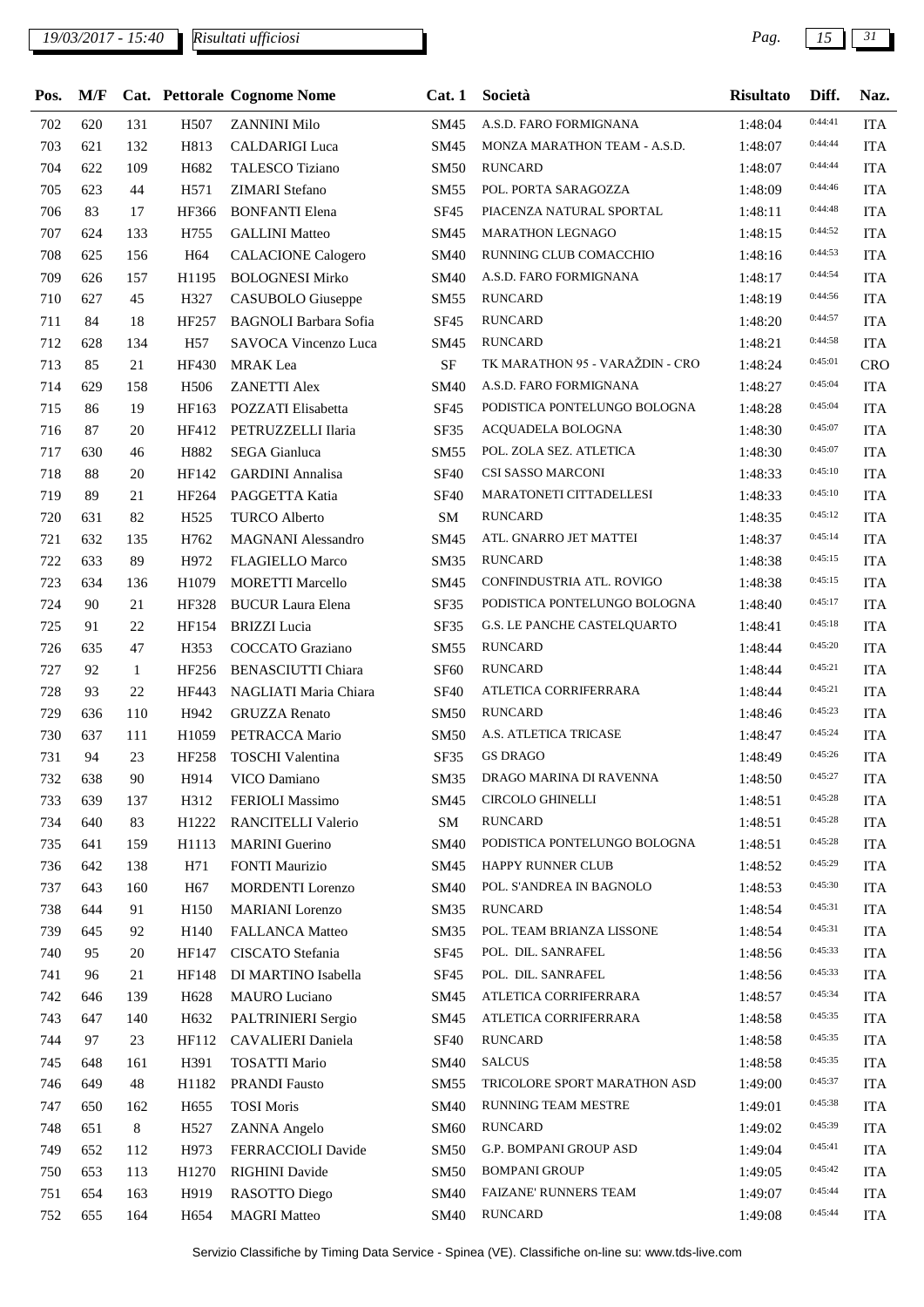# *19/03/2017 - 15:40 Pag. 16 31*

| M/F |     |                   |                              | Cat. 1                                                 | Società                         | <b>Risultato</b> | Diff.   | Naz.       |
|-----|-----|-------------------|------------------------------|--------------------------------------------------------|---------------------------------|------------------|---------|------------|
| 656 | 141 | H416              | <b>BOSCHI</b> Alessandro     | SM45                                                   | S.P. SEVEN                      | 1:49:08          | 0:45:45 | <b>ITA</b> |
| 98  | 8   | HF221             | UGATTI Silvia                | <b>SF50</b>                                            | ATLETICA CORRIFERRARA           | 1:49:09          | 0:45:46 | <b>ITA</b> |
| 657 | 84  | H951              | <b>BONETTI Denis</b>         | SM                                                     | PASSO CAPPONI ASD               | 1:49:11          | 0:45:47 | <b>ITA</b> |
| 658 | 142 | H615              | <b>CASONI</b> Claudio        | SM45                                                   | ATLETICA CORRIFERRARA           | 1:49:11          | 0:45:48 | <b>ITA</b> |
| 659 | 165 | H674              | <b>MARTINELLI Claudio</b>    | SM40                                                   | C.U.S. VERONA SEZ. ATLETICA     | 1:49:13          | 0:45:50 | <b>ITA</b> |
| 660 | 49  | H651              | <b>BRAGALINI</b> Antonangelo | SM55                                                   | MARATHON CLUB TRENTO            | 1:49:15          | 0:45:52 | <b>ITA</b> |
| 99  | 22  | HF397             | <b>RAGAZZI Elisa</b>         | $\rm{SF}$                                              | <b>RUNCARD</b>                  | 1:49:16          | 0:45:53 | <b>ITA</b> |
| 661 | 143 | H <sub>226</sub>  | <b>SALMI</b> Corradino       | SM45                                                   | PODISTICA PONTELUNGO BOLOGNA    | 1:49:17          | 0:45:54 | <b>ITA</b> |
| 100 | 2   | HF287             | LAHDE Tarja                  | SF55                                                   | POL. DIL. SANRAFEL              | 1:49:17          | 0:45:54 | <b>FIN</b> |
| 101 | 24  | HF110             | <b>BORTOLINI</b> Alessandra  | <b>SF40</b>                                            | <b>RUNCARD</b>                  | 1:49:20          | 0:45:57 | <b>ITA</b> |
| 662 | 144 | H <sub>262</sub>  | <b>MAZZON</b> Gianmaria      | SM45                                                   | <b>RUNCARD</b>                  | 1:49:20          | 0:45:57 | <b>ITA</b> |
| 663 | 93  | H477              | CIKAČ Damir                  | SM35                                                   | AK MEĐIMURJE, ČAKOVEC - CRO     | 1:49:21          | 0:45:58 | CRO        |
| 664 | 85  | H979              | <b>OTTAVI</b> Andrea         | ${\rm SM}$                                             | <b>CIRCOLO GHINELLI</b>         | 1:49:24          | 0:46:00 | <b>ITA</b> |
| 665 | 166 | H1230             | <b>CERULO</b> Angelo         | SM40                                                   |                                 | 1:49:29          | 0:46:06 | <b>ITA</b> |
| 666 | 50  | H1068             | <b>BOSCHETTI Stefano</b>     | SM55                                                   | <b>RUNCARD</b>                  | 1:49:30          | 0:46:07 | <b>ITA</b> |
| 667 | 145 | H894              | <b>SALOMONI Cesare</b>       | SM45                                                   | PASSO CAPPONI ASD               | 1:49:33          | 0:46:10 | <b>ITA</b> |
| 102 | 25  | <b>HF60</b>       | <b>ZAMPIERON Anna Maria</b>  | <b>SF40</b>                                            | <b>RUNNERS PADOVA</b>           | 1:49:34          | 0:46:11 | <b>ITA</b> |
| 668 | 114 | H471              | ORSATTI Claudio              | <b>SM50</b>                                            | HAPPY RUNNER CLUB               | 1:49:35          | 0:46:12 | <b>ITA</b> |
| 103 | 22  | HF351             | <b>MAZZANTI</b> Elena        | SF45                                                   | S.P. SEVEN                      | 1:49:36          | 0:46:13 | <b>ITA</b> |
| 104 | 9   | <b>HF42</b>       | <b>TONERO</b> Michela        | <b>SF50</b>                                            | <b>GRUPPO SPORTIVO NATISONE</b> | 1:49:36          | 0:46:13 | <b>ITA</b> |
| 669 | 115 | H470              | <b>ORSATTI Roberto</b>       | <b>SM50</b>                                            | <b>MARATHON LEGNAGO</b>         | 1:49:37          | 0:46:13 | <b>ITA</b> |
| 105 | 26  | HF352             | <b>BRIGLIADORI Camilla</b>   | <b>SF40</b>                                            | ASD ATL. CESENATICO             | 1:49:37          | 0:46:14 | <b>ITA</b> |
| 670 | 146 | H1224             | <b>GNESUTTA Cristiano</b>    | SM45                                                   | <b>RUNCARD</b>                  | 1:49:39          | 0:46:16 | <b>ITA</b> |
| 671 | 51  | H <sub>265</sub>  | <b>KEMPTON Robert Pietro</b> | SM55                                                   | <b>RUNCARD</b>                  | 1:49:39          | 0:46:16 | <b>ITA</b> |
| 672 | 116 | H <sub>221</sub>  | <b>D'EMANUELE Francesco</b>  | <b>SM50</b>                                            | <b>RUNNERS PADOVA</b>           | 1:49:39          | 0:46:16 | <b>ITA</b> |
| 106 | 10  | HF204             | <b>CORALLINI Annarita</b>    | <b>SF50</b>                                            | POL. QUADRILATERO               | 1:49:41          | 0:46:18 | <b>ITA</b> |
| 673 | 52  | H31               | <b>BARBORINI</b> Giancarlo   | SM55                                                   | POL. CARUGATE                   | 1:49:41          | 0:46:18 | <b>ITA</b> |
| 674 | 53  | H <sub>648</sub>  | <b>VERATTI Giancarlo</b>     | <b>SM55</b>                                            | ATLETICA CORRIFERRARA           | 1:49:41          | 0:46:18 | <b>ITA</b> |
| 675 | 117 | H811              | <b>BENNARDI Roberto</b>      | <b>SM50</b>                                            | <b>CIRCOLO GHINELLI</b>         | 1:49:44          | 0:46:20 | <b>ITA</b> |
| 676 | 54  | H101              | <b>BRUGNOLI</b> Luigi        | SM55                                                   | 9,92 RUNNING ASD                | 1:49:44          | 0:46:21 | <b>ITA</b> |
| 677 | 147 |                   | VAGO Pietro Giovanni         | SM45                                                   |                                 | 1:49:45          | 0:46:22 | <b>ITA</b> |
| 678 | 167 | H934              | SALMASO Andrea               | SM40                                                   | RUN RAN RUN ASD                 | 1:49:46          | 0:46:23 | <b>ITA</b> |
| 679 | 148 | H <sub>363</sub>  | <b>CALLEGARI</b> Davide      | SM45                                                   | ASD TEAM PROETHICS              | 1:49:46          | 0:46:23 | <b>ITA</b> |
| 680 | 86  | H656              | <b>DALLAI</b> Federico       | SM                                                     | ASD OPLÀ                        | 1:49:47          | 0:46:24 | <b>ITA</b> |
| 107 | 23  | HF157             | <b>BAIESI</b> Marta          | SF                                                     | G.S. GABBI                      | 1:49:48          | 0:46:25 | <b>ITA</b> |
| 681 | 168 | H781              | <b>SANTACROCE Alessio</b>    | <b>SM40</b>                                            | MARATONETI CITTADELLESI         | 1:49:49          | 0:46:26 | <b>ITA</b> |
| 108 | 23  | HF233             | TOSELLO Federica             | SF45                                                   | <b>RUNCARD</b>                  | 1:49:51          | 0:46:28 | <b>ITA</b> |
| 682 | 94  | H <sub>1250</sub> | <b>ZOLLIA</b> Simone         | SM35                                                   | PODISTICA PONTELUNGO BOLOGNA    | 1:49:55          | 0:46:32 | <b>ITA</b> |
| 683 | 55  | H807              | FRACCON Marcello             | SM55                                                   | CIRCOLO GHINELLI                | 1:49:55          | 0:46:32 | <b>ITA</b> |
| 109 | 24  | HF424             | CIVOLANI Anna                | SF35                                                   | U.S.ATL.QUINTO-MASTELLA         | 1:49:56          | 0:46:33 | <b>ITA</b> |
| 684 | 95  | H1198             | DAL COROBBO Fabio            | SM35                                                   | U.S.ATL.QUINTO-MASTELLA         | 1:49:57          | 0:46:33 | <b>ITA</b> |
| 685 | 149 | H318              | <b>BERNARDI Marco</b>        | SM45                                                   | <b>RUNCARD</b>                  | 1:49:58          | 0:46:35 | <b>ITA</b> |
| 686 | 56  | H1156             | <b>MUTTON Dario</b>          | <b>SM55</b>                                            | ATLETICA VIS ABANO              | 1:50:00          | 0:46:37 | <b>ITA</b> |
| 687 | 150 | H321              | PIZZO Michele                | SM45                                                   | <b>SALCUS</b>                   | 1:50:00          | 0:46:37 | <b>ITA</b> |
| 110 | 24  | HF407             | MIGLIACCIO Francesca         | SF45                                                   | ASSINDUSTRIA SPORT PADOVA       | 1:50:01          | 0:46:38 | <b>ITA</b> |
| 688 | 169 | H1194             | <b>SGARZI</b> Dario          | SM40                                                   | PHOENIX TEAM FERRARA            | 1:50:01          | 0:46:38 | <b>ITA</b> |
| 689 | 87  | H610              | D'AGOSTINO Francesco         | SM                                                     | <b>ASD NICO RUNNERS</b>         | 1:50:03          | 0:46:40 | <b>ITA</b> |
| 111 | 11  | HF215             | <b>MARANGONI</b> Emanuela    | <b>SF50</b>                                            | ATLETICA CORRIFERRARA           | 1:50:06          | 0:46:43 | <b>ITA</b> |
| 690 | 170 | H743              | <b>BAZZANI</b> Christian     | SM40                                                   | <b>RUNCARD</b>                  | 1:50:08          | 0:46:44 | <b>ITA</b> |
| 691 | 57  | H905              | COPPOLA Luigi Michele        | SM55                                                   | CONTRADA SAN GIACOMO            | 1:50:10          | 0:46:47 | <b>ITA</b> |
| 112 | 24  | HF320             |                              | $\rm{SF}$                                              | CONTRADA SAN GIACOMO            | 1:50:10          | 0:46:47 | <b>ITA</b> |
|     |     |                   |                              | Cat. Pettorale Cognome Nome<br>H436<br>FURINI Federica |                                 |                  |         |            |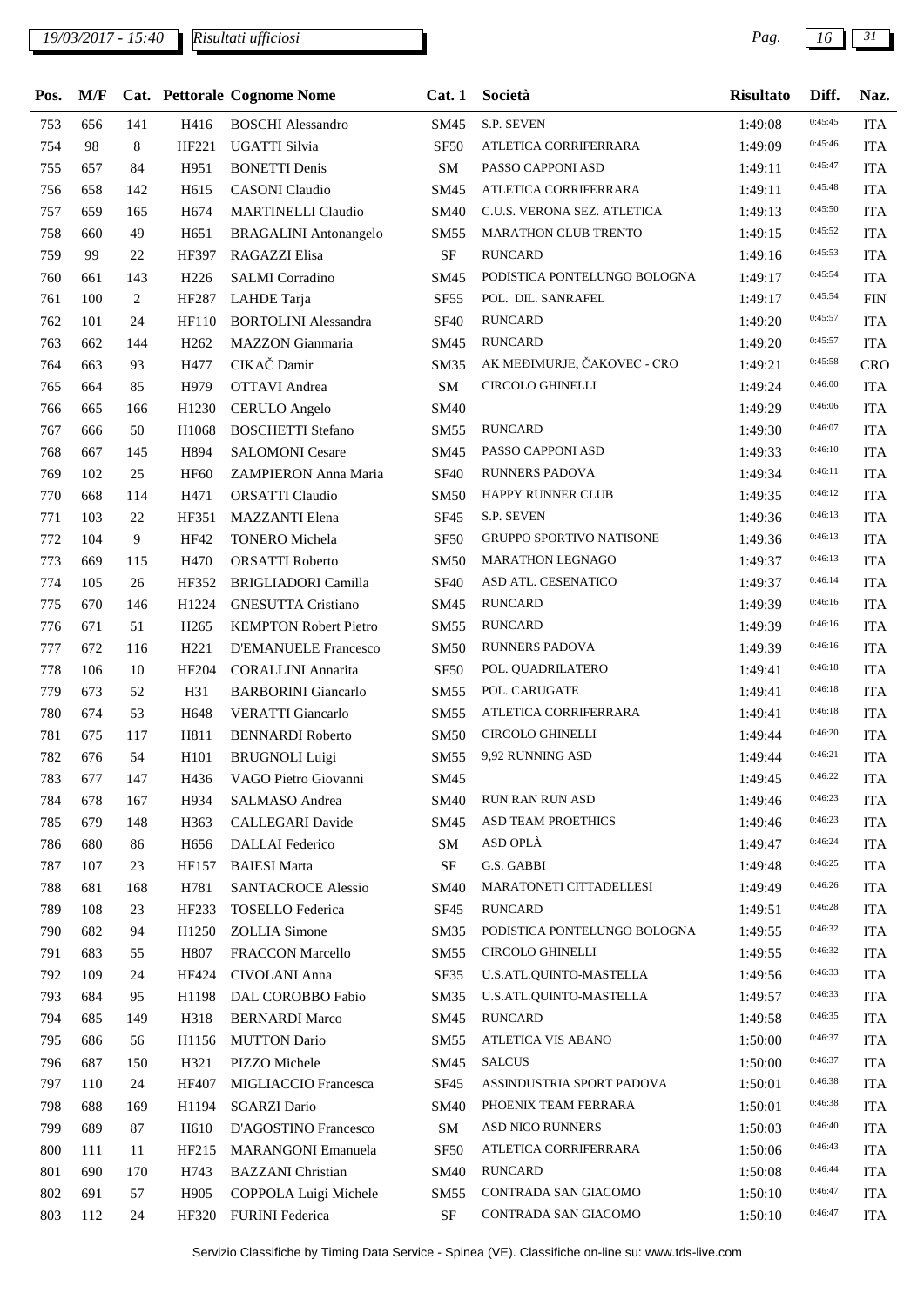# *19/03/2017 - 15:40 Pag. 17 31*

| Pos. | M/F |        |                   | Cat. Pettorale Cognome Nome           | Cat. 1      | Società                                           | <b>Risultato</b> | Diff.   | Naz.       |
|------|-----|--------|-------------------|---------------------------------------|-------------|---------------------------------------------------|------------------|---------|------------|
| 804  | 692 | 96     | H454              | PENZO Fabrizio                        | <b>SM35</b> | GS.TORTELLINI VOLTAN MARTELLAG                    | 1:50:14          | 0:46:51 | <b>ITA</b> |
| 805  | 693 | 151    | H377              | <b>TIEGHI Riccardo</b>                | SM45        | PHOENIX TEAM                                      | 1:50:16          | 0:46:53 | <b>ITA</b> |
| 806  | 113 | 25     | HF135             | VENTURI Michela                       | SF35        | PHOENIX TEAM                                      | 1:50:17          | 0:46:54 | <b>ITA</b> |
| 807  | 694 | 152    | H <sub>242</sub>  | <b>BARTOCCI Massimo</b>               | SM45        | A.S.D. GATE-CRAL INPS                             | 1:50:18          | 0:46:54 | <b>ITA</b> |
| 808  | 695 | 9      | H1186             | NGUYEN Phi Huu                        | <b>SM60</b> | POD. CAVRIAGO                                     | 1:50:18          | 0:46:55 | <b>VIE</b> |
| 809  | 696 | 171    | H <sub>532</sub>  | <b>FURIAN Riccardo</b>                | <b>SM40</b> | <b>RUNCARD</b>                                    | 1:50:19          | 0:46:56 | <b>ITA</b> |
| 810  | 697 | 118    | H135              | DE LUCA Fiorenzo                      | <b>SM50</b> | ATL. BONDENO                                      | 1:50:19          | 0:46:56 | <b>ITA</b> |
| 811  | 114 | 27     | HF275             | <b>BONATO Laura</b>                   | <b>SF40</b> | <b>ASD NICO RUNNERS</b>                           | 1:50:20          | 0:46:57 | <b>ITA</b> |
| 812  | 698 | 58     | H1089             | SALTI Pierluigi                       | SM55        | <b>CREMONA RUNNERS CLUB</b>                       | 1:50:20          | 0:46:57 | <b>ITA</b> |
| 813  | 699 | 88     | H <sub>603</sub>  | <b>GAUDENZI Paolo</b>                 | SM          | TRIATHLON CREMONA STRADIVARI S                    | 1:50:20          | 0:46:57 | <b>ITA</b> |
| 814  | 700 | 172    | H931              | <b>LAURENZI</b> Luca                  | <b>SM40</b> | POL. ZOLA SEZ. ATLETICA                           | 1:50:20          | 0:46:57 | <b>ITA</b> |
| 815  | 115 | 25     | HF373             | MANINI Maria Elisabetta               | SF45        | TRIATHLON CREMONA STRADIVARI S                    | 1:50:20          | 0:46:57 | <b>ITA</b> |
| 816  | 116 | 28     | HF362             | <b>ROANI</b> Catia                    | <b>SF40</b> | ATLETICA CORRIFERRARA                             | 1:50:21          | 0:46:58 | <b>ITA</b> |
| 817  | 701 | 89     | H90               | CERA Alessandro                       | SM          | MARATONA DELLE CITTA' DEL VINO                    | 1:50:21          | 0:46:58 | <b>ITA</b> |
| 818  | 702 | 119    | H1290             | <b>BELLODI</b> Paolo                  | <b>SM50</b> | PICO RUNNERS                                      | 1:50:26          | 0:47:02 | <b>ITA</b> |
| 819  | 703 | 173    | H153              | PIAZZOLA Paolo                        | <b>SM40</b> | <b>RUNCARD</b>                                    | 1:50:27          | 0:47:04 | <b>ITA</b> |
| 820  | 704 | 153    | H <sub>25</sub>   | <b>GIANSTEFANI</b> Giorgio            | SM45        | G.S. GABBI                                        | 1:50:27          | 0:47:04 | <b>ITA</b> |
| 821  | 705 | 154    | H1219             | CAPPANNELLI Alessandro                | SM45        | POLISPORTIVA PROGRESSO ASD                        | 1:50:31          | 0:47:07 | <b>ITA</b> |
| 822  | 706 | 155    | H823              | <b>DROLLMANN</b> Friedrich            | SM45        | POL. PORTA SARAGOZZA                              | 1:50:38          | 0:47:15 | <b>ITA</b> |
| 823  | 707 | 59     | H458              | GUIZZARDI Gianni                      | <b>SM55</b> | <b>TEAM PROETHICS</b>                             | 1:50:39          | 0:47:16 | <b>ITA</b> |
| 824  | 117 | 26     | HF345             | FRANZELLI Cristina                    | SF45        | ASD NUOVA VIRTUS CREMA                            | 1:50:40          | 0:47:17 | <b>ITA</b> |
| 825  | 708 | 60     | H984              | <b>GARINI</b> Alberto                 | SM55        | C.P.C. COMITATO DI CREMONA                        | 1:50:42          | 0:47:18 | <b>ITA</b> |
| 826  | 709 | 97     | H1095             | SIGNORIELLO Gianni                    | SM35        | POD. OZZANESE                                     | 1:50:46          | 0:47:23 | <b>ITA</b> |
| 827  | 710 | 98     | H1169             | <b>LANDI</b> Roberto                  | <b>SM35</b> | <b>RUNCARD</b>                                    | 1:50:47          | 0:47:24 | <b>ITA</b> |
| 828  | 711 | 10     | H169              | <b>CHIRONE Alberto</b>                | <b>SM60</b> | A.S.D. GATE-CRAL INPS                             | 1:50:49          | 0:47:26 | <b>ITA</b> |
| 829  | 712 | 11     | H <sub>909</sub>  | MASCIOLA Leonardo                     | <b>SM60</b> | ATLETICA CORRIFERRARA                             | 1:50:51          | 0:47:28 | <b>ITA</b> |
| 830  | 118 | 26     | HF214             | MALAGOLI Eleonora                     | SF35        | ATLETICA CORRIFERRARA                             | 1:50:53          | 0:47:30 | <b>ITA</b> |
| 831  | 713 | 120    |                   |                                       | <b>SM50</b> | <b>RUNCARD</b>                                    | 1:50:53          | 0:47:30 | <b>ITA</b> |
| 832  | 714 | 174    | H938<br>H1211     | <b>MAUGERI Mario</b><br>ŠIMUNIĆ Damir | <b>SM40</b> | AK MEĐIMURJE, ČAKOVEC - CRO                       | 1:50:53          | 0:47:30 | <b>CRO</b> |
| 833  | 715 | $\tau$ | H515              | <b>DONATI Alfonsino</b>               | SM65        | POL.CSI CASALECCHIO A.S.D.                        | 1:51:03          | 0:47:40 | <b>ITA</b> |
|      |     |        |                   |                                       |             | SM55 RUNCARD                                      |                  | 0:47:42 |            |
| 834  | 716 | 61     | H310              | <b>BALDINI Maurizio</b>               |             |                                                   | 1:51:05          | 0:47:45 | <b>ITA</b> |
| 835  | 717 | 90     | H <sub>287</sub>  | NICCOLUCCI Luca                       | SM          | RUNCARD<br>MARATHON LEGNAGO                       | 1:51:08          | 0:47:47 | <b>ITA</b> |
| 836  | 718 | 62     | H814              | <b>VICENTINI</b> Giuseppe             | <b>SM55</b> |                                                   | 1:51:10          | 0:47:53 | <b>ITA</b> |
| 837  | 719 | 175    | H1175             | NARCISO Andrea                        | <b>SM40</b> | UNIONE SPORTIVA NAVE ASD<br>ATLETICA CORRIFERRARA | 1:51:16          | 0:47:53 | <b>ITA</b> |
| 838  | 720 | 12     | H848              | FEDOZZI Vincenzo                      | <b>SM60</b> | ATLETICA CORRIFERRARA                             | 1:51:16          | 0:47:53 | <b>ITA</b> |
| 839  | 721 | 91     | H850              | FEDOZZI Fabio                         | SM          |                                                   | 1:51:16          | 0:47:54 | <b>ITA</b> |
| 840  | 119 | 25     | HF361             | GUIDOTTI Pamela                       | $\rm{SF}$   | ATL. RIMINI NORD SANTARCANGELO                    | 1:51:17          | 0:47:54 | <b>ITA</b> |
| 841  | 722 | 121    | H847              | <b>IANNICE</b> Lorenzo                | <b>SM50</b> | ATLETICA CORRIFERRARA                             | 1:51:17          |         | <b>ITA</b> |
| 842  | 723 | 122    | H180              | <b>NARDIN</b> Andrea                  | <b>SM50</b> | A.S.D. ATLETICA LUPATOTINA                        | 1:51:18          | 0:47:55 | <b>ITA</b> |
| 843  | 724 | 123    | H <sub>622</sub>  | <b>LAMBERTINI Matteo</b>              | <b>SM50</b> | ATLETICA CORRIFERRARA                             | 1:51:24          | 0:48:01 | <b>ITA</b> |
| 844  | 725 | 92     | H727              | <b>BERTOLASI Marco</b>                | SM          | PICO RUNNERS                                      | 1:51:25          | 0:48:02 | <b>ITA</b> |
| 845  | 120 | 29     | HF32              | RUIU Daniela                          | <b>SF40</b> | PFIZER ITALIA RUNNING TEAM                        | 1:51:30          | 0:48:06 | <b>ITA</b> |
| 846  | 726 | 93     | H <sub>293</sub>  | <b>TIERI</b> Nicola                   | SM          | <b>RUNCARD</b>                                    | 1:51:31          | 0:48:08 | <b>ITA</b> |
| 847  | 121 | 27     | HF422             | ROCCABIANCA Monica                    | SF45        | <b>RUNCARD</b>                                    | 1:51:34          | 0:48:11 | <b>ITA</b> |
| 848  | 727 | 176    | H913              | <b>ZANOLI</b> Alessio                 | <b>SM40</b> | 9,92 RUNNING ASD                                  | 1:51:35          | 0:48:12 | <b>ITA</b> |
| 849  | 728 | 124    | H493              | <b>CHENDI</b> Alessandro              | <b>SM50</b> | A.S.D. FARO FORMIGNANA                            | 1:51:37          | 0:48:14 | <b>ITA</b> |
| 850  | 729 | 156    | H1004             | <b>MORANDINI Mauro</b>                | SM45        | <b>RUNCARD</b>                                    | 1:51:37          | 0:48:14 | <b>ITA</b> |
| 851  | 730 | 8      | H429              | <b>BERNARDONI Alfiero</b>             | SM65        | CSI SASSO MARCONI                                 | 1:51:41          | 0:48:17 | <b>ITA</b> |
| 852  | 122 | 28     | <b>HF89</b>       | <b>PUGES</b> Maite                    | <b>SF45</b> | <b>RUNCARD</b>                                    | 1:51:43          | 0:48:20 | <b>ESP</b> |
| 853  | 123 | 12     | HF206             | <b>TONIOLI Barbara</b>                | <b>SF50</b> | POL. QUADRILATERO                                 | 1:51:43          | 0:48:20 | <b>ITA</b> |
| 854  | 731 | 63     | H <sub>2</sub> 33 | <b>MIRO</b> Marcel                    | SM55        | <b>RUNCARD</b>                                    | 1:51:43          | 0:48:20 | <b>ESP</b> |
|      |     |        |                   |                                       |             |                                                   |                  |         |            |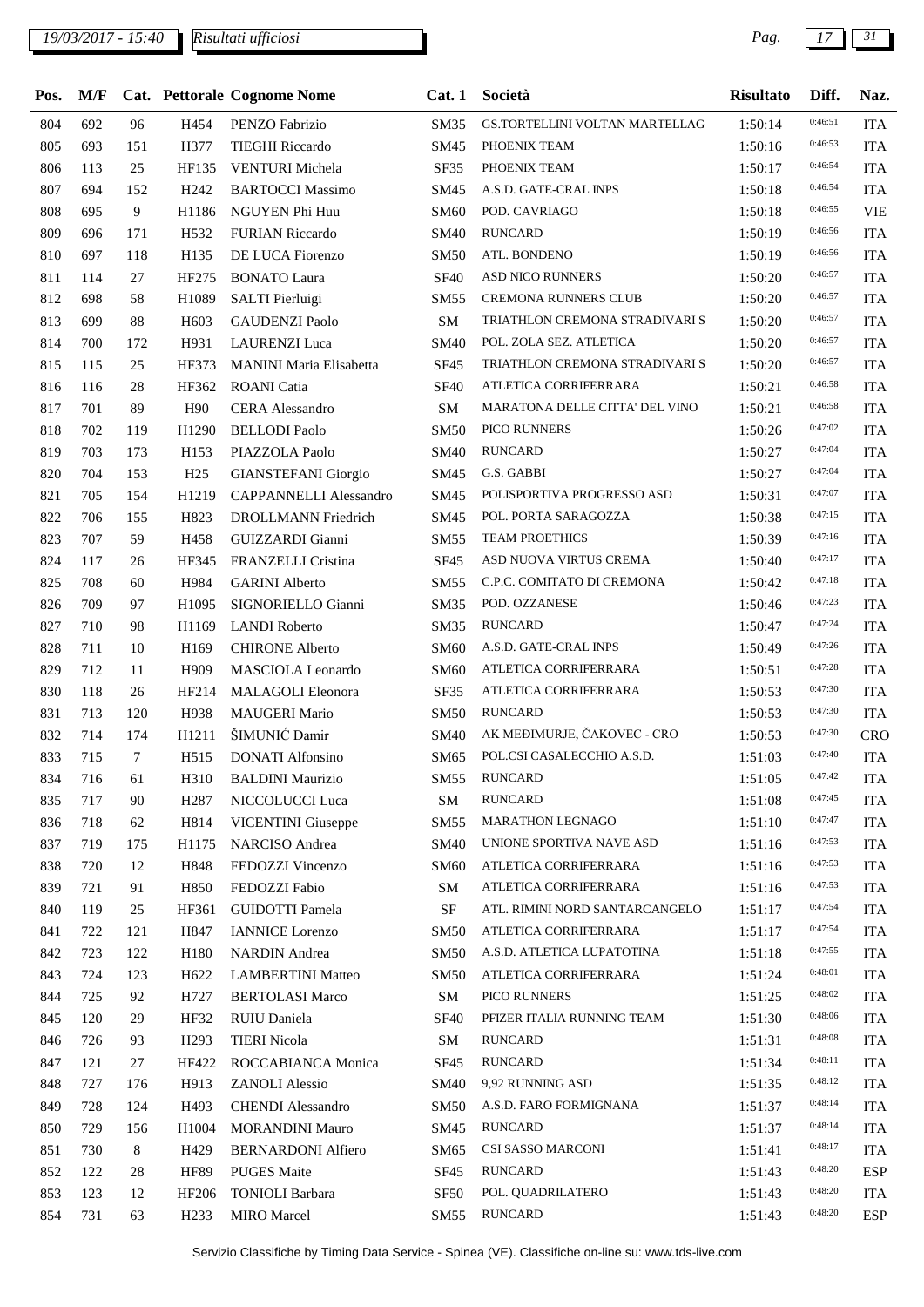| Pos. | M/F |     |                   | Cat. Pettorale Cognome Nome | Cat.1       | Società                        | <b>Risultato</b> | Diff.   | Naz.       |
|------|-----|-----|-------------------|-----------------------------|-------------|--------------------------------|------------------|---------|------------|
| 855  | 732 | 99  | H401              | <b>MILANI Matteo Rocco</b>  | <b>SM35</b> | CONFINDUSTRIA ATL. ROVIGO      | 1:51:45          | 0:48:22 | <b>ITA</b> |
| 856  | 733 | 125 | H <sub>669</sub>  | DAL CAPPELLO Giovanni       | <b>SM50</b> | <b>HAPPY RUNNER CLUB</b>       | 1:51:47          | 0:48:23 | <b>ITA</b> |
| 857  | 734 | 94  | H583              | <b>BERVEGLIERI Matteo</b>   | SM          | A.S.D. POL. QUADRILATERO       | 1:51:49          | 0:48:26 | <b>ITA</b> |
| 858  | 735 | 126 | H364              | <b>FRACASSO Marco</b>       | <b>SM50</b> | <b>BOMPANI</b>                 | 1:51:51          | 0:48:28 | <b>ITA</b> |
| 859  | 736 | 177 | H837              | <b>INTERNO' Nicola</b>      | <b>SM40</b> | ATLETICA CORRIFERRARA          | 1:51:55          | 0:48:32 | <b>ITA</b> |
| 860  | 124 | 29  | HF433             | VRBANIĆ Lidija              | SF45        | INDIVIDUALAC, VARAŽDIN - CRO   | 1:52:02          | 0:48:39 | CRO        |
| 861  | 737 | 100 | H810              | <b>RUFFINI</b> Simone       | <b>SM35</b> | ATL. CASTELNOVO MONTI          | 1:52:10          | 0:48:47 | <b>ITA</b> |
| 862  | 738 | 157 | H1009             | <b>BELLATTI</b> Gianni      | SM45        | <b>RUNCARD</b>                 | 1:52:10          | 0:48:47 | <b>ITA</b> |
| 863  | 739 | 178 | H798              | <b>FIORINI</b> Enrico       | <b>SM40</b> | <b>RUNCARD</b>                 | 1:52:11          | 0:48:48 | <b>ITA</b> |
| 864  | 740 | 179 | H406              | <b>SACCARDIN Francesco</b>  | <b>SM40</b> | CONFINDUSTRIA ATL. ROVIGO      | 1:52:12          | 0:48:49 | <b>ITA</b> |
| 865  | 741 | 158 | H634              | PEZZOLI Daniele             | SM45        | ATLETICA CORRIFERRARA          | 1:52:14          | 0:48:50 | <b>ITA</b> |
| 866  | 742 | 64  | H917              | <b>BOLZONI</b> Claudio      | SM55        | <b>RUNCARD</b>                 | 1:52:14          | 0:48:51 | <b>ITA</b> |
| 867  | 125 | 13  | HF441             | COLAMUSSI Maria Francesca   | <b>SF50</b> | ATLETICA CORRIFERRARA          | 1:52:17          | 0:48:54 | <b>ITA</b> |
| 868  | 743 | 101 | H617              | <b>BLEVE</b> Cosimo         | <b>SM35</b> | ATLETICA CORRIFERRARA          | 1:52:18          | 0:48:55 | <b>ITA</b> |
| 869  | 744 | 180 | H <sub>643</sub>  | <b>TALMELLI Davide</b>      | <b>SM40</b> | ATLETICA CORRIFERRARA          | 1:52:18          | 0:48:55 | <b>ITA</b> |
| 870  | 745 | 95  | H338              | <b>CASTAGNINI Flavio</b>    | SM          | <b>RUNCARD</b>                 | 1:52:19          | 0:48:56 | <b>ITA</b> |
| 871  | 746 | 181 | H <sub>604</sub>  | ARDIGO' Andrea              | <b>SM40</b> | TRIATHLON CREMONA STRADIVARI S | 1:52:21          | 0:48:58 | <b>ITA</b> |
| 872  | 747 | 159 | H1081             | FELICANI Cristian           | SM45        | <b>RUNCARD</b>                 | 1:52:25          | 0:49:02 | <b>ITA</b> |
| 873  | 748 | 182 | H614              | <b>BOTTONI</b> Massimo      | <b>SM40</b> | ATLETICA CORRIFERRARA          | 1:52:27          | 0:49:04 | <b>ITA</b> |
| 874  | 749 | 183 | H851              | <b>VENTORRE Massimo</b>     | <b>SM40</b> | <b>RUNCARD</b>                 | 1:52:27          | 0:49:04 | <b>ITA</b> |
| 875  | 126 | 30  | HF283             | <b>BALBONI</b> Tiziana      | <b>SF45</b> | POL. PORTA SARAGOZZA           | 1:52:32          | 0:49:09 | <b>ITA</b> |
| 876  | 750 | 184 | H314              | GOODWIN John                | <b>SM40</b> | <b>RUNCARD</b>                 | 1:52:33          | 0:49:10 | <b>ITA</b> |
| 877  | 751 | 96  | H821              | MAZZINI Alessandro          | <b>SM</b>   | <b>RUNCARD</b>                 | 1:52:34          | 0:49:10 | <b>ITA</b> |
| 878  | 752 | 185 | H <sub>296</sub>  | <b>GAMBARIN</b> Stefano     | <b>SM40</b> | <b>RUNCARD</b>                 | 1:52:35          | 0:49:12 | <b>ITA</b> |
| 879  | 127 | 27  | HF140             | <b>TOMAINI</b> Arianna      | <b>SF35</b> | <b>SALCUS</b>                  | 1:52:36          | 0:49:13 | <b>ITA</b> |
| 880  | 753 | 97  | H943              | <b>MARIOTTO Mattia</b>      | SM          | <b>RUNCARD</b>                 | 1:52:41          | 0:49:18 | SUI        |
| 881  | 754 | 127 | H538              | <b>AVANZINI Simone</b>      | <b>SM50</b> | <b>MARATHON LEGNAGO</b>        | 1:52:47          | 0:49:23 | <b>ITA</b> |
| 882  | 128 | 14  | HF394             | DAL CORSO Marisa            | <b>SF50</b> | G.S.D. VALDALPONE DE MEGNI     | 1:52:50          | 0:49:27 | <b>ITA</b> |
| 883  | 755 | 65  | H <sub>1178</sub> | <b>BATTAGLINI</b> Lorenzo   | SM55        | G.P. I CAGNON                  | 1:52:52          | 0:49:29 | <b>ITA</b> |
| 884  | 756 | 186 | H <sub>279</sub>  | MOSCHINI Sebastiano         | <b>SM40</b> | RUN ATHLETIC TEAM A.S.D.       | 1:52:54          | 0:49:31 | <b>ITA</b> |
| 885  | 757 | 102 |                   | H431 VILLANI Francesco      | SM35        | RUNCARD                        | 1:52:54          | 0:49:31 | <b>ITA</b> |
| 886  | 129 | 31  | <b>HF200</b>      | MARCHI Sabrina              | SF45        | A.S.D. POL. QUADRILATERO       | 1:52:59          | 0:49:36 | <b>ITA</b> |
| 887  | 758 | 98  | H432              | PARISOTTO Paolo             | SM          | <b>RUNCARD</b>                 | 1:52:59          | 0:49:36 | <b>ITA</b> |
| 888  | 759 | 160 | H1245             | <b>CASETTI</b> Claudio      | SM45        | <b>RUNCARD</b>                 | 1:53:01          | 0:49:38 | <b>ITA</b> |
| 889  | 760 | 161 | H <sub>230</sub>  | <b>CANDINI</b> Stefano      | SM45        | <b>RUNCARD</b>                 | 1:53:01          | 0:49:38 | <b>ITA</b> |
| 890  | 761 | 128 | H <sub>53</sub>   | VERNOCCHI Gianluca          | <b>SM50</b> | <b>TRIIRON</b>                 | 1:53:07          | 0:49:43 | <b>ITA</b> |
| 891  | 762 | 129 | H421              | DE ANGELIS Paolo            | <b>SM50</b> | PODISTICA PONTELUNGO BOLOGNA   | 1:53:11          | 0:49:48 | <b>ITA</b> |
| 892  | 763 | 162 | H <sub>672</sub>  | CIOTTI Edoardo              | SM45        | <b>RUNCARD</b>                 | 1:53:12          | 0:49:49 | <b>ITA</b> |
| 893  | 764 | 99  | H707              | <b>IMMERNINO Denis</b>      | SM          | AMICA ASD - I SSSIAN           | 1:53:12          | 0:49:49 | <b>ITA</b> |
| 894  | 765 | 163 | H875              | <b>LAMBERTINI</b> Cristiano | SM45        | PASSO CAPPONI ASD              | 1:53:13          | 0:49:49 | <b>ITA</b> |
| 895  | 130 | 32  | HF308             | <b>INCALZA Alessia</b>      | <b>SF45</b> | PASSO CAPPONI ASD              | 1:53:13          | 0:49:50 | <b>ITA</b> |
| 896  | 766 | 100 | H711              | CATTABRIGA Luca             | SM          | AMICA ASD - I SSSIAN           | 1:53:18          | 0:49:54 | <b>ITA</b> |
| 897  | 767 | 130 | H1001             | GATTO Massimiliano          | <b>SM50</b> | <b>BREMA RUNNING TEAM</b>      | 1:53:20          | 0:49:56 | <b>ITA</b> |
| 898  | 768 | 131 | H782              | <b>SETTE Doriano</b>        | <b>SM50</b> | MARATONETI CITTADELLESI        | 1:53:20          | 0:49:57 | <b>ITA</b> |
| 899  | 769 | 13  | H783              | <b>NURCHI Massimino</b>     | <b>SM60</b> | MARATONETI CITTADELLESI        | 1:53:20          | 0:49:57 | <b>ITA</b> |
| 900  | 131 | 26  | HF266             | PAN Valentina               | $\rm{SF}$   | MARATONETI CITTADELLESI        | 1:53:22          | 0:49:59 | <b>ITA</b> |
| 901  | 770 | 187 | H46               | <b>ESALTI Mirko</b>         | <b>SM40</b> | CONFINDUSTRIA ATL. ROVIGO      | 1:53:23          | 0:50:00 | <b>ITA</b> |
| 902  | 771 | 188 | H <sub>965</sub>  | <b>GORERI Robin</b>         | <b>SM40</b> | <b>RUNCARD</b>                 | 1:53:25          | 0:50:02 | <b>ITA</b> |
| 903  | 132 | 27  | HF273             | CASTELLAN Arianna           | SF          | <b>RUNCARD</b>                 | 1:53:26          | 0:50:03 | <b>ITA</b> |
| 904  | 772 | 189 | H <sub>219</sub>  | <b>CIANFERONI</b> Giacomo   | <b>SM40</b> | RUNCARD                        | 1:53:26          | 0:50:03 | <b>ITA</b> |
| 905  | 773 | 190 | H84               | <b>BUZZI Matteo</b>         | <b>SM40</b> | <b>RUNCARD</b>                 | 1:53:27          | 0:50:04 | <b>ITA</b> |
|      |     |     |                   |                             |             |                                |                  |         |            |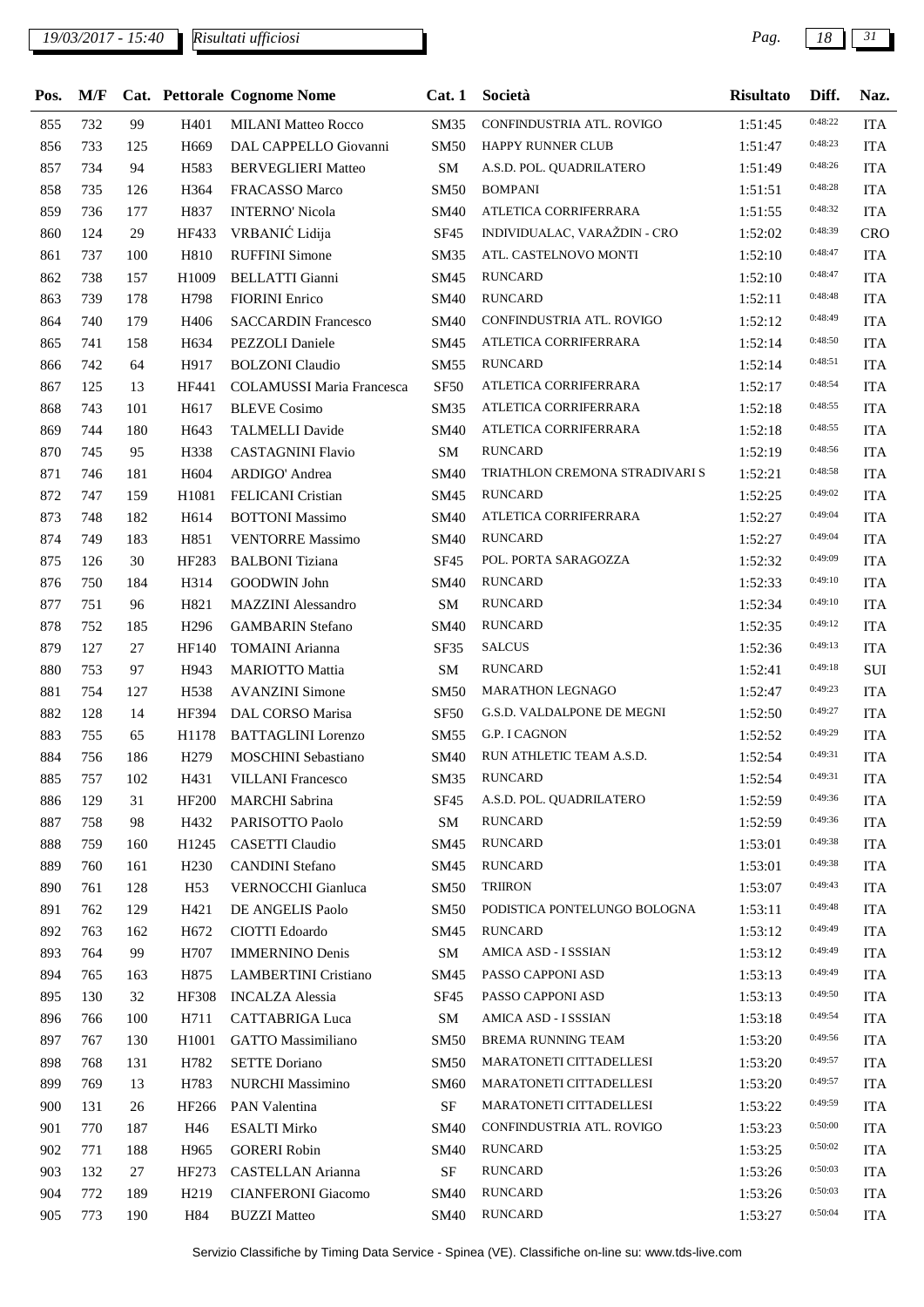# *19/03/2017 - 15:40 Pag. 19 31*

| Pos. |     |     |                   | M/F Cat. Pettorale Cognome Nome | Cat.1       | Società                        | <b>Risultato</b> | Diff.   | Naz.       |
|------|-----|-----|-------------------|---------------------------------|-------------|--------------------------------|------------------|---------|------------|
| 906  | 133 | 28  | HF440             | <b>MARGUTTI Diana</b>           | <b>SF35</b> | ATLETICA CORRIFERRARA          | 1:53:28          | 0:50:05 | <b>ITA</b> |
| 907  | 774 | 103 | H1187             | PIETRANGELO Michele             | <b>SM35</b> | ATLETICA BLIZZARD              | 1:53:29          | 0:50:06 | <b>ITA</b> |
| 908  | 134 | 28  | HF272             | <b>GUERRIERI Giulia</b>         | $\rm{SF}$   | <b>RUNCARD</b>                 | 1:53:29          | 0:50:06 | <b>ITA</b> |
| 909  | 775 | 191 | H129              | <b>NANNI Mirko</b>              | <b>SM40</b> | <b>RUNCARD</b>                 | 1:53:30          | 0:50:07 | <b>ITA</b> |
| 910  | 776 | 192 | H <sub>660</sub>  | <b>BALBONI</b> Matteo           | <b>SM40</b> | POD. FINALE EMILIA             | 1:53:33          | 0:50:10 | <b>ITA</b> |
| 911  | 135 | 33  | HF230             | <b>GIGLIOLI Annalisa</b>        | <b>SF45</b> | POD. FINALE EMILIA             | 1:53:33          | 0:50:10 | <b>ITA</b> |
| 912  | 777 | 104 | H667              | <b>MELLONI Marzio</b>           | <b>SM35</b> | POD. FINALE EMILIA             | 1:53:34          | 0:50:11 | <b>ITA</b> |
| 913  | 778 | 164 | H449              | DE MIN Stefano                  | SM45        | <b>GS LA PIAVE 2000</b>        | 1:53:34          | 0:50:11 | <b>ITA</b> |
| 914  | 779 | 165 | H1026             | <b>GIUSTI Marco</b>             | SM45        | PODISTICA PONTELUNGO BOLOGNA   | 1:53:43          | 0:50:20 | <b>ITA</b> |
| 915  | 780 | 193 | H383              | <b>GOLDIN</b> Davide            | <b>SM40</b> | <b>SALCUS</b>                  | 1:53:44          | 0:50:21 | <b>ITA</b> |
| 916  | 781 | 101 | H1153             | DE FILIPPO Michele              | SM          | MARATHON LEGNAGO               | 1:53:44          | 0:50:21 | <b>ITA</b> |
| 917  | 136 | 29  | <b>HF76</b>       | FORTUNATO Silvia                | SF35        | A.S.D. ATLETICA LUPATOTINA     | 1:53:45          | 0:50:21 | <b>ITA</b> |
| 918  | 782 | 132 | H725              | <b>BRANCHINI Claudio</b>        | <b>SM50</b> | <b>RUNCARD</b>                 | 1:53:51          | 0:50:27 | <b>ITA</b> |
| 919  | 783 | 194 | H <sub>292</sub>  | PITAGORA Massimo                | SM40        | ASD TEAM GRANAROLO             | 1:53:59          | 0:50:35 | <b>ITA</b> |
| 920  | 784 | 133 | H <sub>1289</sub> | <b>MASETTI Piero</b>            | SM50        | POL. DIL. SANRAFEL             | 1:54:03          | 0:50:40 | <b>ITA</b> |
| 921  | 785 | 166 | H1181             | <b>FERRARI</b> Matteo           | SM45        | <b>RUNCARD</b>                 | 1:54:04          | 0:50:41 | <b>ITA</b> |
| 922  | 137 | 30  | HF301             | <b>CORAZZA Roberta</b>          | SF35        | PASSO CAPPONI ASD              | 1:54:08          | 0:50:44 | <b>ITA</b> |
| 923  | 786 | 167 | H1225             | <b>CORTESI</b> Saverio          | SM45        | PASSO CAPPONI ASD              | 1:54:08          | 0:50:45 | <b>ITA</b> |
| 924  | 787 | 168 | H867              | FERGNANI Luca                   | SM45        | PASSO CAPPONI ASD              | 1:54:08          | 0:50:45 | <b>ITA</b> |
| 925  | 788 | 134 | H985              | <b>TESTA</b> Gianluca           | <b>SM50</b> | <b>ATL.AUDACE NOALE</b>        | 1:54:09          | 0:50:46 | <b>ITA</b> |
| 926  | 789 | 135 | H864              | DELL'OLIO Vito                  | <b>SM50</b> | PASSO CAPPONI ASD              | 1:54:09          | 0:50:46 | <b>ITA</b> |
| 927  | 790 | 169 | H967              | <b>NONNATO Raimondo</b>         | SM45        | CONFINDUSTRIA ATL. ROVIGO      | 1:54:11          | 0:50:48 | <b>ITA</b> |
| 928  | 138 | 30  | HF62              | PALLOCCA Natalia                | <b>SF40</b> | <b>RUNCARD</b>                 | 1:54:12          | 0:50:49 | <b>ITA</b> |
| 929  | 139 | 31  | HF364             | LAZZARI Elena                   | <b>SF40</b> | ATLETICA CORRIFERRARA          | 1:54:22          | 0:50:59 | <b>ITA</b> |
| 930  | 791 | 14  | H344              | <b>TOGNALINI Roberto</b>        | SM60        | MARATHON ROMA CASTELFUSANO     | 1:54:23          | 0:51:00 | <b>ITA</b> |
| 931  | 792 | 136 | H681              | PAVAN Gianluca                  | <b>SM50</b> | GS.TORTELLINI VOLTAN MARTELLAG | 1:54:25          | 0:51:02 | <b>ITA</b> |
| 932  | 140 | 31  | HF339             | <b>MONARI</b> Marcella          | SF35        | SOCIETA' VICTORIA              | 1:54:26          | 0:51:03 | <b>ITA</b> |
| 933  | 141 | 32  | HF189             | <b>CORRADOSSI Michela</b>       | SF35        | 9,92 RUNNING ASD               | 1:54:30          | 0:51:06 | <b>ITA</b> |
| 934  | 793 | 15  | H <sub>1247</sub> | <b>ALBERANI Alcide</b>          | SM60        | ATLETICA CORRIFERRARA A.S.D.   | 1:54:31          | 0:51:08 | <b>ITA</b> |
| 935  | 794 | 170 | H361              | PINCELLI Roberto                | SM45        | <b>RUNCARD</b>                 | 1:54:35          | 0:51:12 | <b>ITA</b> |
| 936  | 795 | 102 | H955              | RICCI Giovanni                  | ${\bf SM}$  | PASSO CAPPONI ASD              | 1:54:35          | 0:51:12 | <b>ITA</b> |
| 937  | 796 | 171 | H96               | <b>GALEOTTI</b> Alberto         | SM45        | <b>RUNCARD</b>                 | 1:54:38          | 0:51:15 | <b>ITA</b> |
| 938  | 142 | 34  | HF389             | <b>CERCHIARI</b> Morena         | <b>SF45</b> | PICO RUNNERS                   | 1:54:40          | 0:51:17 | <b>ITA</b> |
| 939  | 797 | 137 | H1115             | <b>FRIGERI Massimo</b>          | SM50        | PICO RUNNERS                   | 1:54:40          | 0:51:17 | <b>ITA</b> |
| 940  | 798 | 172 | H1002             | <b>LAZZARINI Francesco</b>      | SM45        | CONFINDUSTRIA ATL. ROVIGO      | 1:54:43          | 0:51:19 | <b>ITA</b> |
| 941  | 799 | 173 | H832              | RAMPONI Roberto                 | SM45        | A.S.D. MISANO PODISMO          | 1:54:44          | 0:51:21 | <b>ITA</b> |
| 942  | 800 | 138 | H50               | <b>BETTINELLI Fabrizio</b>      | <b>SM50</b> | <b>G.S.CERVETERI RUNNERS</b>   | 1:54:46          | 0:51:22 | <b>ITA</b> |
| 943  | 143 | 32  | HF183             | MAGNOLO Grazia Carla            | <b>SF40</b> | POD. OZZANESE                  | 1:54:46          | 0:51:23 | <b>ITA</b> |
| 944  | 801 | 195 | H <sub>366</sub>  | <b>BOSI</b> Emanuele            | <b>SM40</b> | <b>RUNCARD</b>                 | 1:54:47          | 0:51:24 | <b>ITA</b> |
| 945  | 802 | 174 | H434              | <b>MARCHETTI Stefano</b>        | SM45        | <b>RUNCARD</b>                 | 1:54:47          | 0:51:24 | <b>ITA</b> |
| 946  | 803 | 139 | H <sub>1242</sub> | <b>MARCHETTI Marco</b>          | SM50        | <b>RUNCARD</b>                 | 1:54:50          | 0:51:27 | <b>ITA</b> |
| 947  | 804 | 140 | H340              | <b>MARTINI</b> Ardilio Marco    | SM50        | G.P. ARCI GOODWIN              | 1:54:50          | 0:51:27 | <b>ITA</b> |
| 948  | 805 | 175 | H1080             | <b>VACCA</b> Massimo            | SM45        | <b>RUNCARD</b>                 | 1:54:52          | 0:51:28 | <b>ITA</b> |
| 949  | 144 | 35  | HF338             | LEARDINI Vania                  | <b>SF45</b> | OLIMPIA NUOVA RUNNING A.S.D.   | 1:54:53          | 0:51:30 | <b>ITA</b> |
| 950  | 145 | 33  | HF384             | DALLA GASPERINA Katiusci        | <b>SF40</b> | ATLETICA CORRIFERRARA          | 1:54:54          | 0:51:31 | <b>ITA</b> |
| 951  | 806 | 176 | H860              | <b>BIANCHI</b> Piero            | SM45        | PASSO CAPPONI ASD              | 1:54:55          | 0:51:32 | <b>ITA</b> |
| 952  | 807 | 103 | H791              | <b>BORDIGNON David</b>          | SM          | ASD NICO RUNNERS               | 1:54:55          | 0:51:32 | <b>ITA</b> |
| 953  | 808 | 196 | H1086             | <b>TINTO Alessandro</b>         | SM40        | <b>RUNCARD</b>                 | 1:54:58          | 0:51:35 | <b>ITA</b> |
| 954  | 809 | 141 | H939              | <b>CREMONINI Fabio</b>          | <b>SM50</b> | PERSICETANA PODISTICA          | 1:54:59          | 0:51:36 | <b>ITA</b> |
| 955  | 810 | 142 | H <sub>268</sub>  | <b>TACCON Graziano</b>          | <b>SM50</b> | LIBERI PODISTI PONTECCHIO      | 1:54:59          | 0:51:36 | <b>ITA</b> |
| 956  | 811 | 177 | H <sub>269</sub>  | GRIGOLATO Gianni                | SM45        | ASD LIBERI PODISTI PONTECCHIO  | 1:55:00          | 0:51:36 | <b>ITA</b> |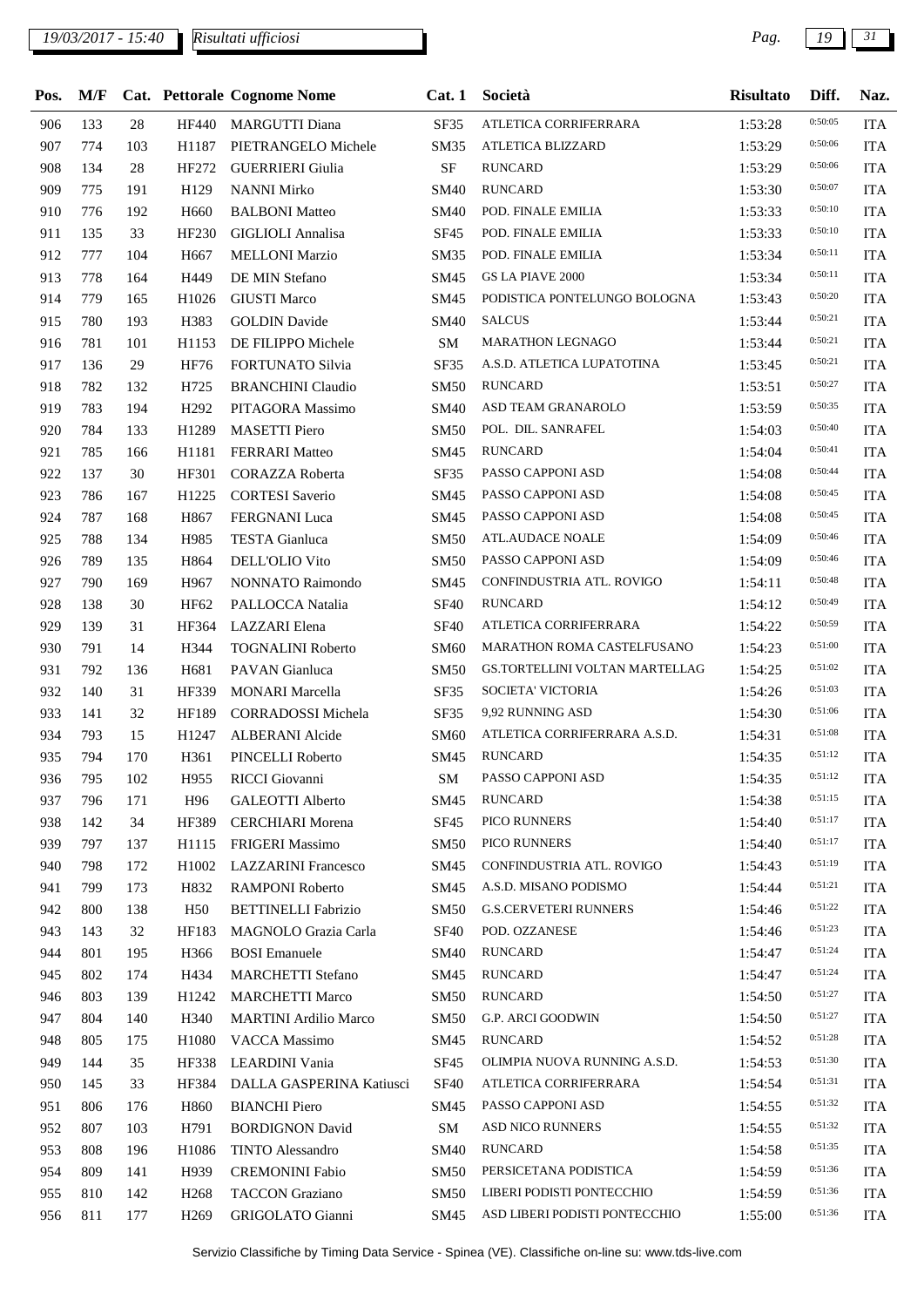### *19/03/2017 - 15:40 Pag. 20 31*

| Pos. | M/F |     |                   | Cat. Pettorale Cognome Nome | Cat.1            | Società                        | <b>Risultato</b> | Diff.   | Naz.       |
|------|-----|-----|-------------------|-----------------------------|------------------|--------------------------------|------------------|---------|------------|
| 957  | 146 | 33  | HF253             | <b>GARDAN</b> Maddalena     | SF35             | ATL LIB MIRANO                 | 1:55:00          | 0:51:37 | <b>ITA</b> |
| 958  | 812 | 104 | H1229             | <b>CESCHELLI Alberto</b>    | ${\bf SM}$       | <b>ATL LIB MIRANO</b>          | 1:55:01          | 0:51:37 | <b>ITA</b> |
| 959  | 813 | 178 | H145              | <b>ZANZI</b> Luca           | SM45             | RUN & BIKE CYCLING TEAM        | 1:55:01          | 0:51:38 | <b>ITA</b> |
| 960  | 814 | 105 | H1052             | <b>ARPICELLI Gabriele</b>   | SM35             | <b>ROVIGOHM</b>                | 1:55:04          | 0:51:41 | <b>ITA</b> |
| 961  | 815 | 143 | H403              | <b>ZENATO Sandro</b>        | <b>SM50</b>      | CONFINDUSTRIA ATL. ROVIGO      | 1:55:08          | 0:51:45 | <b>ITA</b> |
| 962  | 816 | 106 | H <sub>1170</sub> | DELVECCHIO Simone           | SM35             | <b>RUNCARD</b>                 | 1:55:10          | 0:51:47 | <b>ITA</b> |
| 963  | 817 | 16  | H1281             | <b>BALDI</b> Mauro          | <b>SM60</b>      | <b>RUNCARD</b>                 | 1:55:10          | 0:51:47 | <b>MON</b> |
| 964  | 818 | 144 | H311              | <b>CAVICCHI Marco</b>       | <b>SM50</b>      | PODISTICA PONTELUNGO BOLOGNA   | 1:55:11          | 0:51:48 | <b>ITA</b> |
| 965  | 819 | 197 | H1092             | <b>CAMPAGNA Daniele</b>     | <b>SM40</b>      | <b>RUNCARD</b>                 | 1:55:13          | 0:51:50 | <b>ITA</b> |
| 966  | 147 | 3   | HF193             | PASOTTI Paola               | <b>SF55</b>      | POL. PORTA SARAGOZZA           | 1:55:20          | 0:51:57 | <b>ITA</b> |
| 967  | 820 | 198 | H1114             | <b>COVA Dario Pietro</b>    | SM40             | <b>RUNCARD</b>                 | 1:55:21          | 0:51:58 | <b>ITA</b> |
| 968  | 821 | 199 | H165              | <b>BASILE Alessandro</b>    | <b>SM40</b>      | CIRCOLO ATL.GUARDIA DI FINANZA | 1:55:24          | 0:52:01 | <b>ITA</b> |
| 969  | 148 | 29  | HF143             | FERRARI Miriam              | $\rm{SF}$        | CONFINDUSTRIA ATL. ROVIGO      | 1:55:25          | 0:52:02 | <b>ITA</b> |
| 970  | 822 | 66  | H868              | <b>FUGGINI Flavio</b>       | SM55             | PASSO CAPPONI ASD              | 1:55:34          | 0:52:11 | <b>ITA</b> |
| 971  | 823 | 107 | H988              | PUGGIOLI Andrea             | SM35             | <b>RUNCARD</b>                 | 1:55:35          | 0:52:12 | <b>ITA</b> |
| 972  | 824 | 145 | H178              | <b>MANTICA Roberto</b>      | <b>SM50</b>      | A.S.D. ATLETICA LUPATOTINA     | 1:55:37          | 0:52:14 | <b>ITA</b> |
| 973  | 149 | 34  | HF349             | <b>VIANELLO Anna</b>        | <b>SF40</b>      | <b>RUNCARD</b>                 | 1:55:37          | 0:52:14 | <b>ITA</b> |
| 974  | 825 | 179 | H <sub>1075</sub> | <b>CAVEDON</b> Lorenzo      | SM45             | GS SCHIO BIKE VALLI SPORT      | 1:55:37          | 0:52:14 | <b>ITA</b> |
| 975  | 826 | 108 | H <sub>558</sub>  | <b>ZITO</b> Giuseppe        | SM35             | <b>RUNCARD</b>                 | 1:55:41          | 0:52:18 | <b>ITA</b> |
| 976  | 827 | 180 | H645              | <b>TIENGO Sergio</b>        | SM45             | ATLETICA CORRIFERRARA          | 1:55:44          | 0:52:21 | <b>ITA</b> |
| 977  | 828 | 181 | H745              | <b>AUSTRANTI Alessandro</b> | SM45             | POL. ZOLA SEZ. ATLETICA        | 1:55:46          | 0:52:22 | <b>ITA</b> |
| 978  | 829 | 67  | H517              | <b>GRECO</b> Giancarlo      | SM55             | <b>RUNCARD</b>                 | 1:55:46          | 0:52:23 | <b>ITA</b> |
| 979  | 150 | 36  | HF182             | ORLANDI Maria Cristina      | <b>SF45</b>      | <b>RUNCARD</b>                 | 1:55:46          | 0:52:23 | <b>ITA</b> |
| 980  | 151 | 34  | HF330             | PANICO Manuela              | SF35             | CLUB AUSONIA ASD               | 1:55:46          | 0:52:23 | <b>ITA</b> |
| 981  | 830 | 182 | H92               | GIOIOSA Antonello           | SM45             | EUROATLETICA 2002              | 1:55:52          | 0:52:29 | <b>ITA</b> |
| 982  | 831 | 68  | H978              | <b>OTTAVI</b> Massimo       | SM55             | <b>CIRCOLO GHINELLI</b>        | 1:55:59          | 0:52:36 | <b>ITA</b> |
| 983  | 152 | 37  | HF166             | <b>CORTINI</b> Milena       | SF45             | 9,92 RUNNING ASD               | 1:56:00          | 0:52:37 | <b>ITA</b> |
| 984  | 832 | 146 | H1191             | <b>BACCEI Massimo</b>       | <b>SM50</b>      | 9,92 RUNNING ASD               | 1:56:00          | 0:52:37 | <b>ITA</b> |
| 985  | 833 | 147 | H442              | PUSCEDDU Paolo              | <b>SM50</b>      | <b>RUNCARD</b>                 | 1:56:02          | 0:52:39 | <b>ITA</b> |
| 986  | 834 | 105 | H112              | MARIOTTO Stefano            | SM               |                                | 1:56:03          | 0:52:40 | <b>ITA</b> |
| 987  | 153 | 38  | HF29              | <b>NONNI Elisa</b>          | SF <sub>45</sub> | <b>RUNCARD</b>                 | 1:56:04          | 0:52:40 | <b>ITA</b> |
| 988  | 835 | 183 | H1173             | MINGOZZI Gianluca           | SM45             | <b>RUNCARD</b>                 | 1:56:05          | 0:52:42 | <b>ITA</b> |
| 989  | 154 | 35  | HF319             | CODECÀ Benedetta            | SF35             | CONTRADA SAN GIACOMO           | 1:56:12          | 0:52:49 | <b>ITA</b> |
| 990  | 836 | 148 | H1027             | PERSONA Alessandro          | <b>SM50</b>      | <b>TEAM PROETHICS</b>          | 1:56:19          | 0:52:56 | <b>ITA</b> |
| 991  | 837 | 149 | H186              | ZAMPOLLO Massimo            | <b>SM50</b>      | A.S.D. ATLETICA LUPATOTINA     | 1:56:20          | 0:52:57 | <b>ITA</b> |
| 992  | 838 | 69  | H179              | <b>MUNARI</b> Franco        | SM55             | A.S.D. ATLETICA LUPATOTINA     | 1:56:20          | 0:52:57 | <b>ITA</b> |
| 993  | 839 | 184 | H <sub>1241</sub> | <b>BROCCOLI</b> Andrea      | SM45             | <b>RUNCARD</b>                 | 1:56:21          | 0:52:58 | <b>ITA</b> |
| 994  | 840 | 109 | H1234             | <b>CAMPANELLA Luca</b>      | SM35             | <b>RUNCARD</b>                 | 1:56:22          | 0:52:59 | <b>ITA</b> |
| 995  | 841 | 70  | H616              | COLLINA Gianni              | SM55             | ATLETICA CORRIFERRARA          | 1:56:22          | 0:52:59 | <b>ITA</b> |
| 996  | 842 | 200 | H81               | RODA Michele                | <b>SM40</b>      | ASD POD. LIPPO CALDERARA       | 1:56:23          | 0:53:00 | <b>ITA</b> |
| 997  | 155 | 35  | HF219             | <b>SAVORELLI Francesca</b>  | <b>SF40</b>      | ATLETICA CORRIFERRARA          | 1:56:23          | 0:53:00 | <b>ITA</b> |
| 998  | 156 | 15  | HF337             | <b>BERTONCELLI Natascia</b> | SF <sub>50</sub> | <b>RUNCARD</b>                 | 1:56:24          | 0:53:00 | <b>ITA</b> |
| 999  | 843 | 71  | H591              | <b>BRAIATO</b> Stefano      | SM55             | POL. QUADRILATERO              | 1:56:24          | 0:53:01 | <b>ITA</b> |
| 1000 | 844 | 185 | H918              | COCCO Vincenzo              | SM45             | <b>RUNCARD</b>                 | 1:56:29          | 0:53:06 | <b>ITA</b> |
| 1001 | 845 | 186 | H <sub>228</sub>  | <b>TOSTO Antonio</b>        | SM45             | PASSO CAPPONI ASD              | 1:56:29          | 0:53:06 | <b>ITA</b> |
| 1002 | 157 | 39  | HF304             | DONATI Daniela              | SF <sub>45</sub> | PASSO CAPPONI ASD              | 1:56:30          | 0:53:07 | <b>ITA</b> |
| 1003 | 846 | 201 | H1018             | <b>MILANI</b> Franco        | <b>SM40</b>      | <b>UISP</b>                    | 1:56:35          | 0:53:12 | <b>ITA</b> |
| 1004 | 847 | 202 | H <sub>273</sub>  | <b>CORAZZARI</b> Riccardo   | <b>SM40</b>      | PICO RUNNERS                   | 1:56:35          | 0:53:12 | <b>ITA</b> |
| 1005 | 848 | 187 | H983              | <b>BERTINI</b> Gianni       | SM45             | PASSO CAPPONI ASD              | 1:56:41          | 0:53:17 | <b>ITA</b> |
| 1006 | 849 | 188 | H1129             | PERDONATI Stefano           | SM45             | LIBERO MOVIMENTO PO RIVER ASD  | 1:56:42          | 0:53:19 | <b>ITA</b> |
| 1007 | 850 | 150 | H915              | <b>LOMBARDI Mauro</b>       | <b>SM50</b>      | TRE CASALI SAN CESARIO         | 1:56:44          | 0:53:21 | <b>ITA</b> |
|      |     |     |                   |                             |                  |                                |                  |         |            |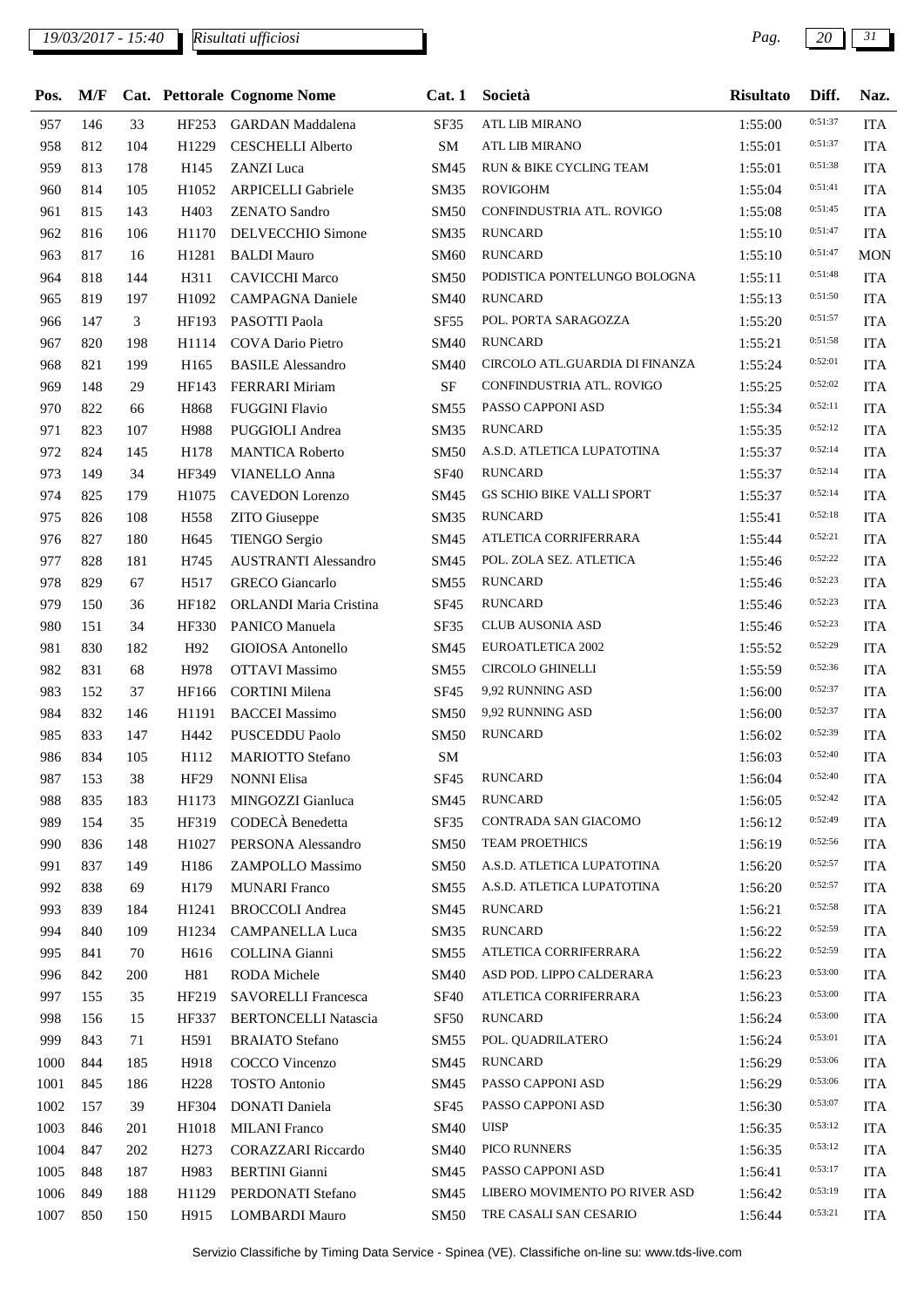### *19/03/2017 - 15:40 Pag. 21 31*

| Pos. | M/F |                |                   | Cat. Pettorale Cognome Nome  | <b>Cat. 1</b>    | Società                        | <b>Risultato</b> | Diff.   | Naz.       |
|------|-----|----------------|-------------------|------------------------------|------------------|--------------------------------|------------------|---------|------------|
| 1008 | 851 | 106            | H <sub>535</sub>  | <b>DRAGHETTI Matteo</b>      | SM               | PODISTICA PONTELUNGO BOLOGNA   | 1:56:44          | 0:53:21 | <b>ITA</b> |
| 1009 | 852 | 151            | H461              | <b>CESTER Angelo</b>         | <b>SM50</b>      | GR.PODISTICO AVIS TAGLIO DI PO | 1:56:45          | 0:53:22 | <b>ITA</b> |
| 1010 | 853 | 152            | H474              | PONZETTO Massimiliano        | <b>SM50</b>      | GR.PODISTICO AVIS TAGLIO DI PO | 1:56:46          | 0:53:22 | <b>ITA</b> |
| 1011 | 854 | 189            | H964              | <b>ROSSI</b> Cristian        | SM45             | POL. ZOLA SEZ. ATLETICA        | 1:56:46          | 0:53:23 | <b>ITA</b> |
| 1012 | 158 | 36             | HF387             | LOMBARDO Anna                | <b>SF40</b>      | <b>RUNCARD</b>                 | 1:56:50          | 0:53:27 | <b>ITA</b> |
| 1013 | 159 | 40             | <b>HF55</b>       | <b>BETTIN</b> Simonetta      | SF45             | <b>ATL.AUDACE NOALE</b>        | 1:56:56          | 0:53:33 | <b>ITA</b> |
| 1014 | 855 | 153            | H <sub>29</sub>   | <b>SODANI</b> Pietro         | <b>SM50</b>      | <b>VIRTUS VILLA ADA</b>        | 1:56:57          | 0:53:33 | <b>ITA</b> |
| 1015 | 856 | 154            | H438              | <b>BETTOCCHI</b> Mario       | <b>SM50</b>      | CSI SASSO MARCONI              | 1:56:58          | 0:53:34 | <b>ITA</b> |
| 1016 | 160 | 41             | HF234             | PARMEGGIANI Elisa            | SF45             | A.S.D TEAM SPARTANS            | 1:57:02          | 0:53:39 | <b>ITA</b> |
| 1017 | 161 | 30             | HF3               | <b>BJELJAC</b> Ivana         | $\rm{SF}$        | <b>CROAZIA</b>                 | 1:57:03          | 0:53:40 | CRO        |
| 1018 | 857 | 155            | H709              | <b>ZOPPI</b> Tonino          | <b>SM50</b>      | AMICA ASD - I SSSIAN           | 1:57:05          | 0:53:42 | <b>ITA</b> |
| 1019 | 858 | 110            | H1282             | <b>SORELLA Giuseppe</b>      | <b>SM35</b>      | <b>RUNCARD</b>                 | 1:57:09          | 0:53:46 | <b>ITA</b> |
| 1020 | 162 | 37             | HF241             | <b>BETTATI</b> Laura         | <b>SF40</b>      | G.P. AVIS POL. MALAVICINA      | 1:57:09          | 0:53:46 | <b>ITA</b> |
| 1021 | 859 | 203            | H740              | <b>SANTI Paolo</b>           | <b>SM40</b>      | <b>RUNCARD</b>                 | 1:57:10          | 0:53:47 | <b>ITA</b> |
| 1022 | 163 | 16             | HF329             | RIGHETTI Claudia             | <b>SF50</b>      | IL CORSO DI CORSA              | 1:57:10          | 0:53:47 | <b>ITA</b> |
| 1023 | 860 | 190            | H <sub>258</sub>  | RAFFAGNINI Simone            | SM45             | <b>RUNCARD</b>                 | 1:57:10          | 0:53:47 | <b>ITA</b> |
| 1024 | 861 | 191            | H106              | <b>INCATASCIATO Emmanuel</b> | SM45             | <b>RUNCARD</b>                 | 1:57:11          | 0:53:48 | <b>ITA</b> |
| 1025 | 862 | 107            | H1215             | <b>ZANETTI</b> Loris         | ${\bf SM}$       | <b>RUNCARD</b>                 | 1:57:11          | 0:53:48 | <b>ITA</b> |
| 1026 | 164 | $\overline{4}$ | HF252             | FESTI Giovanna               | SF <sub>55</sub> | AMICA ASD - I SSSIAN           | 1:57:16          | 0:53:53 | <b>ITA</b> |
| 1027 | 863 | 204            | H464              | CAPPELLARI Luigi             | <b>SM40</b>      | <b>RUNCARD</b>                 | 1:57:17          | 0:53:54 | <b>ITA</b> |
| 1028 | 864 | 111            | H1158             | MONTANARI Nicola             | <b>SM35</b>      | AMICA ASD - I SSSIAN           | 1:57:17          | 0:53:54 | <b>ITA</b> |
| 1029 | 865 | 192            | H <sub>503</sub>  | <b>SOVRANI</b> Alberto       | SM45             | A.S.D. FARO FORMIGNANA         | 1:57:18          | 0:53:55 | <b>ITA</b> |
| 1030 | 866 | 193            | H306              | <b>BETTINI</b> Marco         | SM45             | CSI SASSO MARCONI              | 1:57:19          | 0:53:55 | <b>ITA</b> |
| 1031 | 867 | 17             | H423              | <b>MANFREDI Claudio</b>      | <b>SM60</b>      | <b>RUNCARD</b>                 | 1:57:19          | 0:53:56 | <b>ITA</b> |
| 1032 | 868 | 194            | H472              | <b>AVANZINI</b> Stefano      | SM45             | <b>RUNCARD</b>                 | 1:57:19          | 0:53:56 | <b>ITA</b> |
| 1033 | 165 | 38             | HF242             | <b>BETTINI</b> Elisabetta    | <b>SF40</b>      | <b>RUNCARD</b>                 | 1:57:21          | 0:53:58 | <b>ITA</b> |
| 1034 | 869 | 156            | H72               | LANDUZZI Roberto             | <b>SM50</b>      | PODISTICA PONTELUNGO BOLOGNA   | 1:57:23          | 0:54:00 | <b>ITA</b> |
| 1035 | 166 | 17             | <b>HF201</b>      | <b>BREVEGLIERI</b> Cinzia    | <b>SF50</b>      | A.S.D. POL. QUADRILATERO       | 1:57:26          | 0:54:03 | <b>ITA</b> |
| 1036 | 870 | 112            | H862              | CASSINA Andrea               | SM35             | PASSO CAPPONI ASD              | 1:57:28          | 0:54:05 | <b>ITA</b> |
| 1037 | 167 | 39             | <b>HF250</b>      | SOLMI Michela                | <b>SF40</b>      | AMICA ASD - I SSSIAN           | 1:57:31          | 0:54:08 | <b>ITA</b> |
| 1038 | 871 | 72             | H <sub>699</sub>  | <b>MONTUORI</b> Claudio      | SM <sub>55</sub> | AMICA ASD - I SSSIAN           | 1:57:31          | 0:54:08 | <b>ITA</b> |
| 1039 | 168 | 36             | HF445             | <b>DEPONTI</b> Alessandra    | SF35             | VERDE PISELLO GROUP MILANO     | 1:57:33          | 0:54:10 | <b>ITA</b> |
| 1040 | 872 | 73             | H452              | <b>ZELLA</b> Mirco           | SM55             | <b>BOOMERANG RUNNERS</b>       | 1:57:33          | 0:54:10 | <b>ITA</b> |
| 1041 | 169 | 40             | HF115             | PESCAROLO Cristina           | <b>SF40</b>      | <b>RUN RAN RUN ASD</b>         | 1:57:38          | 0:54:15 | <b>ITA</b> |
| 1042 | 873 | 157            | H124              | APUZZO Ferdinando            | <b>SM50</b>      | VENICEMARATHON CLUB            | 1:57:41          | 0:54:18 | <b>ITA</b> |
| 1043 | 170 | 18             | <b>HF49</b>       | <b>VANIN Silvia</b>          | SF <sub>50</sub> | ATL LIB MIRANO                 | 1:57:41          | 0:54:18 | <b>ITA</b> |
| 1044 | 874 | 113            | H1268             | PALASCIANO Quirico           | SM35             | PASSO CAPPONI ASD              | 1:57:43          | 0:54:20 | <b>ITA</b> |
| 1045 | 875 | 195            | H <sub>1236</sub> | DE BIAGGI Gianluca           | SM45             | <b>RUNCARD</b>                 | 1:57:44          | 0:54:21 | <b>ITA</b> |
| 1046 | 876 | 196            | H <sub>1240</sub> | <b>VERONESI</b> Luca         | SM45             | <b>RUNCARD</b>                 | 1:57:45          | 0:54:21 | <b>ITA</b> |
| 1047 | 877 | 205            | H741              | <b>LITTAME</b> Alessandro    | <b>SM40</b>      | CONFINDUSTRIA ATL. ROVIGO      | 1:57:46          | 0:54:23 | <b>ITA</b> |
| 1048 | 878 | 197            | H <sub>270</sub>  | <b>BERTELLI</b> Sandro       | SM45             | ATL. PIACENZA                  | 1:57:46          | 0:54:23 | <b>ITA</b> |
| 1049 | 171 | 42             | HF151             | LAUDISIO Lucia Grazia        | <b>SF45</b>      | <b>RUNCARD</b>                 | 1:57:47          | 0:54:24 | <b>ITA</b> |
| 1050 | 879 | 114            | H991              | <b>GIURICIN Francesco</b>    | SM35             | <b>RUNCARD</b>                 | 1:57:49          | 0:54:26 | <b>ITA</b> |
| 1051 | 880 | 206            | H1110             | <b>TOMEI Mirco</b>           | <b>SM40</b>      | <b>RUNCARD</b>                 | 1:57:50          | 0:54:27 | <b>ITA</b> |
| 1052 | 881 | 207            | H <sub>1273</sub> | <b>PUPPIN Diego</b>          | SM40             | <b>NEW ENGLAND</b>             | 1:57:51          | 0:54:28 | <b>ITA</b> |
| 1053 | 172 | 43             | HF383             | <b>IUSICO</b> Ludmila        | SF <sub>45</sub> | <b>RUNCARD</b>                 | 1:57:51          | 0:54:28 | <b>ITA</b> |
| 1054 | 173 | 41             | HF141             | <b>MORELLI Arianna</b>       | <b>SF40</b>      | POL. DIL. SANRAFEL             | 1:57:53          | 0:54:30 | <b>ITA</b> |
| 1055 | 882 | 2              | H <sub>1047</sub> | <b>CECCHETTI Alessandro</b>  | PM               | <b>ROVIGOHM</b>                | 1:57:56          | 0:54:33 | <b>ITA</b> |
| 1056 | 883 | 9              | H <sub>559</sub>  | <b>MISTRONI Francesco</b>    | SM65             | POL. PORTA SARAGOZZA           | 1:57:57          | 0:54:34 | <b>ITA</b> |
| 1057 | 884 | 208            | H375              | <b>SCARDOVELLI Andrea</b>    | SM40             | PHOENIX TEAM                   | 1:57:58          | 0:54:35 | <b>ITA</b> |
| 1058 | 885 | 209            | H <sub>575</sub>  | VUOCOLO Maurizio             | <b>SM40</b>      | A.S.D. POL. QUADRILATERO       | 1:57:58          | 0:54:35 | <b>ITA</b> |
|      |     |                |                   |                              |                  |                                |                  |         |            |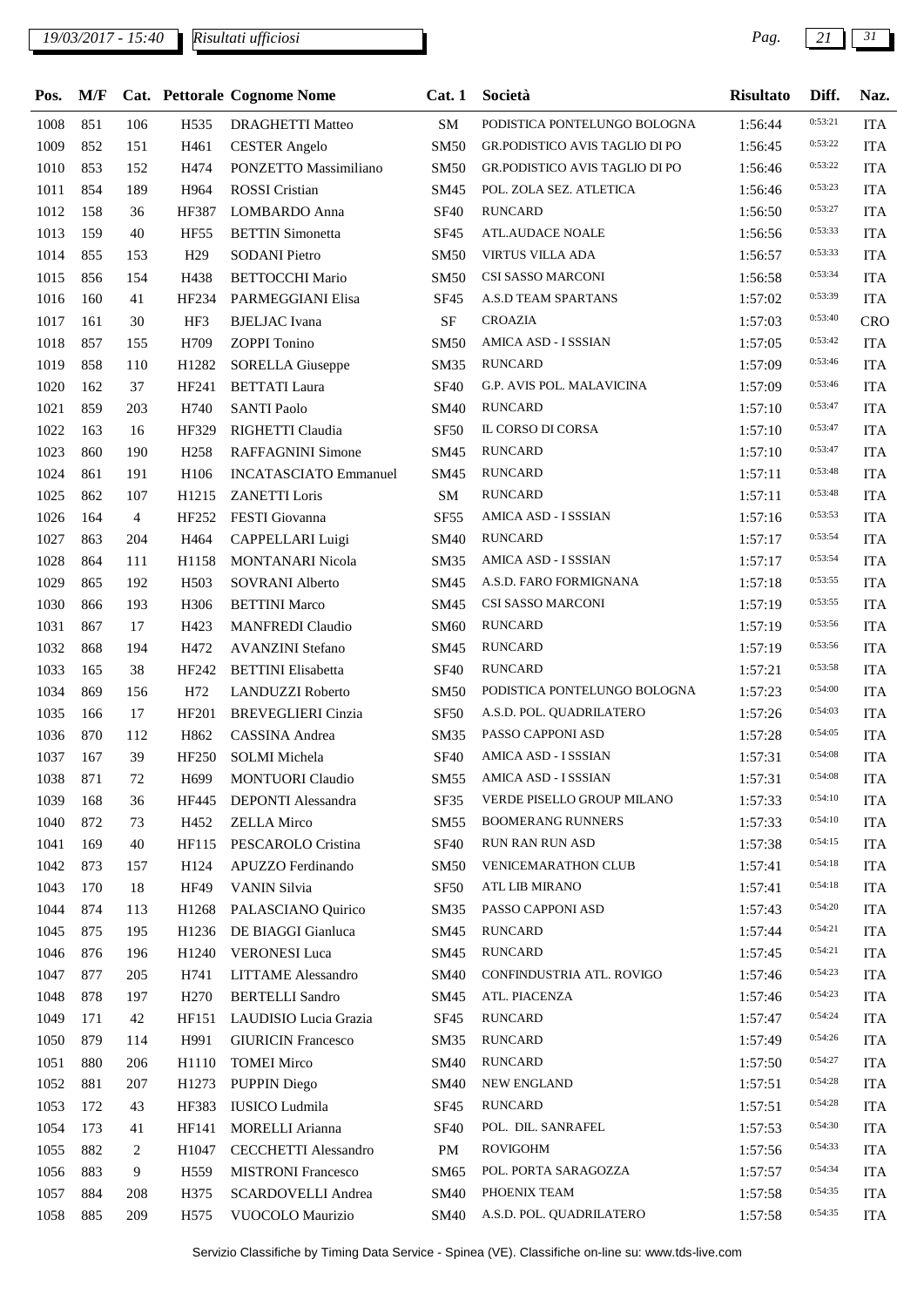# *19/03/2017 - 15:40 Pag. 22 31*

| Pos. | M/F |     |                   | Cat. Pettorale Cognome Nome | Cat. 1           | Società                              | <b>Risultato</b> | Diff.   | Naz.       |
|------|-----|-----|-------------------|-----------------------------|------------------|--------------------------------------|------------------|---------|------------|
| 1059 | 886 | 198 | H588              | <b>CECCHI</b> Massimo       | <b>SM45</b>      | A.S.D. POL. QUADRILATERO             | 1:57:59          | 0:54:35 | <b>ITA</b> |
| 1060 | 174 | 19  | <b>HF25</b>       | <b>GERMANI</b> Claudia      | <b>SF50</b>      | PUROSANGUE ATHLETICS CLUB            | 1:58:04          | 0:54:41 | <b>ITA</b> |
| 1061 | 887 | 158 | H328              | <b>ROMANONI Mauro</b>       | <b>SM50</b>      | <b>RUNCARD</b>                       | 1:58:09          | 0:54:46 | <b>ITA</b> |
| 1062 | 175 | 42  | HF116             | SIFFREDI Samantha           | <b>SF40</b>      | <b>RUNCARD</b>                       | 1:58:09          | 0:54:46 | <b>ITA</b> |
| 1063 | 888 | 108 | H1248             | DELLA VECCHIA Mirko         | ${\bf SM}$       | <b>RUNCARD</b>                       | 1:58:10          | 0:54:47 | <b>ITA</b> |
| 1064 | 889 | 18  | H376              | STORARI Daniele             | SM60             | PHOENIX TEAM                         | 1:58:14          | 0:54:51 | <b>ITA</b> |
| 1065 | 890 | 115 | H413              | <b>BERGANTIN Mauro</b>      | <b>SM35</b>      | <b>RUNCARD</b>                       | 1:58:18          | 0:54:55 | <b>ITA</b> |
| 1066 | 176 | 43  | HF356             | <b>CHIARIONI Elisa</b>      | <b>SF40</b>      | <b>RUNCARD</b>                       | 1:58:20          | 0:54:57 | <b>ITA</b> |
| 1067 | 891 | 74  | H487              | <b>BOTTONI</b> Alessandro   | SM55             | A.S.D. FARO FORMIGNANA               | 1:58:23          | 0:55:00 | <b>ITA</b> |
| 1068 | 892 | 75  | H490              | CALLEGARI Andrea            | SM55             | A.S.D. FARO FORMIGNANA               | 1:58:23          | 0:55:00 | <b>ITA</b> |
| 1069 | 893 | 76  | H887              | PATTUZZI Sergio             | SM55             | PASSO CAPPONI ASD                    | 1:58:27          | 0:55:04 | <b>ITA</b> |
| 1070 | 894 | 199 | H <sub>55</sub>   | LANDUZZI Carlo              | SM45             | <b>RUNCARD</b>                       | 1:58:27          | 0:55:04 | <b>ITA</b> |
| 1071 | 895 | 200 | H1055             | <b>MESTIERI</b> Roberto     | <b>SM45</b>      | <b>ROVIGOHM</b>                      | 1:58:30          | 0:55:07 | <b>ITA</b> |
| 1072 | 177 | 31  | HF336             | <b>BARCHERINI Manuela</b>   | $\rm{SF}$        | PASSO CAPPONI ASD                    | 1:58:32          | 0:55:09 | <b>ITA</b> |
| 1073 | 896 | 10  | H172              | PELIGRA Carmelo             | SM65             | ASD MARATHON CAVALLI MARINI          | 1:58:36          | 0:55:13 | <b>ITA</b> |
| 1074 | 178 | 44  | <b>HF44</b>       | <b>BRUNI</b> Francesca      | <b>SF40</b>      | <b>RUNCARD</b>                       | 1:58:37          | 0:55:14 | <b>ITA</b> |
| 1075 | 897 | 210 | H119              | <b>LAZZARI</b> Luca         | <b>SM40</b>      | <b>RUNCARD</b>                       | 1:58:37          | 0:55:14 | <b>ITA</b> |
| 1076 | 179 | 37  | HF103             | STUKOVA Oleksandra          | SF35             | RUN ATHLETIC TEAM A.S.D.             | 1:58:40          | 0:55:17 | <b>UKR</b> |
| 1077 | 898 | 109 | H <sub>649</sub>  | <b>VEZZALI Marco</b>        | ${\bf SM}$       | ATLETICA CORRIFERRARA                | 1:58:41          | 0:55:18 | <b>ITA</b> |
| 1078 | 899 | 211 | H748              | CALARI Gianluca             | SM40             | <b>RUNCARD</b>                       | 1:58:48          | 0:55:25 | <b>ITA</b> |
| 1079 | 900 | 77  | H775              | COGNOLATO Giorgio           | SM55             | <b>MARATONETI CITTADELLESI</b>       | 1:58:48          | 0:55:25 | <b>ITA</b> |
| 1080 | 901 | 212 | H <sub>573</sub>  | <b>FERRO Marco</b>          | SM40             | CONFINDUSTRIA ATL. ROVIGO            | 1:58:48          | 0:55:25 | <b>ITA</b> |
| 1081 | 902 | 213 | H445              | VIARA Federico              | <b>SM40</b>      | <b>RUNCARD</b>                       | 1:58:52          | 0:55:28 | <b>ITA</b> |
| 1082 | 903 | 201 | H <sub>294</sub>  | <b>LIONETTI</b> Stefano     | SM45             | ATLETICA MDS PANARIAGROUP ASD        | 1:58:55          | 0:55:32 | <b>ITA</b> |
| 1083 | 904 | 19  | H <sub>205</sub>  | <b>CASINI Mauro</b>         | <b>SM60</b>      | ATLETICA CORRIFERRARA                | 1:58:56          | 0:55:33 | <b>ITA</b> |
| 1084 | 180 | 32  | HF217             | ROSSI Linda                 | $\rm{SF}$        | ATLETICA CORRIFERRARA                | 1:58:57          | 0:55:34 | <b>ITA</b> |
| 1085 | 905 | 202 | H831              | <b>SEREN Luca</b>           | SM45             | <b>G.S.ALPINI VICENZA</b>            | 1:58:57          | 0:55:34 | <b>ITA</b> |
| 1086 | 906 | 159 | H750              | FRACCON Massimiliano        | <b>SM50</b>      | <b>RUNCARD</b>                       | 1:58:58          | 0:55:35 | <b>ITA</b> |
| 1087 | 907 | 203 | H884              | NEGRONI Nicola              | SM45             | PASSO CAPPONI ASD                    | 1:59:03          | 0:55:40 | <b>ITA</b> |
| 1088 | 908 | 160 | H1159             | <b>BRUNETTI</b> Loriano     | <b>SM50</b>      | S.ATL. SENIGALLIA                    | 1:59:07          | 0:55:44 | <b>ITA</b> |
| 1089 | 909 | 214 |                   | H1204 ERŠEG Marijo          |                  | SM40 TK MARATHON 95 - VARAŽDIN - CRO | 1:59:07          | 0:55:44 | <b>CRO</b> |
| 1090 | 910 | 161 | H990              | PEZZONI Valter              | <b>SM50</b>      | RUNCARD                              | 1:59:08          | 0:55:45 | <b>ITA</b> |
| 1091 | 911 | 110 | H <sub>267</sub>  | <b>LONGO Renato</b>         | SM               | ASD LAVORATORI INTESA SANPAOLO       | 1:59:12          | 0:55:49 | <b>ITA</b> |
| 1092 | 912 | 204 | H729              | <b>BERSELLI</b> Cristian    | SM45             | POL. PORTA SARAGOZZA                 | 1:59:14          | 0:55:51 | <b>ITA</b> |
| 1093 | 181 | 44  | HF335             | <b>DODI</b> Enrica          | SF <sub>45</sub> | PICO RUNNERS                         | 1:59:16          | 0:55:53 | <b>ITA</b> |
| 1094 | 913 | 215 | H962              | RAPATTONI Lido              | <b>SM40</b>      | THE HURRICANE S.S.D. A R.L.          | 1:59:16          | 0:55:53 | <b>ITA</b> |
| 1095 | 914 | 216 | H718              | POLIMENO Andrea             | SM40             | <b>RUNCARD</b>                       | 1:59:18          | 0:55:55 | <b>ITA</b> |
| 1096 | 915 | 217 | H460              | <b>PERINA Daniele</b>       | <b>SM40</b>      | <b>RUNCARD</b>                       | 1:59:20          | 0:55:56 | <b>ITA</b> |
| 1097 | 916 | 116 | H1263             | <b>AVRIL Damien</b>         | SM35             | <b>RUNCARD</b>                       | 1:59:23          | 0:56:00 | <b>FRA</b> |
| 1098 | 917 | 218 | H <sub>621</sub>  | PIZZINARDI Gabriele         | <b>SM40</b>      | ATLETICA CORRIFERRARA                | 1:59:24          | 0:56:01 | <b>ITA</b> |
| 1099 | 918 | 11  | H1044             | CARLETTI Gabriele           | SM65             | <b>G.P. VIGARANESE</b>               | 1:59:28          | 0:56:05 | <b>ITA</b> |
| 1100 | 919 | 78  | H <sub>642</sub>  | <b>TADDIA Alberto</b>       | SM55             | ATLETICA CORRIFERRARA                | 1:59:30          | 0:56:07 | <b>ITA</b> |
| 1101 | 920 | 20  | H <sub>2</sub> 12 | PAVAN Alessandro            | <b>SM60</b>      | ASSINDUSTRIA SPORT PADOVA            | 1:59:34          | 0:56:11 | <b>ITA</b> |
| 1102 | 921 | 117 | H <sub>608</sub>  | <b>NOZZI</b> Luca           | SM35             | <b>RUNCARD</b>                       | 1:59:36          | 0:56:13 | <b>ITA</b> |
| 1103 | 922 | 162 | H77               | SITA Luca                   | <b>SM50</b>      |                                      | 1:59:37          | 0:56:14 | <b>ITA</b> |
| 1104 | 923 | 205 | H594              | <b>ZERBINI Vittorio</b>     | SM45             | POL. QUADRILATERO                    | 1:59:42          | 0:56:19 | <b>ITA</b> |
| 1105 | 924 | 206 | H <sub>593</sub>  | <b>ZERBINI</b> Enrico       | SM45             | POL. QUADRILATERO                    | 1:59:42          | 0:56:19 | <b>ITA</b> |
| 1106 | 925 | 79  | H1284             | <b>CESTAR Dragutin</b>      | SM55             | <b>RUNCARD</b>                       | 1:59:46          | 0:56:23 | <b>CRO</b> |
| 1107 | 926 | 80  | H1264             | <b>MARTINOZZI Sergio</b>    | SM55             | ATL. BONDENO                         | 1:59:48          | 0:56:25 | <b>ITA</b> |
| 1108 | 927 | 111 | H1189             | <b>COSTANTINI Enrico</b>    | SM               | ATLETICA CORRIFERRARA                | 1:59:49          | 0:56:25 | <b>ITA</b> |
| 1109 | 182 | 33  | <b>HF78</b>       | <b>BONAZZA Rosa Rosalia</b> | $\rm{SF}$        | A.S.D. FARO FORMIGNANA               | 1:59:50          | 0:56:27 | <b>ITA</b> |
|      |     |     |                   |                             |                  |                                      |                  |         |            |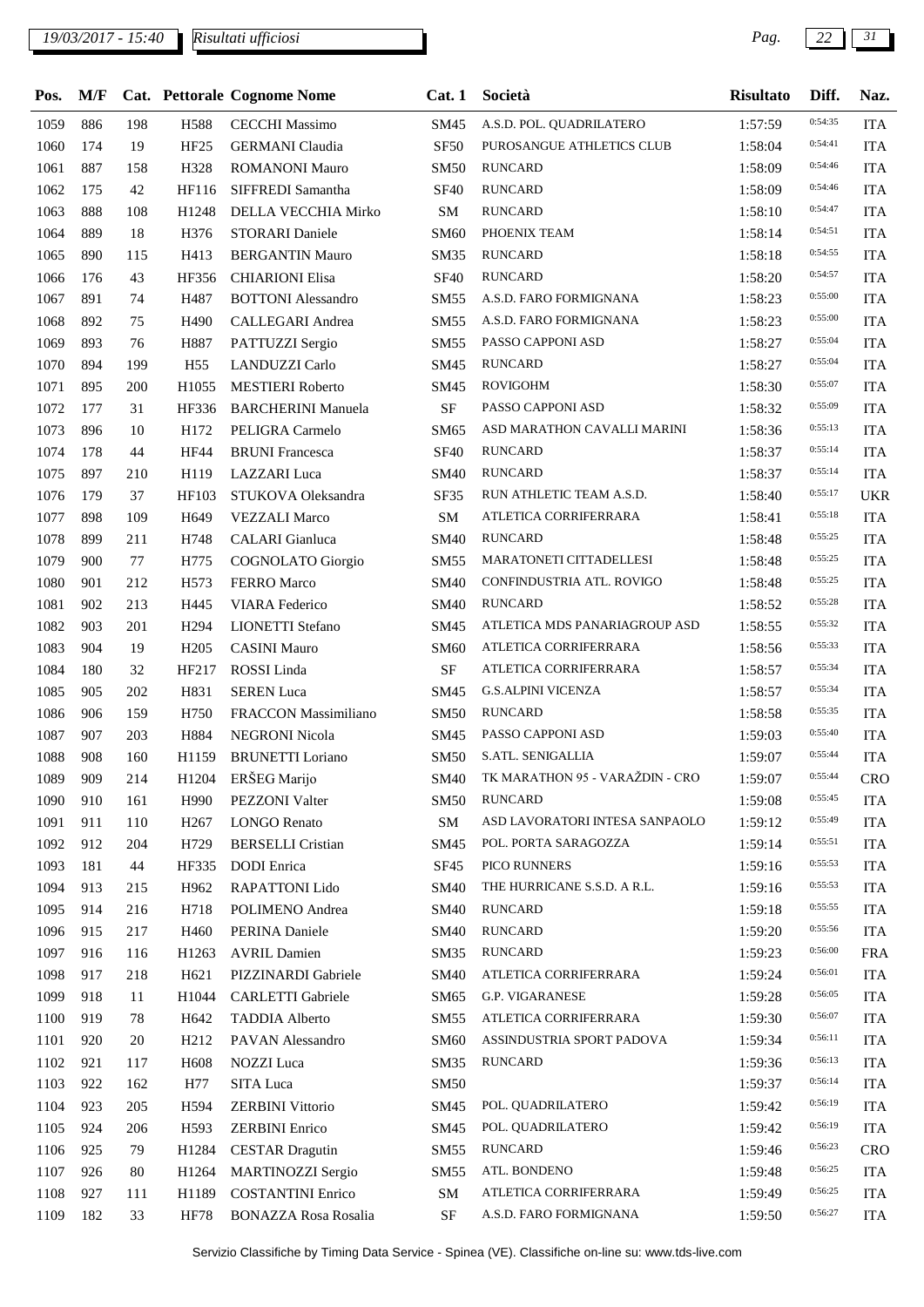# *19/03/2017 - 15:40 Pag. 23 31*

*Risultati ufficiosi*

ı

| Pos.         | M/F        |              |                   | Cat. Pettorale Cognome Nome                        | Cat.1            | Società                        | <b>Risultato</b>   | Diff.   | Naz.                     |
|--------------|------------|--------------|-------------------|----------------------------------------------------|------------------|--------------------------------|--------------------|---------|--------------------------|
| 1110         | 183        | 38           | HF33              | <b>GABRIELLI Manuela</b>                           | SF35             | POL. ZOLA SEZ. ATLETICA        | 1:59:53            | 0:56:30 | <b>ITA</b>               |
| 1111         | 928        | 163          | H792              | <b>BERNO</b> Angelo                                | <b>SM50</b>      | MARATONETI CITTADELLESI        | 1:59:55            | 0:56:32 | <b>ITA</b>               |
| 1112         | 184        | 45           | HF196             | <b>STANZANI</b> Laura                              | <b>SF45</b>      | POL. PORTA SARAGOZZA           | 1:59:56            | 0:56:32 | <b>ITA</b>               |
| 1113         | 929        | 207          | H561              | PIRONDINI Andrea                                   | SM45             | POL. PORTA SARAGOZZA           | 1:59:58            | 0:56:35 | <b>ITA</b>               |
| 1114         | 930        | 112          | H79               | MALAVASI Andrea                                    | ${\bf SM}$       | POL. ZOLA SEZ. ATLETICA        | 1:59:58            | 0:56:35 | <b>ITA</b>               |
| 1115         | 931        | 81           | H349              | <b>TARGHINI Roberto</b>                            | <b>SM55</b>      | CORRI FORREST ASSOCIAZIONE SPO | 2:00:00            | 0:56:37 | <b>ITA</b>               |
| 1116         | 932        | 219          | H521              | <b>AMADORI</b> Cristian                            | <b>SM40</b>      | <b>RUNCARD</b>                 | 2:00:02            | 0:56:39 | <b>ITA</b>               |
| 1117         | 933        | 82           | H <sub>569</sub>  | VANNINI Roberto                                    | <b>SM55</b>      | POL. PORTA SARAGOZZA           | 2:00:04            | 0:56:40 | <b>ITA</b>               |
| 1118         | 934        | 118          | H1243             | <b>DISARO'</b> Matteo                              | <b>SM35</b>      | <b>RUNCARD</b>                 | 2:00:04            | 0:56:41 | <b>ITA</b>               |
| 1119         | 935        | 220          | H742              | <b>ZANON Filippo</b>                               | <b>SM40</b>      | RUNNING TEAM MESTRE            | 2:00:05            | 0:56:41 | <b>ITA</b>               |
| 1120         | 936        | 21           | H126              | PAGANO Loris                                       | <b>SM60</b>      | <b>VENICEMARATHON CLUB</b>     | 2:00:05            | 0:56:42 | <b>ITA</b>               |
| 1121         | 937        | 221          | H303              | MILANI Guido                                       | <b>SM40</b>      | <b>RUNCARD</b>                 | 2:00:06            | 0:56:43 | <b>ITA</b>               |
| 1122         | 185        | 45           | HF94              | <b>LORO</b> Miriam                                 | <b>SF40</b>      | <b>VICENZA RUNNERS</b>         | 2:00:12            | 0:56:49 | <b>ITA</b>               |
| 1123         | 186        | 46           | HF202             | NICOLAE Carmen                                     | <b>SF40</b>      | A.S.D. POL. QUADRILATERO       | 2:00:12            | 0:56:49 | <b>ITA</b>               |
| 1124         | 938        | 208          | H <sub>607</sub>  | <b>GALLO</b> Michele                               | SM45             | HAPPY RUNNER CLUB              | 2:00:16            | 0:56:53 | <b>ITA</b>               |
| 1125         | 939        | 83           | H556              | <b>GENTILINI</b> Alessandro                        | <b>SM55</b>      | POL. PORTA SARAGOZZA           | 2:00:17            | 0:56:54 | <b>ITA</b>               |
| 1126         | 940        | 164          | H424              | PIERGENTILI Maurizio                               | <b>SM50</b>      | <b>HAPPY RUNNER CLUB</b>       | 2:00:18            | 0:56:55 | <b>ITA</b>               |
| 1127         | 941        | 222          | H <sub>215</sub>  | <b>ZANON</b> Andrea                                | <b>SM40</b>      | PICO RUNNERS                   | 2:00:23            | 0:57:00 | <b>ITA</b>               |
| 1128         | 187        | 5            | HF376             | <b>GNUDI</b> Claudia                               | <b>SF55</b>      | POL. PORTA SARAGOZZA           | 2:00:24            | 0:57:01 | <b>ITA</b>               |
| 1129         | 942        | 22           | H1098             | <b>SABATTINI</b> Gaetano                           | <b>SM60</b>      | POL. PORTA SARAGOZZA           | 2:00:25            | 0:57:02 | <b>ITA</b>               |
| 1130         | 188        | 46           | HF30              | <b>GAMBARIN</b> Monica                             | SF <sub>45</sub> | <b>RUNCARD</b>                 | 2:00:27            | 0:57:03 | <b>ITA</b>               |
| 1131         | 943        | 209          | H98               | <b>ESPOSTO Stefano</b>                             | SM45             | <b>RUNCARD</b>                 | 2:00:28            | 0:57:05 | <b>ITA</b>               |
| 1132         | 944        | 223          | H <sub>200</sub>  | PASQUALI Mauro                                     | <b>SM40</b>      | POL. COOP CERAMICA ASD         | 2:00:32            | 0:57:09 | <b>ITA</b>               |
| 1133         | 945        | 210          | H197              | <b>BARONCINI Fabrizio</b>                          | SM45             | POL. COOP CERAMICA ASD         | 2:00:33            | 0:57:10 | <b>ITA</b>               |
| 1134         | 946        | 224          | H980              | RIBEIRO CAVAZZUTI Lucian                           | <b>SM40</b>      | <b>RUNCARD</b>                 | 2:00:33            | 0:57:10 | <b>ITA</b>               |
| 1135         | 947        | 84           | H1085             | <b>BOSI</b> Alessandro                             | SM55             | <b>RUNCARD</b>                 | 2:00:34            | 0:57:11 | <b>ITA</b>               |
| 1136         | 189        | 47           | HF377             | CAPPELLINI Alessandra                              | <b>SF45</b>      | <b>SALCUS</b>                  | 2:00:34            | 0:57:11 | <b>ITA</b>               |
| 1137         | 948        | 225          | H463              | <b>CECCARELLI Michele</b>                          | <b>SM40</b>      | TRAIL RUNNING PROJECT ASD      | 2:00:36            | 0:57:13 | <b>ITA</b>               |
| 1138         | 949        | 226          | H992              | <b>FORNI</b> Lorenzo                               | <b>SM40</b>      | 9,92 RUNNING ASD               | 2:00:37            | 0:57:13 | <b>ITA</b>               |
| 1139         | 190        | 39           | <b>HF388</b>      | PETTINATO Paola                                    | <b>SF35</b>      | <b>RUNCARD</b>                 | 2:00:37            | 0:57:14 | <b>ITA</b>               |
| 1140         | 950        | 85           |                   | H1142 LASAGNI Giovanni                             | SM55             | ATL. GNARRO JET MATTEI         | 2:00:37            | 0:57:14 | <b>ITA</b>               |
| 1141         | 951        | 119          | H <sub>698</sub>  | <b>NALLI Alex</b>                                  | SM35             | AMICA ASD - I SSSIAN           | 2:00:40            | 0:57:17 | <b>ITA</b>               |
| 1142         | 952        | 165          | H861              | <b>BUDRIESI Stefano</b>                            | SM50             | PASSO CAPPONI ASD              | 2:00:41            | 0:57:18 | <b>ITA</b>               |
| 1143         | 953        | 227          | H691              | <b>MOSCA</b> Igor                                  | <b>SM40</b>      | <b>RUNCARD</b>                 | 2:00:41            | 0:57:18 | <b>ITA</b>               |
| 1144         | 954        | 211          | H156              | RAFFANINI Michele                                  | SM45             | C.A.S.C.                       | 2:00:42            | 0:57:19 | <b>ITA</b>               |
| 1145         | 191        | 47           | <b>HF45</b>       | DELL'AQUILA Stefania                               | <b>SF40</b>      | A.S.D. MISANO PODISMO          | 2:00:47            | 0:57:24 | <b>ITA</b>               |
| 1146         | 955        | 212          | H <sub>969</sub>  | <b>BIANCHI</b> Giovanni                            | SM45             | OLIMPIA NUOVA RUNNING A.S.D.   | 2:00:47            | 0:57:24 | <b>ITA</b>               |
| 1147         | 956        | 228          | H127              | <b>SERRA Gabriele</b>                              | <b>SM40</b>      | <b>RUNCARD</b>                 | 2:00:49            | 0:57:26 | <b>ITA</b>               |
| 1148         | 192        | 6            | HF297             | <b>MARCHESI Antonella</b>                          | SF <sub>55</sub> | G.P. VIGARANESE                | 2:00:51            | 0:57:28 | <b>ITA</b>               |
| 1149         | 193        | 20           | HF305             | FRAZZONI Elena                                     | SF <sub>50</sub> | PASSO CAPPONI ASD              | 2:00:52            | 0:57:29 | <b>ITA</b>               |
| 1150         | 957        | 120          | H <sub>218</sub>  | <b>ANTONUCCI</b> Antonio                           | <b>SM35</b>      | <b>RUNCARD</b>                 | 2:00:54            | 0:57:31 | <b>ITA</b>               |
| 1151         | 958        | 213          | H753              | <b>BUZZACCHI</b> Simone                            | SM45             | MARATHON LEGNAGO               | 2:00:56            | 0:57:33 | <b>ITA</b>               |
| 1152         | 194        | 40           | HF149             | PAGLIARINI Ilaria                                  | SF35             | PODISTICA PONTELUNGO BOLOGNA   | 2:01:04            | 0:57:41 | <b>ITA</b>               |
| 1153         | 195        | 21           | <b>HF40</b>       | <b>BILATO</b> Anita                                | <b>SF50</b>      | ASSINDUSTRIA SPORT PADOVA      | 2:01:04            | 0:57:41 | <b>ITA</b>               |
| 1154         | 959        | 214          | H1015             | DE BELLO Alfredo                                   | SM45             | <b>BOOMERANG RUNNERS</b>       | 2:01:05            | 0:57:42 | <b>ITA</b>               |
| 1155         | 960        | 113          | H <sub>1205</sub> | HAVAŠ Juraj                                        | SM               | <b>RUNCARD</b>                 | 2:01:06            | 0:57:43 | CRO                      |
| 1156         | 961        | 215          | H <sub>537</sub>  | <b>BORIN Nicola</b>                                | SM45             | <b>MARATONETI ERACLEA</b>      | 2:01:09            | 0:57:46 | <b>ITA</b>               |
| 1157         | 196        | 48           | HF187             | PAVAN Patrizia                                     | <b>SF40</b>      | MARATONETI ERACLEA             | 2:01:09            | 0:57:46 | <b>ITA</b>               |
|              |            |              |                   |                                                    | <b>SF50</b>      | RUNNING TEAM MESTRE            |                    | 0:57:46 |                          |
| 1158<br>1159 | 197<br>198 | 22<br>$\tau$ | HF164<br>HF185    | <b>BROTTO Barbara</b><br><b>MARCHESIN Patrizia</b> | <b>SF55</b>      | <b>MARATONETI ERACLEA</b>      | 2:01:09<br>2:01:09 | 0:57:46 | <b>ITA</b><br><b>ITA</b> |
|              |            |              |                   |                                                    |                  | RUNNING TEAM MESTRE            |                    | 0:57:47 |                          |
| 1160         | 962        | 166          | H531              | FACCO Moreno                                       | <b>SM50</b>      |                                | 2:01:10            |         | <b>ITA</b>               |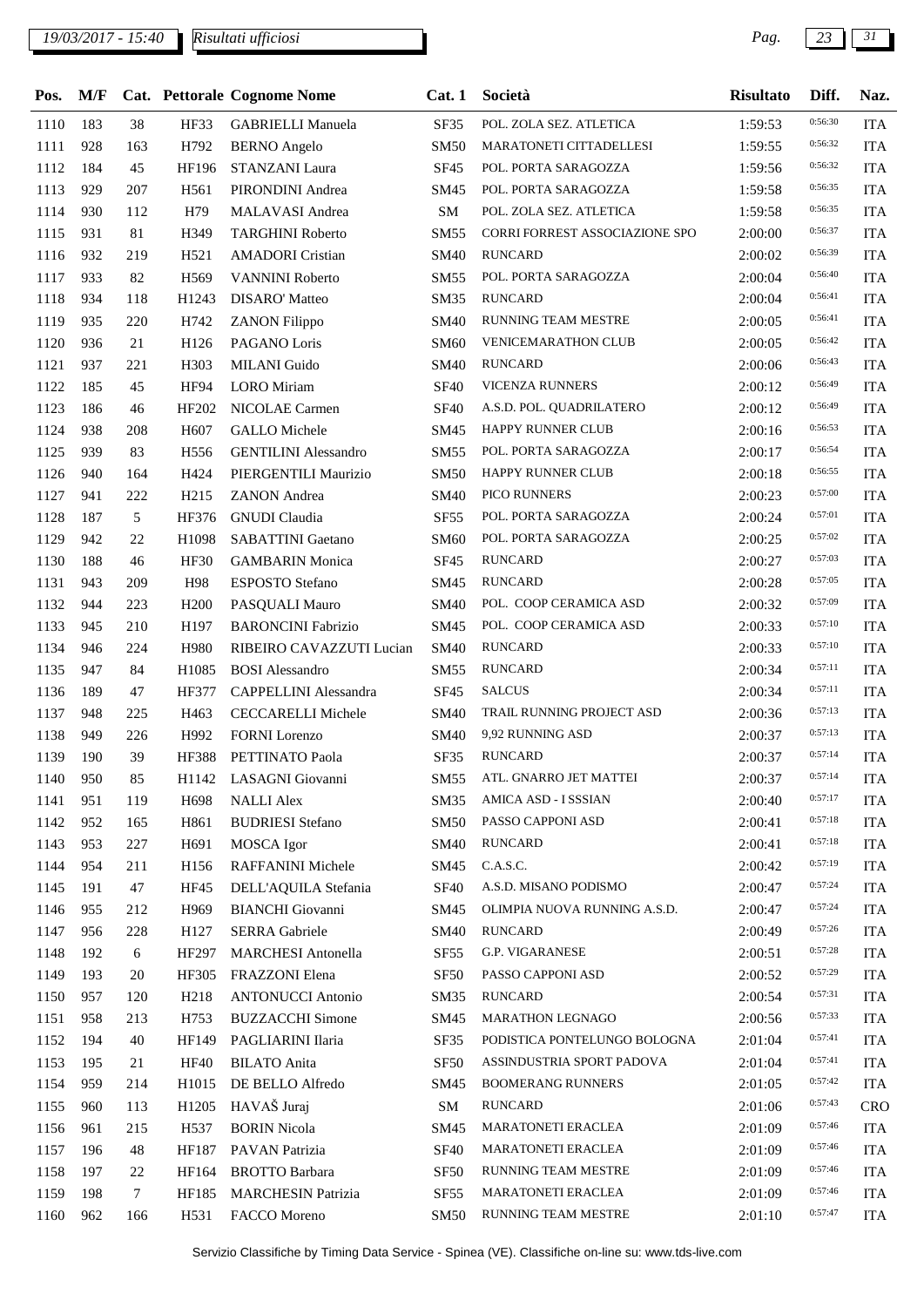# *19/03/2017 - 15:40 Pag. 24 31*

| Pos. | M/F |     |                   | <b>Cat. Pettorale Cognome Nome</b> | Cat.1            | Società                       | <b>Risultato</b> | Diff.   | Naz.       |
|------|-----|-----|-------------------|------------------------------------|------------------|-------------------------------|------------------|---------|------------|
| 1161 | 963 | 114 | H952              | <b>FELICANI Marco</b>              | SM               | PASSO CAPPONI ASD             | 2:01:12          | 0:57:49 | <b>ITA</b> |
| 1162 | 964 | 121 | H959              | <b>MANTOVANI Silvio</b>            | <b>SM35</b>      | A.S.D TEAM SPARTANS           | 2:01:13          | 0:57:50 | <b>ITA</b> |
| 1163 | 199 | 48  | HF127             | <b>MALIN</b> Stefania              | <b>SF45</b>      | <b>RUNCARD</b>                | 2:01:15          | 0:57:52 | <b>ITA</b> |
| 1164 | 200 | 23  | HF303             | DELLA LAMA Stefania                | <b>SF50</b>      | PASSO CAPPONI ASD             | 2:01:17          | 0:57:54 | <b>ITA</b> |
| 1165 | 201 | 49  | <b>HF69</b>       | QUERZE' Silvia                     | <b>SF40</b>      | 9,92 RUNNING ASD              | 2:01:18          | 0:57:55 | <b>ITA</b> |
| 1166 | 965 | 86  | H415              | PASCAI Luciano                     | SM55             | CSI SASSO MARCONI             | 2:01:18          | 0:57:55 | <b>ITA</b> |
| 1167 | 202 | 49  | HF315             | <b>ANTONELLI Monia</b>             | <b>SF45</b>      | PODISTICA PONTELUNGO BOLOGNA  | 2:01:19          | 0:57:56 | <b>ITA</b> |
| 1168 | 966 | 216 | H <sub>627</sub>  | <b>BIGONI</b> Massimiliano         | SM45             | ATLETICA CORRIFERRARA         | 2:01:19          | 0:57:56 | <b>ITA</b> |
| 1169 | 967 | 229 | H430              | <b>BARALDI Mauro</b>               | SM40             | <b>RUNCARD</b>                | 2:01:21          | 0:57:57 | <b>ITA</b> |
| 1170 | 968 | 167 | H428              | <b>UGOLINI</b> Fabrizio            | <b>SM50</b>      | A.R.C.U.S.                    | 2:01:23          | 0:58:00 | <b>ITA</b> |
| 1171 | 969 | 217 | H1269             | <b>VENTURA Roberto</b>             | SM45             | PASSO CAPPONI ASD             | 2:01:23          | 0:58:00 | <b>ITA</b> |
| 1172 | 970 | 218 | H855              | <b>BATTISTINI</b> Claudio          | SM45             | PASSO CAPPONI ASD             | 2:01:25          | 0:58:01 | <b>ITA</b> |
| 1173 | 971 | 12  | H105              | <b>BARBONI</b> Giorgio             | SM65             | <b>RUNNERS PADOVA</b>         | 2:01:39          | 0:58:16 | <b>ITA</b> |
| 1174 | 203 | 41  | HF169             | <b>BERTINI</b> Francesca           | SF35             | 9,92 RUNNING ASD              | 2:01:41          | 0:58:18 | <b>ITA</b> |
| 1175 | 972 | 230 | H <sub>570</sub>  | ZECCHI Cristiano                   | <b>SM40</b>      | POL. PORTA SARAGOZZA          | 2:01:51          | 0:58:28 | <b>ITA</b> |
| 1176 | 973 | 23  | H192              | <b>SERRA Guido</b>                 | SM60             | POLISPORTIVA RUNNERS ORISTANO | 2:01:52          | 0:58:29 | <b>ITA</b> |
| 1177 | 204 | 24  | <b>HF67</b>       | FAVARETTO Annamaria                | <b>SF50</b>      | ATL.AUDACE NOALE              | 2:01:54          | 0:58:30 | <b>ITA</b> |
| 1178 | 205 | 25  | HF209             | <b>GOTTARDO Silvia</b>             | SF <sub>50</sub> | ATL.AUDACE NOALE              | 2:01:54          | 0:58:31 | <b>ITA</b> |
| 1179 | 206 | 50  | HF295             | <b>BRATTI</b> Elisa                | <b>SF40</b>      | <b>RUNCARD</b>                | 2:01:54          | 0:58:31 | <b>ITA</b> |
| 1180 | 207 | 8   | HF294             | <b>BOVINA</b> Nadia                | <b>SF55</b>      | <b>RUNCARD</b>                | 2:01:54          | 0:58:31 | <b>ITA</b> |
| 1181 | 974 | 24  | H175              | DE BIANCHI Dario                   | SM60             | A.S.D. ATLETICA LUPATOTINA    | 2:02:07          | 0:58:44 | <b>ITA</b> |
| 1182 | 975 | 87  | H <sub>66</sub>   | <b>LOUREIRO E SILVA Ricardo</b>    | <b>SM55</b>      | <b>RUNCARD</b>                | 2:02:12          | 0:58:48 | <b>BRA</b> |
| 1183 | 976 | 231 | H1261             | <b>BERGAMINI</b> Davide            | SM40             | ATLETICA CORRIFERRARA         | 2:02:17          | 0:58:54 | <b>ITA</b> |
| 1184 | 977 | 168 | H854              | <b>BASSI</b> William               | <b>SM50</b>      | PASSO CAPPONI ASD             | 2:02:22          | 0:58:59 | <b>ITA</b> |
| 1185 | 978 | 219 | H1048             | <b>MILANI</b> Alessandro           | SM45             | CONFINDUSTRIA ATL. ROVIGO     | 2:02:25          | 0:59:02 | <b>ITA</b> |
| 1186 | 979 | 169 | H <sub>1155</sub> | ZACCARELLI William                 | <b>SM50</b>      | PODISTICA CORREGGIO           | 2:02:30          | 0:59:07 | <b>ITA</b> |
| 1187 | 980 | 115 | H890              | <b>PIZZI</b> Davide                | SM               | PASSO CAPPONI ASD             | 2:02:30          | 0:59:07 | <b>ITA</b> |
| 1188 | 981 | 116 | H <sub>579</sub>  | <b>BOLOGNESI Marcello</b>          | ${\bf SM}$       | A.S.D. POL. QUADRILATERO      | 2:02:31          | 0:59:08 | <b>ITA</b> |
| 1189 | 208 | 42  | HF198             | ZAGHI Alessandra                   | SF35             | A.S.D. POL. QUADRILATERO      | 2:02:31          | 0:59:08 | <b>ITA</b> |
| 1190 | 982 | 88  | H1006             | <b>TOMESANI Vittorio Emanuele</b>  | <b>SM55</b>      | <b>SINGOLO</b>                | 2:02:31          | 0:59:08 | <b>ITA</b> |
| 1191 | 983 | 122 | H441              | <b>MENARINI</b> Andrea             |                  | SM35 ASD TEAM GRANAROLO       | 2:02:32          | 0:59:09 | <b>ITA</b> |
| 1192 | 209 | 51  |                   | HF153 GIANNOPOULOU Maria Pana      | <b>SF40</b>      | ASD TEAM GRANAROLO            | 2:02:32          | 0:59:09 | <b>GRE</b> |
| 1193 | 210 | 43  | HF51              | <b>DONATI</b> Cristina             | SF35             | ATL.PIETRASANTA VERSILIA      | 2:02:34          | 0:59:11 | <b>ITA</b> |
| 1194 | 211 | 52  | HF150             | PAGANELLI Francesca                | <b>SF40</b>      | <b>RUNCARD</b>                | 2:02:36          | 0:59:12 | <b>ITA</b> |
| 1195 | 984 | 123 | H <sub>528</sub>  | <b>FUMANERI Alessandro</b>         | SM35             | <b>RUNCARD</b>                | 2:02:36          | 0:59:13 | <b>ITA</b> |
| 1196 | 985 | 170 | H <sub>1094</sub> | <b>CARPANI</b> Giulio              | <b>SM50</b>      | A.S.D.POL.MAGNETI MARELLI     | 2:02:39          | 0:59:16 | <b>ITA</b> |
| 1197 | 986 | 25  | H32               | VILLANI Marco Maria                | SM60             | <b>RUNCARD</b>                | 2:02:41          | 0:59:18 | <b>ITA</b> |
| 1198 | 987 | 89  | H1066             | PIERAGNOLI Lorenzo                 | SM55             | ATLETICA CORRIFERRARA         | 2:02:42          | 0:59:18 | <b>ITA</b> |
| 1199 | 988 | 232 | H <sub>662</sub>  | <b>BARALDI Rudy</b>                | SM40             | POD. FINALE EMILIA            | 2:02:44          | 0:59:21 | <b>ITA</b> |
| 1200 | 989 | 90  | H1226             | <b>GIAROLI</b> Angelo              | SM55             | HAPPY RUNNER CLUB             | 2:02:48          | 0:59:25 | <b>ITA</b> |
| 1201 | 212 | 53  | HF179             | MONTESANO Erika                    | <b>SF40</b>      | URBAN RUNNERS                 | 2:02:51          | 0:59:28 | <b>ITA</b> |
| 1202 | 990 | 220 | H1062             | MELOCCO Piero                      | SM45             | ATLETICA CORRIFERRARA         | 2:02:51          | 0:59:28 | <b>ITA</b> |
| 1203 | 213 | 26  | HF357             | LOPS Elisabetta                    | <b>SF50</b>      | POL. PORTA SARAGOZZA          | 2:02:52          | 0:59:29 | <b>ITA</b> |
| 1204 | 991 | 171 | H1188             | <b>ACCINELLI Benedetto</b>         | <b>SM50</b>      | <b>RUNCARD</b>                | 2:02:57          | 0:59:34 | <b>ITA</b> |
| 1205 | 214 | 34  | <b>HF188</b>      | <b>CARETTO Mara</b>                | $\rm{SF}$        | PERCORRERE IL SILE            | 2:03:00          | 0:59:37 | <b>ITA</b> |
| 1206 | 992 | 124 | H816              | DI TRANI Alessio                   | SM35             | ATL. CIBENO                   | 2:03:03          | 0:59:40 | <b>ITA</b> |
| 1207 | 993 | 221 | H486              | <b>BISI</b> Gianni                 | SM45             | A.S.D. FARO FORMIGNANA        | 2:03:06          | 0:59:43 | <b>ITA</b> |
| 1208 | 994 | 222 | H <sub>502</sub>  | RAVAZZI Alessandro                 | SM45             | A.S.D. FARO FORMIGNANA        | 2:03:07          | 0:59:44 | <b>ITA</b> |
| 1209 | 995 | 233 | H712              | ORSI Massimiliano                  | <b>SM40</b>      | AMICA ASD - I SSSIAN          | 2:03:11          | 0:59:48 | <b>ITA</b> |
| 1210 | 215 | 54  | HF249             | VENTURI Roberta                    | <b>SF40</b>      | AMICA ASD - I SSSIAN          | 2:03:11          | 0:59:48 | <b>ITA</b> |
| 1211 | 996 | 172 | H422              | RICHARD Iacopo                     | SM50             | ASD MARATHON CAVALLI MARINI   | 2:03:13          | 0:59:50 | <b>ITA</b> |
|      |     |     |                   |                                    |                  |                               |                  |         |            |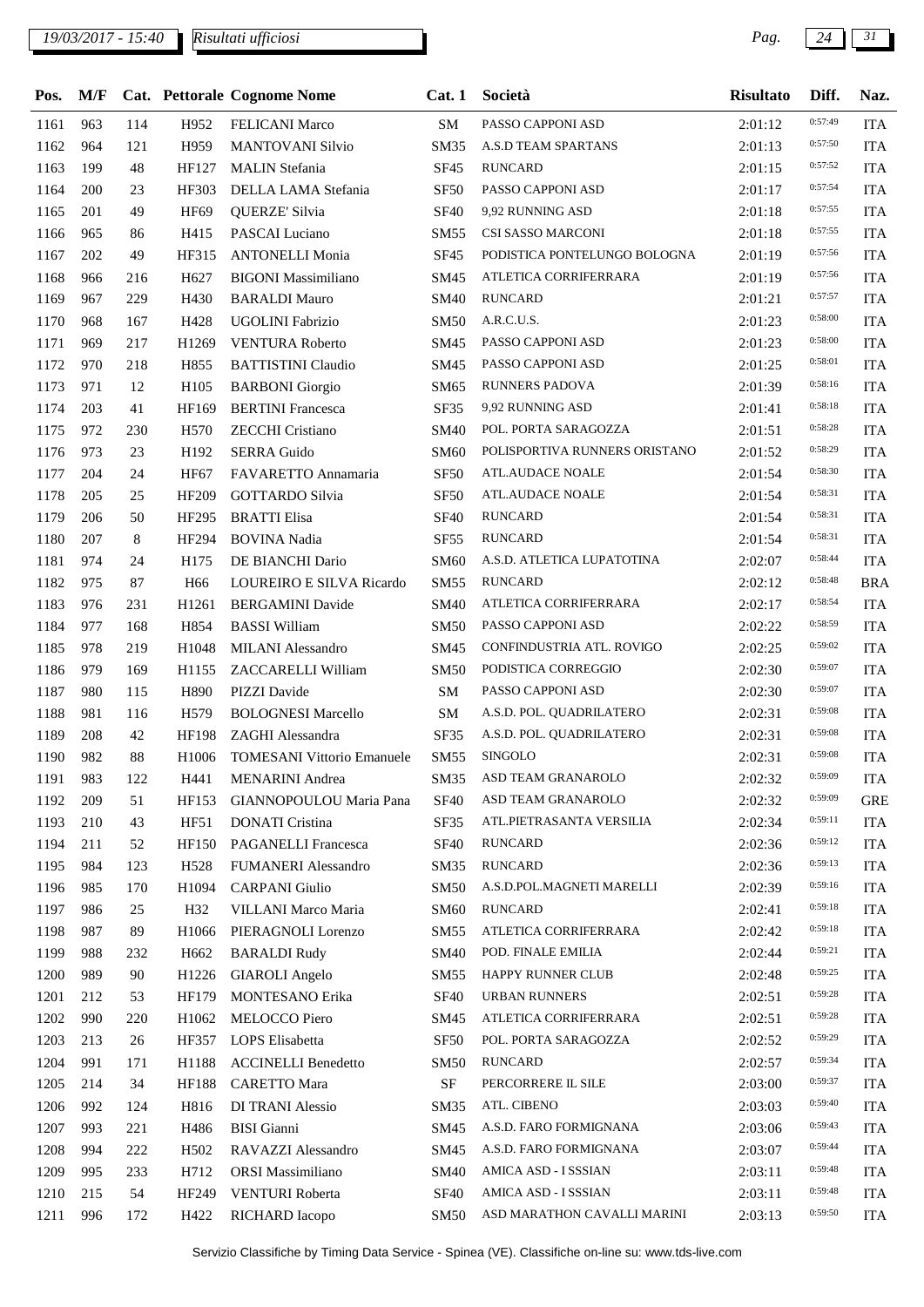# *19/03/2017 - 15:40 Pag. 25 31*

*Risultati ufficiosi*

ı

| Pos.      | M/F  |              |                   | Cat. Pettorale Cognome Nome    | Cat.1            | Società                         | <b>Risultato</b> | Diff.   | Naz.       |
|-----------|------|--------------|-------------------|--------------------------------|------------------|---------------------------------|------------------|---------|------------|
| 1212      | 997  | 173          | H534              | <b>MARTINO Carmelo</b>         | SM50             | <b>RUNCARD</b>                  | 2:03:14          | 0:59:51 | <b>ITA</b> |
| 1213      | 216  | 44           | HF442             | LI RANZI Paola                 | SF35             | <b>RUNCARD</b>                  | 2:03:14          | 0:59:51 | <b>ITA</b> |
| 1214      | 998  | 174          | H49               | <b>IPPOLITI Antonio</b>        | <b>SM50</b>      | POLISPORTIVA COLVERDE           | 2:03:16          | 0:59:53 | <b>ITA</b> |
| 1215      | 999  | 125          | H <sub>697</sub>  | MOSCATO Andrea                 | SM35             | AMICA ASD - I SSSIAN            | 2:03:16          | 0:59:53 | <b>ITA</b> |
| 1216      | 1000 | 126          | H511              | <b>NALDONI</b> Luca            | SM35             | <b>RUNCARD</b>                  | 2:03:17          | 0:59:54 | <b>ITA</b> |
| 1217      | 217  | 35           | HF105             | CALABRESE Maria Pia            | $\rm SF$         | PICO RUNNERS                    | 2:03:17          | 0:59:54 | <b>ITA</b> |
| 1218      | 218  | 45           | HF386             | SPINELLI Cristina              | SF35             | <b>RUNCARD</b>                  | 2:03:19          | 0:59:56 | <b>ITA</b> |
| 1219      | 1001 | 91           | H <sub>668</sub>  | <b>CHITTO Vainer</b>           | SM55             | ATLETICA MDS PANARIAGROUP ASD   | 2:03:21          | 0:59:58 | <b>ITA</b> |
| 1220      | 1002 | $\mathbf{1}$ | H796              | <b>VANI</b> Carlo              | <b>SM80</b>      | ASD MARATHON CAVALLI MARINI     | 2:03:21          | 0:59:58 | <b>ITA</b> |
| 1221      | 1003 | 127          | H448              | <b>GUIZZARDI Marco</b>         | SM35             | G.S. GABBI                      | 2:03:22          | 0:59:59 | <b>ITA</b> |
| 1222      | 219  | 27           | HF194             | PITTERI Maria Rosa             | <b>SF50</b>      | POL. PORTA SARAGOZZA            | 2:03:24          | 1:00:01 | <b>ITA</b> |
| 1223      | 220  | 36           | <b>HF290</b>      | <b>WOOD Katherine</b>          | $\rm SF$         | ATLETICA CORRIFERRARA           | 2:03:24          | 1:00:01 | <b>ITA</b> |
| 1224      | 221  | 50           | HF181             | <b>TOMASELLI</b> Teresa        | <b>SF45</b>      | ATLETICA PRO CANOSA             | 2:03:27          | 1:00:04 | <b>ITA</b> |
| 1225      | 1004 | 26           | H <sub>554</sub>  | DEL VECCHIO Aurelio            | SM60             | POL. PORTA SARAGOZZA            | 2:03:27          | 1:00:04 | <b>ITA</b> |
| 1226      | 222  | 55           | <b>HF97</b>       | <b>MASSARENTI Enrica</b>       | <b>SF40</b>      | A.S.D. ATLETICA DELTA FERRARESE | 2:03:32          | 1:00:09 | <b>ITA</b> |
| 1227      | 223  | 51           | HF344             | <b>GRISENDI Pamela</b>         | <b>SF45</b>      | POLISPORTIVA RUBIERA            | 2:03:35          | 1:00:12 | <b>ITA</b> |
| 1228      | 1005 | 128          | H1078             | DE NISCO Andrea                | SM35             | POLISPORTIVA RUBIERA            | 2:03:35          | 1:00:12 | <b>ITA</b> |
| 1229      | 224  | 46           | HF280             | DE PALMA Barbara               | SF35             | <b>RUNCARD</b>                  | 2:03:39          | 1:00:16 | <b>ITA</b> |
| 1230      | 1006 | 223          | H925              | <b>GARDIN Marcello</b>         | SM45             | HAPPY RUNNER CLUB               | 2:03:41          | 1:00:18 | <b>ITA</b> |
| 1231      | 1007 | 224          | H1025             | PAIOLA Claudio                 | SM45             | PODISTICA PONTELUNGO BOLOGNA    | 2:03:42          | 1:00:19 | <b>ITA</b> |
| 1232      | 1008 | 225          | H100              | <b>FRATELLI Arturo</b>         | SM45             | <b>RUNCARD</b>                  | 2:03:43          | 1:00:20 | <b>ITA</b> |
| 1233      | 225  | 28           | HF223             | <b>CAGOL Rita</b>              | <b>SF50</b>      | MARATHON CLUB TRENTO            | 2:03:47          | 1:00:24 | <b>ITA</b> |
| 1234      | 226  | 37           | HF231             | <b>CHITTO</b> Sofia            | $\rm SF$         | ATLETICA MDS PANARIAGROUP ASD   | 2:03:50          | 1:00:27 | <b>ITA</b> |
| 1235      | 1009 | 234          | H1130             | <b>GHISELLINI</b> Massimiliano | <b>SM40</b>      | LIBERO MOVIMENTO PO RIVER ASD   | 2:03:55          | 1:00:32 | <b>ITA</b> |
| 1236      | 1010 | 235          | H <sub>234</sub>  | HERNANDEZ Jordi                | SM40             | <b>RUNCARD</b>                  | 2:03:56          | 1:00:33 | <b>ESP</b> |
| 1237      | 227  | 52           | <b>HF90</b>       | NIÑO Susana                    | <b>SF45</b>      | <b>RUNCARD</b>                  | 2:03:56          | 1:00:33 | <b>ESP</b> |
| 1238      | 228  | 38           | HF325             | <b>BARNABE' Elisa</b>          | $\rm SF$         | POLISPORTIVA ROSSETTA           | 2:03:57          | 1:00:34 | <b>ITA</b> |
| 1239      | 1011 | 226          | H751              | <b>BOZZETTI</b> Roberto        | SM45             | <b>RUNCARD</b>                  | 2:04:00          | 1:00:36 | <b>ITA</b> |
| 1240      | 229  | 56           | HF259             | CHICCA Federica                | <b>SF40</b>      | <b>RUNCARD</b>                  | 2:04:00          | 1:00:37 | <b>ITA</b> |
| 1241      | 230  | 47           | HF374             | <b>ZIN</b> Monica              | SF35             | RUN SPINEA RUN A.S.D.           | 2:04:00          | 1:00:37 | <b>ITA</b> |
| 1242      | 1012 | 92           | H710              | <b>FIZZONI</b> Mauro           | SM55             | AMICA ASD - I SSSIAN            | 2:04:03          | 1:00:40 | <b>ITA</b> |
| 1243 1013 |      | 227          | H114              | CERA Claudio                   | SM45             | POL. ZOLA SEZ. ATLETICA         | 2:04:04          | 1:00:41 | <b>ITA</b> |
| 1244      | 231  | 29           | HF213             | <b>GHELFI Bruna Doriana</b>    | <b>SF50</b>      | ATLETICA CORRIFERRARA           | 2:04:08          | 1:00:45 | <b>ITA</b> |
| 1245      | 1014 | 175          | H989              | <b>SEITONE Valter</b>          | <b>SM50</b>      | ATLETICANELLI                   | 2:04:12          | 1:00:49 | <b>ITA</b> |
| 1246      | 232  | 30           | HF192             | RESCIGNO Francesca             | <b>SF50</b>      | POL. PORTA SARAGOZZA            | 2:04:14          | 1:00:51 | <b>ITA</b> |
| 1247      | 1015 | 176          | H305              | <b>BOTTONI</b> Giancarlo       | SM <sub>50</sub> | <b>RUNCARD</b>                  | 2:04:14          | 1:00:51 | <b>ITA</b> |
| 1248      | 1016 | 228          | H1190             | MIANI Massimiliano             | SM45             | ASD RUNNERS PESCARA             | 2:04:15          | 1:00:52 | <b>ITA</b> |
| 1249      | 1017 | 117          | H <sub>1061</sub> | HASEGAWA Christofer            | SM               | ATLETICA CORRIFERRARA           | 2:04:18          | 1:00:55 | <b>USA</b> |
| 1250      | 1018 | 229          | H1163             | <b>DOMINICI Massimo</b>        | SM45             | <b>RUNCARD</b>                  | 2:04:18          | 1:00:55 | <b>ITA</b> |
| 1251      | 1019 | 93           | H75               | <b>SKORIC Zeljko</b>           | SM55             | MK FESTINA LENTE                | 2:04:20          | 1:00:57 | <b>CRO</b> |
| 1252      | 1020 | 177          | H373              | <b>FAVERI Marco</b>            | SM50             | PHOENIX TEAM                    | 2:04:21          | 1:00:58 | <b>ITA</b> |
| 1253      | 233  | 31           | HF260             | CHICCA Sabrina                 | SF <sub>50</sub> | ASD NUOVA VIRTUS CREMA          | 2:04:29          | 1:01:06 | <b>ITA</b> |
| 1254      | 234  | 57           | <b>HF64</b>       | DAL DEGAN Erica                | <b>SF40</b>      | <b>G.P. VIRGILIANO</b>          | 2:04:30          | 1:01:07 | <b>ITA</b> |
| 1255      | 1021 | 230          | H94               | MIRELLA Gianluca               | SM45             | TIGER SPORT RUNNING TEAM ASD    | 2:04:37          | 1:01:14 | <b>ITA</b> |
| 1256      | 235  | 53           | HF401             | <b>COLOMBI</b> Roberta         | SF <sub>45</sub> | RUNNERS CAPRIOLESE              | 2:04:39          | 1:01:16 | <b>ITA</b> |
| 1257      | 1022 | 27           | H829              | <b>BEDETTI Vittorio</b>        | SM60             | ASD MARATONA ALZHEIMER          | 2:04:46          | 1:01:23 | <b>ITA</b> |
| 1258      | 1023 | 178          | H <sub>666</sub>  | MARESCALCHI Michele            | <b>SM50</b>      | POD. FINALE EMILIA              | 2:04:53          | 1:01:30 | <b>ITA</b> |
| 1259      | 1024 | 236          | H809              | BORTOLOZZO Carlo               | <b>SM40</b>      | <b>RUNCARD</b>                  | 2:04:58          | 1:01:35 | <b>ITA</b> |
| 1260      | 1025 | 129          | H <sub>250</sub>  | <b>BOSSOLARI</b> Fabio         | SM35             | ATLETICA CORRIFERRARA           | 2:05:09          | 1:01:45 | <b>ITA</b> |
| 1261      | 236  | 54           | HF392             | <b>BEVILACQUA Nadia</b>        | SF <sub>45</sub> | LIBERO MOVIMENTO PO RIVER ASD   | 2:05:15          | 1:01:52 | <b>ITA</b> |
| 1262      | 1026 | 1            | H780              | GREGGIO Carlo                  | SM70             | MARATONETI CITTADELLESI         | 2:05:15          | 1:01:52 | <b>ITA</b> |
|           |      |              |                   |                                |                  |                                 |                  |         |            |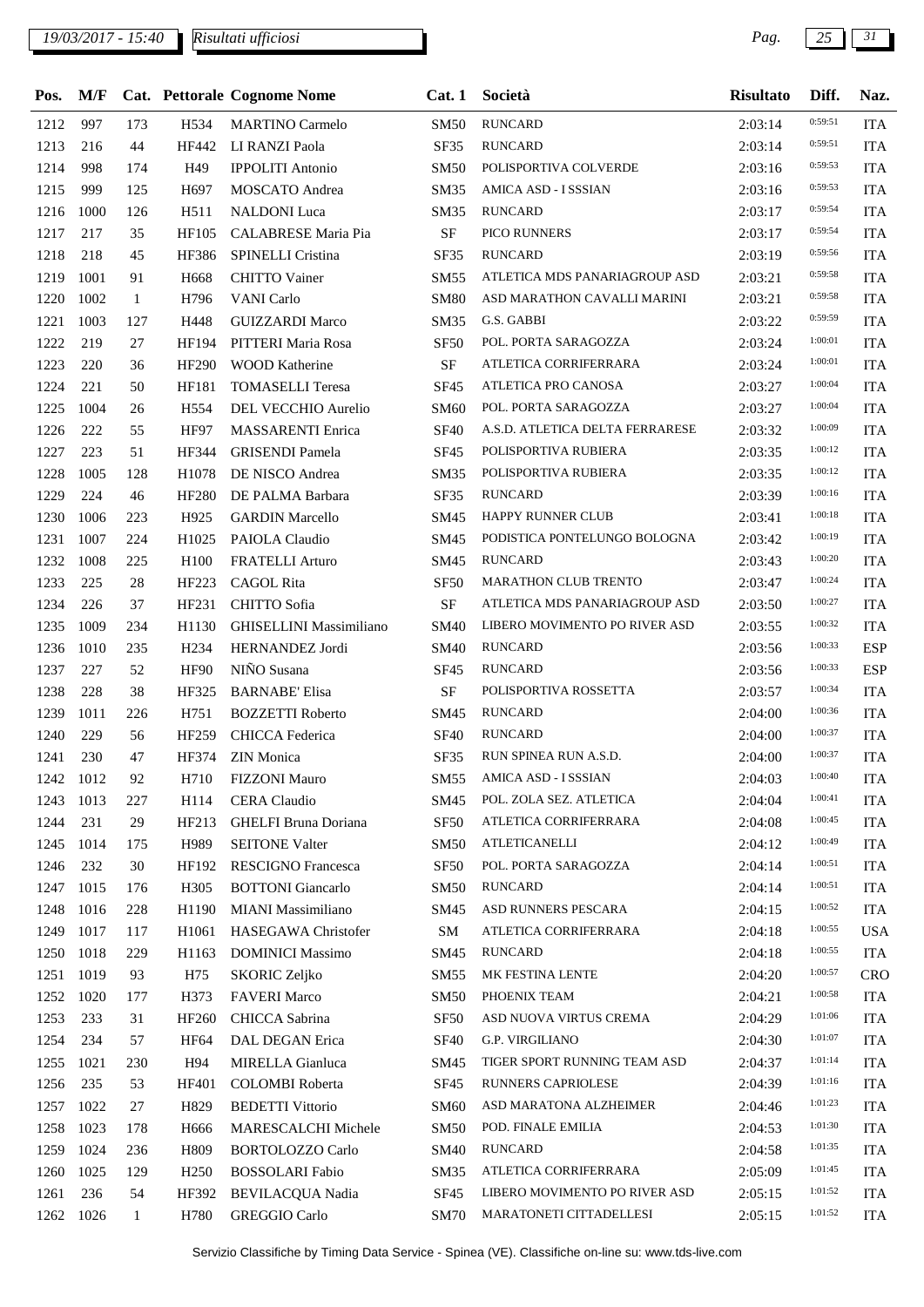# *19/03/2017 - 15:40 Pag. 26 31*

| Pos.      | M/F  |              |                  | <b>Cat. Pettorale Cognome Nome</b> | Cat. 1      | Società                             | <b>Risultato</b> | Diff.   | Naz.       |
|-----------|------|--------------|------------------|------------------------------------|-------------|-------------------------------------|------------------|---------|------------|
| 1263      | 237  | $\mathbf{1}$ | HF225            | <b>RICCI</b> Margherita            | <b>SF70</b> | POL. FERRARIOLA                     | 2:05:34          | 1:02:11 | <b>ITA</b> |
| 1264      | 1027 | 237          | H <sub>295</sub> | <b>CORNELIO</b> Francesco          | SM40        | <b>RUNCARD</b>                      | 2:05:41          | 1:02:18 | <b>ITA</b> |
| 1265      | 238  | 9            | <b>HF43</b>      | <b>GREMESE</b> Marinella           | <b>SF55</b> | <b>GRUPPO SPORTIVO NATISONE</b>     | 2:05:46          | 1:02:22 | <b>ITA</b> |
| 1266      | 239  | 32           | <b>HF300</b>     | CAMOGLIO Maria                     | <b>SF50</b> | PASSO CAPPONI ASD                   | 2:05:50          | 1:02:27 | <b>ITA</b> |
| 1267      | 1028 | 231          | H402             | MILAN Alessandro                   | SM45        | CONFINDUSTRIA ATL. ROVIGO           | 2:05:52          | 1:02:29 | <b>ITA</b> |
| 1268      | 1029 | 238          | H1212            | ŠKVORC Alen                        | <b>SM40</b> | INDIVIDUALAC, SV KRIŽ - CRO         | 2:05:55          | 1:02:32 | <b>CRO</b> |
| 1269      | 1030 | 232          | H355             | <b>AMMENDOLA Raffaele</b>          | SM45        | CSI SASSO MARCONI                   | 2:05:58          | 1:02:35 | <b>ITA</b> |
| 1270      | 240  | 39           | HF334            | GALAVOTTI Stefania                 | <b>SF</b>   | PICO RUNNERS                        | 2:05:58          | 1:02:35 | <b>ITA</b> |
| 1271      | 1031 | 179          | H <sub>563</sub> | <b>SIGNORILE Domenico</b>          | <b>SM50</b> | POL. PORTA SARAGOZZA                | 2:05:59          | 1:02:36 | <b>ITA</b> |
| 1272      | 241  | 58           | <b>HF57</b>      | <b>BAROLLO</b> Sara                | <b>SF40</b> | <b>RUNNERS PADOVA</b>               | 2:06:06          | 1:02:43 | <b>ITA</b> |
| 1273      | 1032 | 233          | H51              | <b>BOLOGNESI Mirco</b>             | SM45        | <b>UNION 81</b>                     | 2:06:09          | 1:02:46 | <b>ITA</b> |
| 1274      | 242  | 59           | HF <sub>26</sub> | <b>CAROLI</b> Katia                | <b>SF40</b> | UNION 81                            | 2:06:09          | 1:02:46 | <b>ITA</b> |
| 1275      | 1033 | 180          | H687             | FUSARO Demetrio                    | <b>SM50</b> | <b>ATLETICA SCIUTO</b>              | 2:06:11          | 1:02:48 | <b>ITA</b> |
| 1276      | 243  | 60           | HF395            | PAOLINI Federica                   | <b>SF40</b> | MODENA ATLETICA                     | 2:06:11          | 1:02:48 | <b>ITA</b> |
| 1277      | 244  | 40           | HF331            | <b>SANSONNO Beatrice</b>           | <b>SF</b>   | <b>RUNCARD</b>                      | 2:06:13          | 1:02:50 | <b>ITA</b> |
| 1278      | 1034 | 118          | H933             | <b>GALLI</b> Andrea                | SM          | <b>RUNCARD</b>                      | 2:06:13          | 1:02:50 | <b>ITA</b> |
| 1279      | 245  | 41           | <b>HF59</b>      | <b>GROSSI</b> Margherita           | $\rm{SF}$   | ATLETICA MANARA                     | 2:06:19          | 1:02:56 | <b>ITA</b> |
| 1280      | 1035 | 94           | H151             | <b>ALVAREZ Rafael</b>              | SM55        |                                     | 2:06:23          | 1:03:00 | <b>ESP</b> |
| 1281      | 1036 | 234          | H93              | <b>TRABUIO Romano</b>              | SM45        | <b>RUNCARD</b>                      | 2:06:29          | 1:03:06 | <b>ITA</b> |
| 1282      | 1037 | 239          | H870             | <b>GALLIERI</b> Alessandro         | SM40        | PASSO CAPPONI ASD                   | 2:06:32          | 1:03:09 | <b>ITA</b> |
| 1283      | 246  | 61           | HF152            | ZACCAGLINO Barbara                 | <b>SF40</b> | <b>RUNCARD</b>                      | 2:06:32          | 1:03:09 | <b>ITA</b> |
| 1284      | 247  | 33           | HF404            | <b>PUCCI</b> Simonetta             | <b>SF50</b> | RUNNERS CAPRIOLESE                  | 2:06:40          | 1:03:17 | <b>ITA</b> |
| 1285      | 248  | 62           | HF318            | <b>CORAZZARI</b> Federica          | <b>SF40</b> | <b>RUNCARD</b>                      | 2:06:43          | 1:03:20 | <b>ITA</b> |
| 1286      | 1038 | 235          | H1294            | <b>BORTOLUSSI Enrico</b>           | SM45        | RUN ATHLETIC TEAM A.S.D.            | 2:06:46          | 1:03:23 | <b>ITA</b> |
| 1287      | 249  | 63           | HF391            | DALL'ASTA Chiara                   | <b>SF40</b> | POL. ZOLA SEZ. ATLETICA             | 2:06:51          | 1:03:28 | <b>ITA</b> |
| 1288      | 250  | 55           | HF114            | VINCENZI Sabrina                   | <b>SF45</b> | ATL. BONDENO                        | 2:06:53          | 1:03:30 | <b>ITA</b> |
| 1289      | 251  | 48           | HF71             | OSUALDINI Milena                   | SF35        | C.U.S. UDINE                        | 2:06:54          | 1:03:31 | <b>ITA</b> |
| 1290      | 1039 | 236          | H317             | <b>BONSI Maximiliano</b>           | SM45        | <b>RUNCARD</b>                      | 2:06:55          | 1:03:32 | <b>ITA</b> |
| 1291      | 1040 | 119          | H <sub>207</sub> | LA CONTANA Michele                 | ${\bf SM}$  | <b>RUNCARD</b>                      | 2:06:55          | 1:03:32 | <b>ITA</b> |
| 1292      | 1041 | 28           | H929             | <b>CATARSI</b> Luca                | <b>SM60</b> | ASD MARATHON CLUB PISA              | 2:06:55          | 1:03:32 | <b>ITA</b> |
| 1293 1042 |      | 95           | H88              | <b>MANGINI</b> Giancarlo           |             | SM55 TRIIRON                        | 2:06:57          | 1:03:34 | <b>ITA</b> |
| 1294      | 252  | 42           | HF226            | <b>BAGNUOLO Vita</b>               | SF          | <b>RUNCARD</b>                      | 2:07:00          | 1:03:37 | <b>ITA</b> |
| 1295      | 253  | 43           | HF53             | <b>MENEGATTI Lucrezia</b>          | $\rm SF$    | <b>RUNCARD</b>                      | 2:07:00          | 1:03:37 | <b>ITA</b> |
| 1296      | 1043 | 240          | H80              | <b>MARTANO</b> Luigi               | SM40        | PASSO CAPPONI ASD                   | 2:07:05          | 1:03:42 | <b>ITA</b> |
| 1297      | 254  | 56           | HF239            | <b>TOSCHI</b> Stefania             | <b>SF45</b> | A.S. LA FRATELLANZA 1874            | 2:07:07          | 1:03:44 | <b>ITA</b> |
| 1298      | 1044 | 237          | H954             | <b>MANDINI Massimo</b>             | SM45        | PASSO CAPPONI ASD                   | 2:07:12          | 1:03:49 | <b>ITA</b> |
| 1299      | 1045 | 241          | H722             | <b>BERTONI</b> Fabrizio            | <b>SM40</b> | PICO RUNNERS                        | 2:07:13          | 1:03:50 | <b>ITA</b> |
| 1300      | 1046 | 13           | H1210            | PINTARIĆ Drago                     | SM65        | TK KOTORIPSKI BEGAČI, KOTORIBA - CR | 2:07:14          | 1:03:51 | <b>CRO</b> |
| 1301      | 1047 | 238          | H1032            | <b>FAVARETTO Davide</b>            | SM45        | 9,92 RUNNING ASD                    | 2:07:14          | 1:03:51 | <b>ITA</b> |
| 1302      | 1048 | 96           | H1208            | KŐVÁGÓ Károly                      | SM55        | <b>RUNCARD</b>                      | 2:07:19          | 1:03:55 | <b>CRO</b> |
| 1303      | 255  | 57           | HF282            | <b>BAROLLO</b> Michela             | <b>SF45</b> | <b>RUNCARD</b>                      | 2:07:22          | 1:03:59 | <b>ITA</b> |
| 1304      | 256  | 64           | HF126            | <b>BOTTIGLIO</b> Lorena            | <b>SF40</b> | PODISTICA AVIS DERUTA               | 2:07:24          | 1:04:00 | <b>ITA</b> |
| 1305      | 1049 | 181          | H756             | <b>ABBALLE Pierpaolo</b>           | <b>SM50</b> | POL. AVIS BOLOGNESE                 | 2:07:34          | 1:04:11 | <b>ITA</b> |
| 1306      | 257  | 49           | HF162            | <b>VERONESI Chiara</b>             | SF35        | ASD TEAM GRANAROLO                  | 2:07:41          | 1:04:18 | <b>ITA</b> |
| 1307      | 1050 | 239          | H1065            | <b>BERTI</b> Roberto               | SM45        | ATLETICA CORRIFERRARA               | 2:07:44          | 1:04:21 | <b>ITA</b> |
| 1308      | 258  | 65           | HF437            | <b>VALDIFIORI Susi</b>             | <b>SF40</b> | CORRI FORREST ASSOCIAZIONE SPO      | 2:07:48          | 1:04:25 | <b>ITA</b> |
| 1309      | 1051 | 242          | H350             | <b>BANDINI</b> Thomas              | <b>SM40</b> | <b>RUNCARD</b>                      | 2:07:48          | 1:04:25 | <b>ITA</b> |
| 1310      | 1052 | 130          | H1054            | LAZZARINI Filippo                  | SM35        | <b>ROVIGOHM</b>                     | 2:07:49          | 1:04:26 | <b>ITA</b> |
| 1311      | 1053 | 182          | H843             | <b>OCCHI</b> Marcello              | <b>SM50</b> | G.P. VIGARANESE                     | 2:07:55          | 1:04:31 | <b>ITA</b> |
| 1312      | 1054 | 240          | H842             | FABBRI Massimiliano                | SM45        | G.P. VIGARANESE                     | 2:07:56          | 1:04:32 | <b>ITA</b> |
| 1313 1055 |      | 97           | H1102            | MARIANTI SPADONI Michel            | SM55        | ATLETICA CISTELLA                   | 2:08:14          | 1:04:51 | <b>ITA</b> |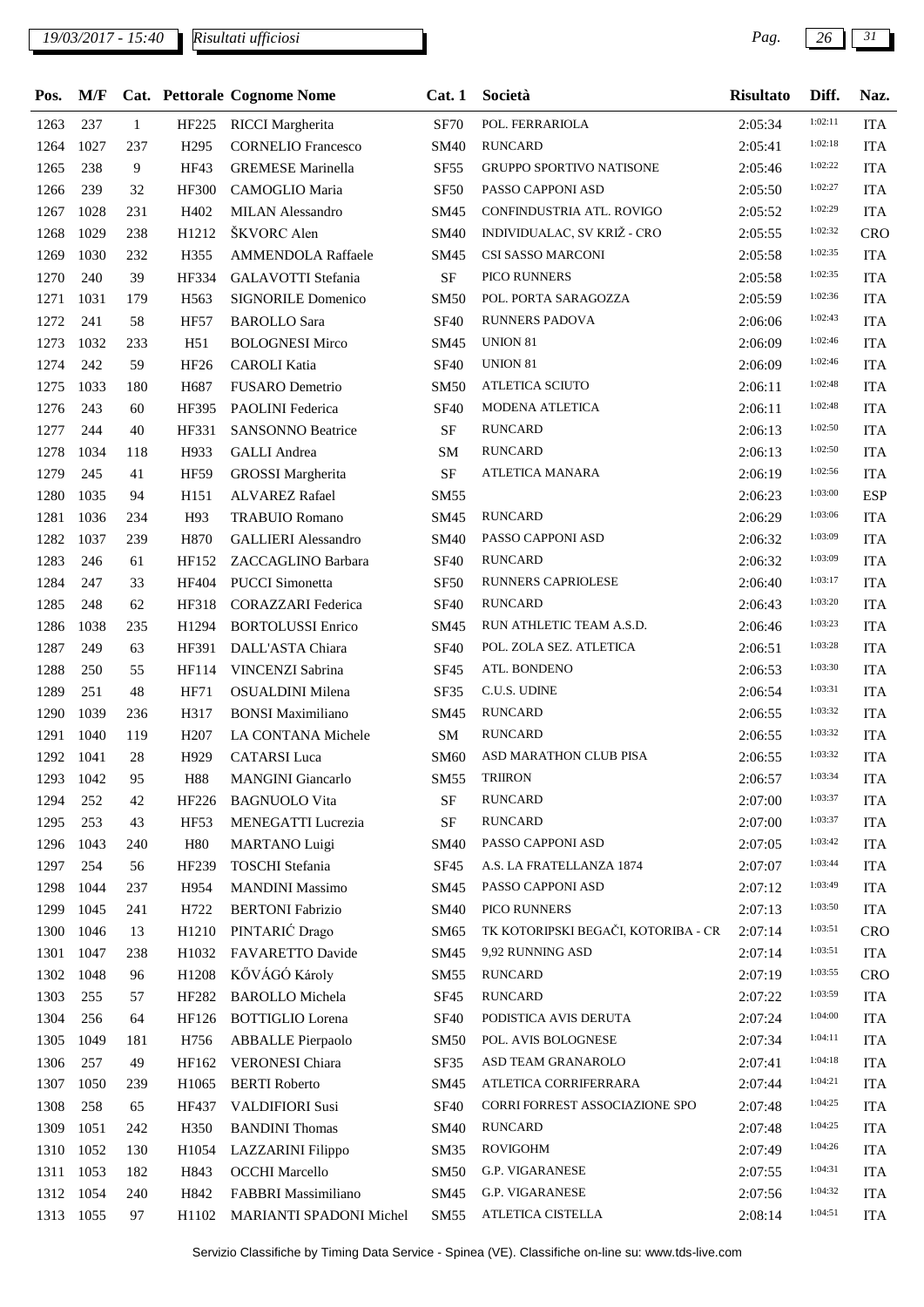# *19/03/2017 - 15:40 Pag. 27 31*

| Pos.      | M/F       |                |                   | Cat. Pettorale Cognome Nome | Cat.1            | Società                           | <b>Risultato</b> | Diff.   | Naz.       |
|-----------|-----------|----------------|-------------------|-----------------------------|------------------|-----------------------------------|------------------|---------|------------|
| 1314      | 1056      | 241            | H <sub>2</sub> 02 | <b>STEIRO</b> Corey         | SM45             | ATLETICA CORRIFERRARA             | 2:08:14          | 1:04:51 | <b>ITA</b> |
| 1315      | 1057      | 242            | H104              | <b>MARTIN</b> Cristian      | SM45             | <b>RUNCARD</b>                    | 2:08:20          | 1:04:57 | <b>ITA</b> |
| 1316      | 259       | 34             | HF423             | <b>MARCHIORI Rossella</b>   | <b>SF50</b>      | <b>RUNCARD</b>                    | 2:08:23          | 1:05:00 | <b>ITA</b> |
| 1317      | 1058      | 183            | H1031             | <b>COLOMBO</b> Livio        | <b>SM50</b>      | SSD RCS ACTIVE TEAM A R.L.        | 2:08:24          | 1:05:01 | <b>ITA</b> |
| 1318      | 1059      | 120            | H1201             | <b>BLAGUS Nikola</b>        | SM               | <b>RUNCARD</b>                    | 2:08:26          | 1:05:03 | CRO        |
| 1319      | 260       | 10             | HF195             | RIGHI Nadia                 | SF <sub>55</sub> | POL. PORTA SARAGOZZA              | 2:08:28          | 1:05:05 | <b>ITA</b> |
| 1320      | 1060      | 243            | H873              | <b>GUIDI</b> Alessio        | <b>SM40</b>      | PASSO CAPPONI ASD                 | 2:08:32          | 1:05:09 | <b>ITA</b> |
| 1321      | 1061      | 243            | H886              | PASSARINI Matteo            | SM45             | PASSO CAPPONI ASD                 | 2:08:32          | 1:05:09 | <b>ITA</b> |
| 1322      | 261       | 50             | HF310             | <b>MALERBA Vittoria</b>     | SF35             | PASSO CAPPONI ASD                 | 2:08:33          | 1:05:10 | <b>ITA</b> |
| 1323      | 1062      | 131            | H122              | RIZZATO Marco               | <b>SM35</b>      | ASSINDUSTRIA SPORT PADOVA         | 2:08:33          | 1:05:10 | <b>ITA</b> |
| 1324      | 1063      | 244            | H859              | <b>BERTOCCHI</b> Alberto    | SM40             | PASSO CAPPONI ASD                 | 2:08:33          | 1:05:10 | <b>ITA</b> |
| 1325      | 1064      | 245            | H835              | <b>BORSARI</b> Gianluca     | <b>SM40</b>      | CIRC.RICREATIVO CITTANOVA         | 2:08:33          | 1:05:10 | <b>ITA</b> |
| 1326      | 262       | 35             | HF254             | <b>BOSCARO</b> Daniela      | <b>SF50</b>      | ATL LIB MIRANO                    | 2:08:34          | 1:05:11 | <b>ITA</b> |
| 1327      | 263       | 66             | HF321             | <b>MASINI</b> Donatella     | <b>SF40</b>      | CONTRADA SAN GIACOMO              | 2:08:39          | 1:05:15 | <b>ITA</b> |
| 1328      | 1065      | 244            | H907              | PIAZZI Roberto              | SM45             | CONTRADA SAN GIACOMO              | 2:08:39          | 1:05:16 | <b>ITA</b> |
| 1329      | 1066      | 246            | H846              | <b>GOVONI</b> Sebastiano    | <b>SM40</b>      | ATLETICA CORRIFERRARA             | 2:08:39          | 1:05:16 | <b>ITA</b> |
| 1330      | 1067      | 132            | H1088             | <b>MONTANARI Alessio</b>    | <b>SM35</b>      | <b>RUNCARD</b>                    | 2:08:40          | 1:05:17 | <b>ITA</b> |
| 1331      | 264       | 51             | HF434             | RONDINA Sabrina             | SF35             | ASD DELFINO TRIATHLON             | 2:08:42          | 1:05:19 | <b>ITA</b> |
| 1332      | 265       | 11             | <b>HF83</b>       | PRANDI Patrizia             | SF <sub>55</sub> | A.S. LA FRATELLANZA 1874          | 2:08:43          | 1:05:19 | <b>ITA</b> |
| 1333      | 266       | 58             |                   | PODGORELEC SIRC Željka      | <b>SF45</b>      | AK MEĐIMURJE, ČAKOVEC - CRO       | 2:09:00          | 1:05:37 |            |
| 1334      | 1068      | 98             | HF431             |                             |                  | <b>RUNCARD</b>                    |                  | 1:05:43 | <b>CRO</b> |
|           |           |                | H <sub>284</sub>  | <b>ZUCCHINI</b> Cesare      | SM55             | A.S.D. POL. QUADRILATERO          | 2:09:06          | 1:05:44 | <b>ITA</b> |
| 1335      | 1069      | 184            | H <sub>577</sub>  | MUSACCHI Gianluca           | <b>SM50</b>      |                                   | 2:09:07          | 1:05:54 | <b>ITA</b> |
| 1336      | 1070      | 133            | H1133             | <b>TREVISI Simone</b>       | SM35             | LIBERO MOVIMENTO PO RIVER ASD     | 2:09:17          | 1:05:55 | <b>ITA</b> |
| 1337      | 267       | $\overline{c}$ | HF279             | DELBARBA Eugenia            | <b>SF70</b>      | ATL. PARATICO                     | 2:09:19          | 1:05:56 | <b>ITA</b> |
| 1338      | 1071      | 185            | H881              | <b>MINEO Stefano</b>        | <b>SM50</b>      | PASSO CAPPONI ASD                 | 2:09:19          | 1:05:56 | <b>ITA</b> |
| 1339      | 268       | 36             | HF372             | <b>BOCCIARELLI Elsa</b>     | SF <sub>50</sub> | ATL. PARATICO                     | 2:09:19          |         | <b>ITA</b> |
| 1340      | 269       | 2              | HF446             | <b>PACE Caterina</b>        | <b>SF60</b>      | RUNNERS CLUB AGGGREDIRE           | 2:09:19          | 1:05:56 | <b>ITA</b> |
| 1341      | 1072      | 99             | H1259             | <b>ADALIO Mauro</b>         | <b>SM55</b>      | POL. PORTA SARAGOZZA              | 2:09:36          | 1:06:13 | <b>ITA</b> |
| 1342      | 270       | 67             | HF332             | <b>MANARA</b> Martina       | <b>SF40</b>      | <b>G.P. VILLAFRANCA DI VERONA</b> | 2:09:39          | 1:06:16 | <b>ITA</b> |
| 1343      | 271       | 37             | HF278             | <b>LANCINI</b> Celestina    | <b>SF50</b>      | ATL. PARATICO                     | 2:09:43          | 1:06:20 | <b>ITA</b> |
|           | 1344 1073 | 14             |                   | H916 DE CASTRO Roberto      | SM65             | TRE CASALI SAN CESARIO            | 2:09:47          | 1:06:24 | <b>ITA</b> |
| 1345 1074 |           | 245            | H701              | <b>BETTINI</b> Giuseppe     | SM45             | AMICA ASD - I SSSIAN              | 2:09:50          | 1:06:27 | <b>ITA</b> |
| 1346      | 272       | 3              | HF425             | HAGEMANN Ana                | <b>SF70</b>      | TK MARATHON 95 - VARAŽDIN - CRO   | 2:10:01          | 1:06:38 | <b>CRO</b> |
| 1347      | 273       | 68             | HF210             | RAMBALDI Vanna              | <b>SF40</b>      | POD. OZZANESE                     | 2:10:01          | 1:06:38 | <b>ITA</b> |
| 1348      | 1075      | 246            | H <sub>222</sub>  | <b>BERTAGNON Simone</b>     | SM45             | ATL.VICENTINA                     | 2:10:02          | 1:06:39 | <b>ITA</b> |
| 1349      | 274       | 59             | HF414             | CAVINA Tiziana              | SF <sub>45</sub> | POD. OZZANESE                     | 2:10:02          | 1:06:39 | <b>ITA</b> |
| 1350      | 1076      | 247            | H618              | DE SIENA Davide             | <b>SM40</b>      | ATLETICA CORRIFERRARA             | 2:10:02          | 1:06:39 | <b>ITA</b> |
| 1351      | 275       | 38             | HF265             | <b>LOREGIAN Elena</b>       | SF <sub>50</sub> | MARATONETI CITTADELLESI           | 2:10:06          | 1:06:43 | <b>ITA</b> |
| 1352      | 1077      | 248            | H739              | <b>MAESTRI</b> Diego        | <b>SM40</b>      | ATL. BONDENO                      | 2:10:08          | 1:06:45 | <b>ITA</b> |
| 1353      | 1078      | 249            | H1072             | <b>GRANATA</b> Cesare       | <b>SM40</b>      | <b>RUNCARD</b>                    | 2:10:12          | 1:06:48 | <b>ITA</b> |
| 1354      | 1079      | 250            | H1073             | ZANELLA Alessandro          | <b>SM40</b>      | <b>RUNCARD</b>                    | 2:10:12          | 1:06:49 | <b>ITA</b> |
| 1355      | 276       | 69             | HF21              | <b>POZZERLE Elena</b>       | <b>SF40</b>      | <b>G.P. VILLAFRANCA DI VERONA</b> | 2:10:15          | 1:06:52 | <b>ITA</b> |
| 1356      | 1080      | 186            | H878              | LODI Gianluca               | <b>SM50</b>      | PASSO CAPPONI ASD                 | 2:10:36          | 1:07:13 | <b>ITA</b> |
| 1357      | 1081      | 134            | H1179             | PIVA Matteo                 | SM35             | ATL LIB MIRANO                    | 2:10:38          | 1:07:14 | <b>ITA</b> |
| 1358      | 1082      | 251            | H118              | <b>NOVI Mirco</b>           | <b>SM40</b>      | A.S.D TEAM SPARTANS               | 2:10:42          | 1:07:19 | <b>ITA</b> |
| 1359      | 1083      | 135            | H1028             | CAVALLO Emanuele            | SM35             | <b>TRIIRON</b>                    | 2:10:43          | 1:07:19 | <b>ITA</b> |
| 1360      | 277       | 52             | HF261             | <b>BLANDA</b> Libera        | SF35             | ATL. GNARRO JET MATTEI            | 2:10:51          | 1:07:28 | <b>ITA</b> |
| 1361      | 278       | 60             | HF353             | <b>GABRIELLI Patrizia</b>   | <b>SF45</b>      | <b>RUNCARD</b>                    | 2:10:54          | 1:07:31 | <b>ITA</b> |
| 1362      | 1084      | 100            | H354              | <b>LENZI Paolo</b>          | SM55             | <b>RUNCARD</b>                    | 2:10:56          | 1:07:33 | <b>ITA</b> |
| 1363      | 1085      | 247            | H728              | <b>BALBONI</b> Alessandro   | SM45             | <b>RUNCARD</b>                    | 2:10:57          | 1:07:34 | <b>ITA</b> |
| 1364      | 279       | 61             | HF316             | <b>GOTTI</b> Irene          | SF <sub>45</sub> | PODISTICA PONTELUNGO BOLOGNA      | 2:11:01          | 1:07:38 | <b>ITA</b> |
|           |           |                |                   |                             |                  |                                   |                  |         |            |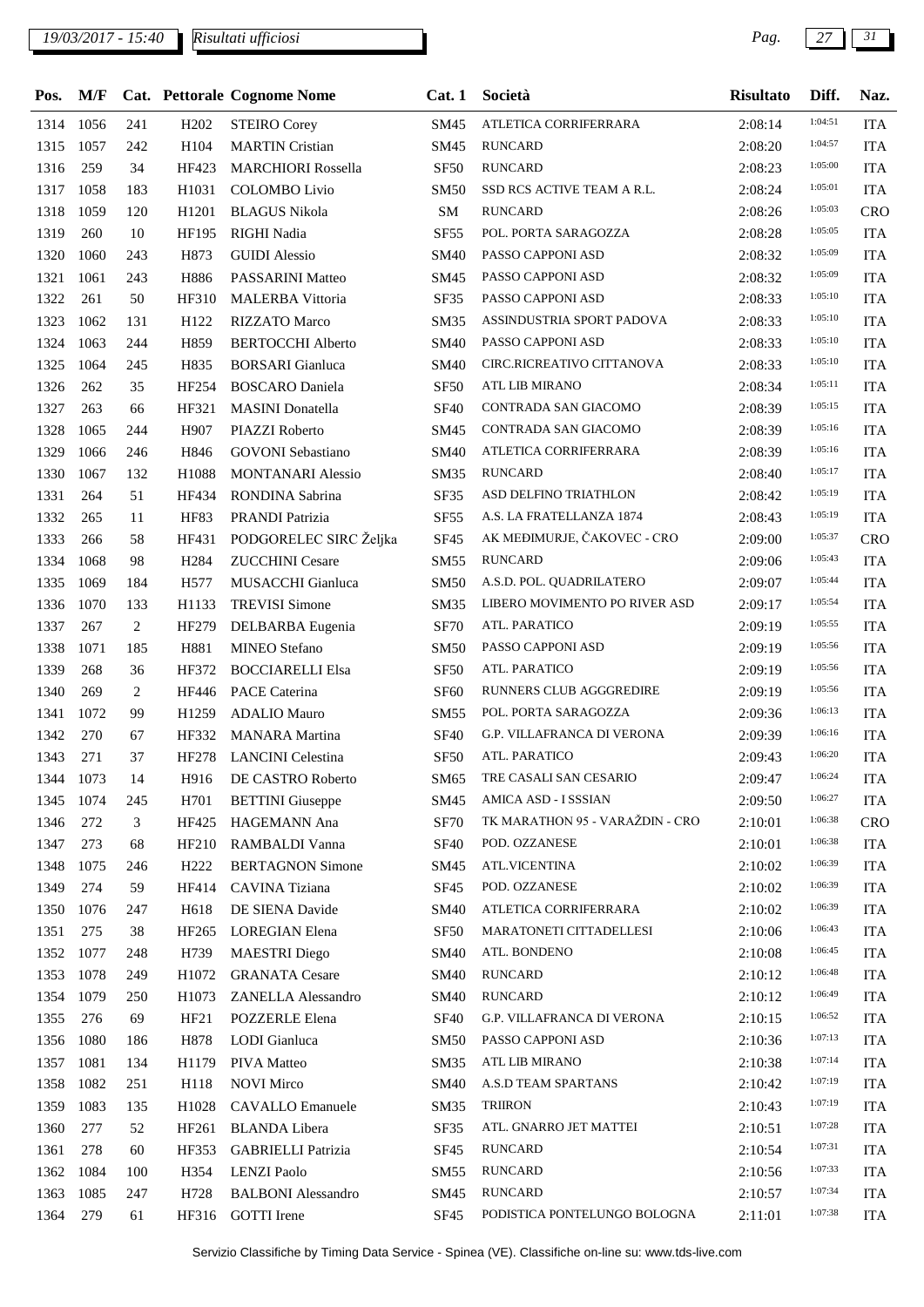| Pos.      | M/F       |                |                   | Cat. Pettorale Cognome Nome     | Cat.1            | Società                       | <b>Risultato</b> | Diff.   | Naz.       |
|-----------|-----------|----------------|-------------------|---------------------------------|------------------|-------------------------------|------------------|---------|------------|
| 1365      | 280       | 53             | <b>HF409</b>      | <b>GUERZONI</b> Consuelo        | SF35             | <b>RUNCARD</b>                | 2:11:06          | 1:07:43 | <b>ITA</b> |
| 1366      | 281       | 62             | HF378             | VINCENZI Micaela                | <b>SF45</b>      | <b>SALCUS</b>                 | 2:11:11          | 1:07:48 | <b>ITA</b> |
| 1367      | 1086      | 101            | H1145             | <b>CAPOFERRI</b> Franco         | <b>SM55</b>      | RUNNERS CAPRIOLESE            | 2:11:31          | 1:08:08 | <b>ITA</b> |
| 1368      | 282       | 54             | HF293             | PRADELLA Cristina               | SF35             | <b>RUNCARD</b>                | 2:11:33          | 1:08:10 | <b>ITA</b> |
| 1369      | 283       | 39             | HF124             | <b>BERTOLI</b> Teresa Laura     | <b>SF50</b>      | RUNNERS CAPRIOLESE            | 2:11:33          | 1:08:10 | <b>ITA</b> |
| 1370      | 1087      | 248            | H <sub>695</sub>  | <b>BUZZONI Mirco</b>            | SM45             | AMICA ASD - I SSSIAN          | 2:11:38          | 1:08:15 | <b>ITA</b> |
| 1371      | 284       | 55             | HF355             | <b>MORETTI Claudia</b>          | SF35             | <b>RUNCARD</b>                | 2:11:50          | 1:08:27 | <b>ITA</b> |
| 1372      | 285       | 44             | <b>HF54</b>       | <b>FRANZOLIN Silvia</b>         | <b>SF</b>        | <b>RUNCARD</b>                | 2:11:51          | 1:08:28 | <b>ITA</b> |
| 1373      | 1088      | 121            | H372              | DELVECCHIO Luigi                | SM               | PHOENIX TEAM                  | 2:12:01          | 1:08:38 | <b>ITA</b> |
| 1374      | 1089      | 249            | H746              | <b>BARALDI Mirko</b>            | SM45             | <b>RUNCARD</b>                | 2:12:02          | 1:08:39 | <b>ITA</b> |
| 1375      | 286       | 56             | HF113             | <b>FANTINI</b> Lorenza          | SF35             | ATLETICA MDS PANARIAGROUP ASD | 2:12:07          | 1:08:43 | <b>ITA</b> |
| 1376      | 287       | 70             | HF245             | <b>BONZI</b> Ilaria             | <b>SF40</b>      | AMICA ASD - I SSSIAN          | 2:12:12          | 1:08:49 | <b>ITA</b> |
| 1377      | 288       | 71             | HF312             | MINUTOLI Manuela                | <b>SF40</b>      | PASSO CAPPONI ASD             | 2:12:14          | 1:08:51 | <b>ITA</b> |
| 1378      | 289       | 63             | HF311             | <b>MALETI Marinella</b>         | SF45             | PASSO CAPPONI ASD             | 2:12:17          | 1:08:53 | <b>ITA</b> |
| 1379      | 290       | 72             | HF368             | STORCHI Simona                  | <b>SF40</b>      | C.U.S. BOLOGNA A.S.D.         | 2:12:17          | 1:08:54 | <b>ITA</b> |
| 1380      | 1090      | 15             | H176              | <b>DUSI</b> Giuliano            | SM65             | A.S.D. ATLETICA LUPATOTINA    | 2:12:19          | 1:08:56 | <b>ITA</b> |
| 1381      | 291       | $\mathbf{1}$   | HF286             | <b>MENGOLI</b> Giulia           | JF               | POL. UNIONE 90                | 2:12:21          | 1:08:58 | <b>ITA</b> |
| 1382      | 1091      | 250            | H173              | PENZO Paolo                     | SM45             | ASD MARATHON CAVALLI MARINI   | 2:12:24          | 1:09:01 | <b>ITA</b> |
| 1383      | 292       | 3              | HF420             | <b>MELLONI</b> Aurelia          | <b>SF60</b>      | LAGUNA RUNNING SSD SRL        | 2:12:28          | 1:09:04 | <b>ITA</b> |
| 1384      | 293       | $\overline{4}$ | HF129             | <b>CASADEI</b> Maria Antonietta | <b>SF60</b>      | <b>G.P. AVIS FORLI</b>        | 2:12:36          | 1:09:12 | <b>ITA</b> |
| 1385      | 294       | 64             | HF229             | <b>BORGHI Lisa</b>              | <b>SF45</b>      | POD. FINALE EMILIA            | 2:12:38          | 1:09:15 | <b>ITA</b> |
| 1386      | 1092      | 102            | H335              | <b>TRENTIN Mirco</b>            | <b>SM55</b>      | RUNNERS PADOVA                | 2:12:46          | 1:09:23 | <b>ITA</b> |
| 1387      | 1093      | 251            | H853              | <b>BALOCCHI Roberto</b>         | SM45             | PASSO CAPPONI ASD             | 2:13:06          | 1:09:43 | <b>ITA</b> |
| 1388      | 1094      | 103            | H <sub>1232</sub> | PUGLIESE Domenico               | <b>SM55</b>      | MARGHERITA DI SAVOIA RUNNERS  | 2:13:10          | 1:09:47 | <b>ITA</b> |
| 1389      | 1095      | 122            | H1103             | <b>BJURBACK Jesse</b>           | <b>SM</b>        | ATLETICA CORRIFERRARA         | 2:13:12          | 1:09:48 | <b>ITA</b> |
| 1390      | 295       | 57             | HF382             | <b>BJURBACK Jennifer</b>        | SF35             | ATLETICA CORRIFERRARA         | 2:13:12          | 1:09:49 | <b>ITA</b> |
| 1391      | 1096      | 136            | H462              | <b>CAMERAN</b> Stefano          | SM35             | <b>RUNCARD</b>                | 2:13:19          | 1:09:56 | <b>ITA</b> |
| 1392      | 296       | 65             | HF363             | SPETTOLI Martina                | <b>SF45</b>      | <b>RUNCARD</b>                | 2:13:22          | 1:09:59 | <b>ITA</b> |
| 1393      | 297       | 58             | HF418             | <b>BRANDALESI Erica</b>         | SF35             | ATLETICA CORRIFERRARA         | 2:13:24          | 1:10:01 | <b>ITA</b> |
| 1394      | 298       | 73             | <b>HF85</b>       | <b>GABRIELLI Rita</b>           | <b>SF40</b>      | RAVENNA RUNNERS CLUB ASD      | 2:13:46          | 1:10:23 | <b>ITA</b> |
| 1395 1097 |           | 29             | H638              | <b>SACCHI</b> Gilberto          | SM60             | ATLETICA CORRIFERRARA         | 2:13:47          | 1:10:24 | <b>ITA</b> |
| 1396      | 299       | 66             | HF263             | <b>SARTORI</b> Stefania         | <b>SF45</b>      | ATL. GNARRO JET MATTEI        | 2:14:05          | 1:10:42 | <b>ITA</b> |
| 1397      | 1098      | 137            | H <sub>61</sub>   | CLO' Alessandro                 | SM35             | <b>RUNCARD</b>                | 2:14:11          | 1:10:48 | <b>ITA</b> |
| 1398      | 300       | 12             | HF145             | <b>MACCOLINI</b> Elena          | SF <sub>55</sub> | <b>RUNCARD</b>                | 2:14:21          | 1:10:58 | <b>ITA</b> |
| 1399      | 1099      | 30             | H926              | <b>BRIGHENTI Alessandro</b>     | SM60             | A.S.GAGLIANICO 1974           | 2:14:24          | 1:11:00 | <b>ITA</b> |
| 1400      | 301       | 74             | HF438             | <b>CASONI</b> Simona            | <b>SF40</b>      | ATLETICA CORRIFERRARA         | 2:14:34          | 1:11:11 | <b>ITA</b> |
| 1401      | 302       | 13             | HF197             | FRANCIOSI Elisa                 | SF <sub>55</sub> | A.S.D. POL. QUADRILATERO      | 2:14:42          | 1:11:19 | <b>ITA</b> |
| 1402      | 1100      | 187            | H41               | <b>OCRI</b> Bruno               | SM50             | GS LA PIAVE 2000              | 2:14:46          | 1:11:23 | <b>ITA</b> |
| 1403      | 1101      | 188            | H181              | SALA' Andrea                    | <b>SM50</b>      | A.S.D. ATLETICA LUPATOTINA    | 2:14:47          | 1:11:24 | <b>ITA</b> |
| 1404      | 1102      | 2              | H <sub>291</sub>  | STRAZZARI Anselmo               | <b>SM70</b>      | <b>VICENZA MARATHON</b>       | 2:14:53          | 1:11:29 | <b>ITA</b> |
| 1405      | 303       | 75             | <b>HF170</b>      | <b>BRAVIAKOVA Jana</b>          | <b>SF40</b>      | 9,92 RUNNING ASD              | 2:14:55          | 1:11:32 | <b>SVK</b> |
| 1406      | 1103      | 189            | H469              | DAL BARCO Stefano               | <b>SM50</b>      | 9,92 RUNNING ASD              | 2:14:55          | 1:11:32 | <b>ITA</b> |
| 1407      | 1104      | 190            | H95               | <b>BOSCOLO</b> Mario            | <b>SM50</b>      | <b>RUNCARD</b>                | 2:15:02          | 1:11:39 | <b>ITA</b> |
| 1408      | 304       | 40             | HF118             | PEPE Mariarosa                  | SF50             | <b>G.P. VILLASANTESE</b>      | 2:15:19          | 1:11:56 | <b>ITA</b> |
| 1409      | 305       | 45             | HF120             | TASSI Silvia                    | SF               | <b>RUNCARD</b>                | 2:15:51          | 1:12:28 | <b>ITA</b> |
| 1410      | 306       | 46             | HF341             | <b>BINI</b> Sara                | SF               | <b>RUNCARD</b>                | 2:15:52          | 1:12:29 | <b>ITA</b> |
| 1411      | 307       | 59             | HF403             | MICALI Marina                   | <b>SF35</b>      | RUNNERS CAPRIOLESE            | 2:15:52          | 1:12:29 | <b>ITA</b> |
| 1412      | 1105      | 191            | H688              | <b>POLES</b> Fabio              | <b>SM50</b>      | RUNNING TEAM MESTRE           | 2:15:56          | 1:12:33 | <b>ITA</b> |
| 1413      | 308       | 47             | HF406             | VIVIANI Michela                 | $\rm{SF}$        | RUNNERS CAPRIOLESE            | 2:15:56          | 1:12:33 | <b>ITA</b> |
| 1414      | 309       | 76             | HF350             | <b>ARMAROLI Chiara</b>          | <b>SF40</b>      | POL. ZOLA SEZ. ATLETICA       | 2:16:00          | 1:12:37 | <b>ITA</b> |
|           | 1415 1106 | 252            | H1003             | MUSIANI Stefano                 | SM45             | POL. ZOLA SEZ. ATLETICA       | 2:16:00          | 1:12:37 | <b>ITA</b> |
|           |           |                |                   |                                 |                  |                               |                  |         |            |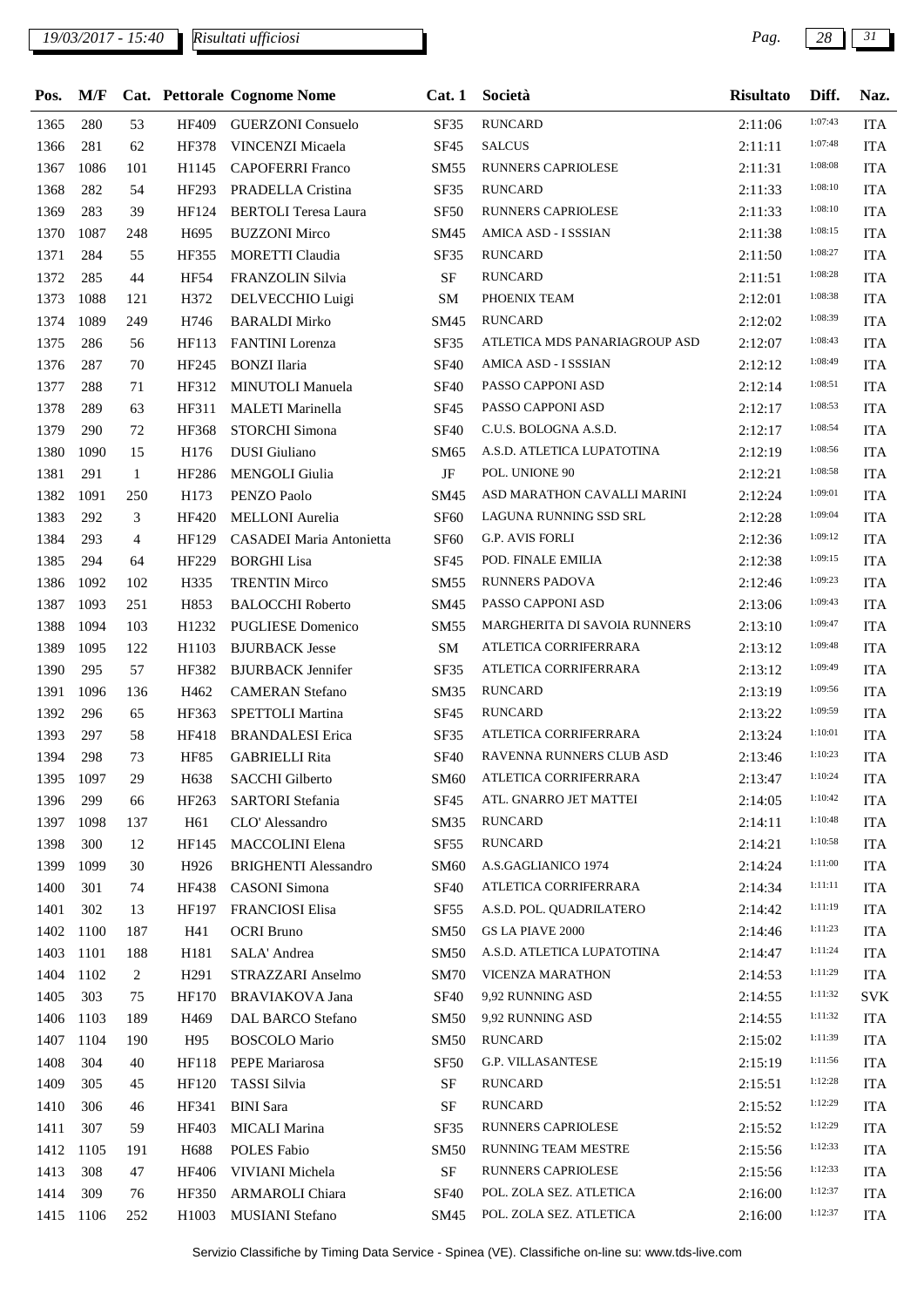# *19/03/2017 - 15:40 Pag. 29 31*

| Pos.      | M/F  |                |                   | Cat. Pettorale Cognome Nome | Cat.1            | Società                        | <b>Risultato</b> | Diff.   | Naz.       |
|-----------|------|----------------|-------------------|-----------------------------|------------------|--------------------------------|------------------|---------|------------|
| 1416      | 1107 | 253            | H876              | <b>LEOPARDI</b> Cristian    | SM45             | PASSO CAPPONI ASD              | 2:16:03          | 1:12:40 | <b>ITA</b> |
| 1417      | 1108 | 104            | H352              | <b>FERNIANI</b> Alberto     | <b>SM55</b>      | <b>MARATHON CREMONA</b>        | 2:16:04          | 1:12:41 | <b>ITA</b> |
| 1418      | 310  | 67             | HF205             | PELIZZARI Laura             | SF45             | POL. QUADRILATERO              | 2:16:09          | 1:12:46 | <b>ITA</b> |
| 1419      | 1109 | 192            | H <sub>680</sub>  | RIGHETTI Gianluca           | <b>SM50</b>      | FIACCA E DEBOLEZZA             | 2:16:11          | 1:12:48 | <b>ITA</b> |
| 1420      | 311  | 68             | HF236             | <b>MARZI</b> Sabrina        | SF45             | <b>RUNCARD</b>                 | 2:16:11          | 1:12:48 | <b>ITA</b> |
| 1421      | 312  | 41             | HF133             | FUSAROLI Elena              | <b>SF50</b>      | PHOENIX TEAM                   | 2:16:19          | 1:12:56 | <b>ITA</b> |
| 1422      | 1110 | 31             | H371              | <b>CHIANELLA Massimo</b>    | <b>SM60</b>      | PHOENIX TEAM                   | 2:16:19          | 1:12:56 | <b>ITA</b> |
| 1423      | 1111 | 105            | H1162             | MAZZANTI Giovanni           | SM55             | <b>RUNCARD</b>                 | 2:16:21          | 1:12:58 | <b>ITA</b> |
| 1424      | 313  | 69             | HF207             | CASELLI Michela             | SF45             | POL. QUADRILATERO              | 2:16:23          | 1:13:00 | <b>ITA</b> |
| 1425      | 1112 | 193            | H544              | <b>GRUPPIONI Danilo</b>     | <b>SM50</b>      | ATL. GNARRO JET MATTEI         | 2:16:24          | 1:13:01 | <b>ITA</b> |
| 1426      | 314  | 60             | HF248             | TOSKA Anxhelina             | SF35             | AMICA ASD - I SSSIAN           | 2:16:31          | 1:13:08 | <b>ITA</b> |
| 1427      | 315  | 61             | HF246             | <b>GUALANDI</b> Ilaria      | SF35             | AMICA ASD - I SSSIAN           | 2:16:31          | 1:13:08 | <b>ITA</b> |
| 1428      | 316  | 14             | <b>HF46</b>       | <b>TREVISAN</b> Ornella     | <b>SF55</b>      | <b>RUNCARD</b>                 | 2:16:41          | 1:13:18 | <b>ITA</b> |
| 1429      | 1113 | 194            | H1165             | <b>SFORZA Alberto</b>       | <b>SM50</b>      | POL. PORTA SARAGOZZA           | 2:16:42          | 1:13:19 | <b>ITA</b> |
| 1430      | 1114 | 123            | H1227             | FROIO Bruno                 | ${\bf SM}$       |                                | 2:16:42          | 1:13:19 | <b>ITA</b> |
| 1431      | 1115 | 106            | H997              | <b>CANGIALEONI Marco</b>    | SM55             | <b>RUNCARD</b>                 | 2:16:46          | 1:13:23 | <b>ITA</b> |
| 1432      | 317  | 70             | HF269             | DORO Silvia                 | SF45             | MARATONETI CITTADELLESI        | 2:16:50          | 1:13:27 | <b>ITA</b> |
| 1433      | 1116 | 195            | H <sub>27</sub>   | <b>SCARANARO</b> Riccardo   | <b>SM50</b>      | POLISPORTIVA FETONTE           | 2:17:09          | 1:13:46 | <b>ITA</b> |
| 1434      | 1117 | 3              | H598              | <b>BERTARELLI Giancarlo</b> | <b>SM70</b>      | <b>UISP FERRARA</b>            | 2:17:28          | 1:14:05 | <b>ITA</b> |
| 1435      | 1118 | 254            | H996              | DE GOBBI Luca               | SM45             | PASSO CAPPONI ASD              | 2:17:48          | 1:14:25 | <b>ITA</b> |
| 1436      | 318  | 71             | HF396             | PAOLINI Stefania            | SF45             | MODENA ATLETICA                | 2:17:52          | 1:14:29 | <b>ITA</b> |
| 1437      | 1119 | 16             | H <sub>245</sub>  | <b>SARASIN Paolo</b>        | SM65             | ASD MARATHON CAVALLI MARINI    | 2:18:21          | 1:14:57 | <b>ITA</b> |
| 1438      | 319  | 77             | HF367             | <b>ARLETTI Rossella</b>     | <b>SF40</b>      | <b>RUNCARD</b>                 | 2:18:25          | 1:15:02 | <b>ITA</b> |
| 1439      | 1120 | 107            | H198              | <b>CONTI Paolo</b>          | <b>SM55</b>      | POL. COOP CERAMICA D'IMOLA     | 2:18:57          | 1:15:34 | <b>ITA</b> |
| 1440      | 320  | 42             | <b>HF81</b>       | <b>RASPANTI</b> Irene       | <b>SF50</b>      | POL. COOP CERAMICA D'IMOLA     | 2:18:58          | 1:15:34 | <b>ITA</b> |
| 1441      | 1121 | 4              | H <sub>244</sub>  | <b>MARCON Silvano</b>       | <b>SM70</b>      | ASD MARATHON CAVALLI MARINI    | 2:19:09          | 1:15:46 | <b>ITA</b> |
| 1442      | 321  | 43             | HF267             | RODIGHIERO Stefania         | <b>SF50</b>      | MARATONETI CITTADELLESI        | 2:19:12          | 1:15:49 | <b>ITA</b> |
| 1443      | 1122 | 124            | H863              | DE LUCA Massimo             | <b>SM</b>        | PASSO CAPPONI ASD              | 2:19:16          | 1:15:53 | <b>ITA</b> |
| 1444      | 1123 | $\overline{2}$ | H1036             | DI CUNTO Angelo Raffaele    | <b>SM80</b>      | ATLETICA AMATORI LAURIA        | 2:19:30          | 1:16:07 | <b>ITA</b> |
| 1445 1124 |      | 17             | H74               | KOLANOVIC Mladen            | SM65             | MK FESTINA LENTE               | 2:19:34          | 1:16:10 | <b>CRO</b> |
| 1446 322  |      | 72             |                   | HF375 PEZZOLI Silvia        | SF45             | POL. PORTA SARAGOZZA           | 2:19:35          | 1:16:12 | <b>ITA</b> |
| 1447      | 1125 | 125            | H1109             | <b>MARANGONI Marco</b>      | <b>SM</b>        | <b>RUNCARD</b>                 | 2:19:44          | 1:16:21 | <b>ITA</b> |
| 1448      | 323  | 73             | HF393             | MAZZONI Annalisa Romina     | SF45             | POD. MISERICORDIA AGLIANESE 19 | 2:19:51          | 1:16:27 | <b>ITA</b> |
| 1449      | 324  | 78             | HF360             | <b>AMPOLLINI</b> Giovanna   | <b>SF40</b>      | A.S.D.C. IL CASTELLO           | 2:19:51          | 1:16:28 | <b>ITA</b> |
| 1450      | 325  | 62             | HF63              | LANCELLOTTI Stefania        | SF35             | MARATHON LEGNAGO               | 2:19:57          | 1:16:34 | <b>ITA</b> |
| 1451      | 1126 | 32             | H409              | <b>SCAVO Stefano</b>        | <b>SM60</b>      | RUNCARD                        | 2:20:20          | 1:16:57 | <b>ITA</b> |
| 1452      | 1127 | 196            | H920              | PANZARINO Pasquale          | <b>SM50</b>      | <b>RUNCARD</b>                 | 2:20:21          | 1:16:58 | <b>ITA</b> |
| 1453      | 1128 | 126            | H1216             | TREVISAN Adriano            | <b>SM</b>        | ATL LIB MIRANO                 | 2:20:26          | 1:17:03 | <b>ITA</b> |
| 1454      | 326  | 79             | HF139             | CHIARELLI Valentina         | <b>SF40</b>      | <b>SALCUS</b>                  | 2:20:28          | 1:17:05 | <b>ITA</b> |
| 1455      | 1129 | 127            | H <sub>1254</sub> | <b>GRILLO</b> Simone        | SM               | ATLETICA CORRIFERRARA          | 2:20:34          | 1:17:11 | <b>ITA</b> |
| 1456      | 1130 | 252            | H159              | DE BELLIS Carmine           | <b>SM40</b>      | TEAM OTC SSD ARL               | 2:21:25          | 1:18:02 | <b>ITA</b> |
| 1457      | 327  | 80             | HF190             | RUSSO Katia                 | <b>SF40</b>      | <b>RUNCARD</b>                 | 2:21:25          | 1:18:02 | <b>ITA</b> |
| 1458      | 328  | 48             | <b>HF38</b>       | VOLPATO Ilenia              | $\rm{SF}$        | <b>RUNCARD</b>                 | 2:21:32          | 1:18:09 | <b>ITA</b> |
| 1459      | 1131 | 197            | H348              | CASAGRANDI Michele          | <b>SM50</b>      | PODISTICA PONTELUNGO BOLOGNA   | 2:21:47          | 1:18:24 | <b>ITA</b> |
| 1460      | 1132 | 253            | H1262             | PAPPALARDO Marcello         | <b>SM40</b>      | ATLETICA CORRIFERRARA          | 2:21:47          | 1:18:24 | <b>ITA</b> |
| 1461      | 329  | 74             | HF184             | <b>GUERZONI Rita</b>        | SF <sub>45</sub> | <b>RUNCARD</b>                 | 2:22:21          | 1:18:58 | <b>ITA</b> |
| 1462      | 330  | 81             | HF405             | <b>UBERTI Barbara</b>       | <b>SF40</b>      | A.S.D. ATLETICA SARNICO        | 2:22:24          | 1:19:01 | <b>ITA</b> |
| 1463      | 1133 | 33             | H1244             | <b>CICERELLO Rocco</b>      | <b>SM60</b>      | G.POD. DUEMILA RUFFANO         | 2:23:46          | 1:20:23 | <b>ITA</b> |
| 1464      | 331  | 63             | HF402             | <b>MARINI</b> Nicoletta     | SF35             | A.S.D. ATLETICA SARNICO        | 2:23:56          | 1:20:33 | <b>ITA</b> |
| 1465      | 1134 | 198            | H1039             | <b>TIRELLI Franco</b>       | <b>SM50</b>      | NUOVA PODISTICA LATINA         | 2:24:16          | 1:20:52 | <b>ITA</b> |
| 1466      | 332  | 44             | HF122             | <b>GRANATO</b> Gisella      | SF <sub>50</sub> | NUOVA PODISTICA LATINA         | 2:24:16          | 1:20:53 | <b>ITA</b> |
|           |      |                |                   |                             |                  |                                |                  |         |            |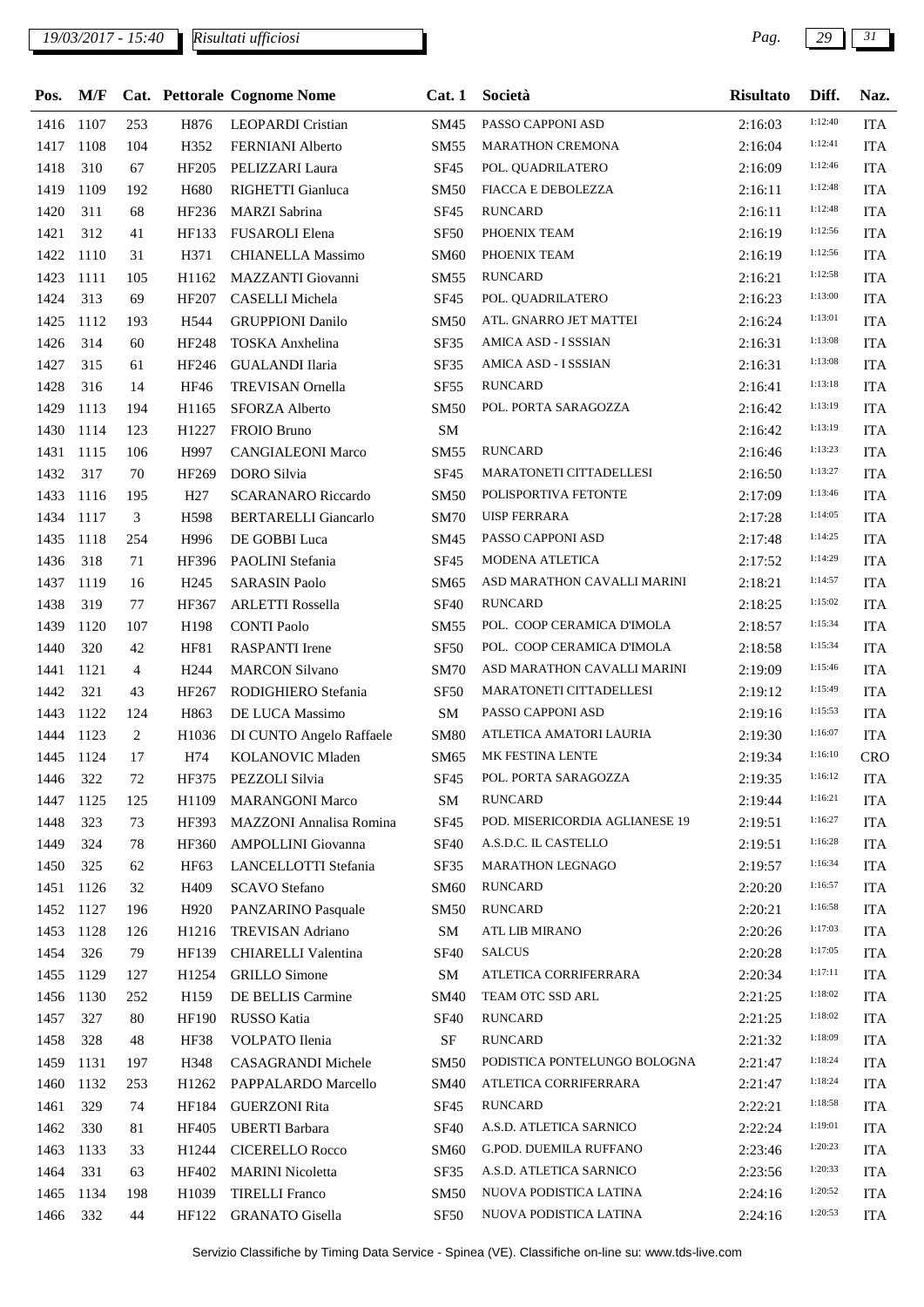# *19/03/2017 - 15:40 Pag. 30 31*

| Pos.      | M/F       |                |                  | Cat. Pettorale Cognome Nome  | Cat.1            | Società                       | <b>Risultato</b> | Diff.   | Naz.       |
|-----------|-----------|----------------|------------------|------------------------------|------------------|-------------------------------|------------------|---------|------------|
| 1467      | 333       | 75             | HF251            | SANMARCHI Barbara            | SF45             | AMICA ASD - I SSSIAN          | 2:24:46          | 1:21:23 | <b>ITA</b> |
| 1468      | 1135      | 254            | H1116            | <b>ANSALONI</b> Daniele      | <b>SM40</b>      |                               | 2:24:59          | 1:21:36 | <b>ITA</b> |
| 1469      | 334       | 64             | <b>HF86</b>      | <b>LONGHI Francesca</b>      | SF35             | 9,92 RUNNING ASD              | 2:25:30          | 1:22:07 | <b>ITA</b> |
| 1470      | 335       | 65             | HF309            | LASI Alinda                  | SF35             | PASSO CAPPONI ASD             | 2:25:57          | 1:22:34 | <b>ITA</b> |
| 1471      | 336       | 82             | HF313            | RAIOLO Sonja                 | <b>SF40</b>      | PASSO CAPPONI ASD             | 2:26:11          | 1:22:48 | <b>ITA</b> |
| 1472      | 1136      | 255            | H898             | VESPO Gianluca               | SM45             | PASSO CAPPONI ASD             | 2:26:12          | 1:22:49 | <b>ITA</b> |
| 1473      | 337       | 83             | HF411            | <b>VALENTINI</b> Simona      | <b>SF40</b>      | PODISTICA PONTELUNGO BOLOGNA  | 2:26:36          | 1:23:13 | <b>ITA</b> |
| 1474      | 1137      | 18             | H935             | <b>CAGGIANO</b> Nicola       | SM65             | <b>RUNCARD</b>                | 2:26:36          | 1:23:13 | <b>ITA</b> |
| 1475      | 1138      | 19             | H <sub>263</sub> | <b>CABRINI</b> Franco        | SM65             | RUNNING CLUB CESANESE         | 2:26:41          | 1:23:18 | <b>ITA</b> |
| 1476      | 338       | 49             | HF <sub>24</sub> | <b>CODENOTTI Elisa</b>       | $\rm SF$         | <b>U.S. LA SPORTIVA</b>       | 2:26:47          | 1:23:24 | <b>ITA</b> |
| 1477      | 339       | 84             | <b>HF298</b>     | <b>BAGNACANI</b> Carlotta    | <b>SF40</b>      | PASSO CAPPONI ASD             | 2:26:51          | 1:23:27 | <b>ITA</b> |
| 1478      | 1139      | 255            | H903             | <b>FOLLI</b> Denis           | <b>SM40</b>      | <b>RUNCARD</b>                | 2:26:51          | 1:23:28 | <b>ITA</b> |
| 1479      | 340       | 76             | HF299            | <b>BECCHERONI Anna</b>       | SF45             | PASSO CAPPONI ASD             | 2:27:08          | 1:23:44 | <b>ITA</b> |
| 1480      | 341       | 45             | HF327            | <b>BONALDO</b> Monica        | <b>SF50</b>      | <b>BOOMERANG RUNNERS</b>      | 2:27:16          | 1:23:52 | <b>ITA</b> |
| 1481      | 342       | 85             | HF161            | <b>MICHELINI Mary</b>        | <b>SF40</b>      | PICO RUNNERS                  | 2:27:30          | 1:24:07 | <b>ITA</b> |
| 1482      | 343       | 86             | HF191            | <b>GUIDICELLI Monica</b>     | <b>SF40</b>      | ATLETICA MDS PANARIAGROUP ASD | 2:28:53          | 1:25:29 | <b>ITA</b> |
| 1483      | 344       | 77             | HF358            | ZARA Elga                    | <b>SF45</b>      | 9,92 RUNNING ASD              | 2:28:58          | 1:25:35 | <b>ITA</b> |
| 1484      | 345       | 46             | HF123            | MANZOLI Roberta              | <b>SF50</b>      | NUOVA PODISTICA LATINA        | 2:29:07          | 1:25:44 | <b>ITA</b> |
| 1485      | 1140      | 108            | H390             | <b>SGARBI</b> Gabriele       | <b>SM55</b>      | <b>SALCUS</b>                 | 2:29:11          | 1:25:48 | <b>ITA</b> |
| 1486      | 346       | 66             | <b>HF68</b>      | <b>GUERRA Elisa</b>          | SF35             | <b>RUNCARD</b>                | 2:29:20          | 1:25:57 | <b>ITA</b> |
| 1487      | 1141      | 109            | H1118            | PRETE Giancarlo              | <b>SM55</b>      | RUNNING TEAM MESTRE           | 2:29:47          | 1:26:24 | <b>ITA</b> |
| 1488      | 1142      | 34             | H1220            | <b>BEVILACQUA Giorgio</b>    | <b>SM60</b>      | RUNNING TEAM MESTRE           | 2:29:48          | 1:26:25 | <b>ITA</b> |
| 1489      | 347       | 78             | HF144            | CASALI Milena                | SF <sub>45</sub> | A.S.D. DINAMO SPORT           | 2:30:33          | 1:27:10 | <b>ITA</b> |
| 1490      | 1143      | 256            | H <sub>671</sub> | <b>AZZALIN</b> Giuseppe      | SM45             | 9,92 RUNNING ASD              | 2:31:39          | 1:28:16 | <b>ITA</b> |
| 1491      | 1144      | 35             | H1275            | MENEGOTTO Luciano            | <b>SM60</b>      | ATLETICA CORRIFERRARA A.S.D.  | 2:32:04          | 1:28:40 | <b>ITA</b> |
| 1492      | 1145      | 199            | H131             | FOLEGATI Gabriele            | <b>SM50</b>      | <b>ATL.AUDACE NOALE</b>       | 2:32:17          | 1:28:54 | <b>ITA</b> |
| 1493      | 348       | 79             | <b>HF48</b>      | <b>TROLIO</b> Stefania       | <b>SF45</b>      | <b>ATL LIB MIRANO</b>         | 2:32:18          | 1:28:55 | <b>ITA</b> |
| 1494      | 1146      | 5              | H1255            | <b>CUOGHI</b> Giuseppe       | <b>SM70</b>      | CIRC.RICREATIVO CITTANOVA     | 2:32:25          | 1:29:02 | <b>ITA</b> |
| 1495      | 349       | 47             | HF416            | PRINI Luisa                  | SF <sub>50</sub> | <b>RUNCARD</b>                | 2:32:41          | 1:29:18 | <b>ITA</b> |
| 1496      | 1147      | 110            | H121             | <b>LONGO</b> Alberto         | <b>SM55</b>      | <b>RUNCARD</b>                | 2:32:46          | 1:29:23 | <b>ITA</b> |
|           | 1497 1148 | 36             |                  | H1037 VISCIONE Leonardo      |                  | SM60 A.S.D. SAN PATRIGNANO    | 2:33:59          | 1:30:36 | <b>ITA</b> |
| 1498      | 350       | $\mathbf{1}$   | <b>HF88</b>      | <b>CILINO</b> Erica          | PF               | RUNNING CLUB 2 MONFALCONE     | 2:38:37          | 1:35:14 | <b>ITA</b> |
| 1499      | 351       | 67             | HF346            | <b>BUSANEL Elena</b>         | <b>SF35</b>      | <b>MARATONETI ERACLEA</b>     | 2:39:10          | 1:35:47 | <b>ITA</b> |
| 1500      | 1149      | 257            | H822             | <b>FORELLI Massimo</b>       | SM45             | RUNNING TEAM MESTRE           | 2:39:11          | 1:35:48 | <b>ITA</b> |
| 1501      | 1150      | 37             | H1101            | <b>CAMILLI</b> Stefano       | <b>SM60</b>      | ATLETICA CORRIFERRARA         | 2:39:14          | 1:35:51 | <b>ITA</b> |
| 1502      | 352       | 80             | HF220            | TUMIATI Giovanna             | SF <sub>45</sub> | ATLETICA CORRIFERRARA         | 2:39:14          | 1:35:51 | <b>ITA</b> |
| 1503      | 353       | 15             | HF379            | PERRI Piera                  | SF <sub>55</sub> | ATLETICA CORRIFERRARA         | 2:39:16          | 1:35:52 | <b>ITA</b> |
| 1504      | 354       | 16             | HF291            | <b>GIACOMELLI Alessandra</b> | SF <sub>55</sub> | ATLETICA CORRIFERRARA         | 2:39:16          | 1:35:53 | <b>ITA</b> |
| 1505      | 355       | 81             | HF381            | RAGAZZI Silvia               | SF <sub>45</sub> | ATLETICA CORRIFERRARA         | 2:39:16          | 1:35:53 | <b>ITA</b> |
| 1506      | 356       | 48             | HF292            | CAPPELLOZZA Rosaria          | <b>SF50</b>      | ATLETICA CORRIFERRARA         | 2:39:17          | 1:35:53 | <b>ITA</b> |
| 1507      | 357       | 17             | HF306            | <b>GALLI</b> Daniela         | SF <sub>55</sub> | PASSO CAPPONI ASD             | 2:42:38          | 1:39:15 | <b>ITA</b> |
| 1508      | 358       | 68             | HF307            | HALOVA Laura                 | SF35             | PASSO CAPPONI ASD             | 2:42:38          | 1:39:15 | <b>ITA</b> |
| 1509      | 359       | 82             | HF255            | D'ADDA Susanna               | <b>SF45</b>      | <b>GP CORNO GIOVINE</b>       | 2:45:20          | 1:41:57 | <b>ITA</b> |
| 1510      | 1151      | 258            | H595             | MAESTRELLO Francesco         | SM45             | <b>RUNCARD</b>                | 2:45:20          | 1:41:57 | <b>ITA</b> |
| 1511      | 360       | 69             | HF365            | CARROZZA Alessandra          | SF35             | 9,92 RUNNING ASD              | 2:46:06          | 1:42:43 | <b>ITA</b> |
| 1512      | 361       | 50             | HF281            | <b>LAGHI</b> Sara            | SF               | <b>G.P. AVIS FORLI</b>        | 2:47:16          | 1:43:53 | <b>ITA</b> |
| 1513      | 1152      | 200            | H812             | <b>LAGHI</b> Franco          | <b>SM50</b>      | <b>G.P. AVIS FORLI</b>        | 2:47:16          | 1:43:53 | <b>ITA</b> |
| 1514 1153 |           | 138            | H720             | ZOLLINO Roberto              | SM35             | <b>RUNCARD</b>                | 2:54:33          | 1:51:09 | <b>ITA</b> |
| 1515      | 362       | $\overline{4}$ | <b>HF98</b>      | VALASSINA Gabriella          | <b>SF70</b>      | RUNNING CLUB CESANESE         | 2:54:47          | 1:51:24 | <b>ITA</b> |
| 1516      | 363       | 87             | <b>HF37</b>      | PALTRINIERI Simona           | <b>SF40</b>      | RUNCARD                       | 2:55:58          | 1:52:35 | <b>ITA</b> |
| 1517      | 364       | 51             | HF314            | <b>SCAGLIARINI Jessica</b>   | SF               | PASSO CAPPONI ASD             | 2:59:24          | 1:56:01 | <b>ITA</b> |